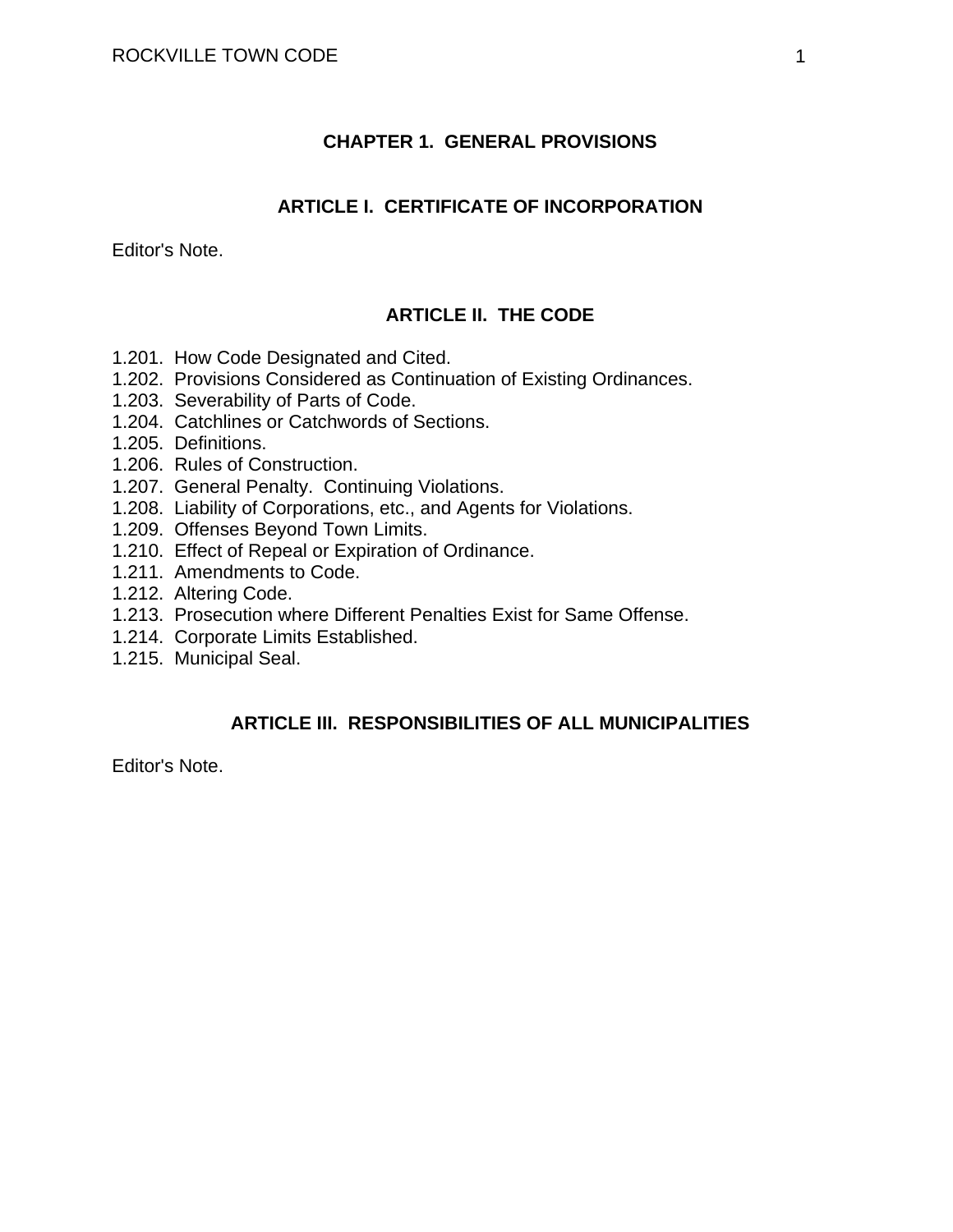# **CHAPTER 1. GENERAL PROVISIONS**

## **ARTICLE I. CERTIFICATION OF INCORPORATION**

Editor's Note.

On April 24, 1996, the South Carolina Secretary of State issued "to The Town of Rockville a Certificate of Incorporation…"

A reprint of that certificate is included in this code on the following page.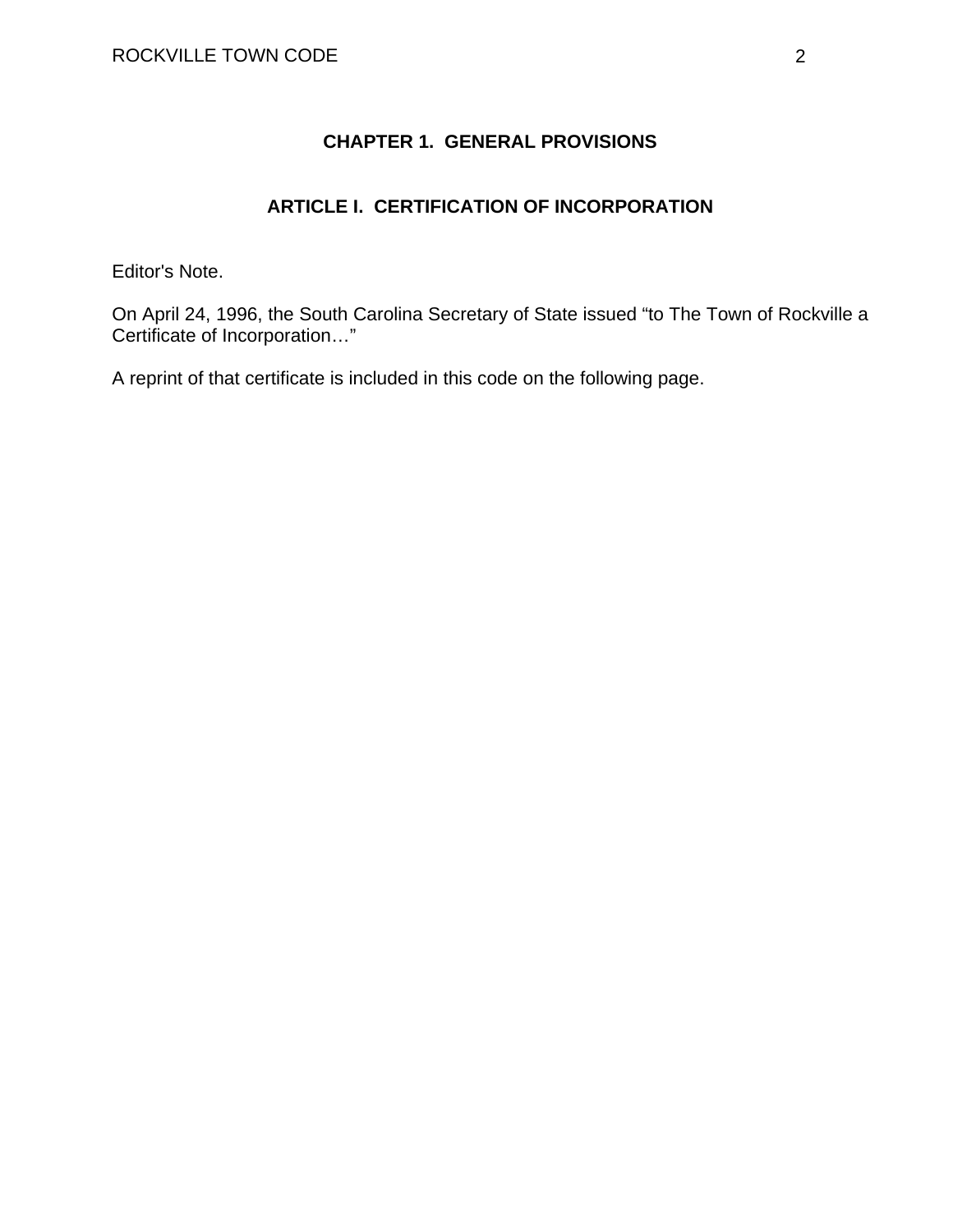## **ARTICLE II. THE CODE**

*Editor's Note. This article derives from generally accepted municipal definitions.* 

#### **1.201. HOW CODE DESIGNATED AND CITED.**

The ordinances embraced in this and the following chapters and sections shall constitute and are designated as *"The Code of Ordinances for The Town of Rockville, South Carolina"* and may be so cited. They also may be cited as the *"Town Code."*

#### **1.202. PROVISIONS CONSIDERED AS CONTINUATION OF EXISTING ORDINANCES.**

The provisions appearing in this code, as far as they are the same as those ordinances existing at the time of the adoption hereof, shall be considered as a continuation thereof and not as new enactments.

#### **1.203. SEVERABILITY OF PARTS OF CODE.**

It is hereby declared to be the intention of the Town Council that if any section, paragraph, sentence, clause or phrase of this code shall be declared unconstitutional by the valid judgment or decree of any court of competent jurisdiction, such unconstitutionality shall not affect any of the remaining phrases, clauses, sentences, paragraphs and sections of this code since the same would have been enacted without the incorporation in this code of any such unconstitutional phrase, clause, sentence, paragraph or section.

#### **1.204. CATCHLINES OR CATCHWORDS OF SECTIONS.**

The catchlines of the several sections of this code printed in capital letters, a different type or underlined are intended as mere catchwords to indicate or emphasize the contents of such sections, not as any part of the section, nor unless expressly so provided, shall they be so deemed when any of such sections, including the catchlines, are amended or re-enacted.

#### **1.205. DEFINITIONS.**

In the construction of this code and all other ordinances, the following definitions shall be observed, unless the context clearly requires otherwise:

AND, OR The word "and" may be read as "or" and the word "or" may be read as "and" where the sense requires it.

BOND Where bond is required, an undertaking in writing shall be sufficient.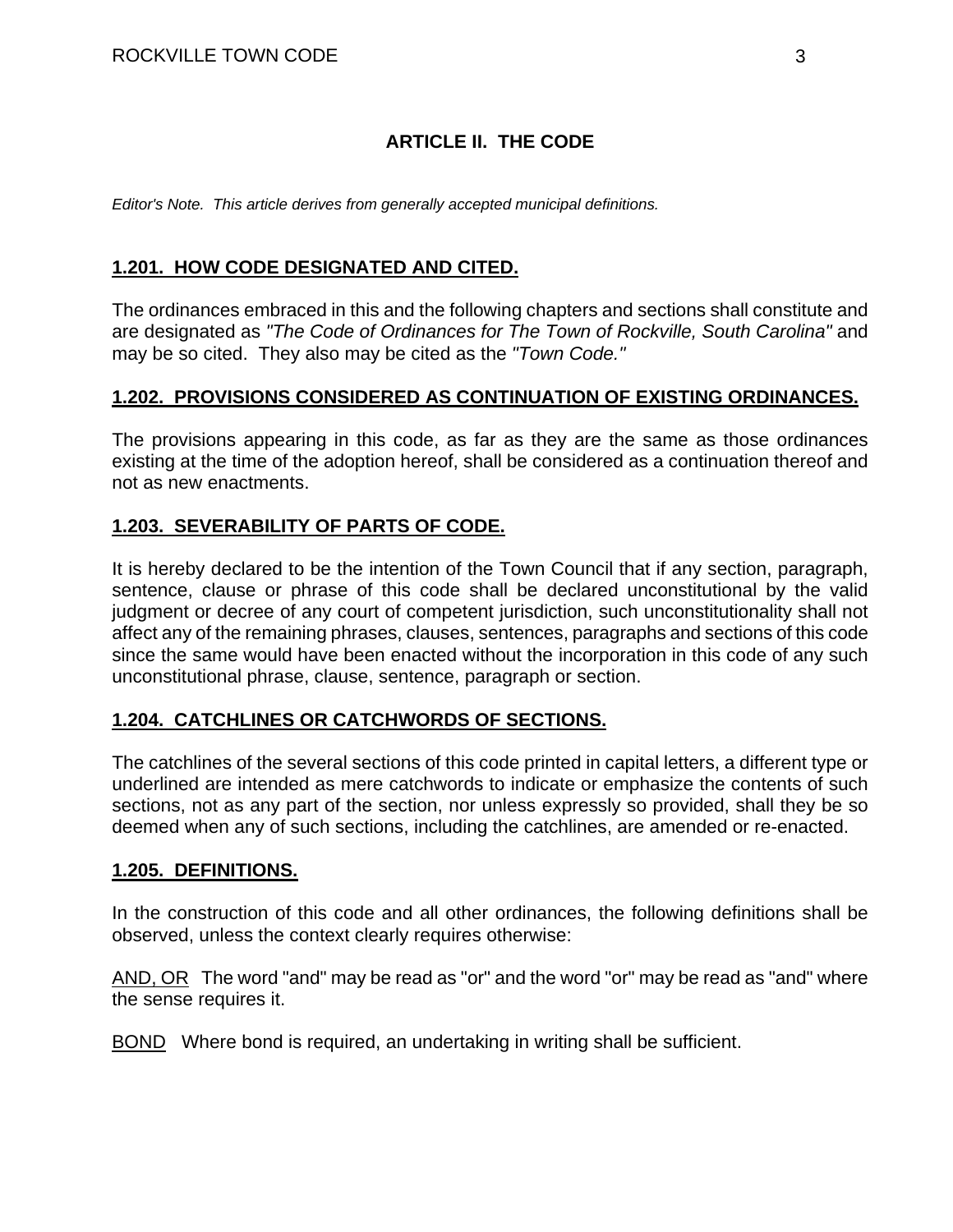CLERK/TREASURER shall mean the Town Clerk and may be used interchangeably with, "Clerk," "Municipal Clerk" or "Town Clerk."

CODE OF LAWS shall mean the 1976 South Carolina Code of Laws. When the 1976 South Carolina Code of Laws is used as a reference, i.e., (1976 SC Code §14-25-45), it shall include all amendments.

COMPUTATION OF TIME shall mean the time within which an act is to be done and be computed by excluding the first day and including the last, and if the last day be Sunday or a legal holiday, that shall be excluded.

CORPORATE LIMITS shall mean the legal boundary of The Town of Rockville.

COUNCIL OR TOWN COUNCIL shall mean the Town Council of The Town of Rockville.

COUNTY shall mean the County of Charleston.

COURT shall mean the Magistrate's Court.

DAY shall mean a period of twenty-four (24) hours.

DELEGATION OF AUTHORITY shall mean that whenever a provision or section of this code appears requiring the head of a department of the town to do some act or make certain inspections, it shall be construed to authorize them to designate, delegate and authorize subordinates to perform the required act or make the required inspection, unless the terms of the provision or section expressly designate otherwise.

DHEC shall mean the South Carolina Department of Health and Environmental Control.

DOMESTIC ANIMAL shall mean any of various animals (as the horse or sheep) domesticated so as to live and breed in a tame condition.

EMERGENCY VEHICLE shall mean vehicles of the fire and police departments, ambulances and/or emergency vehicles or public service corporations as are designated or authorized by SCDOT or by the Town Council.

GENDER - See "Rules of Construction." (§1.206 of this chapter)

INTERPRETATION shall mean in the interpretation and application of any provision of this code, it shall be held to the minimum requirements adopted for the promotion of the public health, safety, comfort, convenience and general welfare. Where any provision of this code imposes greater restrictions upon the subject matter than the general provision imposed by this code, the provision imposing the greater restriction or regulation shall be deemed to be controlling.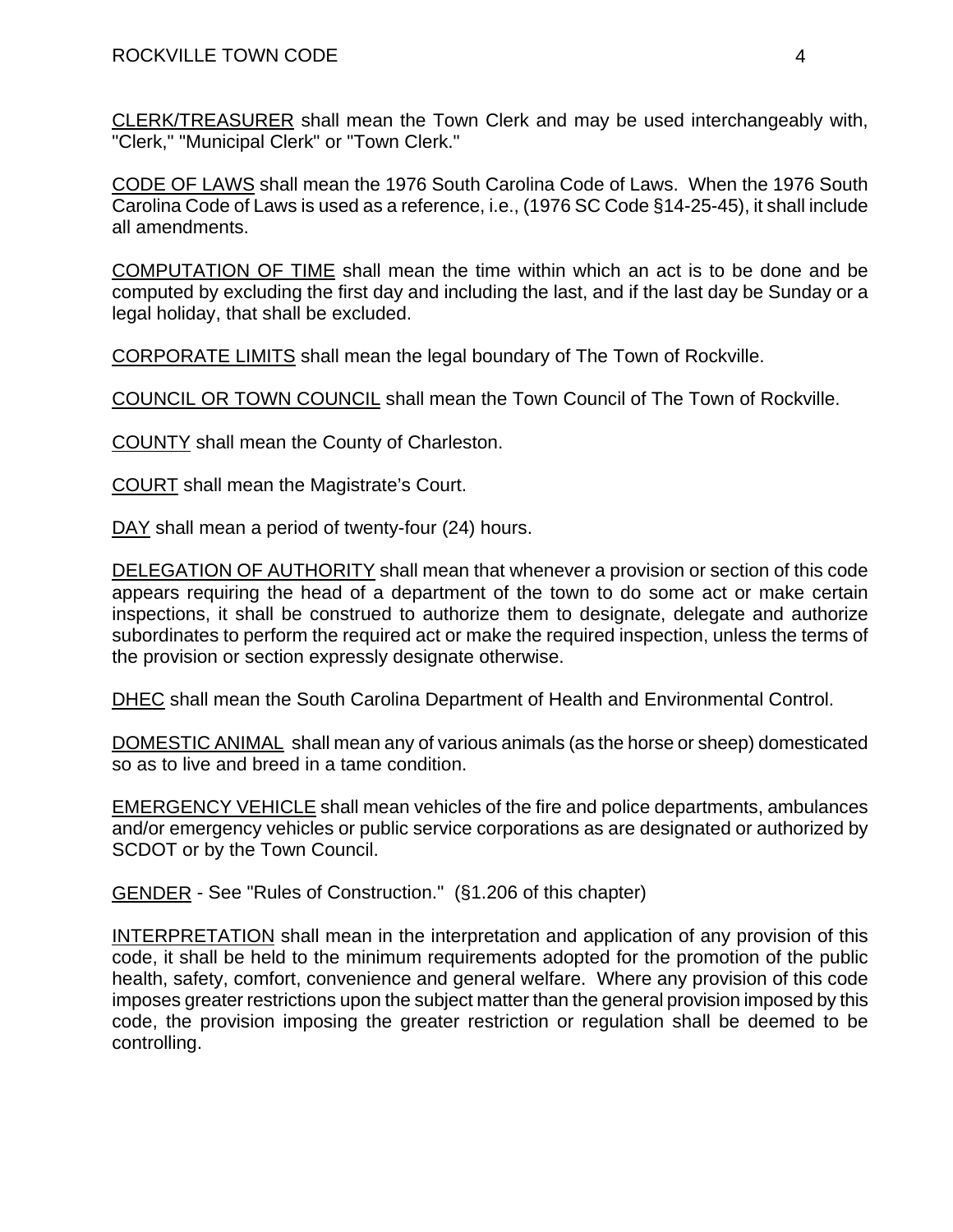JUNK shall mean old iron, glass, paper or other waste that may be used in some form again; second hand, or worn or discarded articles, clutter, something of poor quality or of little meaning, worth or significance.

JUNKYARD shall mean a yard or area used to store sometimes resalable junk.

KEEPER AND/OR PROPRIETOR shall mean and include persons, firms, associations, corporations, clubs and partnerships, whether acting by themselves or through a servant, agent or employee.

LIVESTOCK shall mean animals kept or raised for use or pleasure, especially farm animals kept for use and profit.

MAY shall be permissive.

MONTH shall mean a calendar month, unless defined otherwise.

MUNICIPAL CLERK Please see Town Clerk.

MUNICIPALITY may be used interchangeably with "town" and shall mean the entire area within the corporate limits of The Town of Rockville.

NAME OF TOWN COUNCIL, MUNICIPAL CLERK OR OTHER OFFICER shall be construed as though the words "*of The Town of Rockville*" were added.

NONTECHNICAL AND TECHNICAL WORDS shall apply to the usage of such words. Words and phrases shall be construed according to the common and approved usage of the language; but technical words and phrases and such others as may have acquired a peculiar and appropriate meaning in law shall be construed and understood according to such meaning.

NUMBER See "Rules of Construction." (§1.206 of this chapter.)

OATH, SWEAR, SWORN shall be construed to include an affirmation in all cases in which, by law, an affirmation may be substituted for an oath, and in such cases, the words "swear" and "sworn" shall be the equivalent to words "affirm" and "affirmed" and vice versa.

OR, AND shall be used interchangeably, if the sense requires it.

OWNER shall mean and include, when applied to a building or land, any part-owner, joint owner, tenant in common, joint tenant or tenant by the entirety, of the whole or part of such building or land.

PERSON shall include a corporation, firm, partnership, association, organization and any other group as a unit, as well as an individual or individuals.

PERSONAL PROPERTY shall include every species of property, except real property as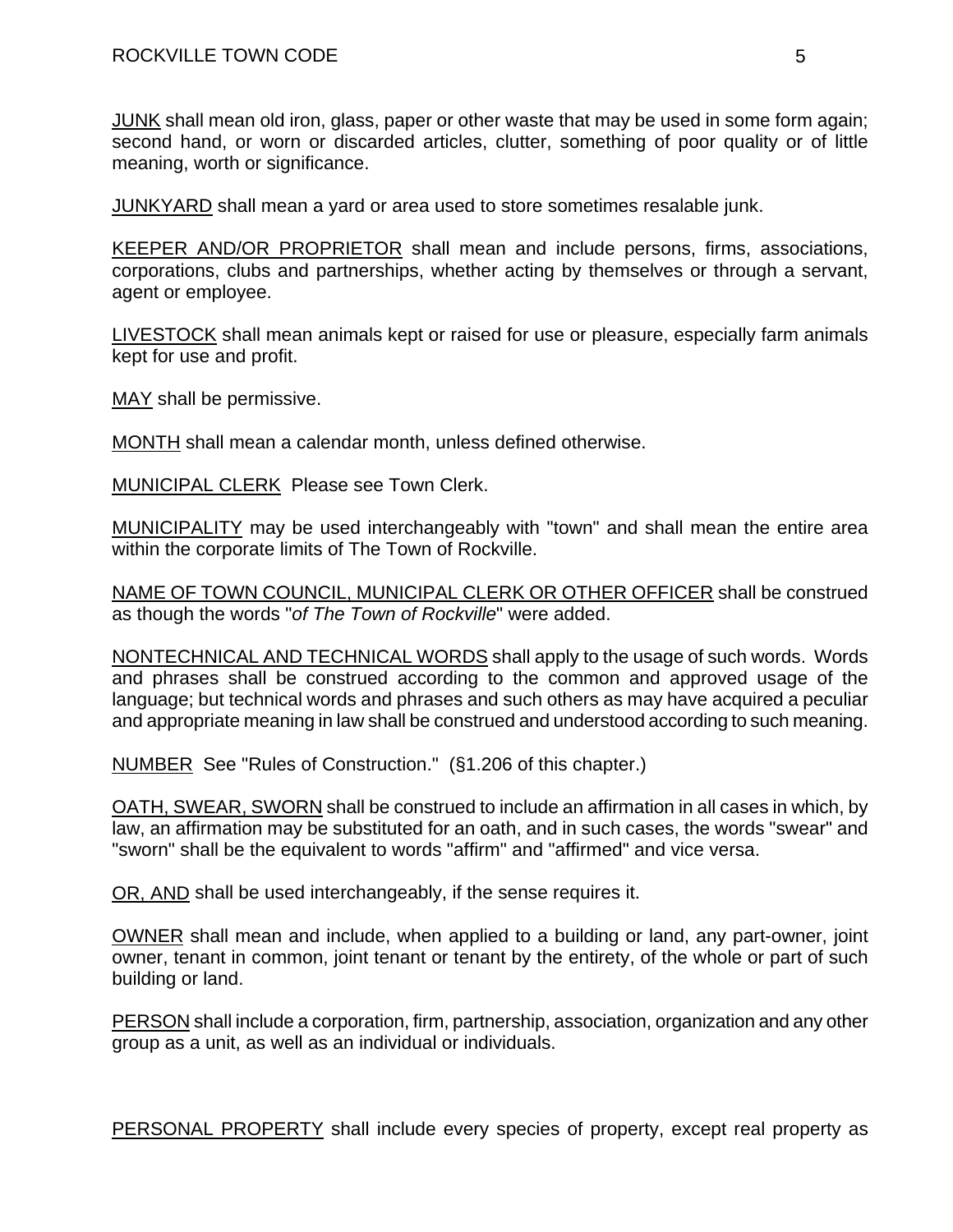defined herein.

PRECEDING, FOLLOWING shall mean the next before and the next after, respectively.

PREMISES shall mean place or places.

PROPERTY shall include real and personal property.

PUBLIC PLACE shall mean all properties owned or controlled by the town or other public entities.

REAL PROPERTY AND REAL ESTATE shall include lands, tenements and the hereditaments.

RESIDENCE shall be construed to mean the place adopted by a person as his place of habitation, and to which, whenever he is absent, he has the intention of returning. When a person eats at one place and sleeps at another, the place where the person sleeps shall be deemed as his residence.

ROADWAY shall mean that portion of a street improved, designed or ordinarily used for vehicular travel.

SCDHEC shall mean the South Carolina Department of Health and Environmental Control.

SCDOT shall mean the South Carolina Department of Transportation.

SEAL shall mean the corporate seal of The Town of Rockville.

SHALL, MUST shall be mandatory.

SIDEWALK shall mean any portion of a street between the curb line, or the lateral lines of a roadway where there is no curb and the adjacent property line intended for the use of pedestrians.

SIGNATURE OR SUBSCRIPTION shall mean a "mark," when a person cannot write.

SOUTH CAROLINA 1976 CODE OF LAWS shall mean the 1976 South Carolina Code of Laws, as amended.

STATE shall mean The State of South Carolina, unless otherwise provided.

STREET shall include avenues, boulevards, highways, roads, public alleys, lanes, viaducts, bridges and the approaches thereto, and all other public thoroughfares in the town, and shall mean the entire width thereof between abutting property lines. It shall be construed to include a sidewalk or footpath, unless the contrary is expressed or unless such construction would be inconsistent with the manifest intent of the Town Council.

TAX COLLECTOR shall mean Charleston County.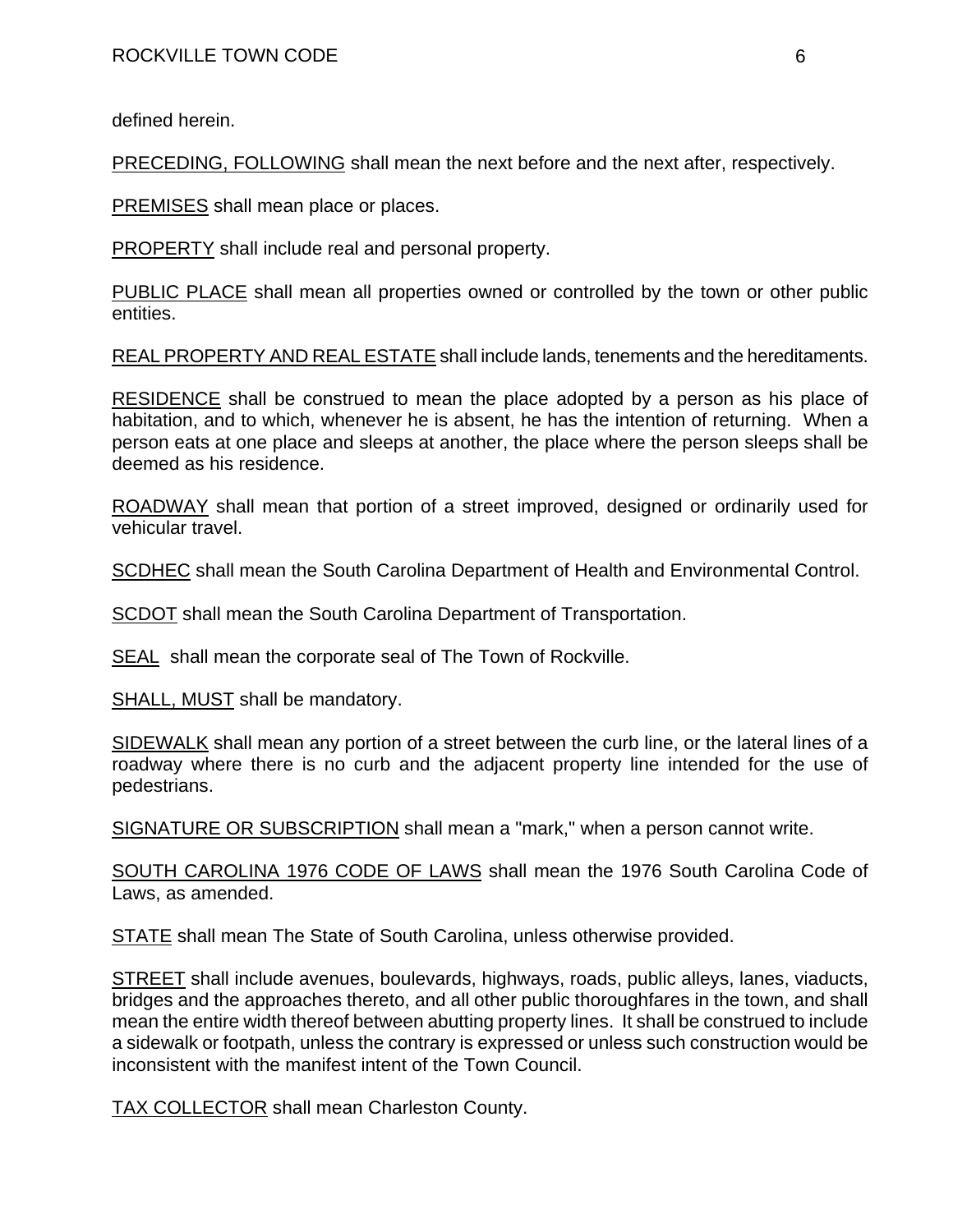(RQ 40)

TENANT OR OCCUPANT, when applied to a building or land, shall include any person who occupies the whole or part of such building or land, whether alone or with others.

TIME shall mean words used in the past or present tense and includes the future as well as the past and present.

TOWN shall mean all the area embraced within the corporate limits of The Town of Rockville.

TOWN CLERK shall mean "Clerk/Treasurer," "Clerk" or "Municipal Clerk."

WEEK shall be construed to mean seven (7) days, Sunday through Saturday, unless it is clearly indicated to mean otherwise.

WRITING The words "writing" or "written" shall include printing and any other mode of representing words and letters.

YEAR shall mean a calendar year, unless it is clearly indicated that the fiscal year is intended.

# **1.206. RULES OF CONSTRUCTION.**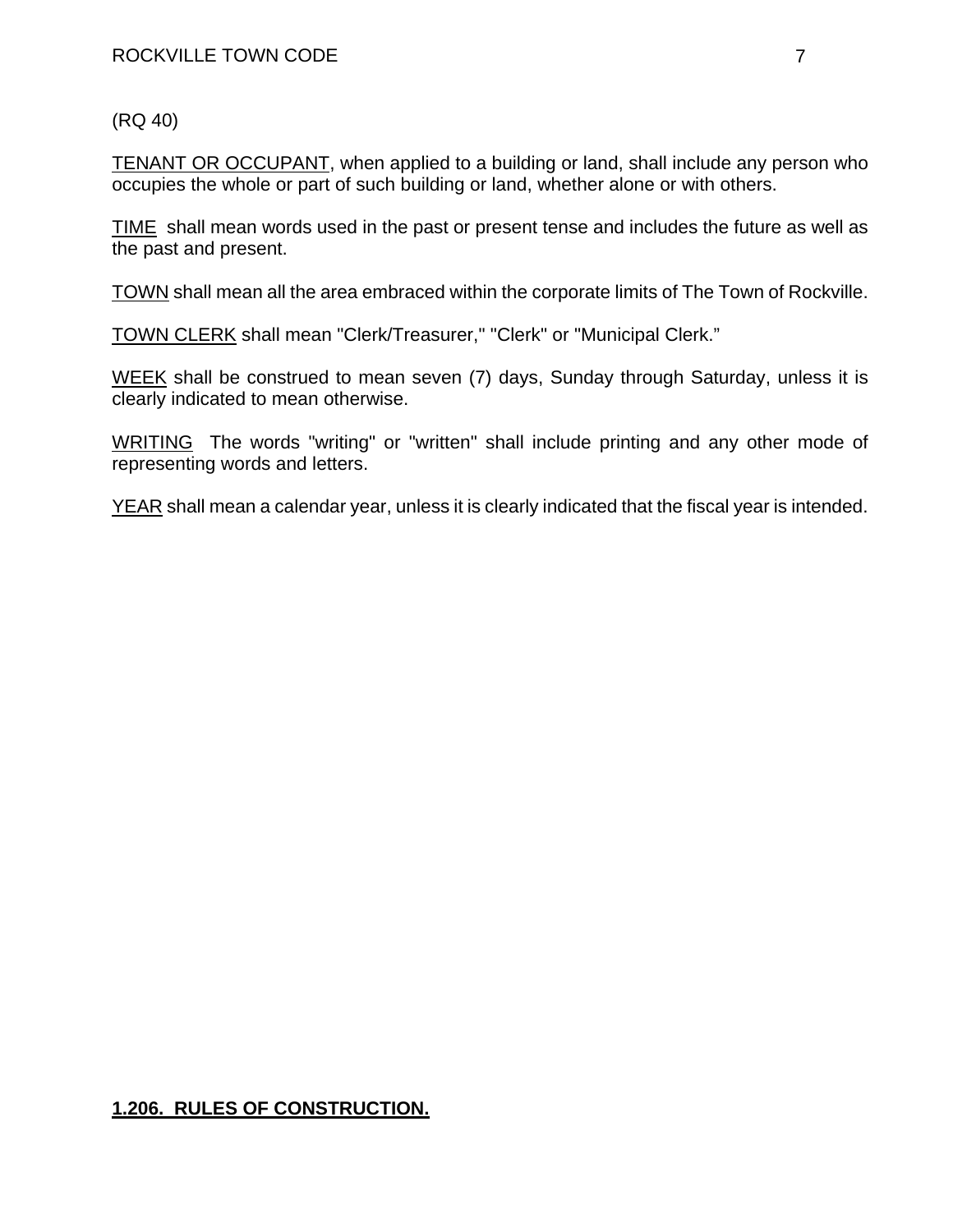As used in this code and all ordinances, in all cases in which the spirit and intent may require it, the following shall apply:

1. Any word importing the singular number shall be held to include the plural and all words in the plural shall apply also to the singular.

2. All words importing the masculine gender shall apply to females also and words in the feminine gender shall apply to males.

3. All words importing the present tense also shall apply to the future.

## **1.207. GENERAL PENALTY. CONTINUING VIOLATIONS.**

Whenever in this code or in any ordinance, resolution, rule, regulation or order promulgated by any agency or officer thereof under authority duly vested in him or it, any act is prohibited or is made or declared to be unlawful or an offense or misdemeanor, or the doing of any act is required, where no specific penalty is provided for the violation thereof, the violation of any such provisions of this code, ordinance, resolution, rule, regulation or order shall be punished by a fine not exceeding five hundred (\$500.00) dollars or by imprisonment for a period not exceeding thirty (30) days, or both; provided, however, that no penalty shall exceed the penalty provided by state law for similar offenses. Each day any violation of this code or any ordinance, rule or regulation shall continue shall constitute a separate offense.

(1976 SC Code §14-25-65)

# **1.208. LIABILITY OF CORPORATIONS, ETC., AND AGENTS FOR VIOLATIONS.**

a. Any violation of this code by any officer, agent or other person acting for or employed by any corporation or unincorporated association or organization, while acting within the scope of his office or employment, shall in every case also be deemed to be a violation by such corporation, association or organization.

b. Any officer, agent or other person acting for or employed by any corporation or unincorporated association or organization shall be subject and liable to punishment as well as such corporation or unincorporated association or organization for the violation by it of any provision of this code, where such violation was the act or omission, or the result of the act, omission or order of any such person.

(State v. Johnson, 255 S.C. 14, 176 S.E. 2nd 575 (1970).)

## **1.209. OFFENSES BEYOND TOWN LIMITS.**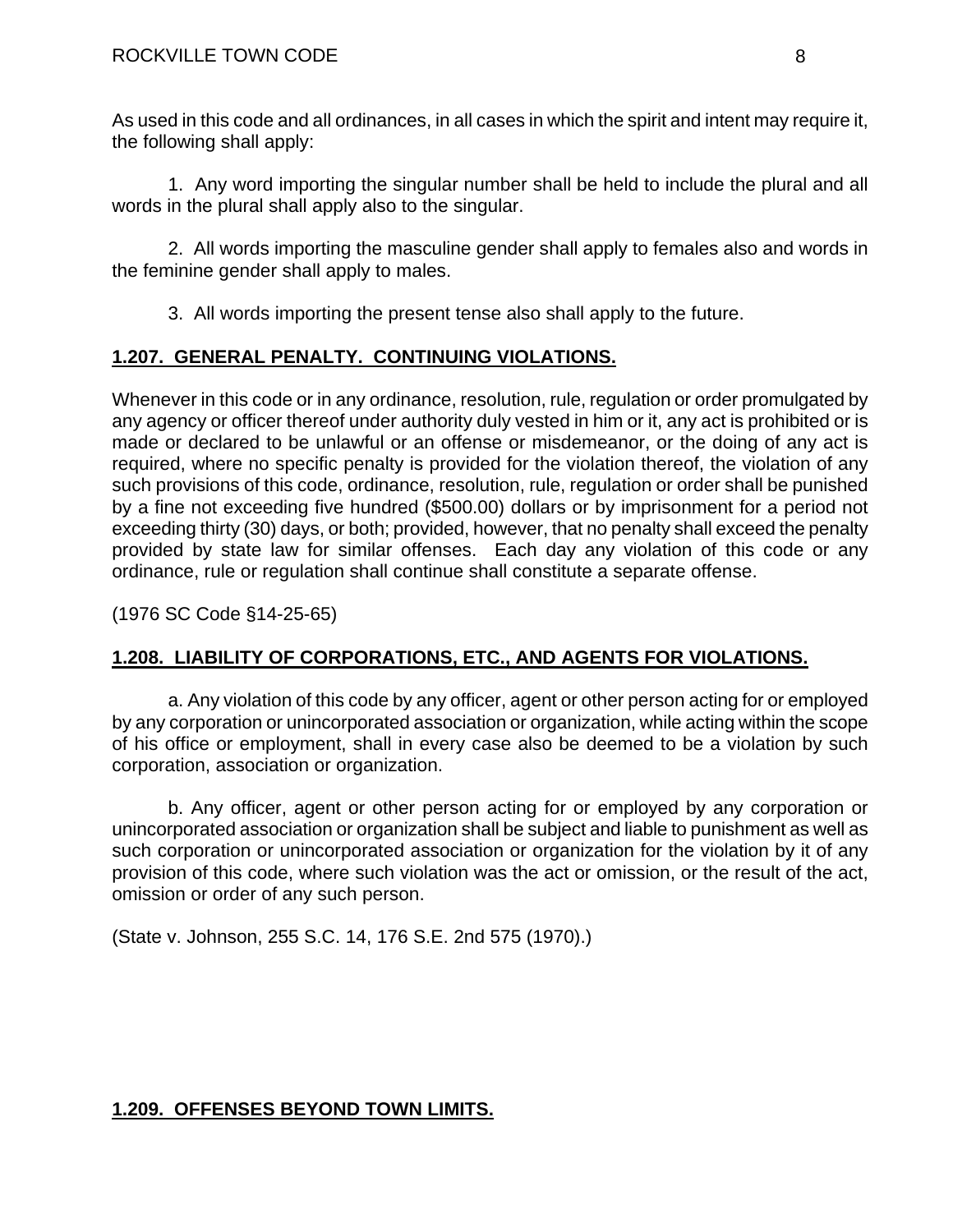Any person committing any offense in, at or upon lands owned by the town or leased to the town outside the limits of the town shall be deemed and considered as committing an offense against the provisions of this code and other ordinances of the town and shall be triable for the same before the Municipal Judge of the town in the same manner and to the same extent as other offenders against such provisions and such ordinances.

## **1.210. EFFECT OF REPEAL OR EXPIRATION OF ORDINANCE.**

The repeal of an ordinance, or its expiration by virtue of any provision contained therein, shall not affect any right accrued, any offense committed, any penalty or punishment incurred or any proceeding commenced before the repeal took effect or the ordinance expired. When an ordinance which repealed another shall itself be repealed, the previous ordinance shall not be revised without express words to that effect.

## **1.211. AMENDMENTS TO CODE.**

a. All ordinances adopted subsequent to this Code of Ordinances, which amend, repeal or in any way affect this code, may be numbered in accordance with the numbering system of this code and printed for inclusion herein. In the case of repealed chapters, sections and subsections, or any part thereof by subsequent ordinances, such repealed portions may be excluded from the code by omission from reprinted pages affected thereby.

b. Amendments to any of the provisions of this code may be made by amending such provisions by specific reference to the section number of this code in substantially the following, or similar language: "*that Section No. \_\_\_ of the Town Code of The Town of Rockville is hereby amended as follows: ....*" The new provisions may then be set out in full as enacted, utilizing the text and numbering system consistent with this code.

c. In the event a new section not heretofore existing in the code is to be added, the following or similar language may be used: " *... that the Rockville Town Code is hereby amended by adding a new section, to be numbered, and which shall read as follows: ....* " The new section shall then be numbered and set out in full. The sections of this ordinance may be renumbered to accomplish consistency.

d. All sections, articles, chapters or provisions desired to be repealed shall be specifically repealed by section, article or chapter number, as the case may be.

*(Editor's Note. Please refer to Appendix B for detailed guidance when preparing ordinances.)* 

## **1.212. ALTERING CODE.**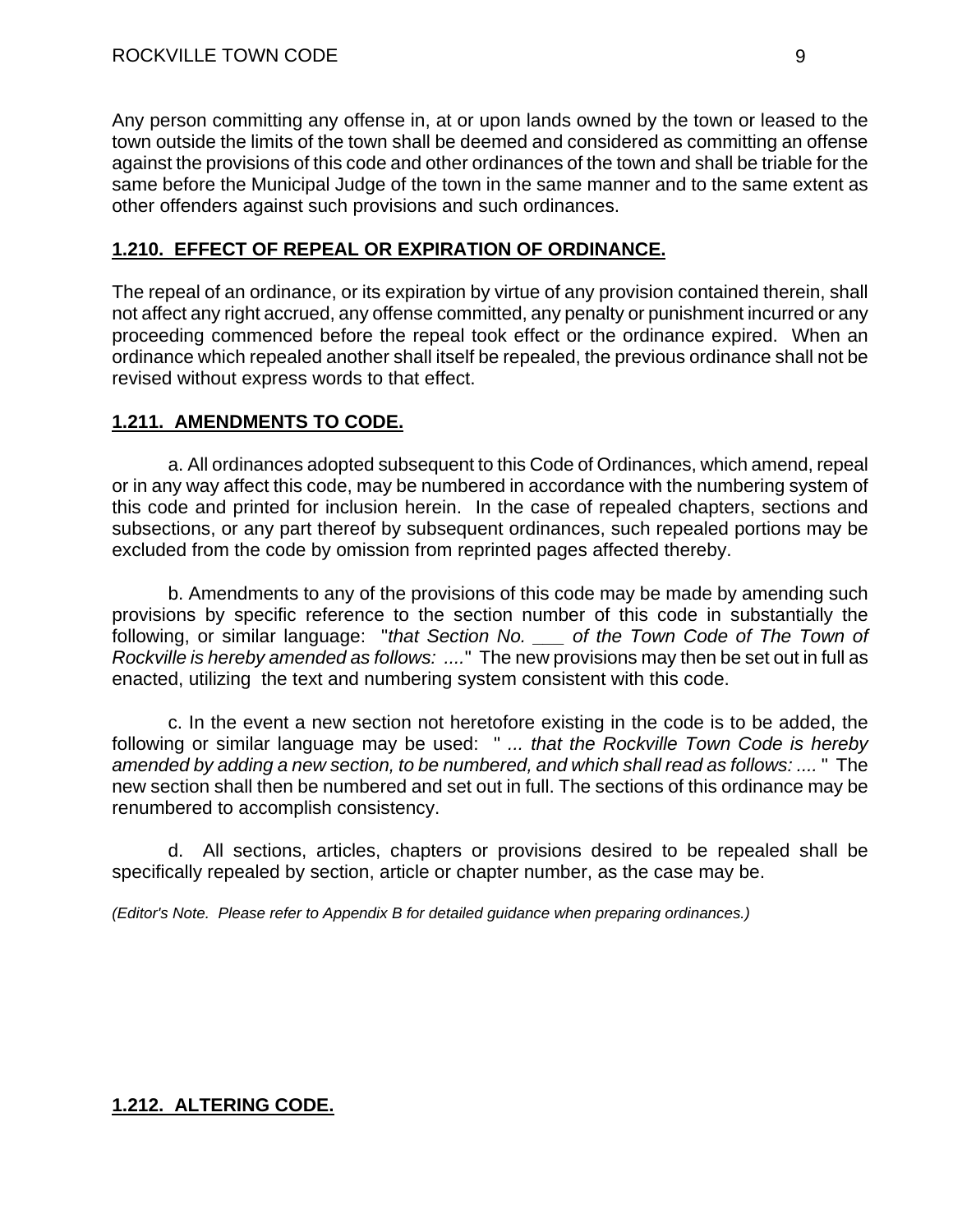It shall be unlawful for any person to change or amend by additions or deletions, any part or portion of this code, or to insert or delete pages, or portions thereof, or to alter or tamper with such code in any manner whatsoever, which may cause the laws of this municipality to be misrepresented thereby. Any person, firm or corporation violating this section shall be punished as provided in §1.207 hereof.

## **1.213. PROSECUTION WHERE DIFFERENT PENALTIES EXIST FOR SAME OFFENSE.**

In all cases where the same offense may be made punishable, or shall be created by different clauses or sections of the ordinances of the municipality, the prosecuting officer may elect under which to proceed. Not more than one recovery shall be had against the same person for the same offense.

## **1.214. CORPORATE LIMITS ESTABLISHED.**

A map of the town, when prepared, shall indicate the territorial limits, and, when approved by the Town Council and attested by the Town Clerk, it is hereby designated as the official map of the town. The corporate limits as shown thereon are declared to be true and correct.

## **1.215. MUNICIPAL SEAL.**

The municipality shall have a seal which shall be affixed to all deeds of real estate executed on behalf of the municipality and to all notes, bonds and other evidences of indebtedness executed in behalf of the municipality, or when deemed necessary by the Town Council.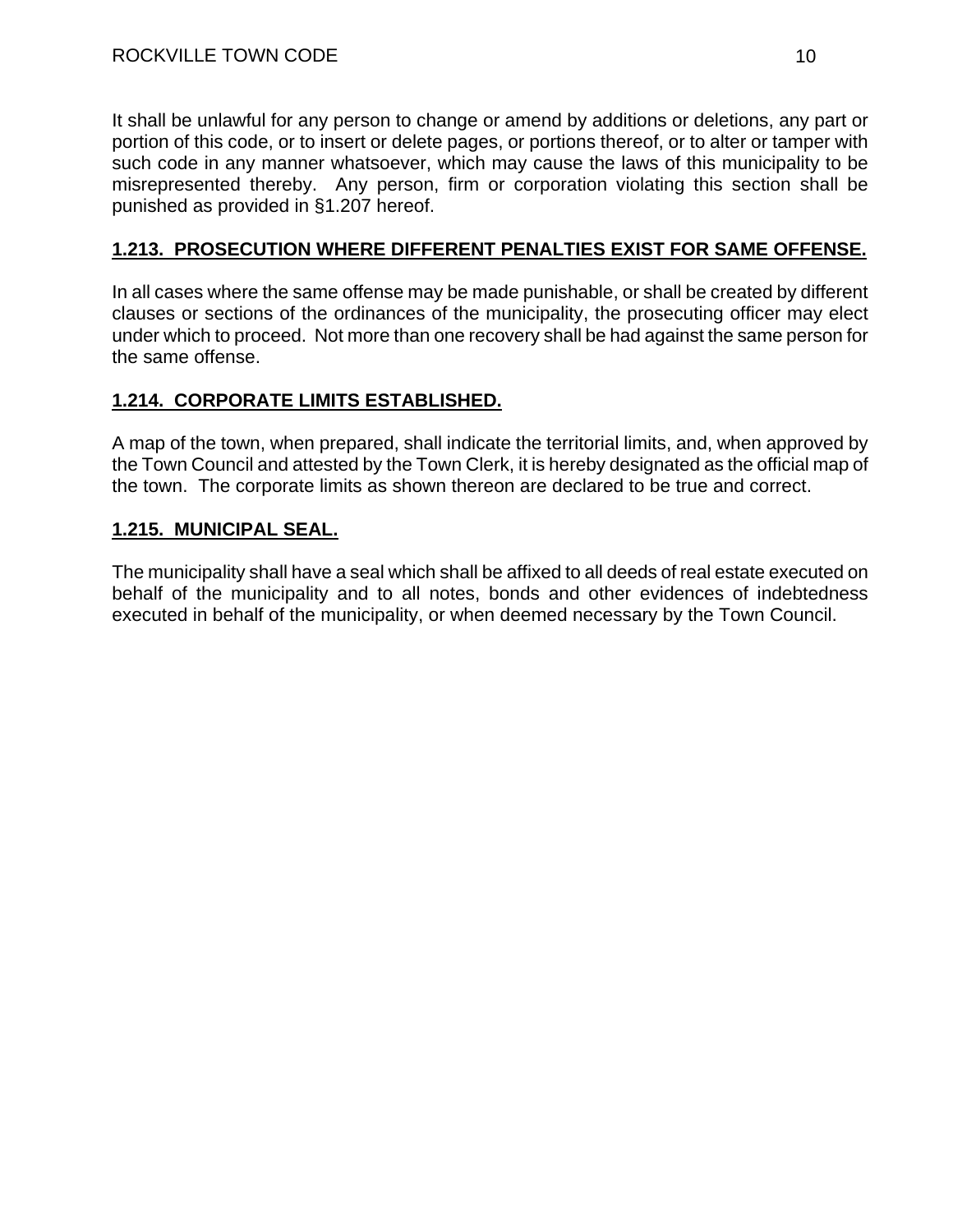#### **ARTICLE III. RESPONSIBILITIES OF ALL MUNICIPALITIES**

*Editor's Note. Title 5, Chapter 7, Section 10 of the 1976 South Carolina Code of Laws provides that:* 

*The provisions of this chapter provide for the structure, organization, powers, duties, functions and responsibilities of all municipalities under all forms of municipal government provided for in Chapters 9 (Mayor-Council), 11 (Council) and 13 (Council-Manager) unless otherwise specifically provided for in these chapters.* 

*The powers of a municipality shall be liberally construed in favor of the municipality and the specific mention of particular powers shall not be construed as limiting in any manner the general powers of such municipalities.* 

*This article has been added, to illustrate the authority contained in South Carolina Law for a municipality in South Carolina to provide for its government.*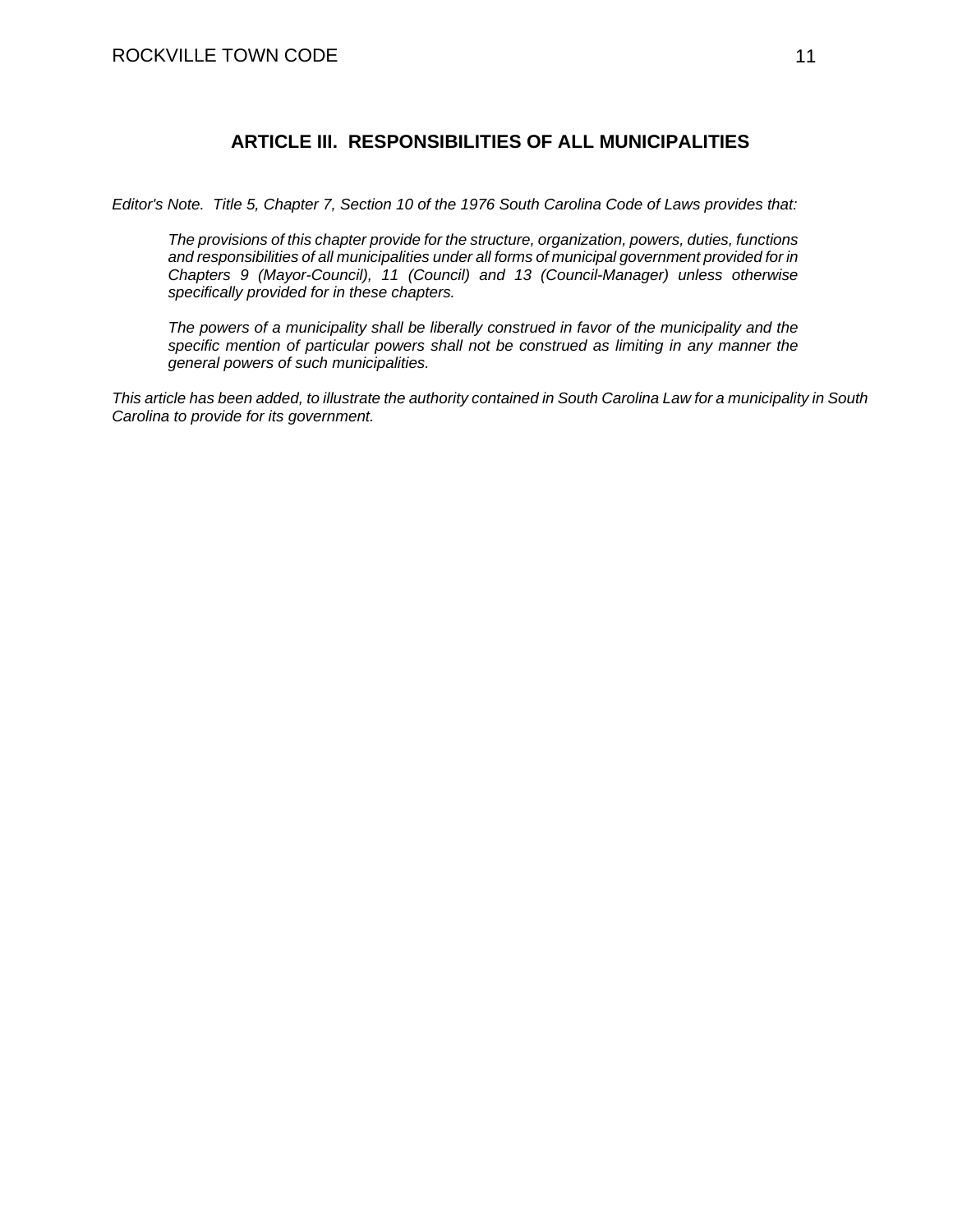#### **CHAPTER 2. ADMINISTRATION**

#### **ARTICLE I. IN GENERAL**

- 2.101. Form of Government.
- 2.102. Town Council. Composition.
- 2.103. Same. Terms.
- 2.104. Same. Eligibility.
- 2.105. Actual Expenses.
- 2.106. Mayor. Duties.
- 2.107. Mayor Pro Tempore. Duties.
- 2.108. Oath of Office Required.
- 2.109. Ordinances.
- 2.110. Same. Six Days Between Readings. Amendments.
- 2.111. Same. Book of.
- 2.112. Same. Notation of Amendments or Repeals.
- 2.113. Same. Enacting Clause.
- 2.114. Same. Required by State Law.
- 2.115. Same. Annual Codification.
- 2.116. Same. Form of. Introduced in Writing. To Be Signed.
- 2.117. Same. Introduction. Attorney Approval. Public Inspection.
- 2.118. Same. Final Form Before Adoption.
- 2.119. Same. Emergency Ordinances. Expiration. Reading. Restrictions.
- 2.120. State of Emergency. Powers of the Mayor. Curfew.
- 2.121. Resolutions. Introduction.
- 2.122. Same. Adoption. Public Hearing.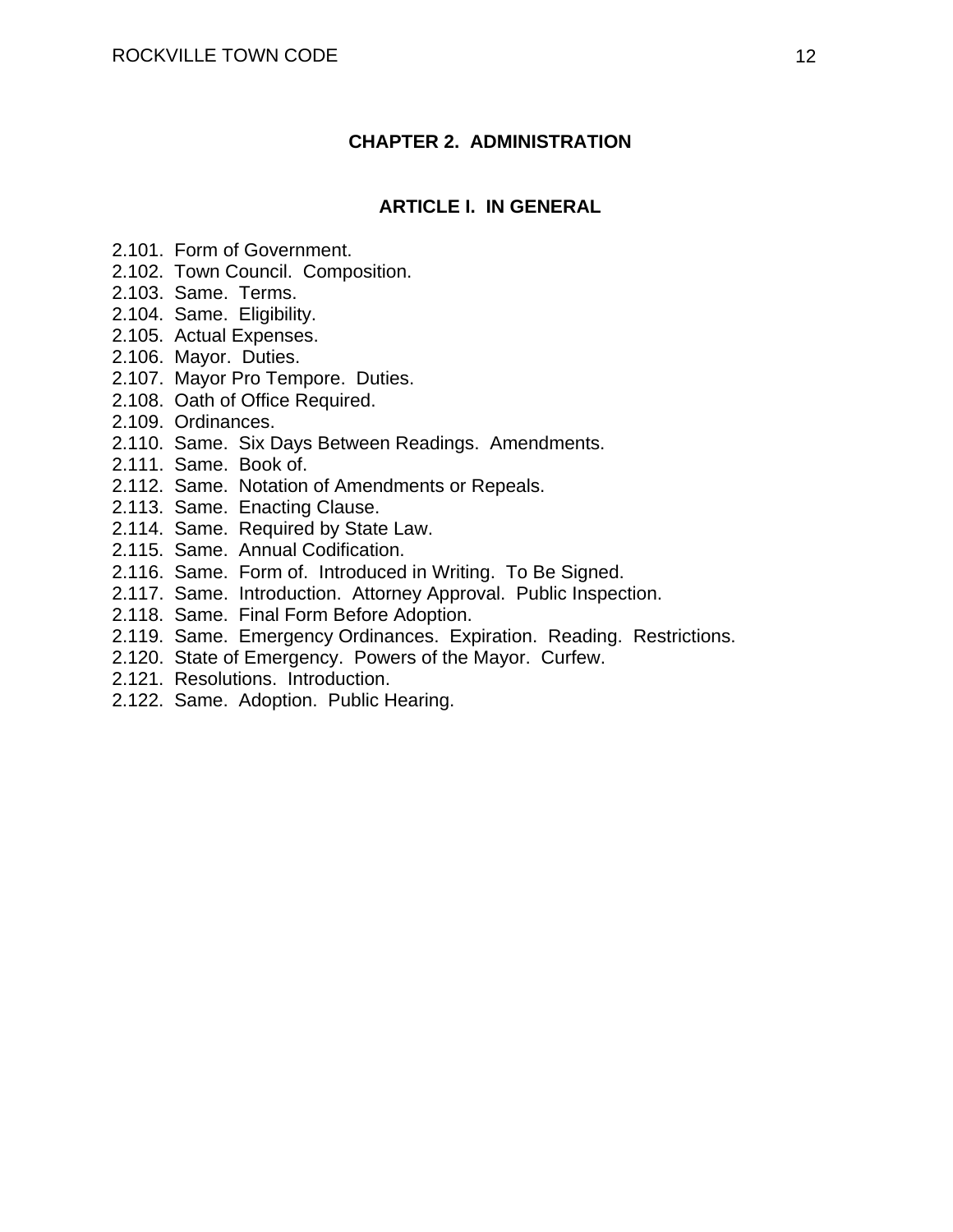## **ARTICLE II. MEETINGS OF TOWN COUNCIL**

- 2.201. Meetings. Regular. Place.
- 2.202. Same. Special.
- 2.203. Same. Notice of Change.
- 2.204. Same. Open to Public.
- 2.205. Same. Mayor to Preside.
- 2.206. Agenda.
- 2.207. Appearance of Citizens.
- 2.208. Minutes of Town Council Meetings.
- 2.209. Quorum. Required.
- 2.210. Rules of Order. Parliamentarian.
- 2.211. Motions. To Be In Writing.
- 2.212. Unlawful to Interrupt Meetings.
- 2.213. Order of Proceedings of Council. Meetings.
- 2.214. How Often Members May Speak.
- 2.215. Voting. Mayor May Vote. Quorum.
- 2.216. Same. Mayor, Interested Member Not to Vote.
- 2.217. Executive Sessions.
- 2.218. Committees. Appointment. Public Hearings.
- 2.219. Same. Reports.
- 2.220. Same. Order of Reports.
- 2.221. Motions. Not Debatable.
- 2.222. Same. Precedence During Debate.
- 2.223. Same. To Reconsider.

## **ARTICLE III. MUNICIPAL ELECTIONS**

- 2.301. Election Laws of the State to Govern.
- 2.302. Municipal Election Commission Established. Terms. Vacancies.
- 2.303. Date of Elections. Place.
- 2.304. Voting Hours.
- 2.305. Filing.
- 2.306. Same. Fees.
- 2.307. Certification.
- 2.308. Public Notice Required.
- 2.309. Write-in Votes.
- 2.310. Successors To Be Qualified.
- 2.311. Assuming Office.
- 2.312. At-Large. Political Parties.
- 2.313. Nonpartisan Election and Runoff. Tie Votes. Contested.
- 2.314. Special.
- 2.315. Qualifications for Voting.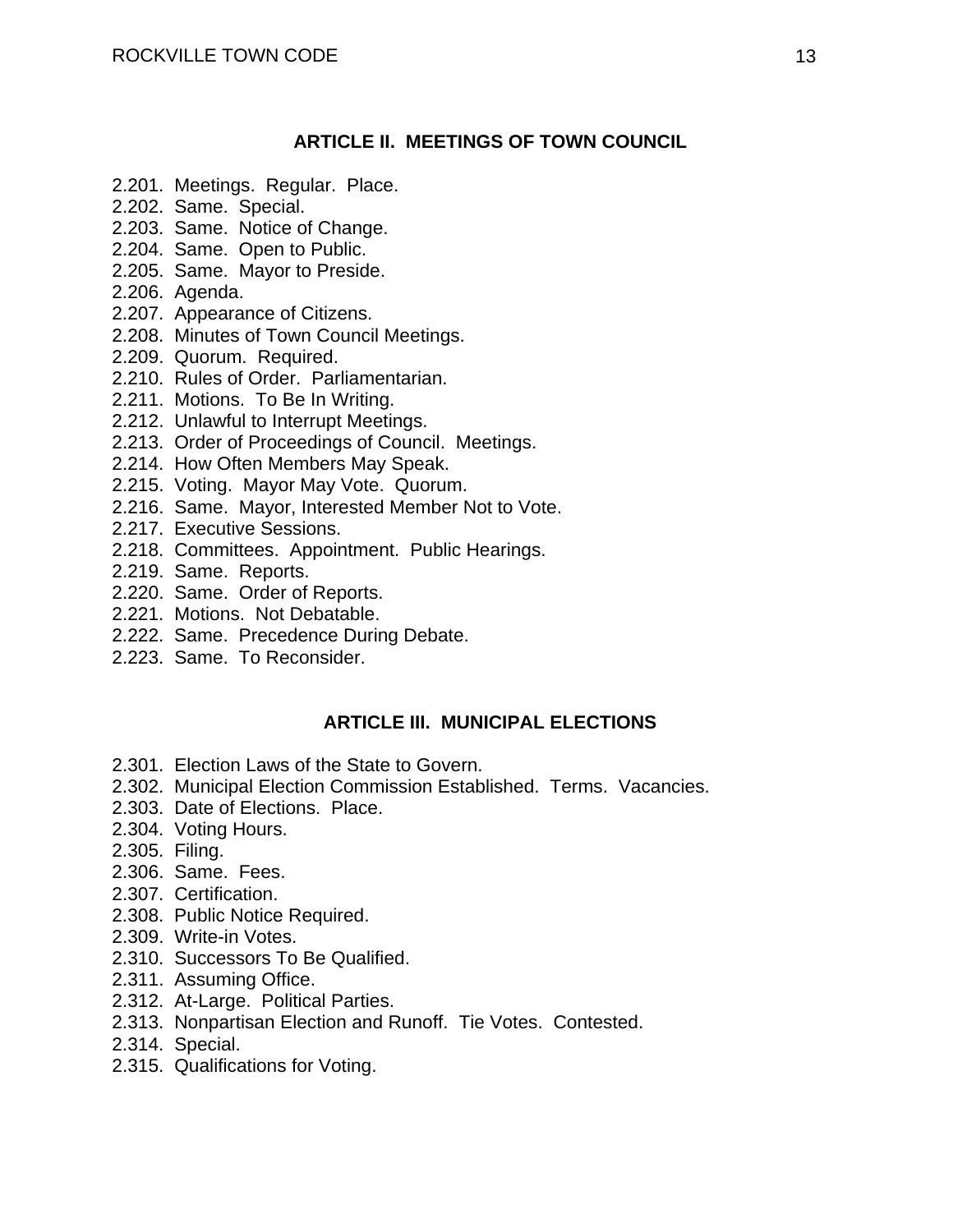#### **ARTICLE IV. PERSONNEL**

- 2.401. Authority to Establish.
- 2.402. Chief Administrative Officer.
- 2.403. Appointment. Suspension.
- 2.404. Same. Compensation.
- 2.405. Resisting or Interfering With Officials or Employees.
- 2.406. Holidays.

# **ARTICLE V. TOWN CLERK**

- 2.501. Appointment.
- 2.502. Bond. Surety Company. Fee.
- 2.503. Duties.
- 2.504. Compensation.

## **ARTICLE VI. MUNICIPAL ATTORNEY**

- 2.601. Appointment. Term of Office. Residence.
- 2.602. Duties.
- 2.603. Compensation.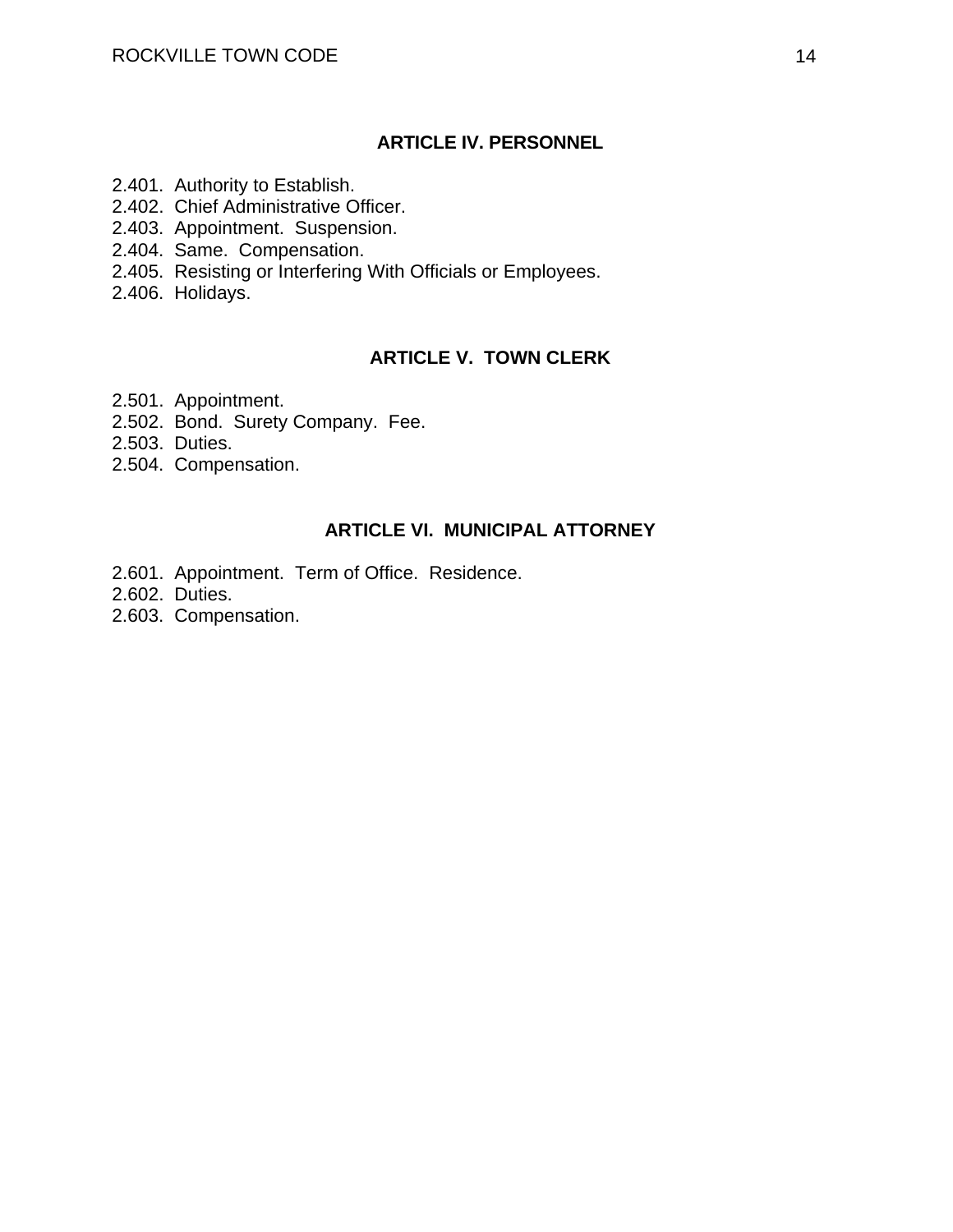## **CHAPTER 2. ADMINISTRATION**

*Editor's Note. This chapter derives from the Rockville Questionnaire, appropriate South Carolina statutes and generally accepted municipal practices. (Also, see Article III, this chapter for Municipal Elections.)* 

## **ARTICLE I. IN GENERAL**

#### **2.101. FORM OF GOVERNMENT.**

The form of government for The Town of Rockville shall be the Mayor- Council form.

(1976 SC Code §5-5-10, §5-9-10, et seq.) (Certificate of Incorporation and Appendix C)

#### **2.102. TOWN COUNCIL. COMPOSITION.**

The Town Council shall be composed of a Mayor and of four (4) Council members.

(RQ 3)

#### **2.103. SAME. TERMS.**

a. The term of office for Mayor shall be two (2) years.

b. The term for the office for Council shall be two (2) year terms.

(RQ 3) (See also Article III, this chapter.)

*(Editor's Note. Section 5-13-30 of the 1976 South Carolina Code of Laws vests all legislative powers and matters of policy in the municipal Council. Each member of Town Council, including the Mayor, is to have one vote.)* 

#### **2.104. SAME. ELIGIBILITY.**

To be eligible for the office of Mayor or as a member of the Council, a candidate shall be a qualified elector of the municipality.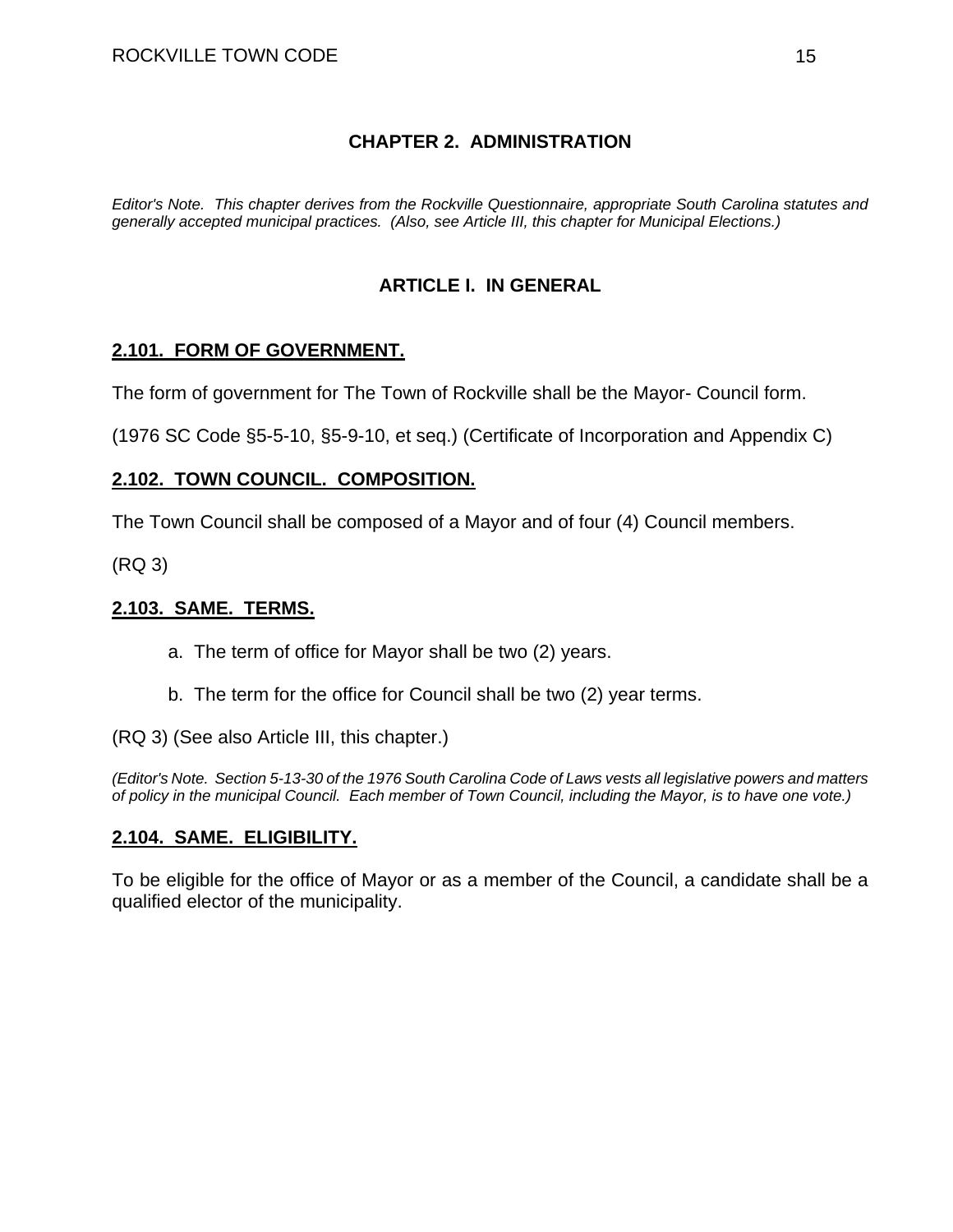## **2.105. ACTUAL EXPENSES.**

The Mayor and members of Council may receive payment for actual expenses incurred in the performance of their official duties when supported by official expense vouchers.

(1976 SC Code §5-7-170)

## **2.106. MAYOR. DUTIES.**

a. The Mayor shall preside at all regular and special meetings of Council, shall execute, on behalf of Council, all ordinances, franchises, resolutions, directives, deeds, bonds and other official instruments or documents directed by state law or Council.

b. He shall have other such duties and perform such functions as may be requested by Council.

*(Editor's Note. Chapter 9 of Title 5 sets forth in detail the responsibilities and powers of the Mayor.* 

*Resolution #96-004 authorized the Mayor to "negotiate with Berkeley Electric Cooperative and Bell South to obtain payment of legally authorized franchise fees.")* 

# **2.107. MAYOR PRO TEMPORE. DUTIES.**

a. The Council shall elect from among its members a Mayor Pro Tempore, at the first January meeting following a general election. The Mayor Pro tempore shall act for the Mayor during the absence or disability of the Mayor. In case of a vacancy in the office of Mayor, the Mayor Pro tempore shall serve until a successor is elected.

b. In the absence of both the Mayor and Mayor Pro tempore the duties of the Mayor shall be performed by such member of the Council as the Council may designate.

(1976 SC Code §5-7-190)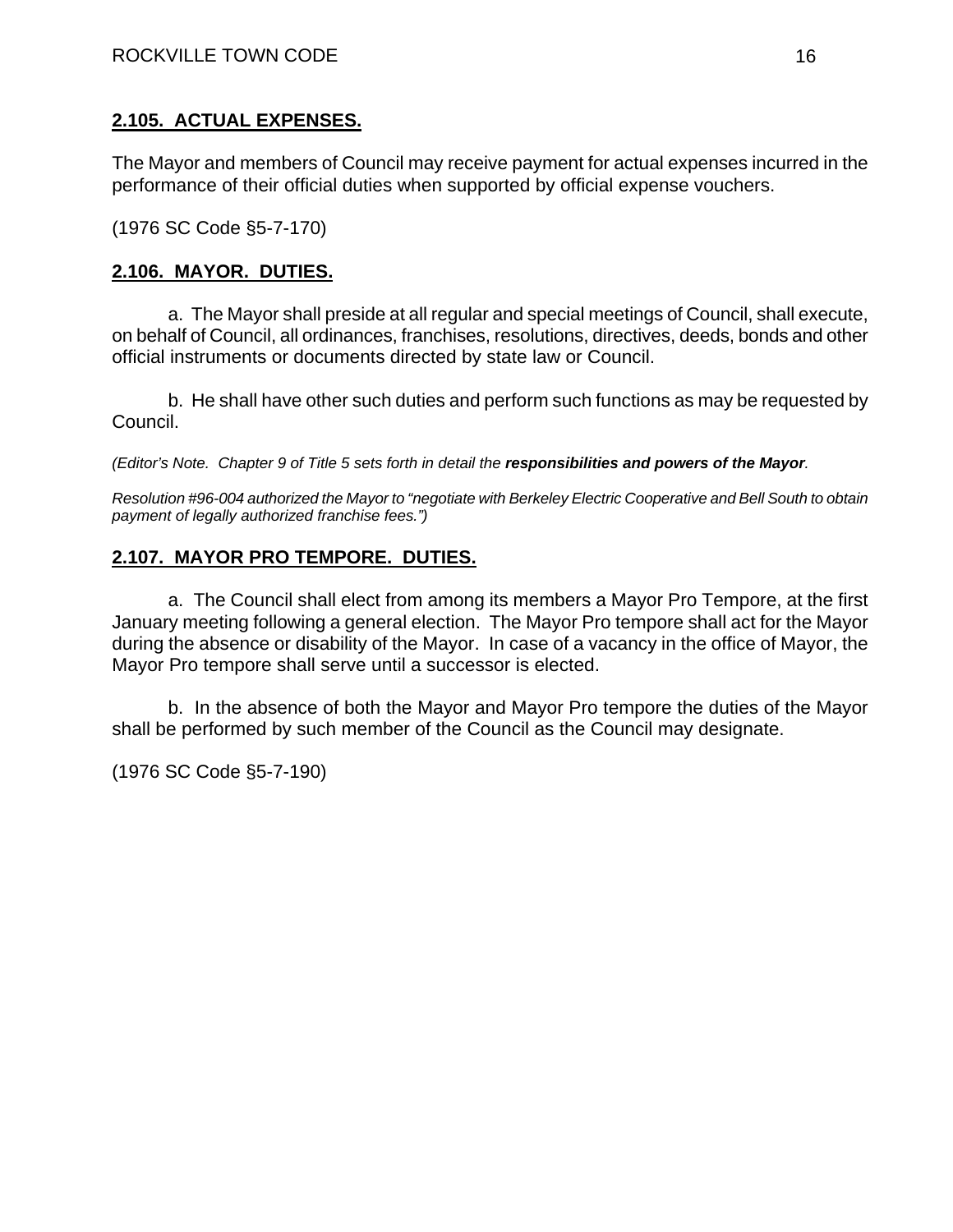## **2.108. OATH OF OFFICE REQUIRED.**

The Mayor, each member of Council and other officials, when required, before entering upon the duties of their respective offices, shall take the following oath:

I do solemnly swear (or affirm) that I am duly qualified, according to the Constitution of this State, to exercise the duties of the office to which I have been elected (or appointed) and that I will, to the best of my ability, discharge the duties thereof, and preserve, protect and defend the Constitution of this State and of the United States.

(Art. VI, Sec. 5, S. C. Constitution)

As Mayor (Councilman, Judge, Police Officer, etc.) of The Town of Rockville I will equally, fairly, and impartially, to the best of my ability and skill, exercise the trust reposed in me, and I will use my best endeavors to preserve the peace and carry into effect according to law the purposes for which I have been elected (or appointed). So help me, God.

(1976 SC Code §14-25-15 (c)) (1976 SC Code §5-15-150)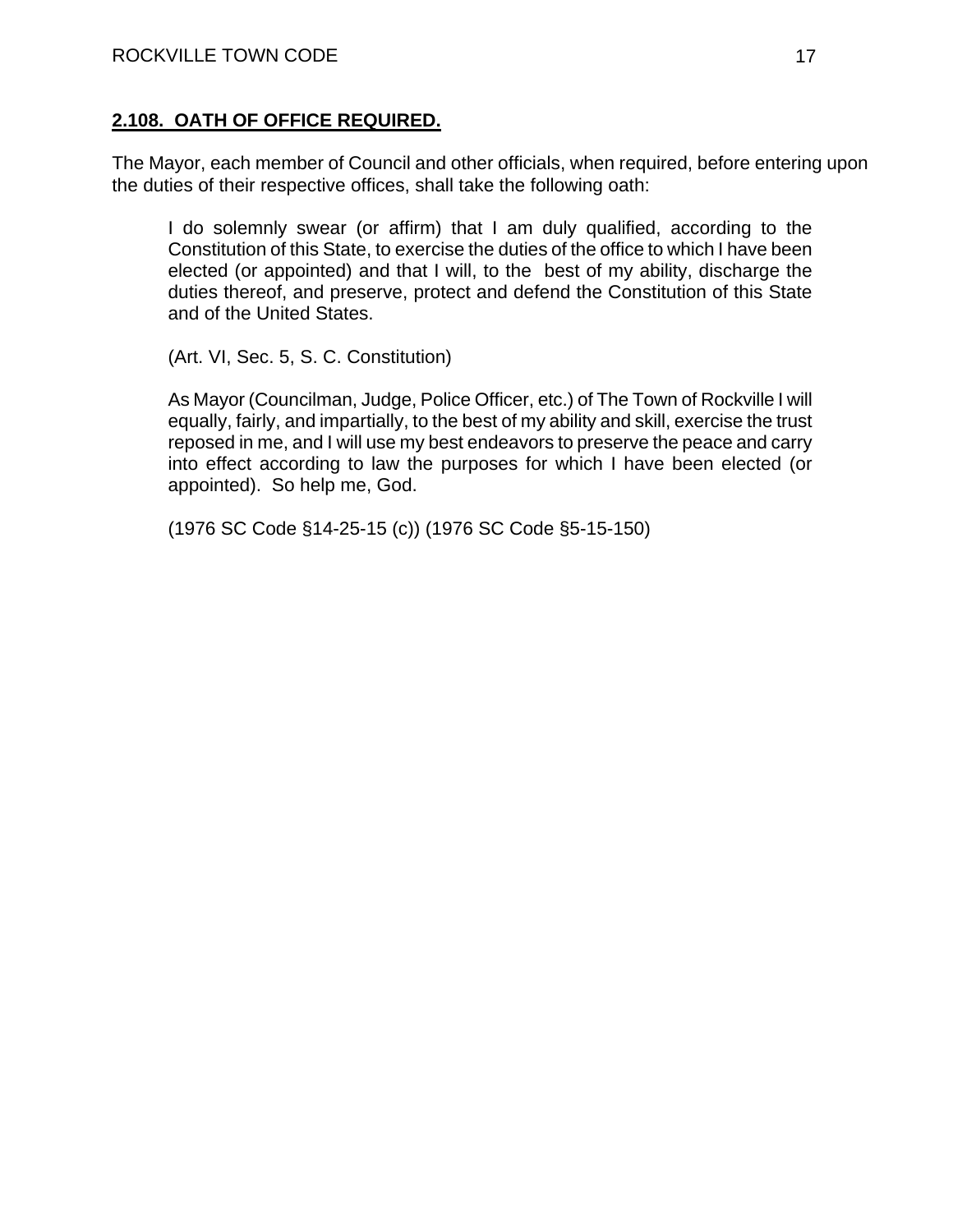#### **2.109. ORDINANCES.**

It shall be the duty of the Council to pass, from time to time, such ordinances as in its judgment shall best promote the interests of the citizens and property owners of the municipality.

(1976 SC Code §5-7-30)

*(Editor's Note. See Appendix B for details of ordinance preparation. Section 19-3-10 of the 1976 South Carolina Code of Laws provides that, "in all courts…in this state the…ordinances of the municipalities…shall constitute prima facia of the genuiness of the same.") (See also §2.114 Editor's Note.)* 

## **2.110. SAME. SIX DAYS BETWEEN READINGS. AMENDMENTS.**

a. No ordinance shall be adopted until it shall have been read two (2) times and on two (2) separate days with at least six (6) days between each reading.

(1976 SC Code §5-7-270)

*(Editor's Note. An opinion by the South Carolina Attorney General [No. 77-298, p 225] stated that any town ordinances that have been properly adopted "are valid and enforceable under the provisions of §5-7-270....")* 

b. The introduction and reading of any ordinance may be by the reading of the title only, unless full reading is requested by a majority of Council members present.

c. An ordinance may be amended at the time of a second reading.

(Attorney General OP. 1986, No. 86-117, p. 343)

#### **2.111. SAME. BOOK OF.**

a. The Town Clerk shall enter in a book the original copy of all ordinances passed by the Council. The book shall be known as the "*Book of Ordinances.*"

b. The book shall contain the dates of first and second readings of all ordinances, notation of repeals or amendments, whether or not the ordinance is to be codified and a brief summary of the contents.

(1976 SC Code §5-7-290)

#### **2.112. SAME. NOTATION OF AMENDMENTS OR REPEALS.**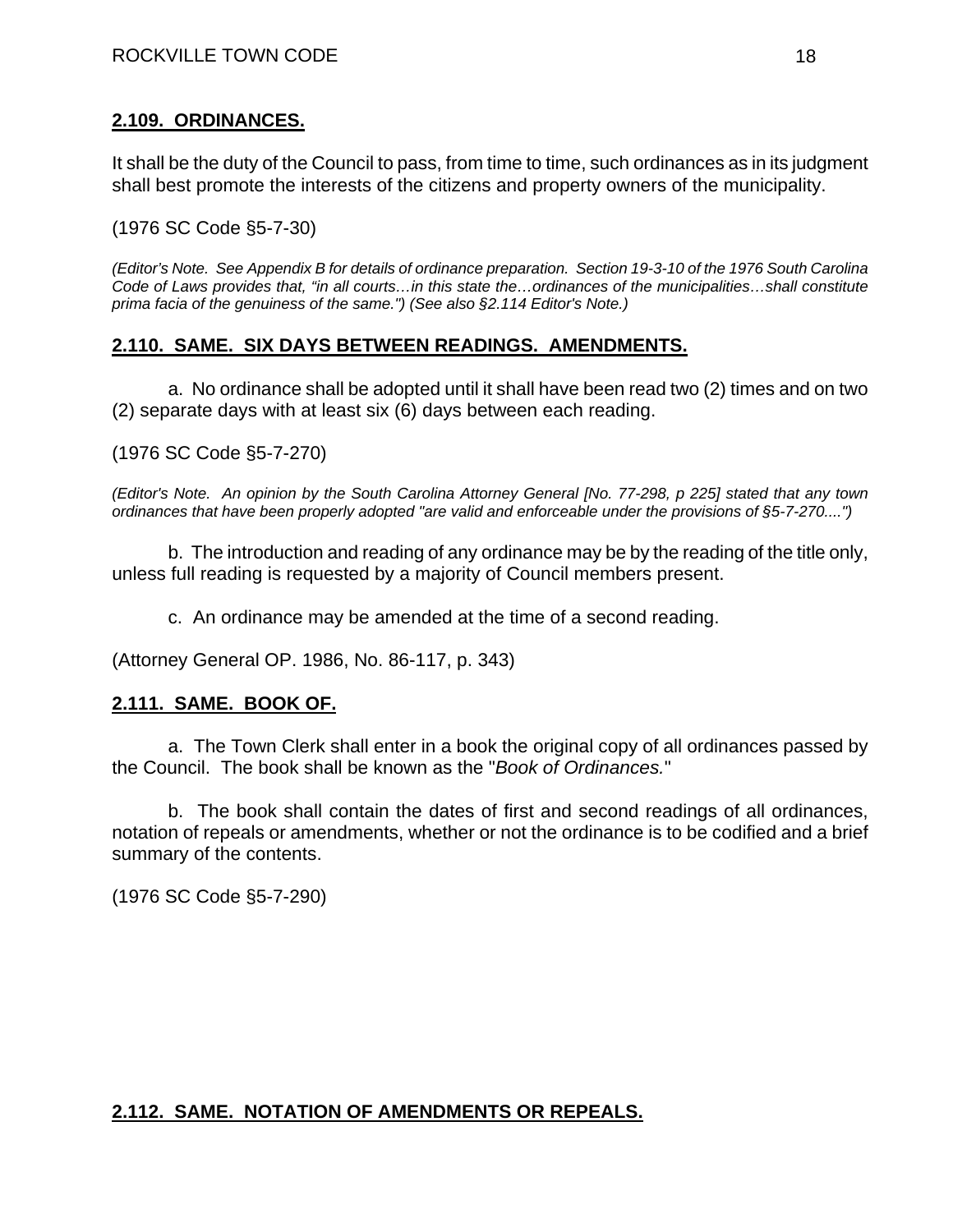The Town Clerk shall write on the first page of every ordinance, subsequent to entry in the Book of Ordinances, if the same shall be amended or repealed, as the case may be, the words "amended," or "repealed" with a reference on the ordinance as to where the amending or repealing ordinance can be found.

## **2.113. SAME. ENACTING CLAUSE.**

The enacting clause of all ordinances shall be, in substance, as follows: "*BE IT ORDAINED BY THE TOWN COUNCIL OF ROCKVILLE, SOUTH CAROLINA THAT:"*

## **2.114. SAME. REQUIRED BY STATE LAW.**

The Council shall act by ordinance in all matters required by law to be done by ordinance, in order to:

1. Adopt or amend an administrative code or establish, alter or abolish any department, office or agency;

- 2. Provide for a fine or other penalty or establish a rule or regulation in which a fine or other penalty is imposed for violations;
- 3. Appropriate funds and adopt a budget;

4. Grant, renew or extend franchises, licenses or rights in public streets, or in public property and close abandoned streets;

- 5. Authorize the borrowing of money or the issuance of bonds;
- 6. Levy taxes, assess property for improvements or establish charges for services;
- 7. Annex areas;
- 8. Convey or lease or authorize the conveyance or lease of any lands; and
- 9. Amend or repeal any ordinance described in subparagraphs 1 through 8 above.

In all other matters, the Council may act either by ordinance, resolution, or on motion, written or oral, which shall be recorded in the minutes.

(1976 SC Code §5-7-30, §5-7-260)

## **2.115. SAME. ANNUAL CODIFICATION.**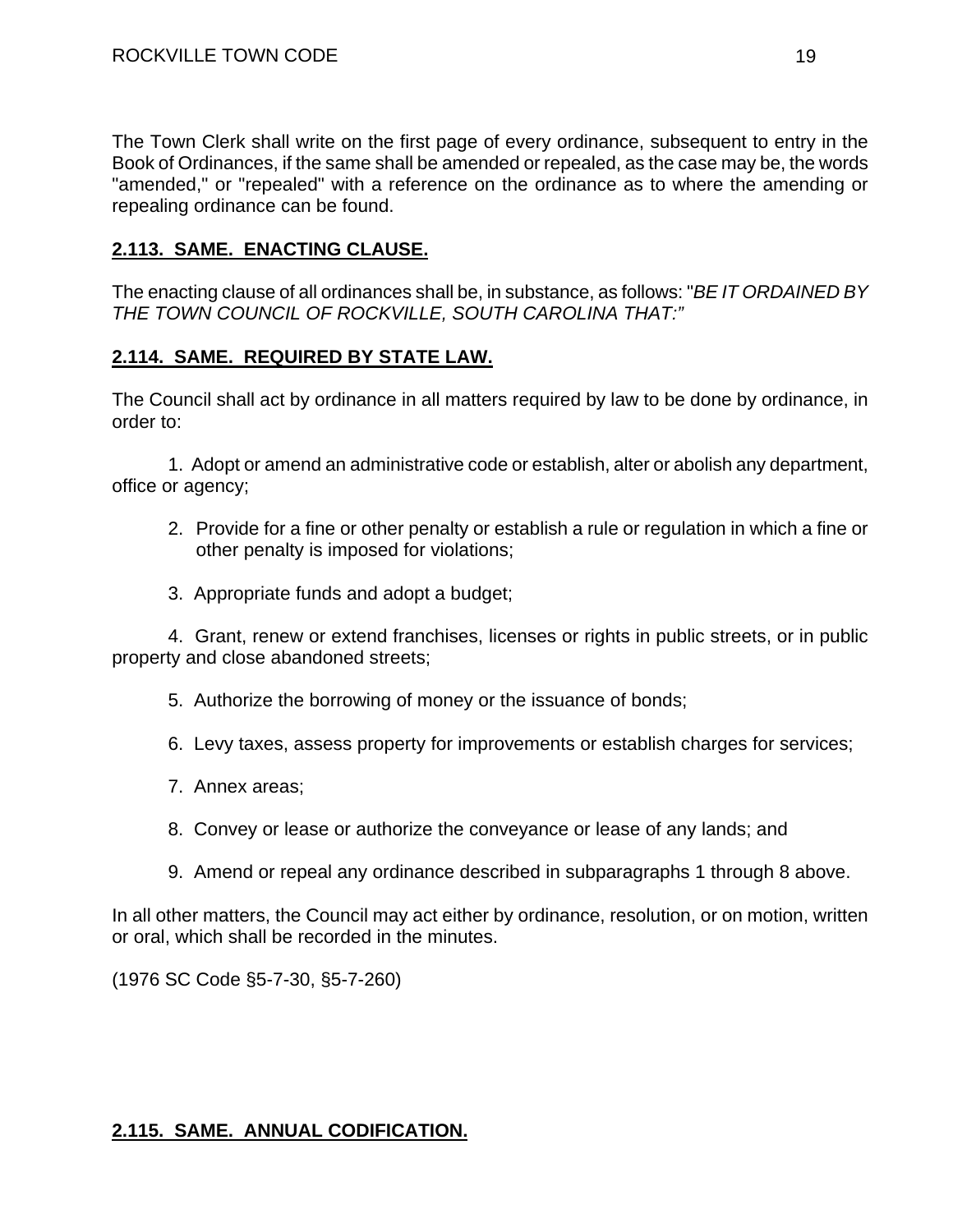All ordinances amending this code shall be codified as often as desired, but at least annually, in loose-leaf form and available for public inspection during normal office hours.

(1976 SC Code §5-7-290)

#### **2.116. SAME. FORM OF. INTRODUCED IN WRITING. TO BE SIGNED.**

Every proposed ordinance shall be numbered, in writing and in the form required for final adoption. All ordinances shall include:

- 1. A number;
- 2. A title briefly describing the contents;

*(Editor's Note. South Carolina Attorney General Opinion No. 86-117, p 343.)* 

- 3. Findings, reasons or basis for the ordinance, if desired and when appropriate;
- 4. An enacting clause;
- 5. A repealing provision, when appropriate;
- 6. The provisions of the ordinance including section numbers, when appropriate;
- 7. The name of the person introducing the ordinance, when requested by him;

8. The effective date of the ordinance, dates of first and second readings and approval of the Attorney as to form, when requested;

9. The Mayor shall sign and the Town Clerk shall attest all ordinances, following adoption thereof.

10. When desired by Council, all members may sign.

(1976 SC Code §5-7-270) (RQ 5) (See also Appendix B, this code.)

#### **2.117. SAME. INTRODUCTION. ATTORNEY APPROVAL. PUBLIC INSPECTION.**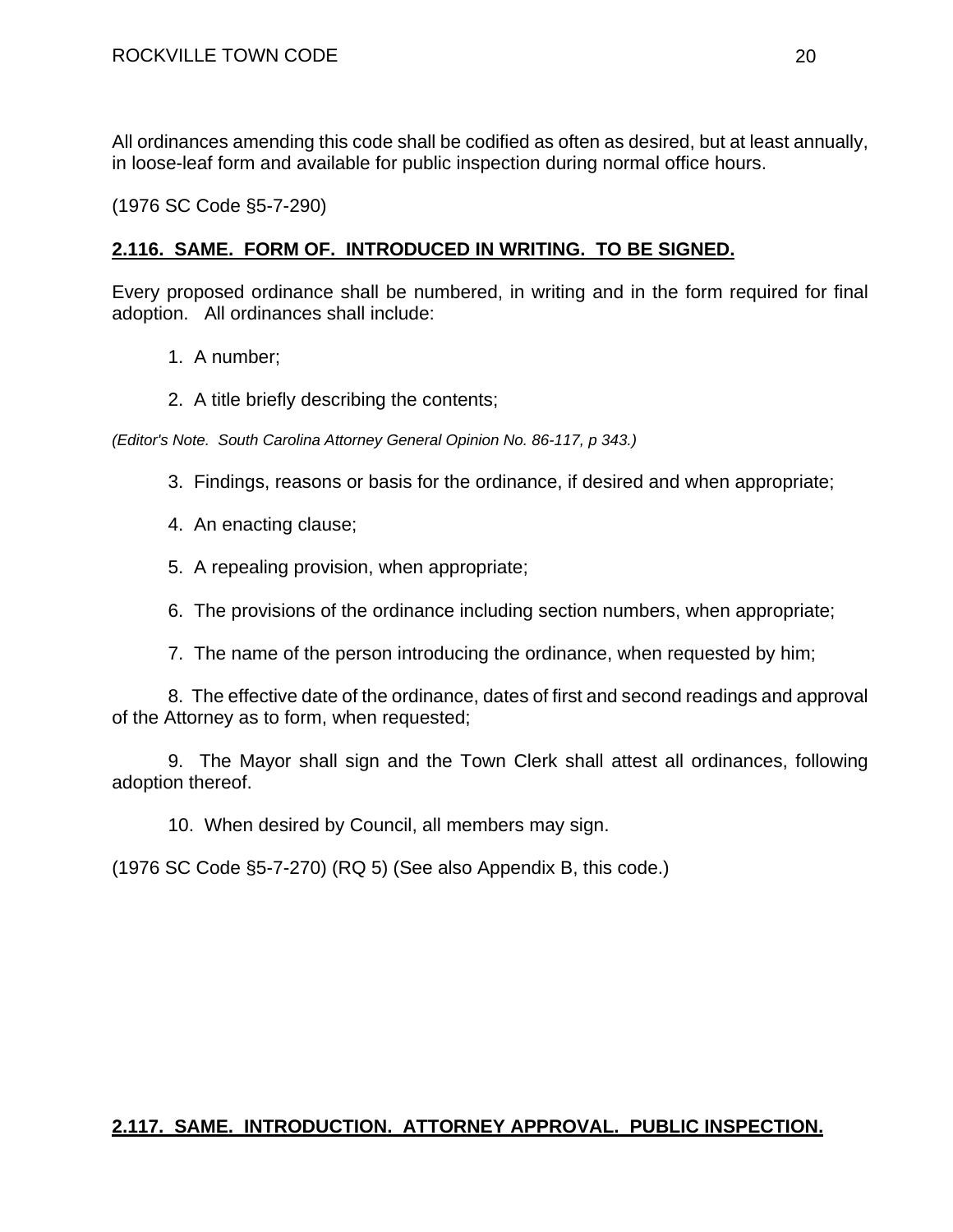a. An ordinance may be proposed by any member of Council.

b. After an ordinance is introduced, the Town Clerk shall hold the ordinance for public inspection. An ordinance shall be deemed to be introduced when, at a public meeting of Council, its title is read.

c. When appropriate, a proposed ordinance shall be referred to the Municipal Attorney for approval as to legality and form. He shall render assistance in the preparation of ordinances when requested to do so.

*(Editor's Note. Electors may propose ordinances except an ordinance appropriating money or authorizing the levy of taxes. §5-17-10 of the 1976 South Carolina Code of Laws, as amended.)* 

## **2.118. SAME. FINAL FORM BEFORE ADOPTION.**

All ordinances shall be complete in the form in which it is finally adopted.

*(Editor's Note. See §2.110, this code, for requirement of six days between readings.)* 

#### **2.119. SAME. EMERGENCY ORDINANCES. EXPIRATION. READING. RESTRICTIONS.**

a. Emergency ordinances shall expire automatically as of the sixty-first (61<sup>st</sup>) day following the date of enactment.

(1976 SC Code §5-7-250(d))

b. Emergency ordinances may be adopted without regard for any reading, without notice or hearing, by affirmative vote of two-thirds of the members present.

c. An emergency ordinance may not levy taxes.

(1976 SC Code §5-7-250)

d. An emergency ordinance may not relate to a franchise or a service rate.

(1976 SC Code §5-7-250)

*(Editor's Note. The reader is referred to the 1976 South Carolina Code of Laws, §5-7-250 through §5-7-280, for further details as to requirements.)* 

## **2.120. STATE OF EMERGENCY. POWERS OF THE MAYOR. CURFEW.**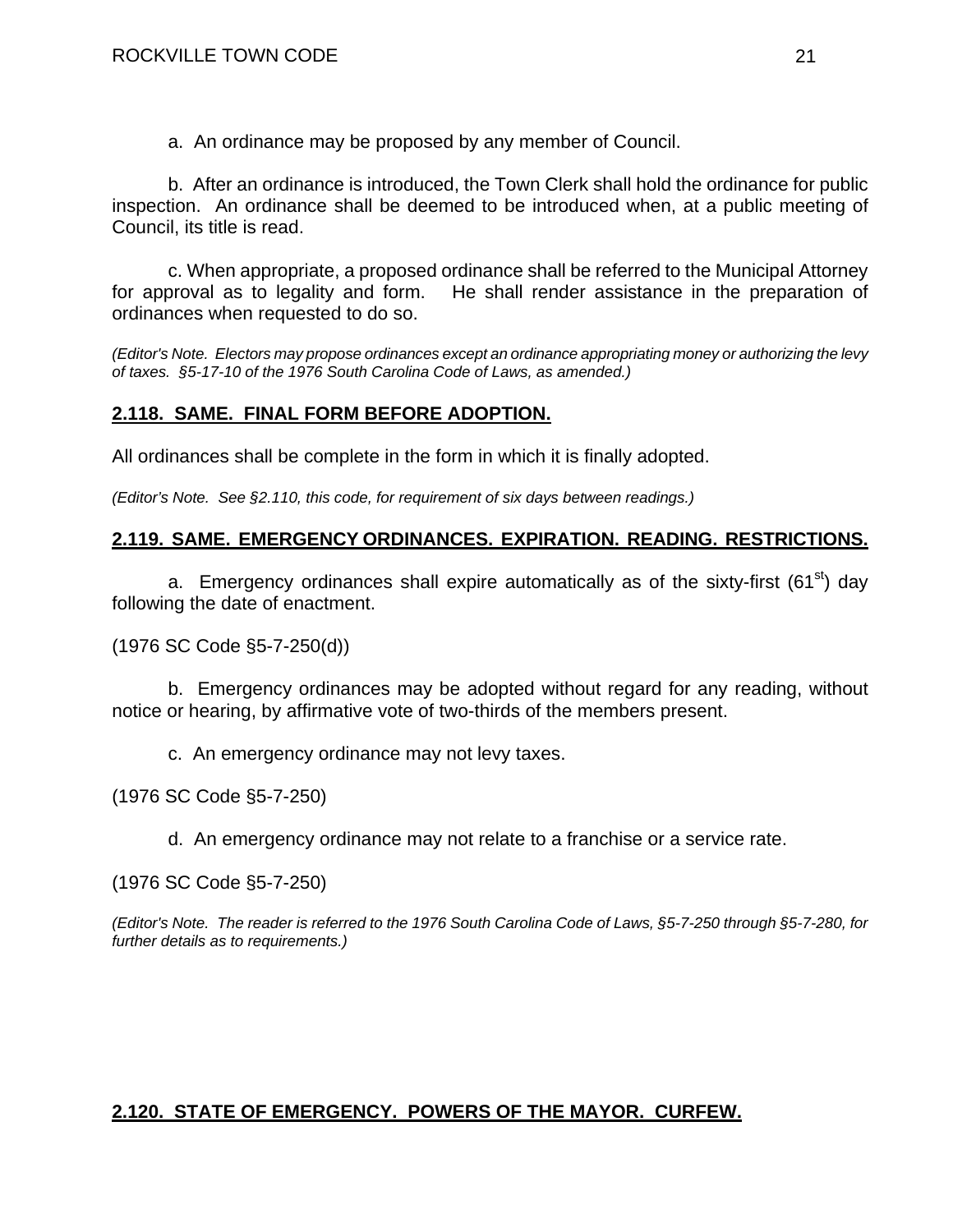a. A state of emergency shall be deemed to exist whenever, during times of great public crises, disaster, rioting, civil disturbances, catastrophe, or for any other reason, public safety authorities are unable to maintain public order or afford adequate protection for lives, safety, health, welfare or property.

b. In the event of a state of emergency threatening or endangering the lives, safety, health and welfare of the citizenry or threatening damage to or destruction of property, the Mayor is hereby authorized and empowered to issue a public proclamation declaring to all persons the existence of such a state of emergency.

c. In order more effectively to protect lives, safety and property, to define and impose a curfew applicable to all persons within the jurisdiction of the Town Council, the Mayor is further authorized and empowered to limit the application of such a curfew to any area specifically designated and described within the jurisdiction of the Town Council and to specific hours of the day or night and to exempt from the curfew police officers, fire fighters, doctors, nurses and such others as may be essential to the preservation of public order and immediately necessary to serve the needs of the people within the corporate limits.

(1976 SC Code §5-7-250)

## **2.121. RESOLUTIONS. INTRODUCTION.**

a. A voice motion by a member of Council shall be considered to be the introduction of an oral resolution that shall require no written record other than a notation by the Town Clerk in the Council minutes.

b. A resolution proposed in writing shall be introduced in the same manner as an ordinance and, when appropriate, in such form as may be recommended as applicable by the Municipal Attorney.

## **2.122. SAME. ADOPTION. PUBLIC HEARING.**

Written or oral resolutions may be adopted on one (1) reading, unless a public hearing is set by a majority of the members of Council present.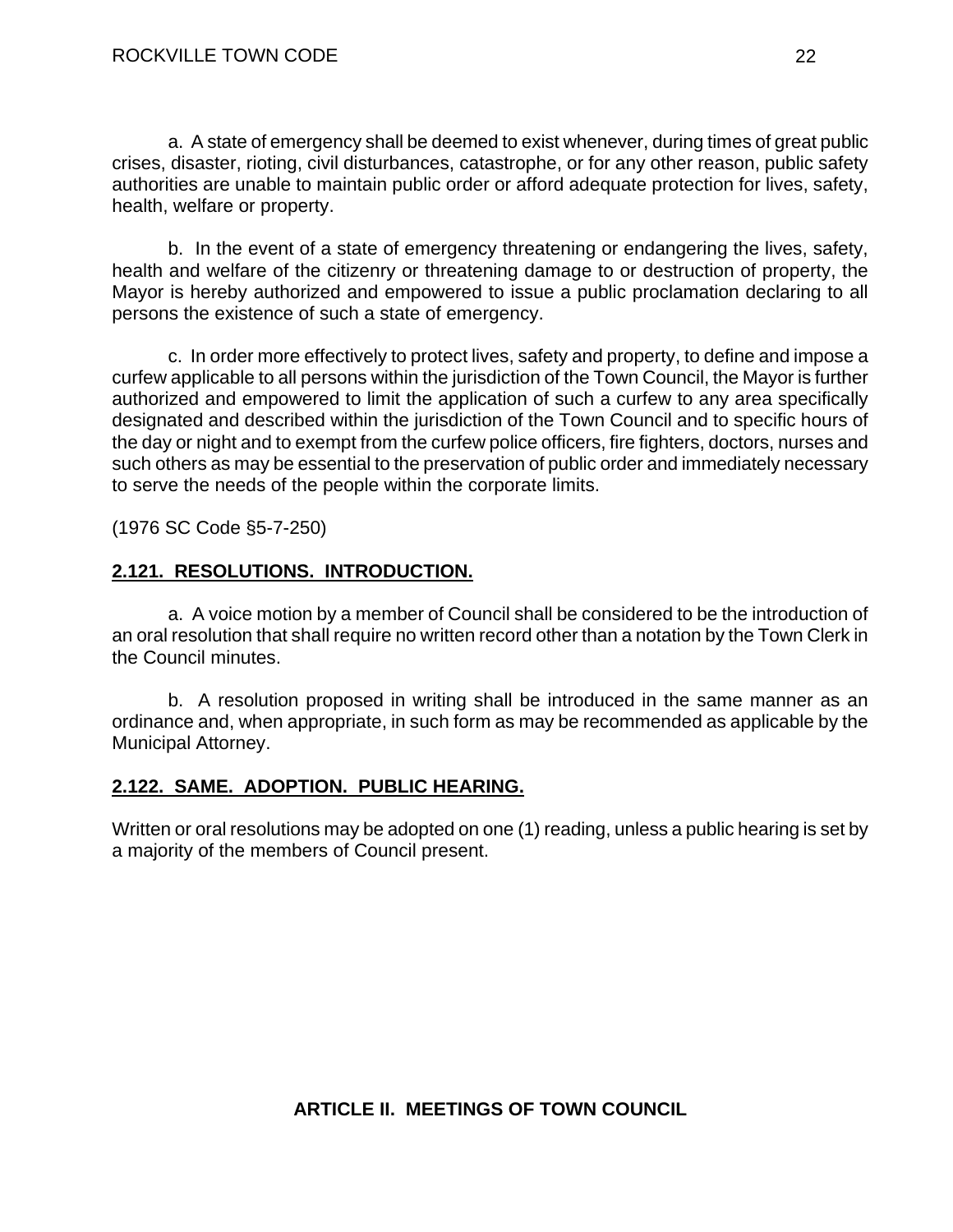## **2.201. MEETINGS. REGULAR. PLACE.**

a. The regular meetings of Town Council shall be held at the Rockville Presbyterian Church on the third Monday of each month, at 7:00 p. m., local time, unless otherwise set by the Mayor. If so, a reasonable notice shall be given to each available Council member and a notice posted at Town Hall at least twenty-four (24) hours prior to the meeting.

(RQ 6)

b. In the event an official town holiday falls on the scheduled Town Council meeting date, the regular meeting will be held as determined by Council.

c. Written public notice of the regular meeting shall be given at the beginning of each calendar year, as required by §30-4-80 of the 1976 South Carolina Code of Laws.

## **2.202. SAME. SPECIAL.**

Special meetings may be held:

1. whenever called by the Mayor in cases of emergency, or;

2. when, in the judgment of the Mayor, the good of the municipality requires it, or;

3. by a majority of the members of Council.

## **2.203. SAME. NOTICE OF CHANGE.**

Notice of all changed meetings and special meetings shall be given to all available members and the news media, as required by the *Freedom of Information Act*. (Appendix A, this code.)

## **2.204. SAME. OPEN TO PUBLIC.**

All Council meetings shall be open to the public, as required by the *Freedom of Information Act.* (Appendix A, this code.)

## **2.205. SAME. MAYOR TO PRESIDE.**

The Mayor shall preside at all Council meetings.

#### **2.206. AGENDA.**

a. Matters to be considered at a regular meeting shall be placed on a written agenda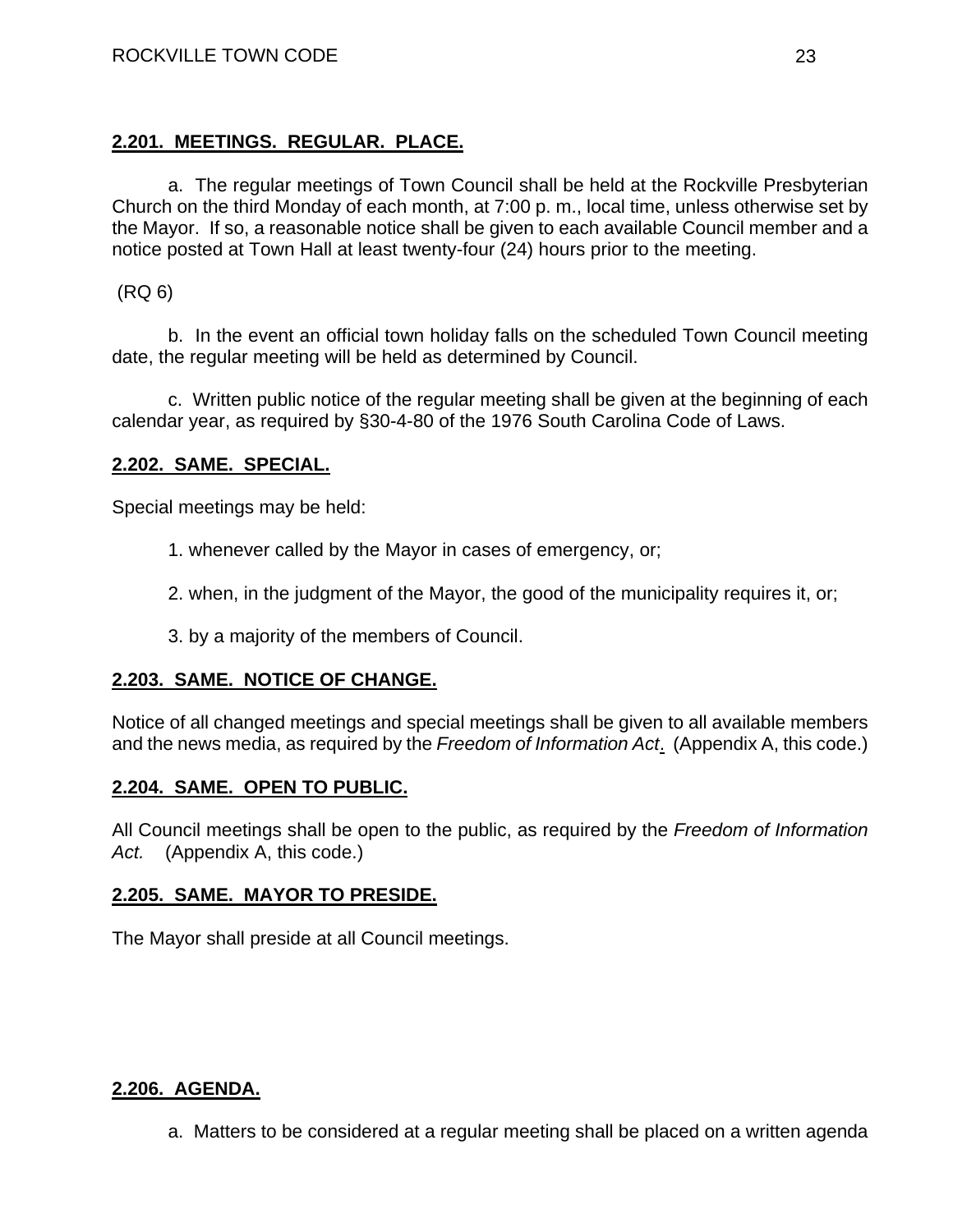prepared by the Mayor.

b. It shall be publicly posted at least twenty-four (24) hours prior to the meeting.

c. Matters not on the agenda may be considered after favorable consideration of a motion for an off-agenda item.

(RQ 7)

## **2.207. APPEARANCE OF CITIZENS.**

Any citizen of the town shall be entitled to meet with Council at a time allotted after the business meeting.

(RQ 8)

## **2.208. MINUTES OF TOWN COUNCIL MEETINGS.**

a. The minutes of all public meetings of the Council shall be a matter of permanent public record. At each regular Council meeting, the minutes of the previous meeting or meetings shall be presented for approval. Minutes shall not be considered the official record of a meeting until approved by the Council.

b. Any member of Council desiring to express a position in the minutes on a matter voted upon by Council may do so by presenting the position in writing to Council not later than the next regular meeting.

c. No person shall make any change in the minutes or remove same from Town Hall, without prior approval of the Council.

## **2.209. QUORUM. REQUIRED.**

a. All actions of Council shall require a quorum.

b. A majority of the total membership of Council shall constitute a quorum for the purpose of transacting Council business.

*(Editor's Note. §2.209.b is a direct quote from the 1976 SC Code §5-7-160.)* 

# **2.210. RULES OF ORDER. PARLIAMENTARIAN.**

a. Except as otherwise provided by state law or this code, all proceedings of Council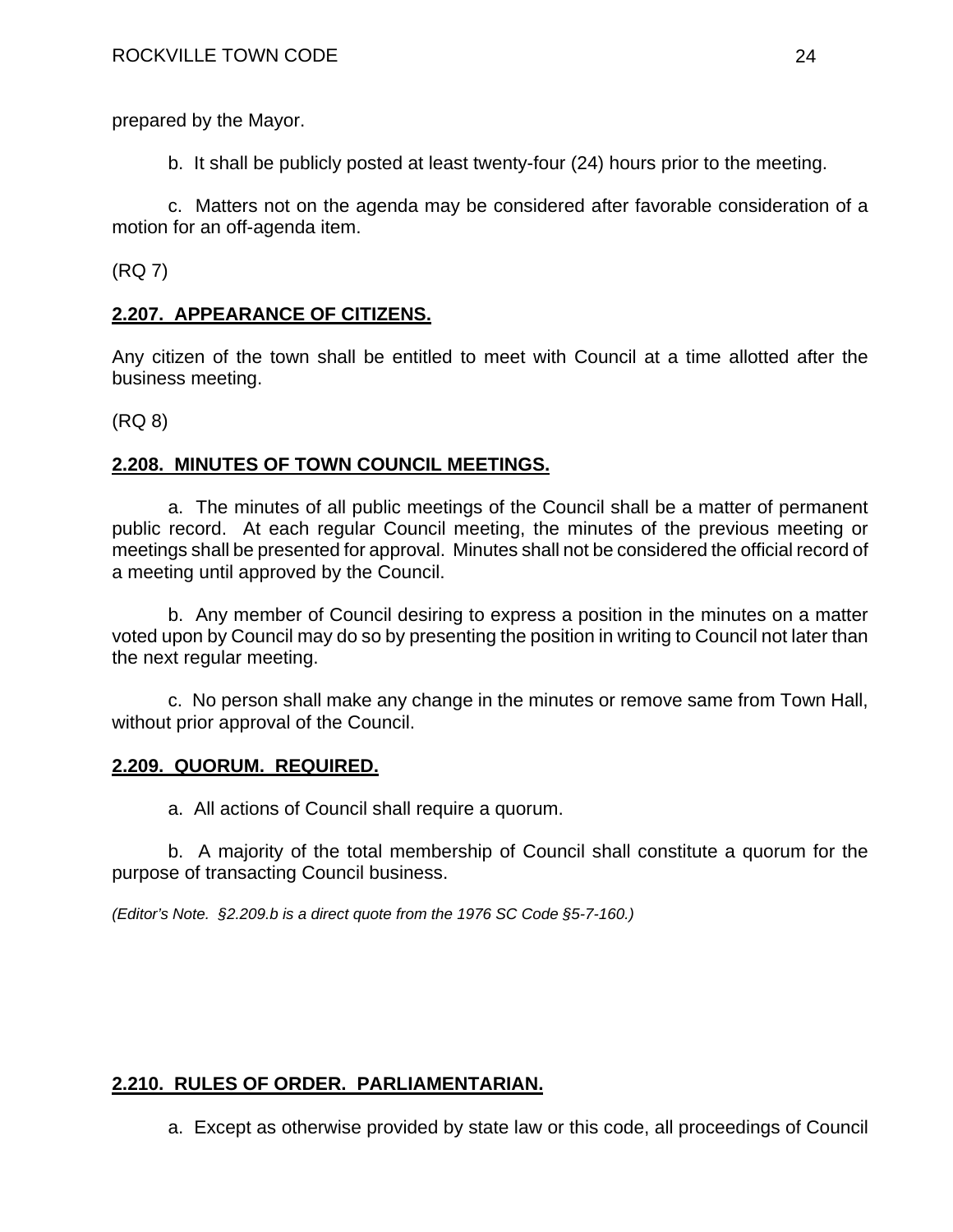shall be governed by *Robert's Rules of Order*.

b. The Municipal Attorney shall act as parliamentarian when present. In his absence, all questions of order shall be decided by the Mayor or, in his absence, the presiding officer, without debate, which shall be subject to an appeal to the Council.

# **2.211. MOTIONS. TO BE IN WRITING.**

A motion for a matter not on the agenda shall be reduced to writing, at the request of the Mayor or of any member of Council.

# **2.212. UNLAWFUL TO INTERRUPT MEETINGS.**

It shall be unlawful for any person or persons to interrupt the proceedings of Council, the Court or any other official body while in session.

(See also §14.606, this code.)

# **2.213. ORDER OF PROCEEDINGS OF COUNCIL. MEETINGS.**

The order of proceedings of Council meetings, when desired, may be substantially as follows:

- 1. Calling the roll. The role of the state of the S. Published Agenda Items.
- 2. Invocation/Pledge of Allegiance. 6. Committee Reports.
- 3. Approval of the minutes. 7. Council Concerns.
- 4. Mayor's Report. 8. Adjournment.

# **2.214. HOW OFTEN MEMBERS MAY SPEAK.**

No member of Council shall speak more than twice on the same question, except to explain his position, without concurrence of a majority of the Council.

# **2.215. VOTING. MAYOR MAY VOTE. QUORUM.**

a. The result of each vote on every question shall be recorded in the minutes by the Town Clerk. The "yeas" and "nays" on any question shall be recorded, when requested by any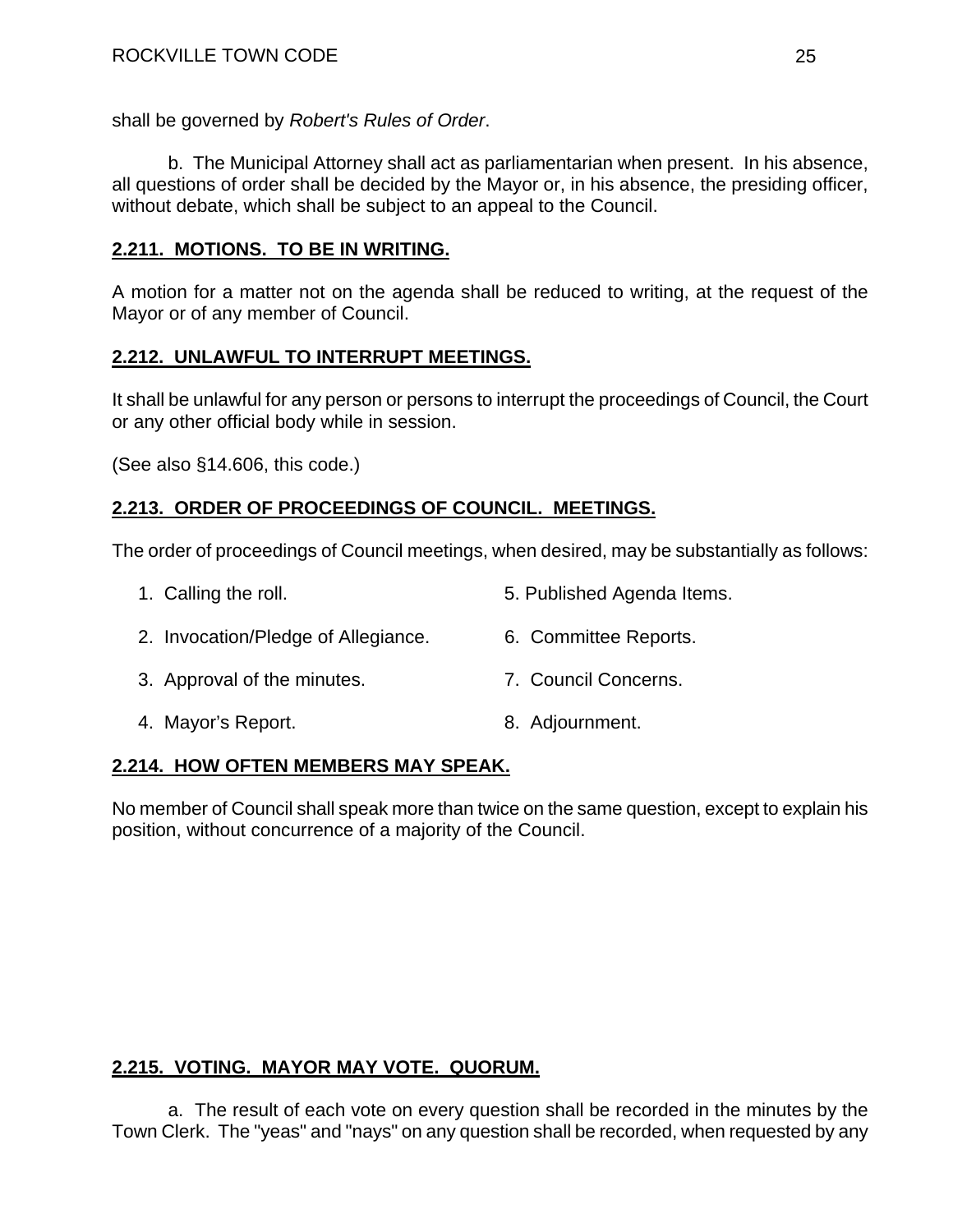member.

b. Every member of Council shall vote on every question, except when required to refrain from voting by state law.

*(Editor's Note. The Municipal Association strongly recommends that all members vote on every question, except when required by law to refrain, such as having personal interest in the matter under discussion. See also §5-7- 130 of the South Carolina Code of Laws.)* 

c. A show of hands or a voice vote shall be sufficient to record votes. The Mayor shall be entitled to vote as other members of Council.

*(Editor's Note. SC Code §5-13-30 authorizes the Mayor to vote as other members of Council; he is not required to "break ties.")* 

d. During the meeting, no member shall leave the Council chamber without permission from the presiding officer.

e. Any member abstaining from voting shall submit his reason in writing which shall be given to the Council, for inclusion in the official minutes of the Council meeting.

f. Any member, at his request, shall have his reasons for voting for or against any measure recorded in the minutes.

g. The Mayor may make a motion without leaving the chair.

(RQ 9, as to "g.")

h. A quorum shall constitute fifty percent (50%) plus one of the members of Council.

*(Editor's Note. Webster's Collegiate Dictionary, Tenth Edition, page 702.)* 

# **2.216. SAME. MAYOR, INTERESTED MEMBER NOT TO VOTE.**

Neither the Mayor nor any member of Council shall vote on any question of a private nature in which he is personally or financially interested.

(1976 SC Code §8-13-700)

# **2.217. EXECUTIVE SESSIONS.**

a. Council may hold Executive Sessions as permitted by the South Carolina *Freedom of Information Act* at such times and places, as Council may deem necessary and in the public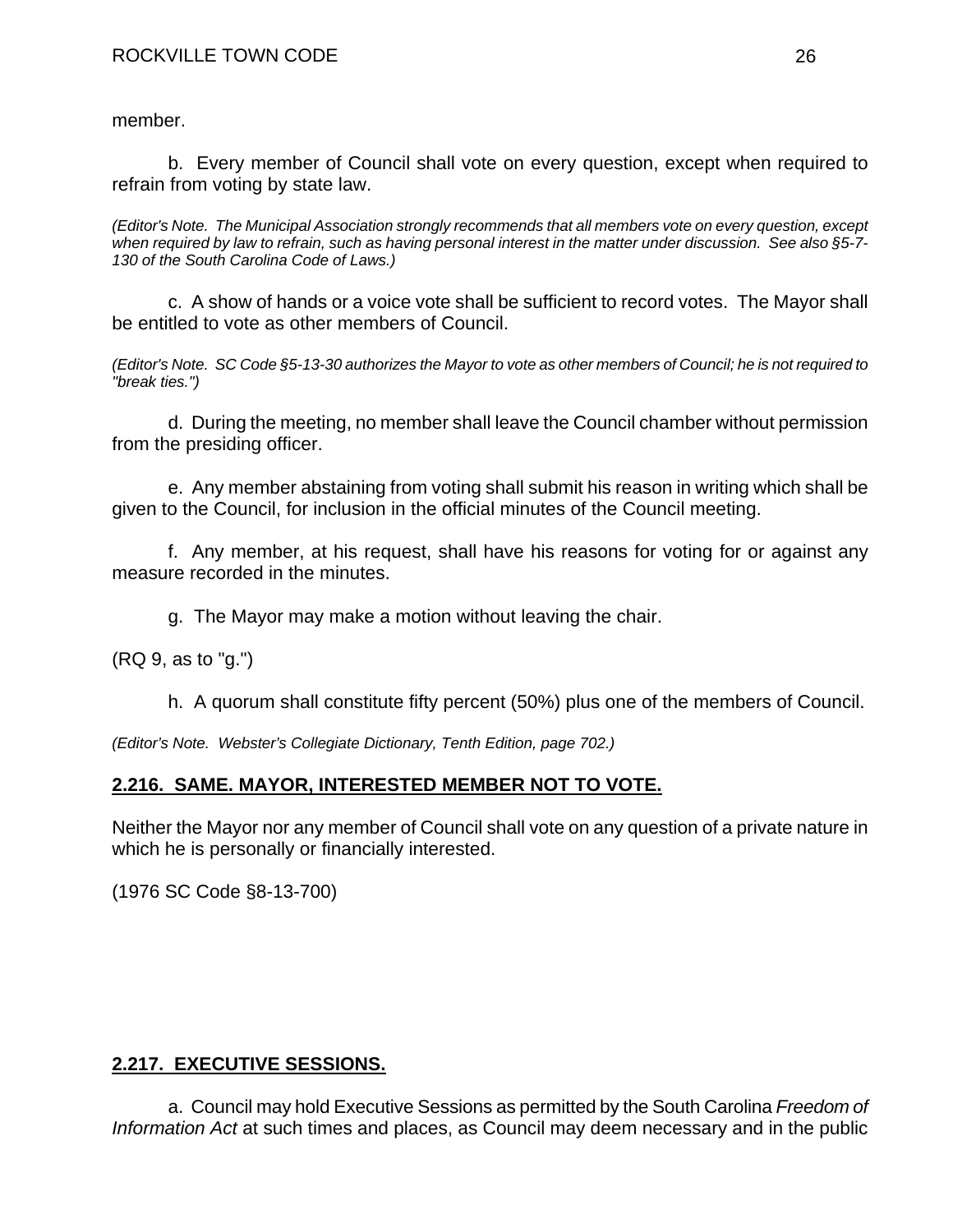interest.

b. A majority vote of Council members shall be necessary to call such sessions, and the reason shall be stated in the motion, as required by the *Freedom of Information Act*.

c. Any action, which results from an Executive Session, shall be taken in open session, prior to such action becoming effective, as required by the *Freedom of Information Act*.

*(Editor's Note. See Appendix A of this code, for Freedom of Information Act for requirements.)* 

# **2.218. COMMITTEES. APPOINTMENT. PUBLIC HEARINGS.**

a. The Council may appoint a committee to hold a public hearing upon any matter pending before it, unless otherwise prohibited by law.

b. Minutes or reports of hearings shall be prepared and filed with the Town Clerk as public records.

(RQ 16)

# **2.219. SAME. REPORTS.**

a. Committee reports shall be in writing and signed by a majority of the committee.

b. Any report involving the expenditure of money shall be in writing and include the amount to be expended, or an approximation thereof, and the reasons therefor.

# **2.220. SAME. ORDER OF REPORTS.**

Reports of committees shall be rendered to Council when requested by Council.

# **2.221. MOTIONS. NOT DEBATABLE.**

The following motions shall be without debate: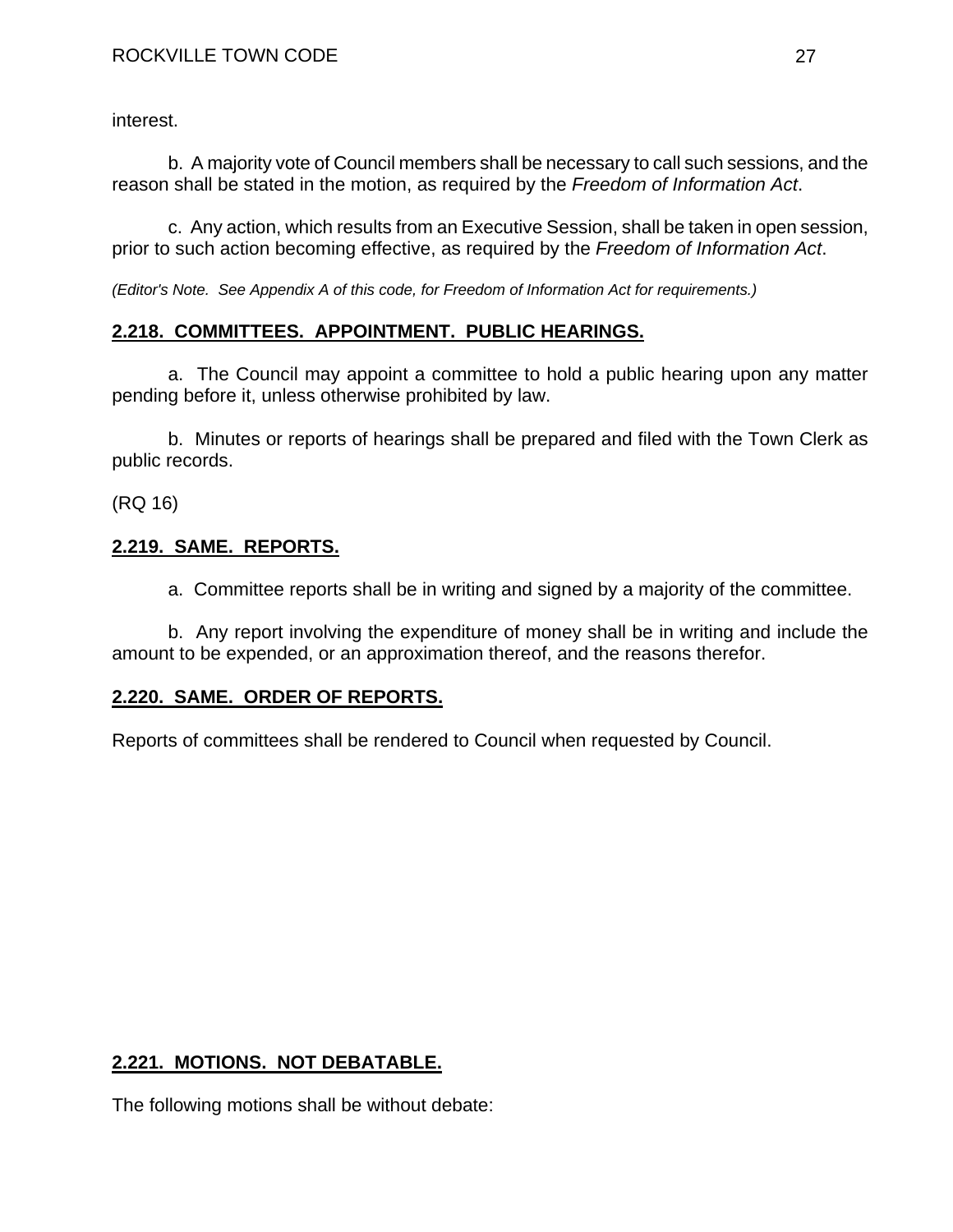- 1. To adjourn,
- 2. To lay on the table,
- 3. To read any paper,
- 4. To take the "yeas" and "nays" for the previous question, and
- 5. To reconsider.

## **2.222. SAME. PRECEDENCE DURING DEBATE.**

When a question is under debate, no motion shall be received except a motion:

- 1. To adjourn,
- 2. To lay on the table,
- 3. For the previous question,
- 4. To postpone to a certain day, and
- 5. To commit, to amend or to postpone indefinitely.

The above motions shall have precedence in the order in which they are set forth.

# **2.223. SAME. TO RECONSIDER.**

A motion to reconsider shall not be entertained unless it be made by a member of Council who voted with the majority, and such motion shall be made only at the same or next succeeding meeting.

## **ARTICLE III. MUNICIPAL ELECTIONS**

*This Article Updated September 2009 to include transferring authority from Rockville to Charleston County Election Commission (Rockville Ordinance #07-1015).*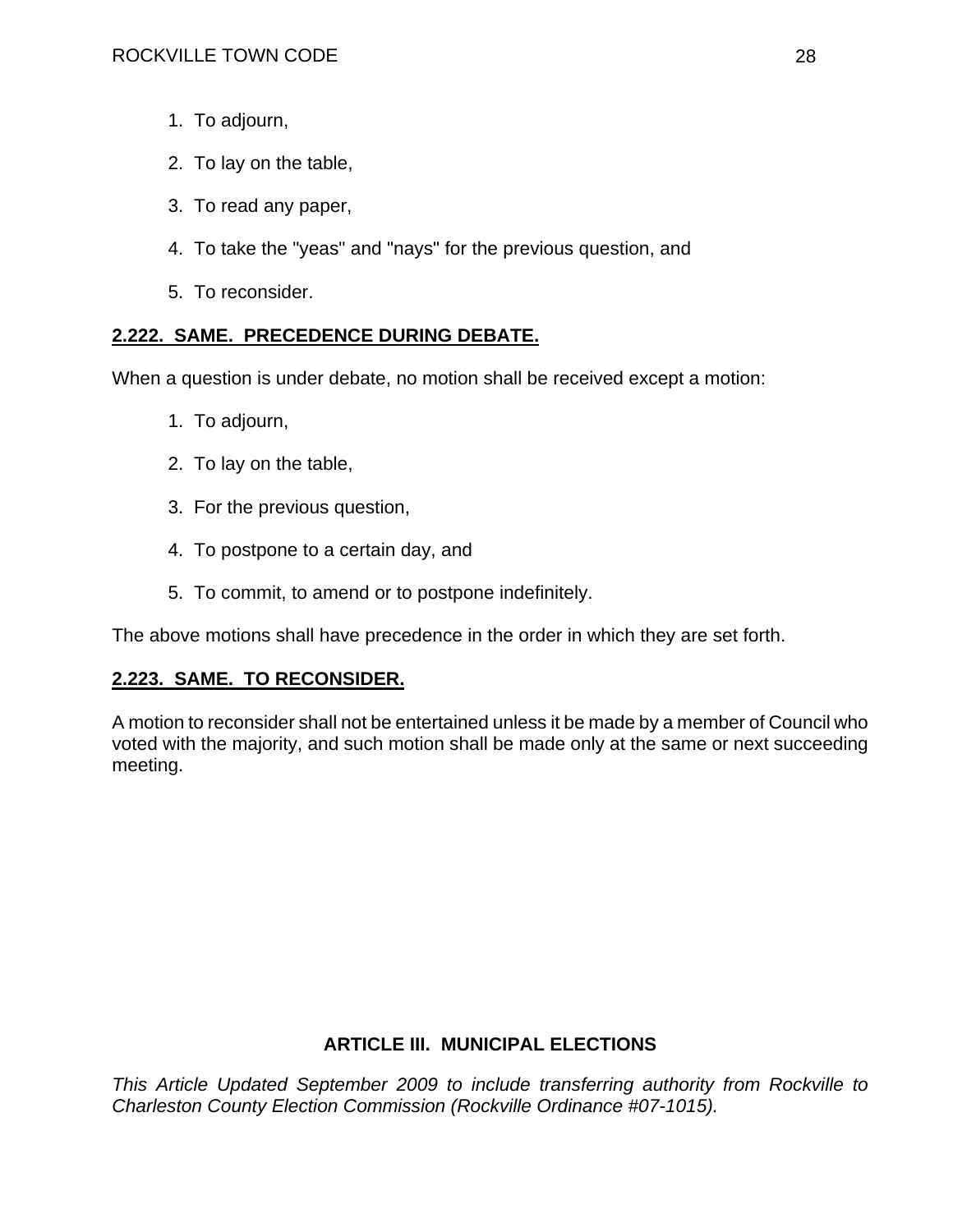#### *EDITOR'S NOTE. THE UNITED STATES CONGRESS HAS MANDATED THAT ANY ORDINANCE WHICH IMPACTS UPON THE ELECTION PROCESS MUST BE CLEARED IN ADVANCE BY THE UNITED STATES DEPARTMENT OF JUSTICE.*

*Under South Carolina law, each municipal governing body shall determine by ordinance the time for filing nominating petitions, holding primary elections or conventions, the time for conventions, the time for closing of entries, and the time and manner of filing by candidates in nonpartisan elections. This code meets that criteria.* 

*This article derives, generally, from the 1976 South Carolina Code of Laws, §5-15-90 et seq., as amended; the Rockville Questionnaire and generally accepted municipal practices.* 

# **2.301. ELECTION LAWS OF THE STATE TO GOVERN.**

All municipal elections shall be conducted in accordance with the provisions of the election laws of this state.

(1976 SC Code §5-15-20 et seq.)

# **2.302. MUNICIPAL ELECTION COMMISSION ESTABLISHED. TERMS. VACANCIES.**

a. There is hereby established a Municipal Election Commission composed of three (3) electors who shall be residents of the municipality and who shall serve terms of six (6) years.

b. Members shall be appointed by the Town Council and shall certify all municipal elections. (Rockville Ordinance #07-1015)

(1976 SC Code §5-15-90 and §5-15-100 require the provisions of this section.)

c. The Council shall appoint an interim commissioner to fulfill the duties of any disabled member for the duration of the election period.

# **2.303. DATE OF ELECTIONS. PLACE.**

a. All regular Council elections shall be held the first Tuesday following the first Monday in November in each odd numbered year. (Rockville Ordinance #07-1015)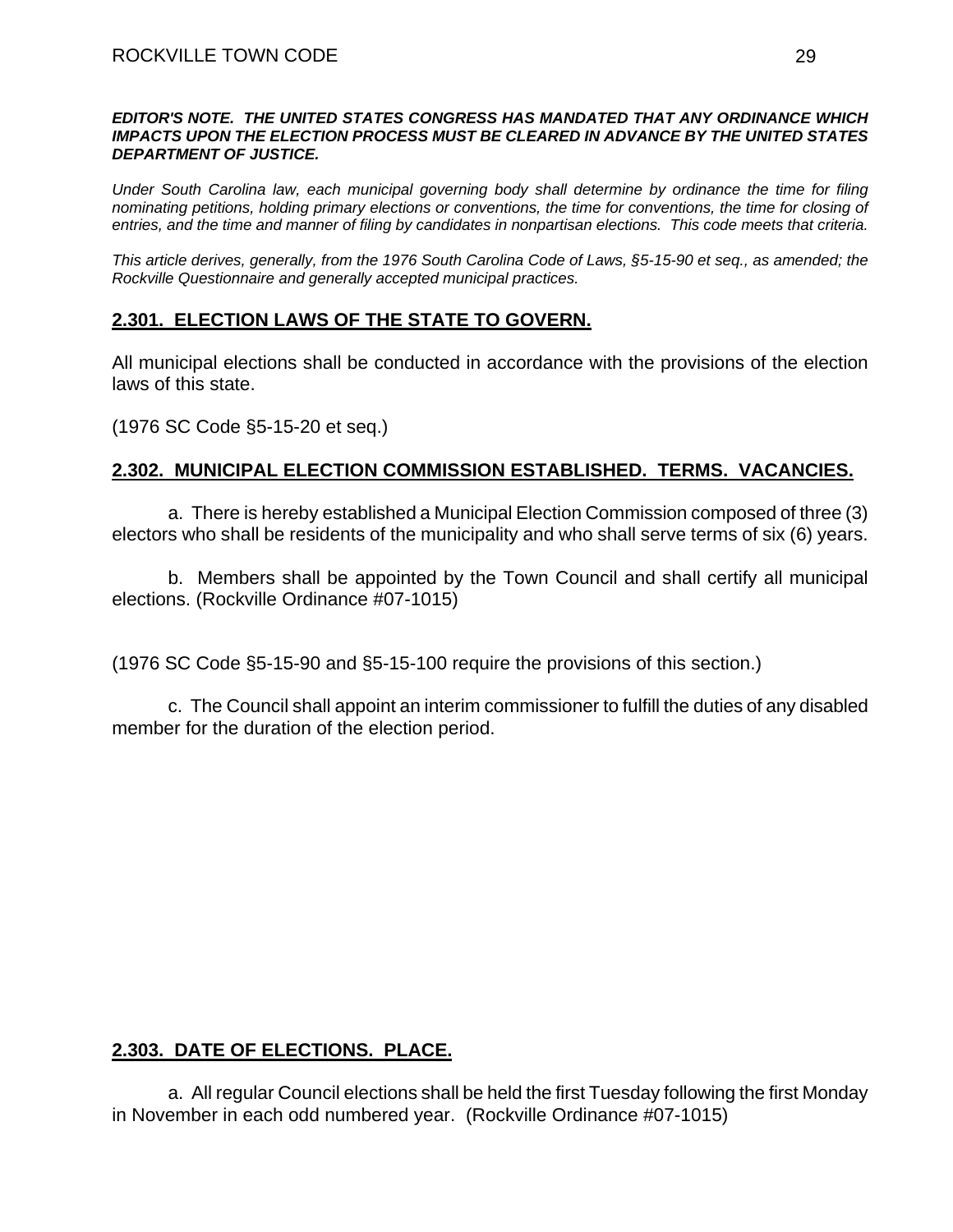b. Voting shall be held at the Rockville Presbyterian Church, unless otherwise authorized by Council and public notice given.

(RQ 10)

*(Editor's Note. The Municipal Association has recommended that all general municipal elections be held the second Tuesday in April or at the General Election in November. Office holders would continue in office until the next election.)* 

## **2.304. VOTING HOURS.**

Polling places shall be open from 7:00 a.m. to 7:00 p.m. (1976 SC Code §7-13-60) (RQ 14)

#### **2.305. FILING.**

a. Candidates shall file a Statement of Candidacy and a Statement of Economic Interest at the office of Charleston County Board of Elections and Voter Registration at least sixty (60) days prior to the election. (Rockville Ordinance #07-1015)

b. No petitions shall be required to file for office.

(1976 SC Code §5-15-110)

#### **2.306. SAME. FEES.**

There is no filing fee for the office of Mayor and Council.

(RQ 13)

#### **2.307. CERTIFICATION.**

The Charleston County Board of Elections and Voter Registration shall certify the nominees to the Town Council at least sixty (60) days prior to the election. (Rockville Ordinance #07-1015)

#### **2.308. PUBLIC NOTICE REQUIRED.**

Public notice of all municipal elections shall be given at least ninety (90) days prior to such elections, as required by law. (Rockville Ordinance #07-1015)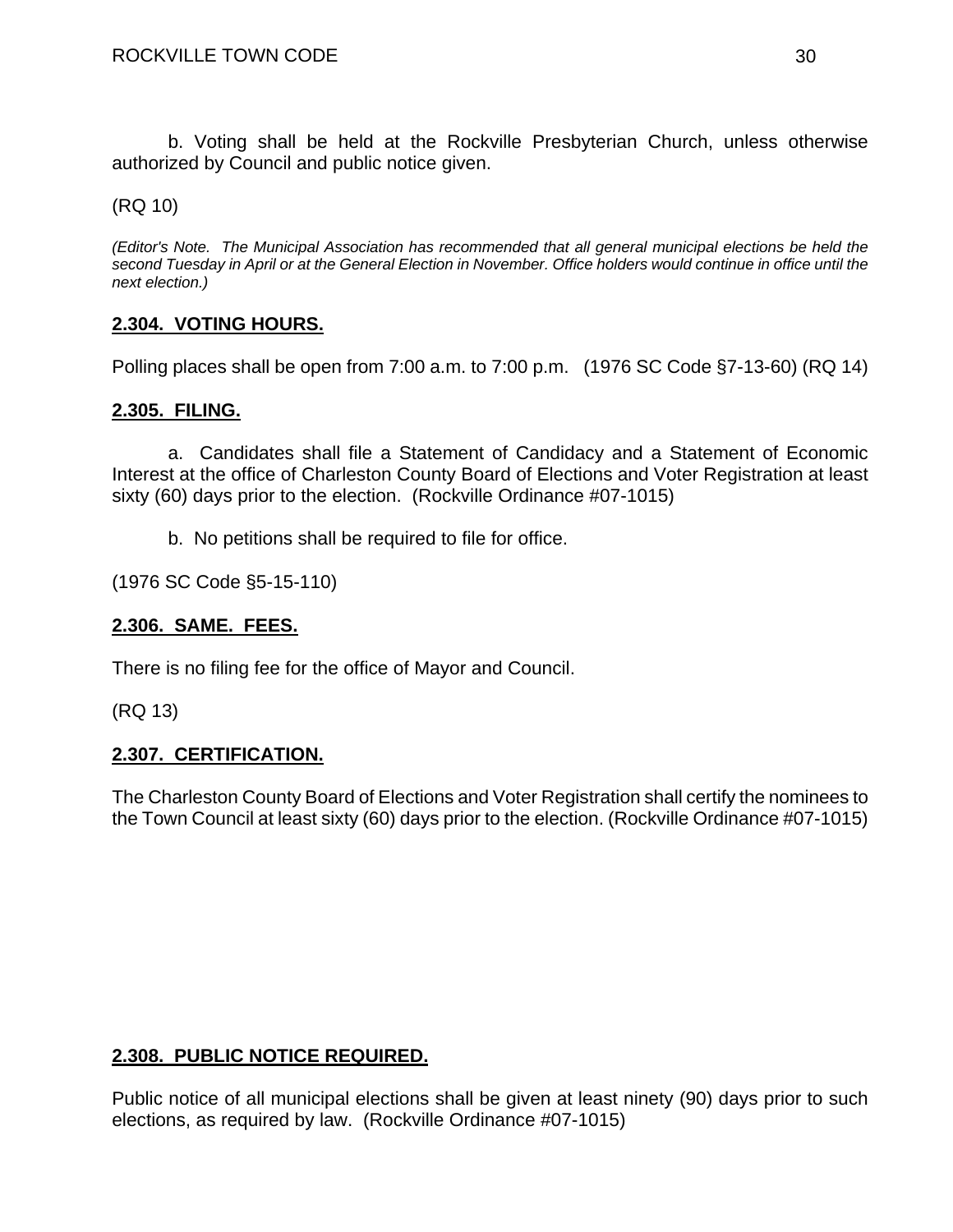(1976 SC Code §5-15-50)

## **2.309. WRITE-IN VOTES.**

Electors shall be permitted to cast write-in votes.

(1976 SC Code §7-13-1380)

## **2.310. SUCCESSORS TO BE QUALIFIED.**

The Mayor and members of Council shall serve, until their successors have been duly elected and qualified.

## **2.311. ASSUMING OFFICE.**

Newly elected members of Council will be sworn in and take office at the  $1<sup>st</sup>$  council meeting following certification of the election. (Rockville Ordinance #07-1015)

(RQ 15)

## **2.312. AT-LARGE. POLITICAL PARTIES.**

a. Elections for Mayor and members of Council shall be at-large.

(RQ 11)

b. No political party or affiliation shall be placed on the ballot for any candidate.

(RQ 12)

# **2.313. NONPARTISAN ELECTION AND RUNOFF. TIE VOTES. CONTESTED.**

a. As prescribed in §5-15-62 of the 1976 South Carolina Code of Laws, election results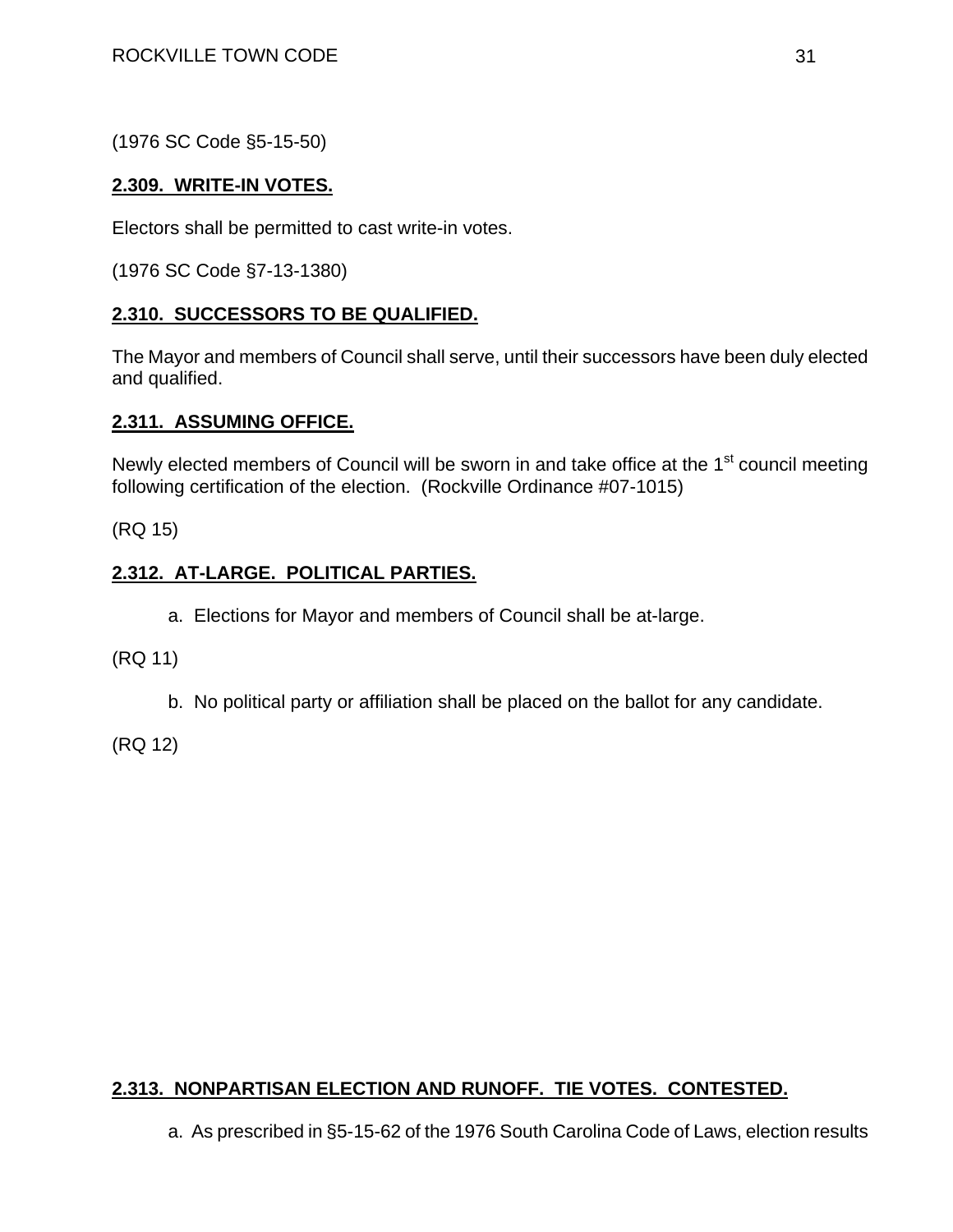shall be determined under the nonpartisan election and runoff election method. 50% + 1 is winner. (Majority)

*(Editor's Note. Since the requirements of §5-15-62 are too lengthy to reproduce in this code, the reader is referred to that section for detailed information.)* 

b. If any election results in a tie, the Board of Election and Voter Registration shall conduct a runoff election two weeks following that election to break the tie. (Rockville Ordinance #07-1015)

(1976 SC Code §5-15-125) (RQ 12)

c. Should the results of an election be contested, the incumbent who fills that contested office shall hold over until the contest is finally determined.

(1976 SC Code §5-15-130)

# **2.314. SPECIAL.**

Special elections, when required, shall be scheduled and conducted in accordance with code 7-13-190 by the Board of Election and Voter Registration. Public notice of such elections shall be given at least sixty (60) days prior thereto, and the other provisions of this article, as appropriate, shall apply. (Rockville Ordinance #07-1015)

*(Editor's Note. A vacancy on Town Council with one hundred eighty-one (181) days or more of the unexplored term requires a special election.)* 

# **2.315. QUALIFICATIONS FOR VOTING.**

Every citizen of The Town of Rockville shall be entitled to vote in all municipal elections, if he is or has:

1. Reached the age of eighteen (18) years and upwards.

2. Not laboring under disabilities named in the constitution of 1895 of this state.

3. Resided in the corporate limits for thirty (30) days previous to any municipal election.

4. Been registered for county, state and national elections.

(1976 SC Code §7-5-120)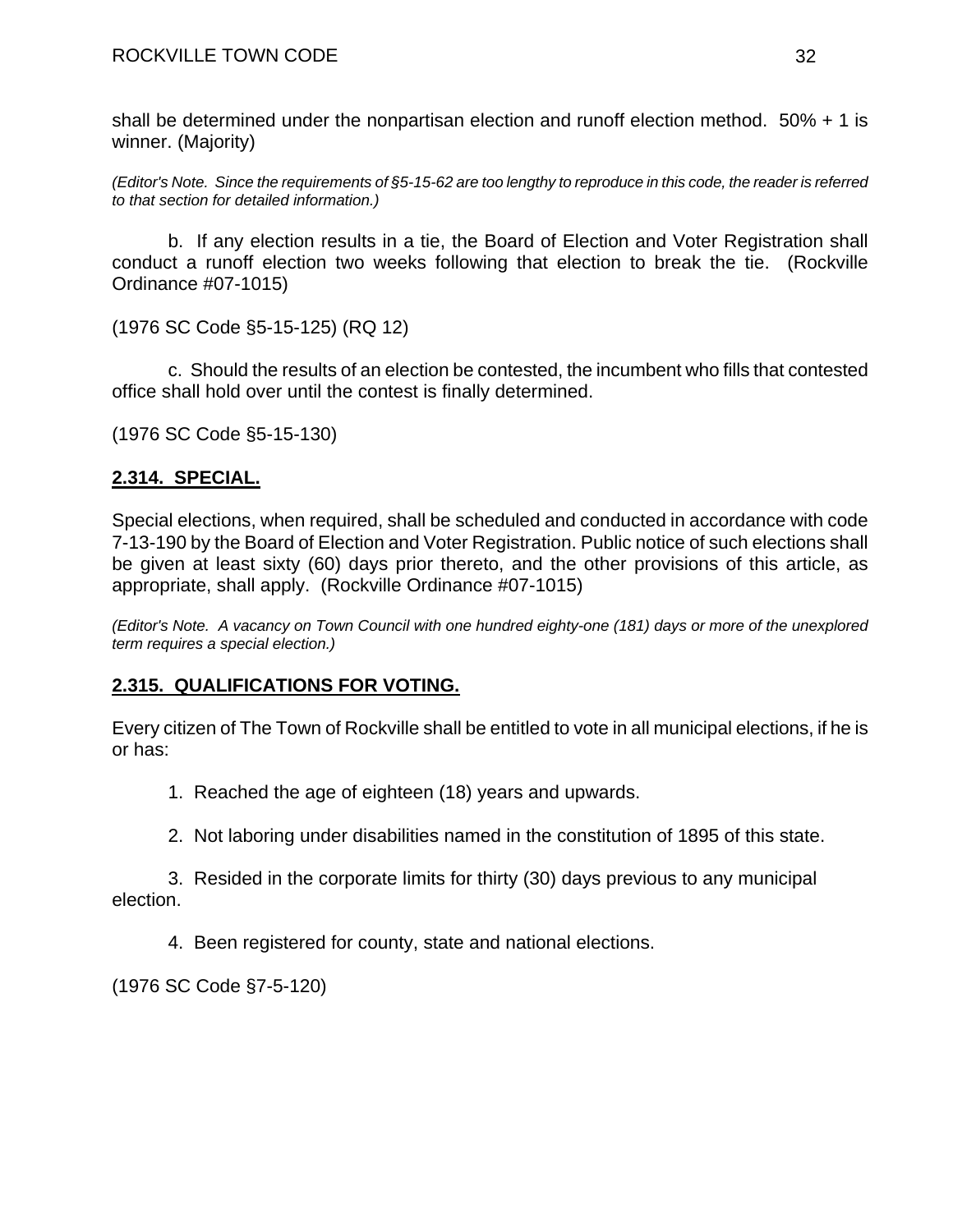## **ARTICLE IV. PERSONNEL**

*Editor's Note. This article derives from the 1976 South Carolina Code of Laws and generally accepted municipal practices, to provide guidance relating to personnel matters.* 

## **2.401. AUTHORITY TO ESTABLISH.**

The Council may create and establish such town offices, departments and sections as it may deem proper for orderly and efficient government.

#### **2.402. CHIEF ADMINISTRATIVE OFFICER.**

The Mayor shall be the chief administrative officer of the town.

#### **2.403. APPOINTMENT. SUSPENSION.**

Except as otherwise provided by this code, all officers of the town shall be appointed by and subject to suspension by the Mayor.

#### **2.404. SAME. COMPENSATION.**

The compensation, as appropriate, of all appointed officers and employees of the town shall be fixed by the Council and incorporated in the annual budget.

## **2.405. RESISTING OR INTERFERING WITH OFFICIALS OR EMPLOYEES.**

It shall be unlawful for any person to resist or interfere with any municipal officer or employee in the discharge of his official duties.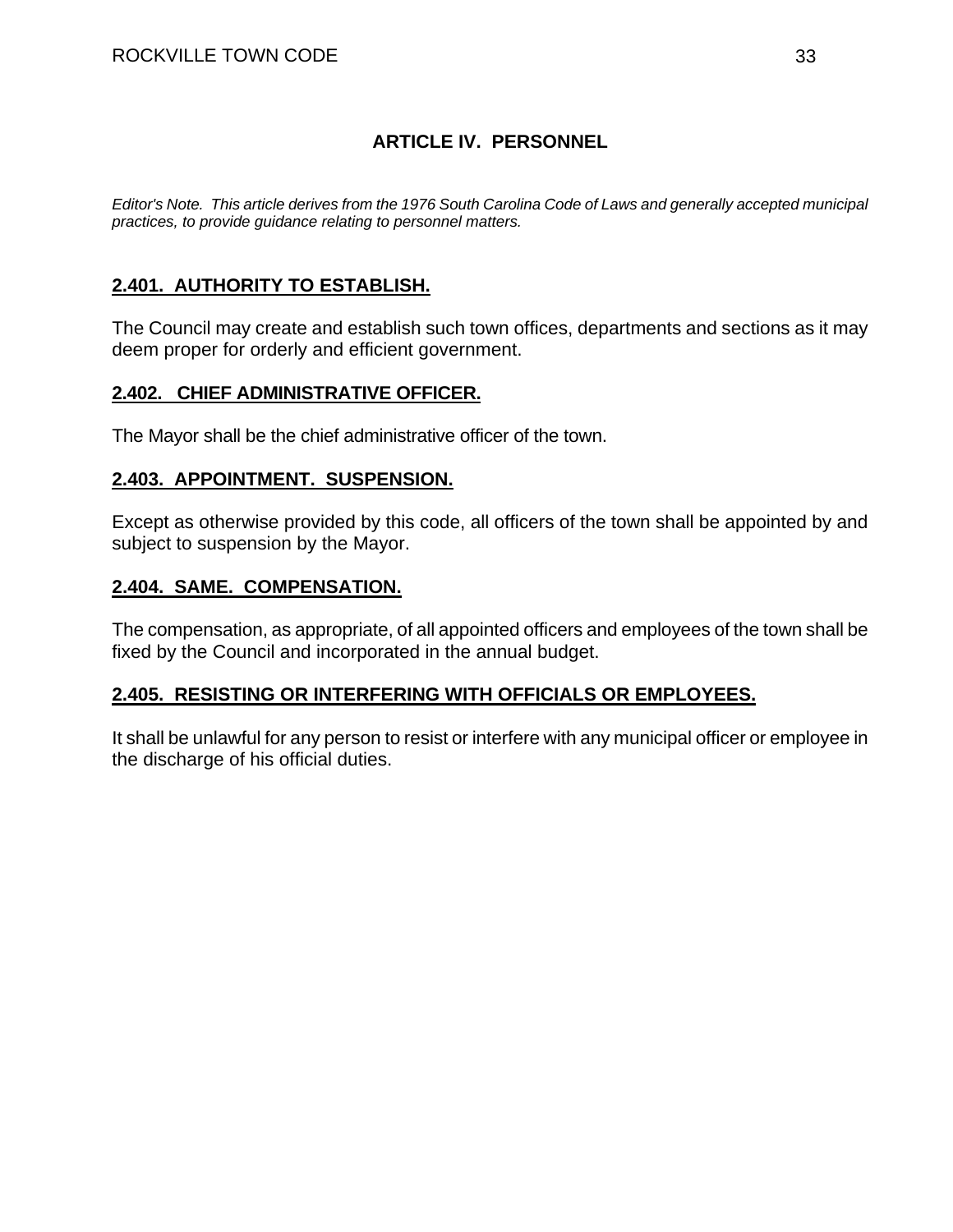#### **2.406. HOLIDAYS.**

The following days are hereby designated as official holidays to be observed by the town:

- JAN New Years Day after or day before Martin Luther King Day
- FEB President's Day
- MAY Memorial Day
- $JUL July 4<sup>th</sup>$
- SEP Labor Day
- NOV Thanksgiving Day and day after
- DEC Christmas Day after or day before

Holidays falling on Saturday may be observed on the day before (Friday); those falling on Sunday may be observed on the day after (Monday). In any case, the Mayor shall have the authority to designate an alternate day for any holiday that falls on a Saturday or Sunday.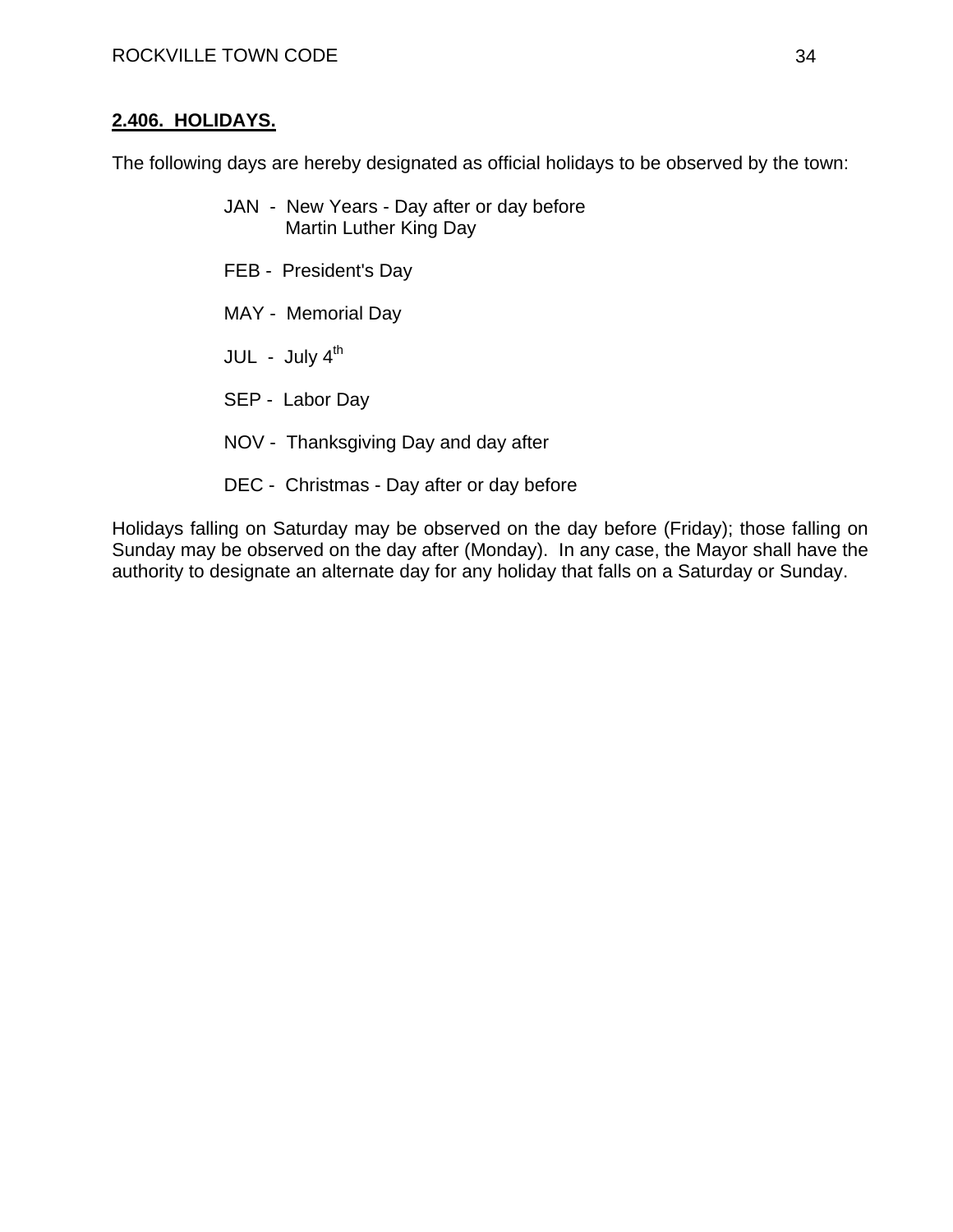## **ARTICLE V. TOWN CLERK**

*Editor's Note. This article derives, as amended, from §5-7-220 of the 1976 South Carolina Code of Laws.* 

#### **2.501. APPOINTMENT.**

- a. The Council shall appoint an officer who shall have the title of Town Clerk.
- b. The Clerk shall hold office at the pleasure of the Council.
- c. The Clerk also may have the title of Municipal Clerk or Clerk/Treasurer.

(1976 SC Code §5-7-220)

*(Editor's Note. State law requires the appointment of the Clerk to be made by Council.)* 

## **2.502. BOND. SURETY COMPANY. FEE.**

a. The Town Clerk shall, before entering upon the duties of his office, give bond to the town in such an amount as prescribed by Council. It shall be conditioned upon the faithful performance of the duties of his office and the faithful accounting for all funds of the town in his custody.

b. The bond required shall be written by a surety company authorized by law to engage in business in the state.

c. The fee therefor shall be paid by the town.

#### **2.603. DUTIES.**

The Town Clerk shall give notice of Council meetings to its members and the public, attend all Council meetings, unless excused by the Mayor, keep the minutes of Council proceedings and perform such other duties as are assigned by the Council.

(1976 SC Code §5-7-220)

#### **2.604. COMPENSATION.**

The compensation of the Town Clerk shall be incorporated in the annual budget.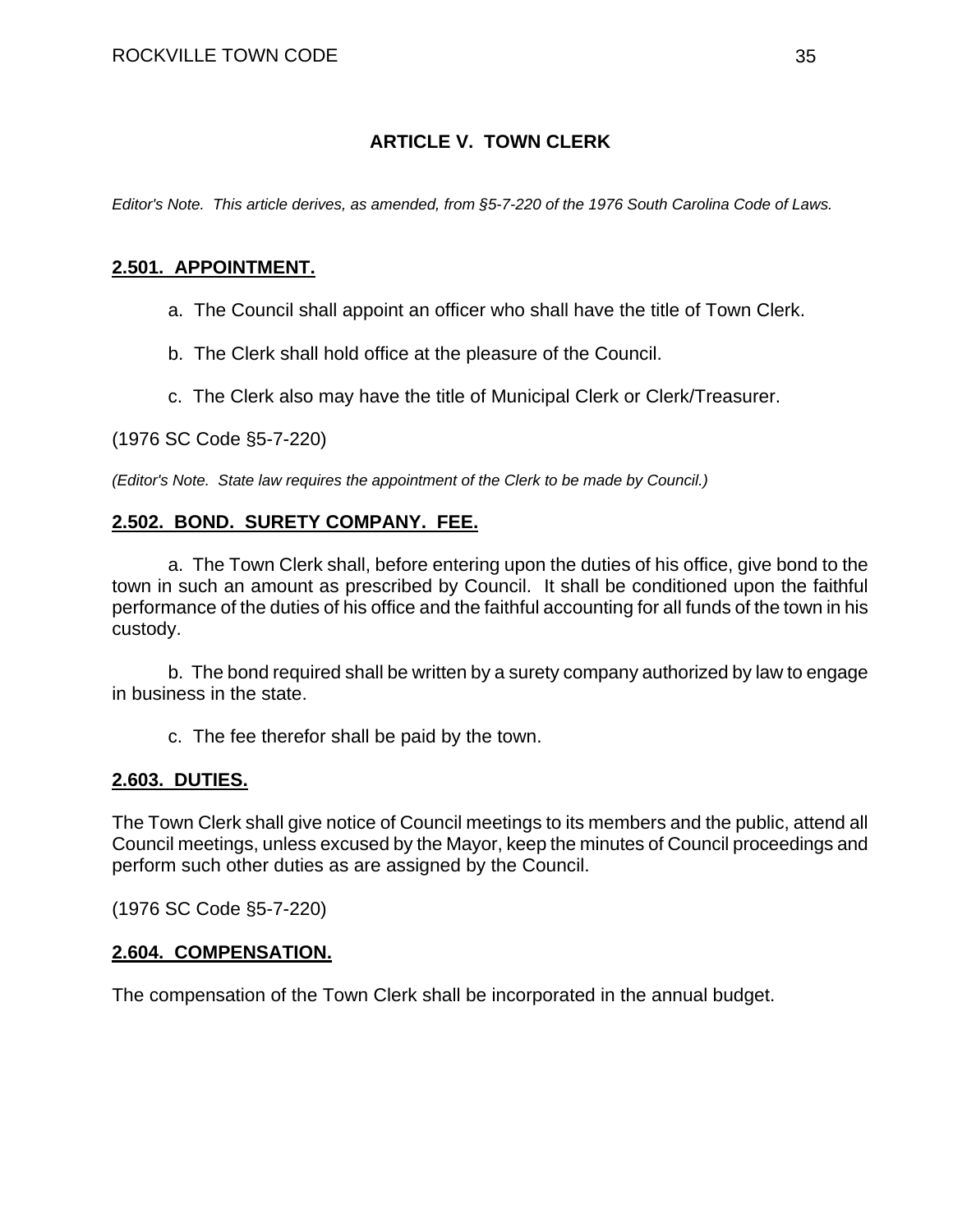## **ARTICLE VI. MUNICIPAL ATTORNEY**

*Editor's Note. This article derives, as amended, from §5-7-230 of the 1976 South Carolina Code of Laws.* 

## **2.601. APPOINTMENT. TERM OF OFFICE. RESIDENCE.**

a. The Council shall appoint a Municipal Attorney who shall be a lawyer of good and reputable standing, a member of the South Carolina Bar Association and admitted to practice law in this state.

b. He shall serve at the pleasure of the Council.

c. He need not be a resident of the municipality.

*(Editor's Note. State law requires the appointment of the Attorney to be made by Council.)* 

## **2.602. DUTIES.**

a. It shall be the duty of the Municipal Attorney, when requested by Council, or the necessity arises, to give advice and direction to the Council or any member thereof, or the Town Clerk or such other officer or employees as authorized by Council. This shall include, but not limited to, any and all legal questions that may arise in the course of the administration of the town government, or in the discharge of the duties of their respective offices. Whenever required to do so by the Council, he shall give his legal opinion in writing.

b. When appropriate, he shall draw or supervise the drawing or drafting of or approve, when appropriate, all ordinances and other written instruments relative to the business of the municipality.

c. He shall attend the meetings of Council when requested and shall perform such other duties as assigned by the Council.

## **2.603. COMPENSATION.**

The Municipal Attorney shall be compensated as determined by Council and included in the annual budget.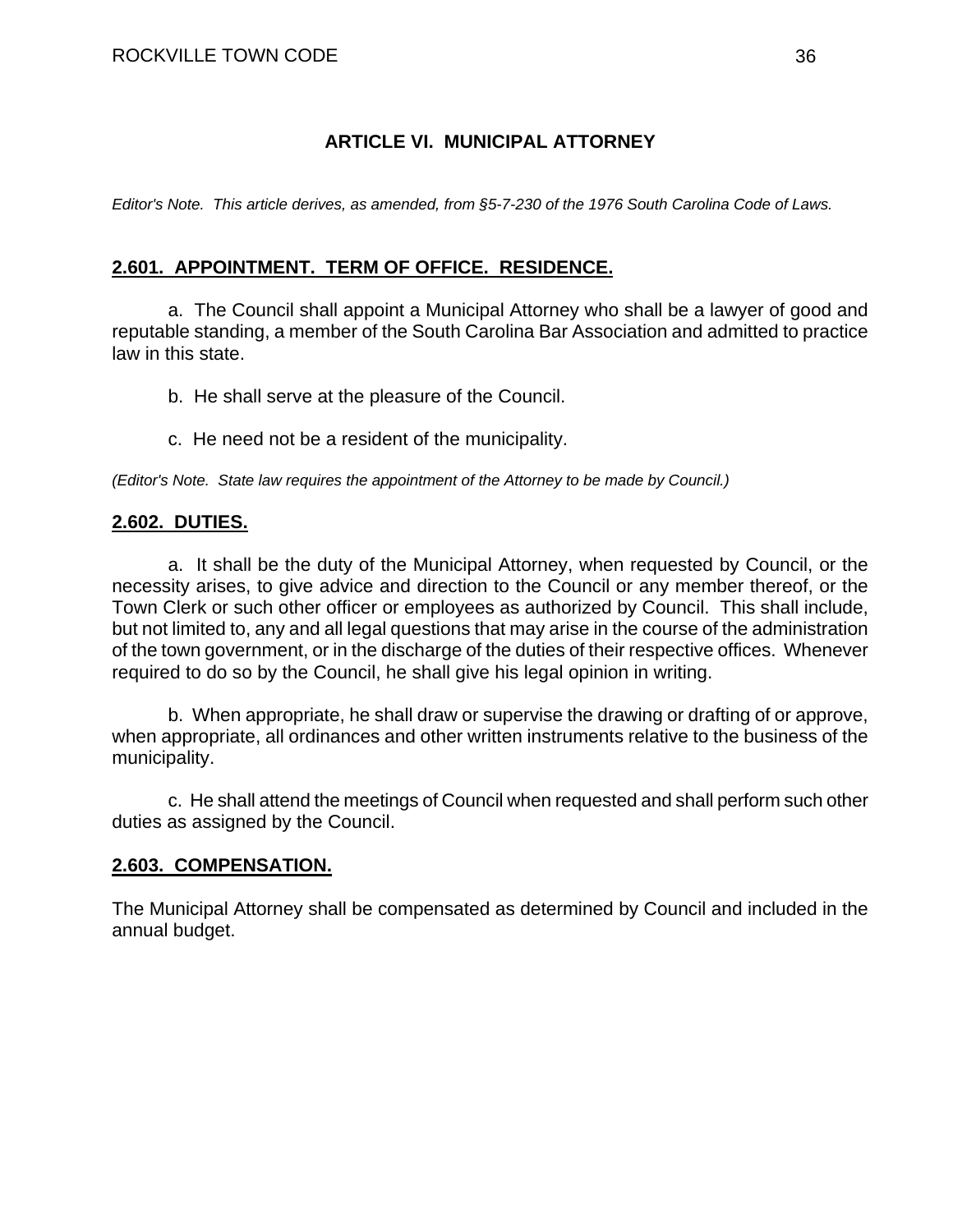## **CHAPTER 3. ANIMALS. FOWL**

## **ARTICLE I. IN GENERAL**

- 3.101. Definitions.
- 3.102. Nuisance Animals.
- 3.103. Animal Care.
- 3.104. Rabies Control. Inoculation.
- 3.105. Injured, Diseased and Dead Animals.
- 3.106. Slaughterhouse, etc., Prohibited.
- 3.107. Removal of Dog and Cat Excrement. Exceptions.

### **ARTICLE II. BIRD SANCTUARY**

- 3.201. Established.
- 3.202. Birds Constituting a Nuisance. Action to Rid.

## **ARTICLE III. PENALTIES**

3.301. Penalty.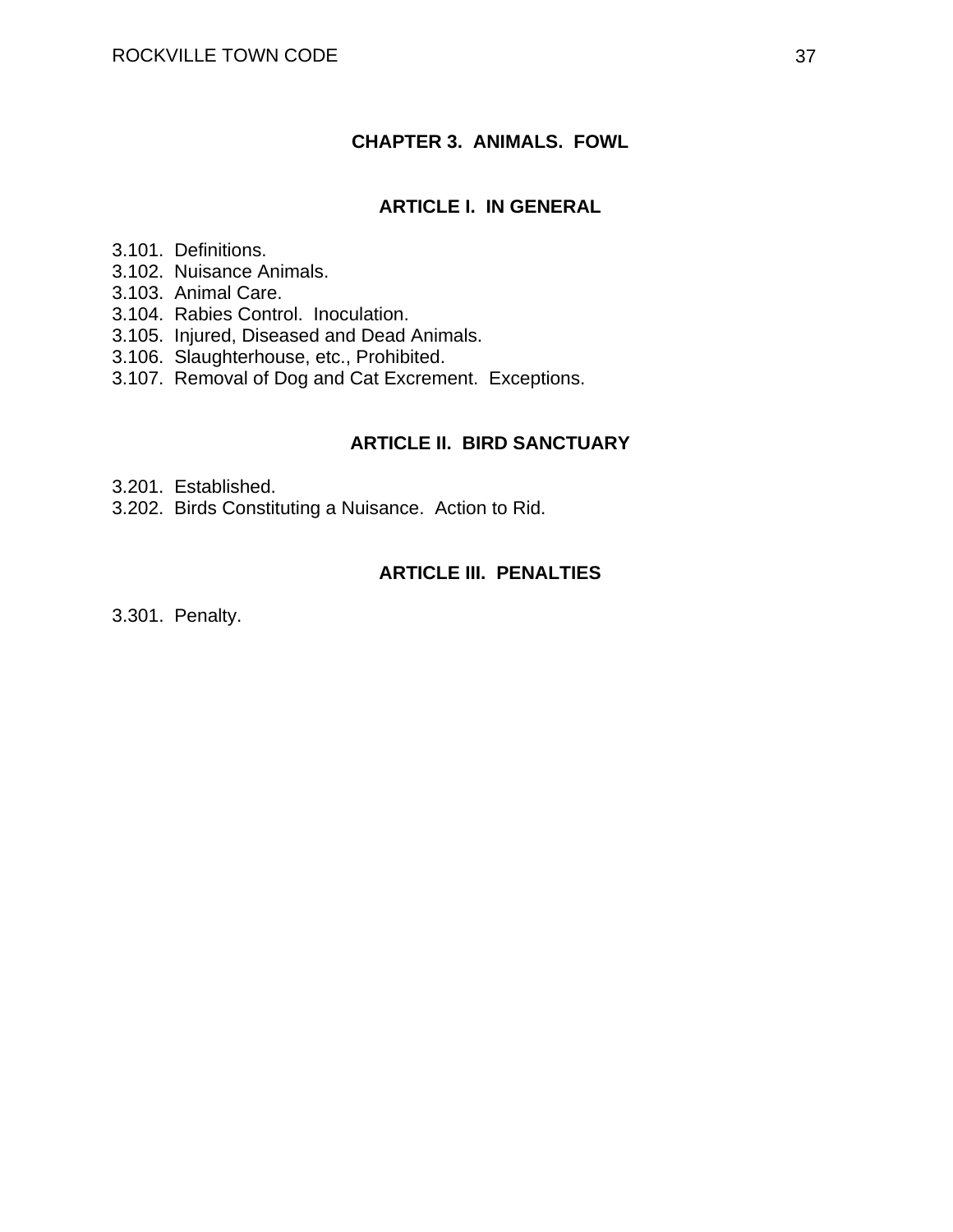## **CHAPTER 3. ANIMALS. FOWL**

## **ARTICLE I. IN GENERAL**

*Editor's Note. This article derives from Title 47 of the 1976 South Carolina Code of Laws and generally accepted municipal practices. Provisions for animal control will be enforced by the county upon complaint.* 

### **3.101. DEFINITIONS.**

The following definitions will be used in this chapter.

ABANDONMENT OR MALTREATMENT shall mean a situation in which an owner or person charged with the responsibility of an animal does not provide or arrange for adequate food, water, shelter and care, transfer ownership to a responsible person, or does not provide for humane disposal of the animal.

ANIMALS shall mean any live, vertebrate creature, domestic or wild, which shall be held to include all brute creatures.

ANIMAL CONTROL OFFICER shall mean the enforcement officer of the provisions of this article.

ANIMAL SHELTER shall mean any premises designated by the town for the purpose of impounding, care of destruction of animals found in violation of this article.

AT LARGE shall mean an animal not under the restraint and control of its owner as required by the provisions of this article and off of the owner's real or personal property limits.

OWNER shall mean any person who: (1) has a right of property in an animal, (2) keeps or harbors an animal or who has it in such person's care or acts as its custodian, or (3) permits an animal to remain on or about any premises occupied by such person.

PET shall mean all mammals of the order carnivore, four (4) months or more of age. This includes dogs, cats and related carnivorous animals.

PUBLIC NUISANCE shall mean any animal found at large or making loud or objectionable sounds, chasing vehicles or pedestrians, or behaving in any manner which is deemed to be doing damage to property or to public, health and well-being, or which is known to have bitten one or more persons, or which has been determined by the Police Chief to be a detriment to public health, welfare or safety, or that constitutes a physical threat to human beings or to other animals by virtue of its specific training or demonstrated behavior.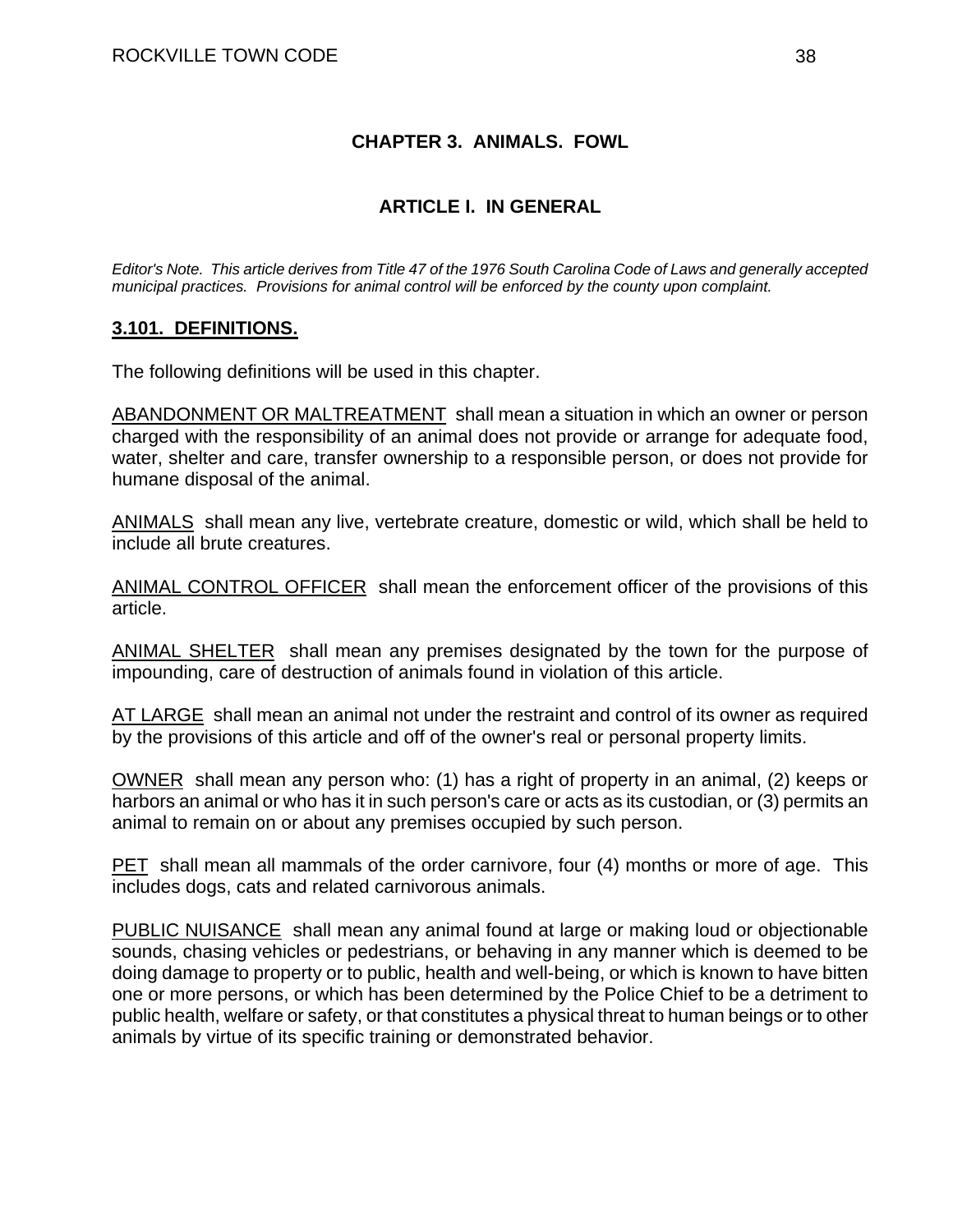RABIES INOCULATION shall mean the injection, subcutaneously, intramuscularly or otherwise, of anti-rabic vaccine as approved by DHEC and by the United States Department of Agriculture-Veterinary Biologics Division.

RESTRAINT shall mean any animal secured by a leash or lead under the control of a responsible person and obedient to that person's commands, or within the real or personal property limits of its owner.

SPAYED FEMALES shall mean any female dog or cat which has been operated on to prevent conception.

VICIOUS ANIMAL shall mean any animal:

 (1) with a known propensity, tendency or disposition to attack unprovoked; to cause injury, or otherwise endanger the safety of human beings or domestic animals;

(2) that attacks a human being or domestic animal without provocation; or

 (3) that is owned or harbored primarily or in part for the purpose of fighting or that is trained for fighting.

## **3.102. NUISANCE ANIMALS.**

It shall be unlawful for any person to own, keep, possess or maintain an animal in such a manner as to constitute or allow it to become a public nuisance. In addition, the following acts or actions by an owner of any animal are hereby declared to be a public nuisance under this section and to be unlawful:

 1. Failure to exercise sufficient restraint necessary to control an animal as required by the provisions of this article.

 2. Allowing or permitting an animal to damage the property of anyone other than its owner, including, but not limited to, turning over garbage containers or damaging vegetation.

3. Maintaining a vicious animal.

 4. Maintaining animals in unsanitary conditions which are dangerous to the animal or the public health, welfare or safety.

 5. Maintaining his or her premises or other property in a manner that is offensive, annoying or dangerous to the health, safety or welfare of the public because of the number, density or location of the animals on the owner's premises or other property.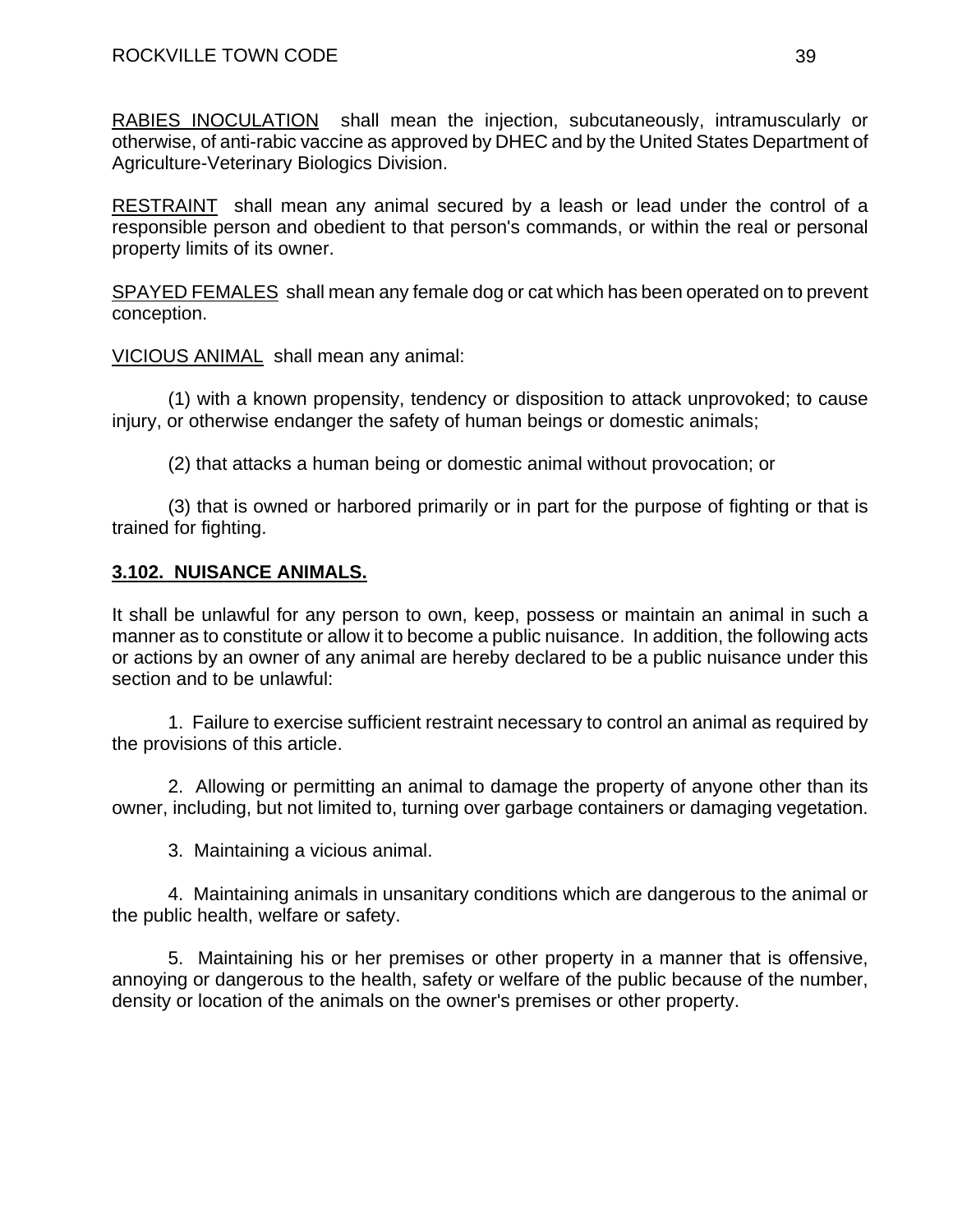#### ROCKVILLE TOWN CODE 40

 6. Allowing or permitting an animal to bark, whine, howl or yowl in an excessive, continuous or untimely fashion, or make other noise in such a manner so as to result in a serious annoyance or interference with the reasonable use and enjoyment of adjoining or nearby properties.

7. Keeping an animal that is diseased and dangerous to public health.

 8. Keeping an animal that habitually or repeatedly chases, snaps at, attacks or barks at pedestrians, bicycles or vehicles.

 9. Failing to confine or control a female pet in heat in such a manner as not to create a nuisance by attracting other animals.

 10. Maintaining one (1) or more birds, snakes or animals within the town in such location, in such quantities or in such manner as to unreasonably disrupt the peace and quiet of any person or interfere with the reasonable use of property or enjoyment of life by any person, or unreasonably to cause damage, destruction, detriment or impairment to public or private property or to the value thereof, or to cause unreasonable annoyance or disturbance to any other person or to unreasonably cause offense to the senses of another person by reason of noise, odor, filth, vermin or other cause.

## **3.103. ANIMAL CARE.**

a. No owner shall fail to provide such person's animals with sufficient, good and wholesome food and water, proper shelter and protection from the weather, veterinary care when needed to prevent suffering, and with humane care and treatment. All pens, yards, runs or other structures wherein any animal is kept shall be of such construction so as to be easily cleaned and kept in good repair. Fences which are intended as enclosures for any animal shall be securely constructed, shall be adequate for the purpose, kept in good repair and shall not be allowed to become unsightly.

b. No person shall beat, cruelly ill-treat, torment, overload, overwork or otherwise abuse an animal, or cause, instigate or permit any dogfight or other combat between animals or between animals and humans.

c. No owner of an animal shall abandon such animal.

d. No person except a licensed veterinarian, who is qualified to perform such an operation, shall crop a dog's ears.

e. No person shall give away any live animal, reptile or bird as a prize for, or as an inducement to enter any contest, game or other competition, or as an inducement to enter a place of amusement; or offer such vertebrate as an incentive to enter into any business agreement whereby the offer was for the purpose of attracting trade.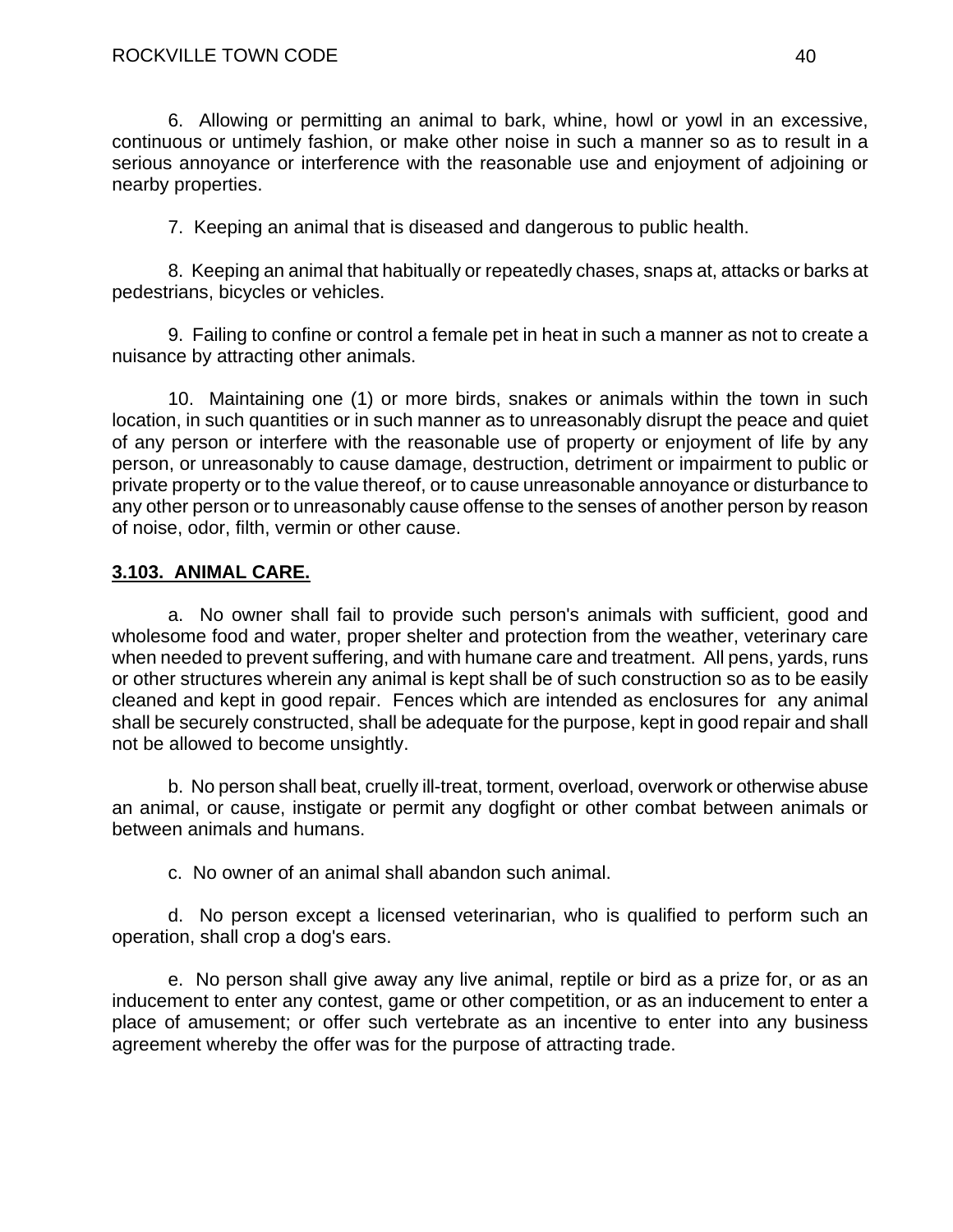f. Any person operating a motor vehicle, who strikes a domestic animal shall stop at once and render such assistance as may be possible and shall immediately report such injury or death to the animal's owner. In the event the owner cannot be ascertained and located, such operator shall at once report the incident to the Police Department.

g. No person shall expose any known poisonous substance, whether mixed with food or not, so that the same shall be liable to be eaten by any animal, provided that it shall not be unlawful for a person to expose on such person's own property common rat poison mixed with vegetable substances.

h. It shall be unlawful to raise or keep chickens or any kind of fowl, other than pigeons, parakeets, parrots, mynah birds and canaries within the town.

i. It shall be unlawful to raise or keep horses, cattle, sheep, goats, swine and other farm animals within the town.

j. It shall be unlawful for an owner or any other person willfully to injure or kill any animal by any means causing it unnecessary fright or pain, and it shall further be unlawful for the owner or any person, by neglect or otherwise, to cause or allow any animal to endure pain, suffering or injury.

k. Prohibition: It shall be unlawful for any person to keep, maintain or have in his possession or control within the town limits any poisonous reptile or any other dangerous or carnivorous wild animal or reptile, any vicious or dangerous domesticated animal or any other animal or reptile of wild, vicious or dangerous propensities.

Classification: It shall be unlawful for any person to keep, maintain or have in his possession or control within the town limits any of the following animals: all poisonous animals including rear-fang snakes; apes, chimpanzees, gibbon, gorillas, orangutans, and siamangs; baboons; bears; bison; cheetahs; constrictor snakes six (6) feet in length or more; coyotes; crocodilians thirty (30) inches in length or more; deer (includes all, for example, white tailed deer, elk, antelope and moose); elephants; gamecocks and other fighting birds; hippopotami; hyenas; jaguars; leopards; lions; lynxes; monkeys, old world; ostriches; piranha fish; pumas (also known as mountain lions, cougars and panthers); raccoons; rhinoceroses; sharks; snow leopards; swine; tigers; wolves.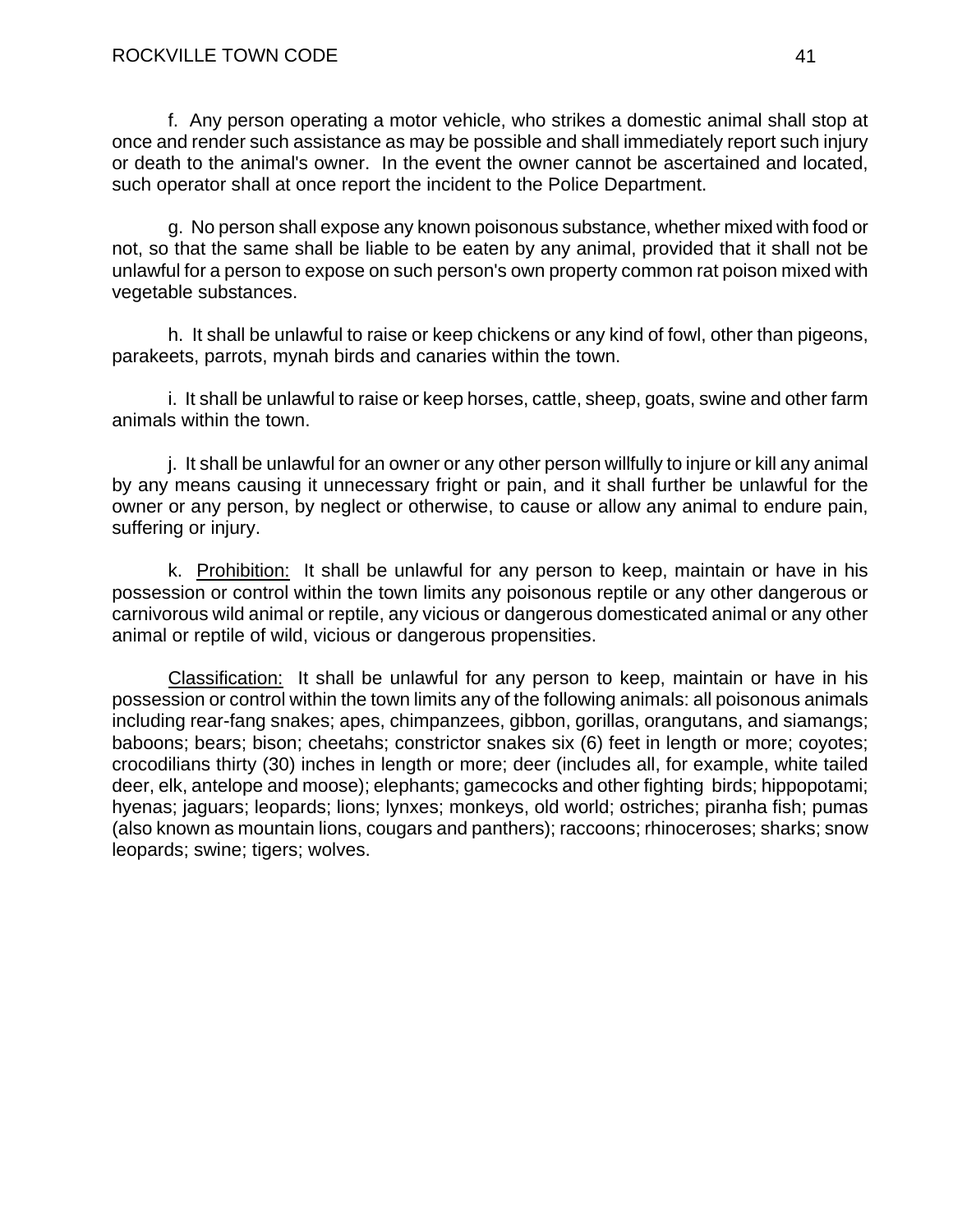Exceptions: The provisions of this section shall not apply to menageries, zoological gardens, circuses and recognized, accredited and permitted public organizations or private nonprofit organizations established for educational proposes, if:

1. Their location conforms to the provisions of the zoning codes of the town;

 2. All animals and animal quarters are kept in a clean and sanitary condition and so maintained as to eliminate objectionable odors;

 3. Animals are maintained in quarters so constructed to prevent their escape; and,

 4. No person lives or resides within two hundred (200) feet of the quarters in which the animals are kept.

# **3.1047. RABIES CONTROL. INOCULATION.**

*(Editor's Note. The control of rabies is found generally at Title 44 of the 1976 South Carolina Code of Laws.)* 

## **3.105. INJURED, DISEASED AND DEAD ANIMALS.**

a. Anyone who strikes an animal with a motor vehicle or bicycle and injures or kills the animal must, if the owner thereof cannot be found, notify the County Sheriff's office immediately.

b. The town is hereby authorized to enter into agreements with licensed veterinarians for the care of injured animals.

c. Any animal received by a veterinarian in critical condition from wounds, injuries, or disease, may be destroyed at such veterinarian's discretion if the owner cannot be contacted within twelve (12) hours. If the pet is suffering great pain, it may be destroyed immediately.

d. The owner of any pet that dies shall immediately provide for its burial or cremation.

e. The town shall collect or cause to be collected all dead domestic animals found on public grounds or highways of the town. If the animal is identifiable, the town must notify the owner of the animal as soon as practical.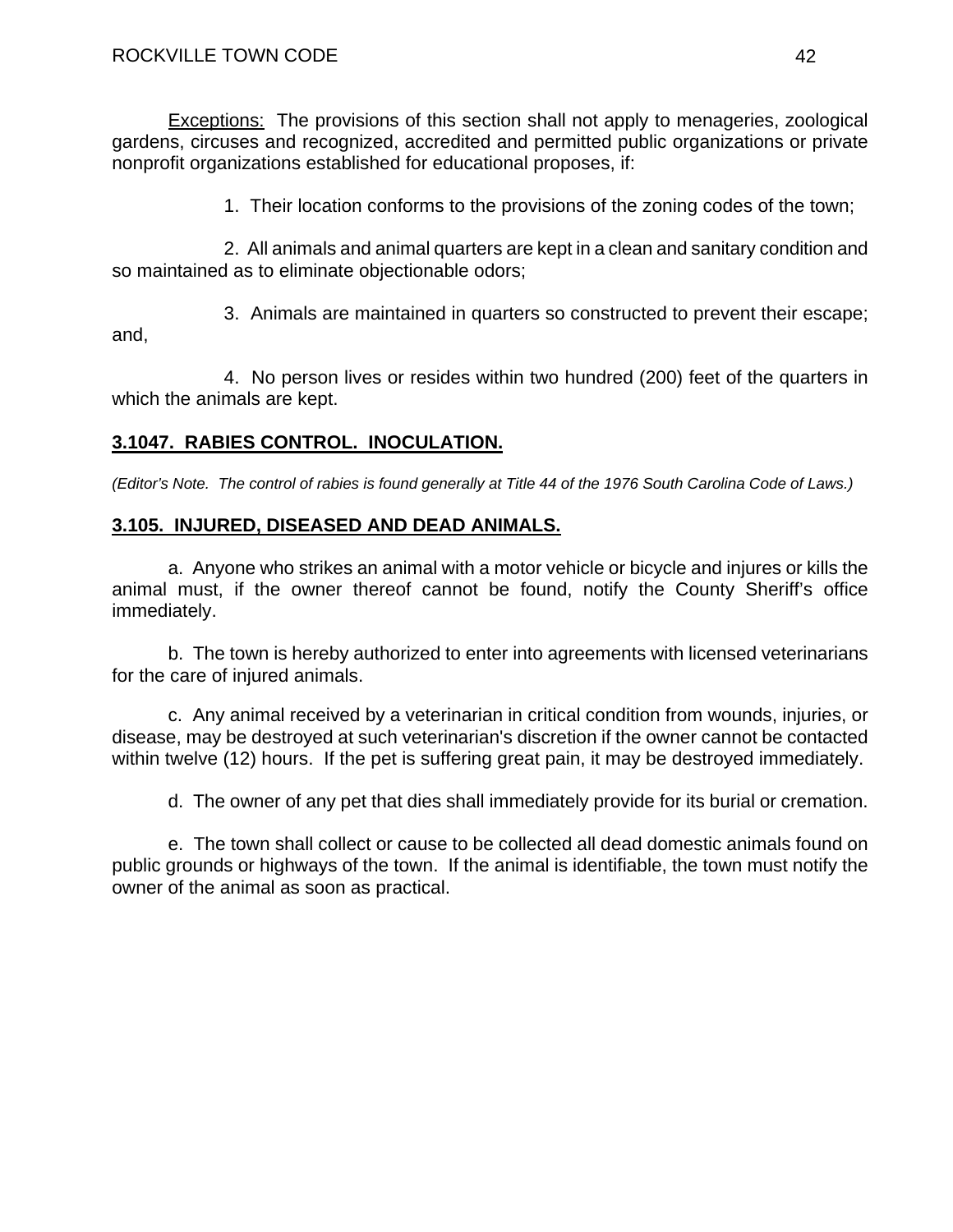## **3.106. SLAUGHTERHOUSE, ETC., PROHIBITED.**

No person shall be licensed or allowed to establish, in any manner or form, any butcher pen, slaughterhouse or abattoir or to butcher or slaughter cattle, swine, goats or calves within the town as to cause discomfort, danger of infection or unpleasant odors within the town.

## **3.107. REMOVAL OF DOG AND CAT EXCREMENT REQUIRED. EXCEPTIONS.**

a. It shall be unlawful for any person owning, keeping or having custody or control of a dog or cat to fail to remove immediately the animal's excrement from any public or private property other than property owned or occupied by the person owning, keeping or having custody or control of said animal.

b. The provisions of this section shall not apply to seeing-eye dogs used by blind persons or to dogs used by police officers for law enforcement or tracking purposes.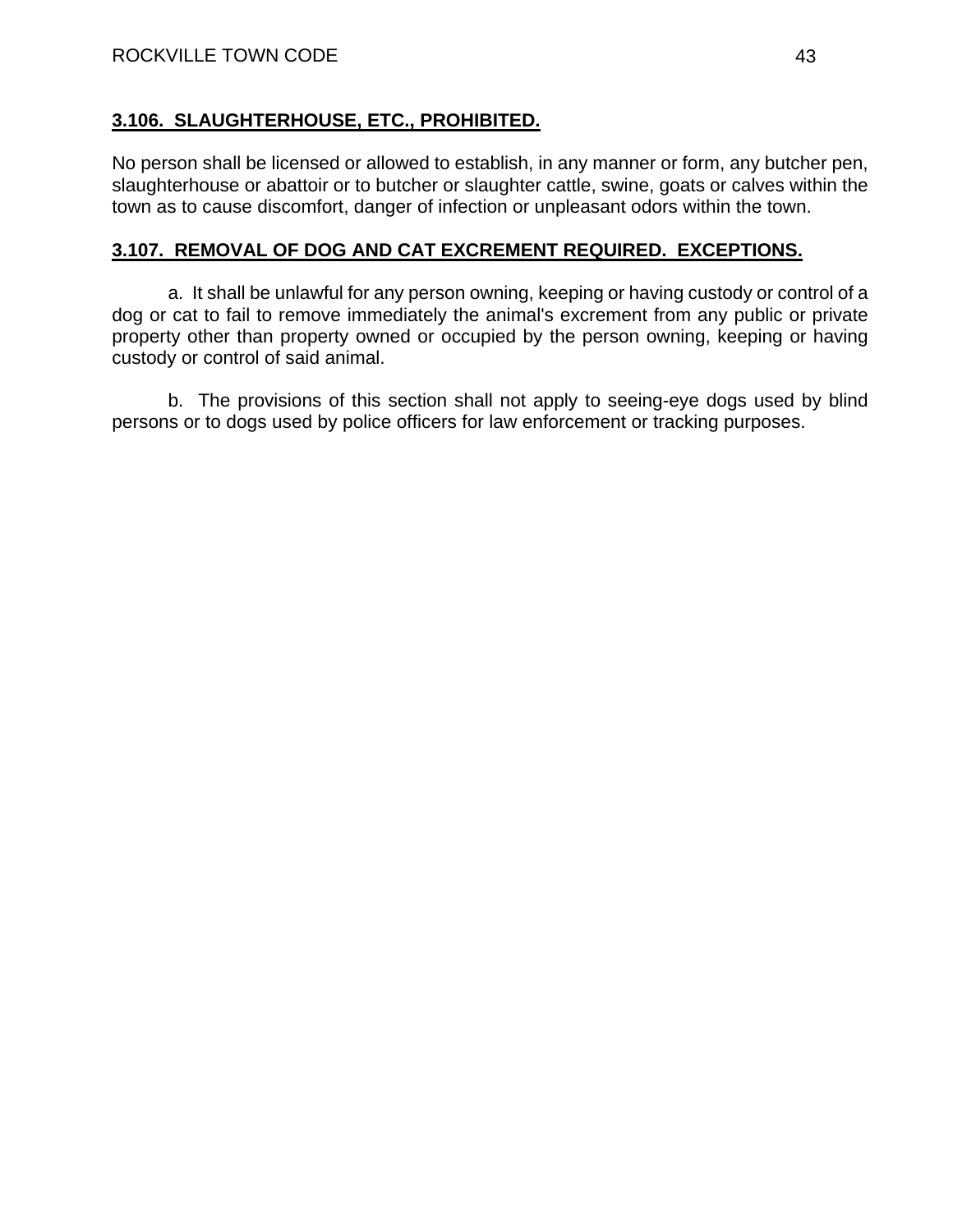## **ARTICLE II. BIRD SANCTUARY**

*Editor's Note. This article has been inserted so that in the event Council should decide to make Rockville a sanctuary, the provisions for same will have been prepared. If not desired, it should be deleted. This article also derives from Question 20 of the Rockville Questionnaire and generally accepted municipal practices.* 

## **3.201. ESTABLISHED.**

 a. When established by ordinance, the entire area within the corporate limits of The Town of Rockville is hereby established and declared to be a wild bird sanctuary.

 b. It shall be unlawful within the town to trap, hunt, shoot, harm, rob the nest or molest in any way any wild bird or fowl.

## **3.202. BIRDS CONSTITUTING A NUISANCE. ACTION TO RID.**

a. If birds are found to be congregating in such numbers in a particular locality that they constitute a menace to health or property, then in such event the proper authorities of The Town of Rockville shall meet with representatives of the Audubon Society, any local bird clubs, garden clubs or humane society to determine a suitable solution to abate the nuisance.

b. If as a result of said meeting no satisfactory alternative is found to abate such nuisance, then said birds may be destroyed in such numbers and manner as is deemed advisable under the supervision of the Council.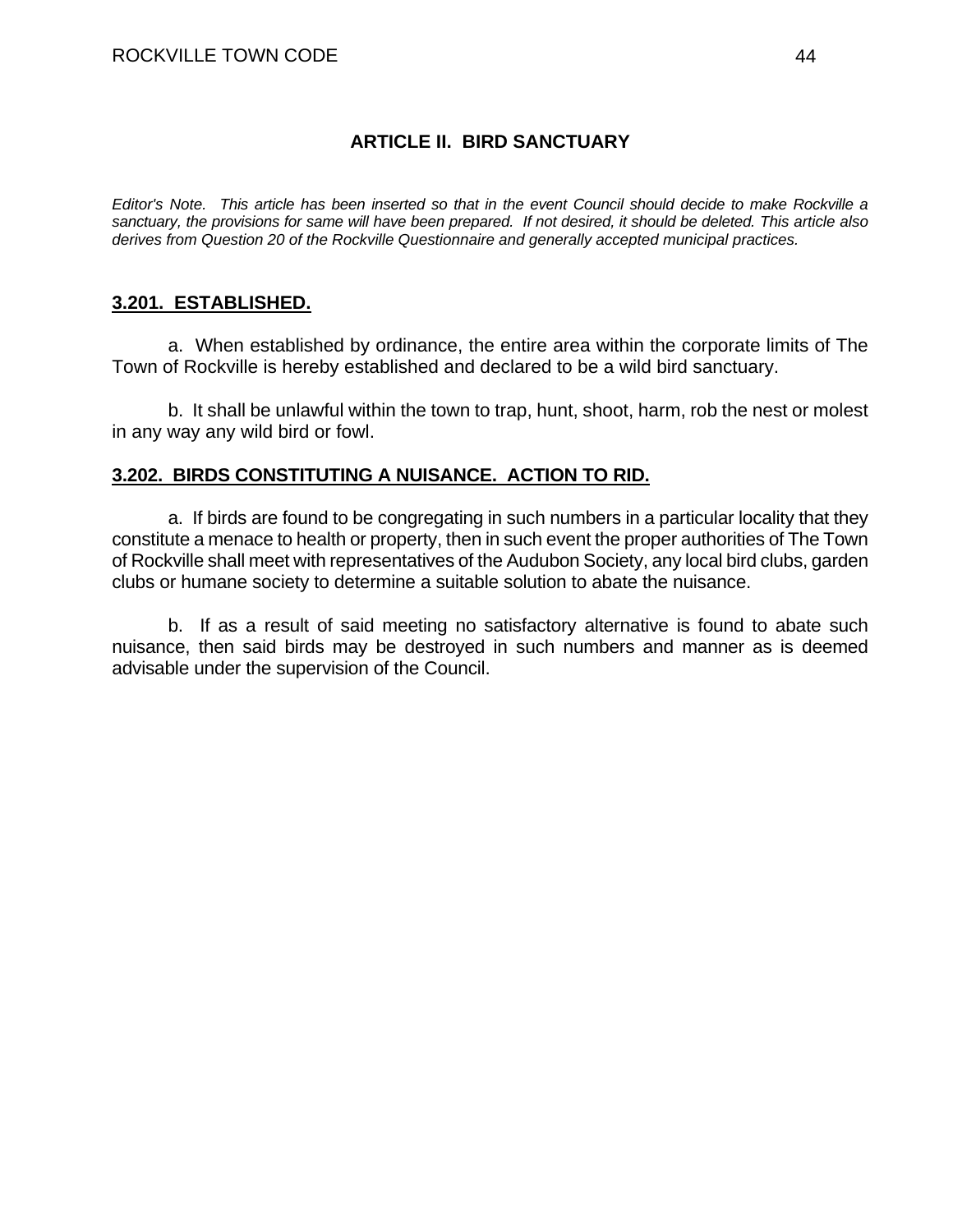## **ARTICLE III. PENALTIES**

### **3.301. PENALTY.**

a. Unless otherwise provided, any person, persons, firm, company or representative of any firm or company violating the provisions of this chapter shall, upon conviction, be guilty of a misdemeanor.

b. Each day during which a violation of the provisions of this chapter occurs, or each separate instance, shall be considered a separate offense punishable by a fine not exceeding five hundred dollars (\$500.00) or imprisonment not exceeding thirty (30) days, or both.

(1976 SC Code §14-25-65)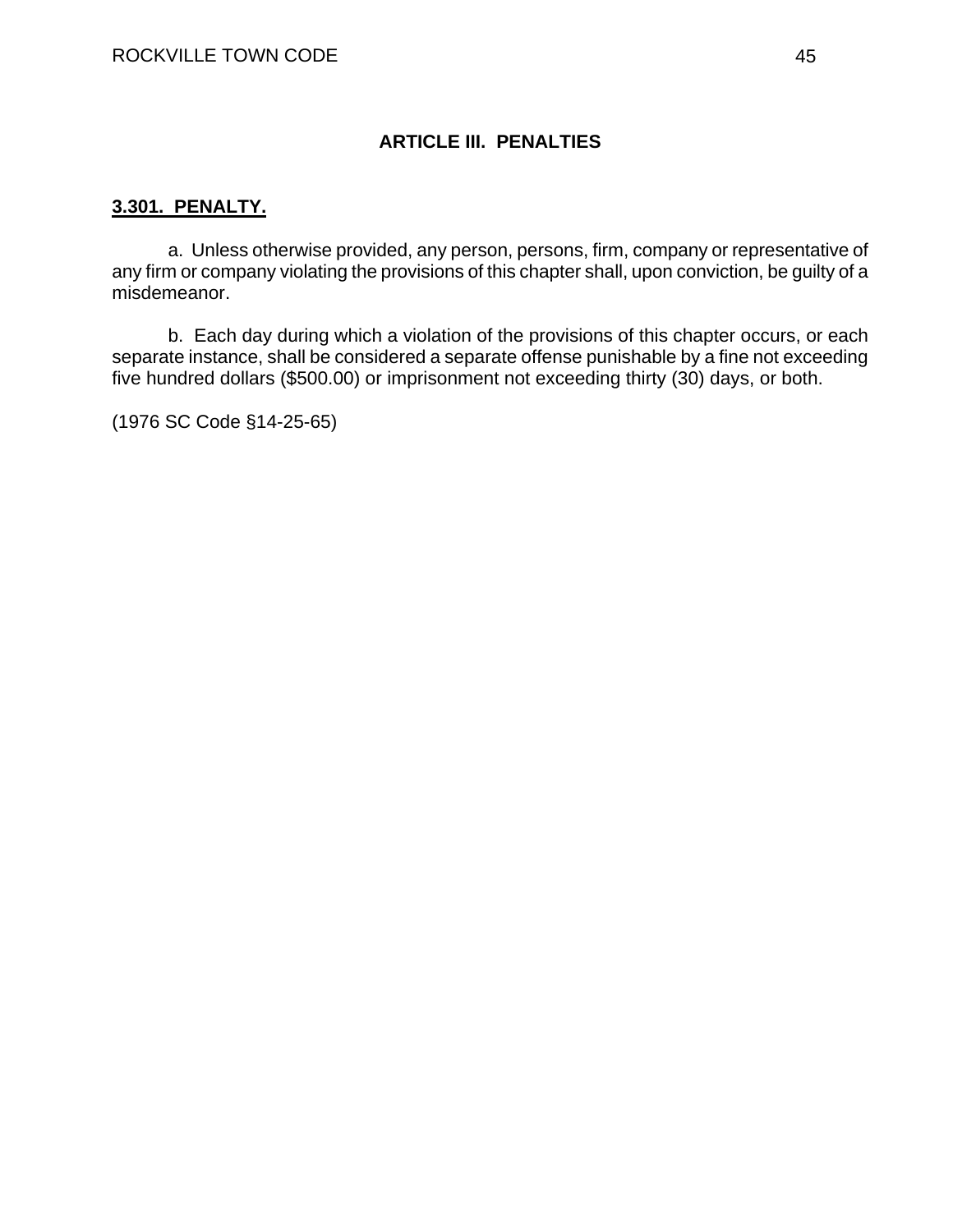# CHAPTER 4. RESERVED

*Editor's Note. This chapter is reserved for future additions to this code by the Mayor and Council.*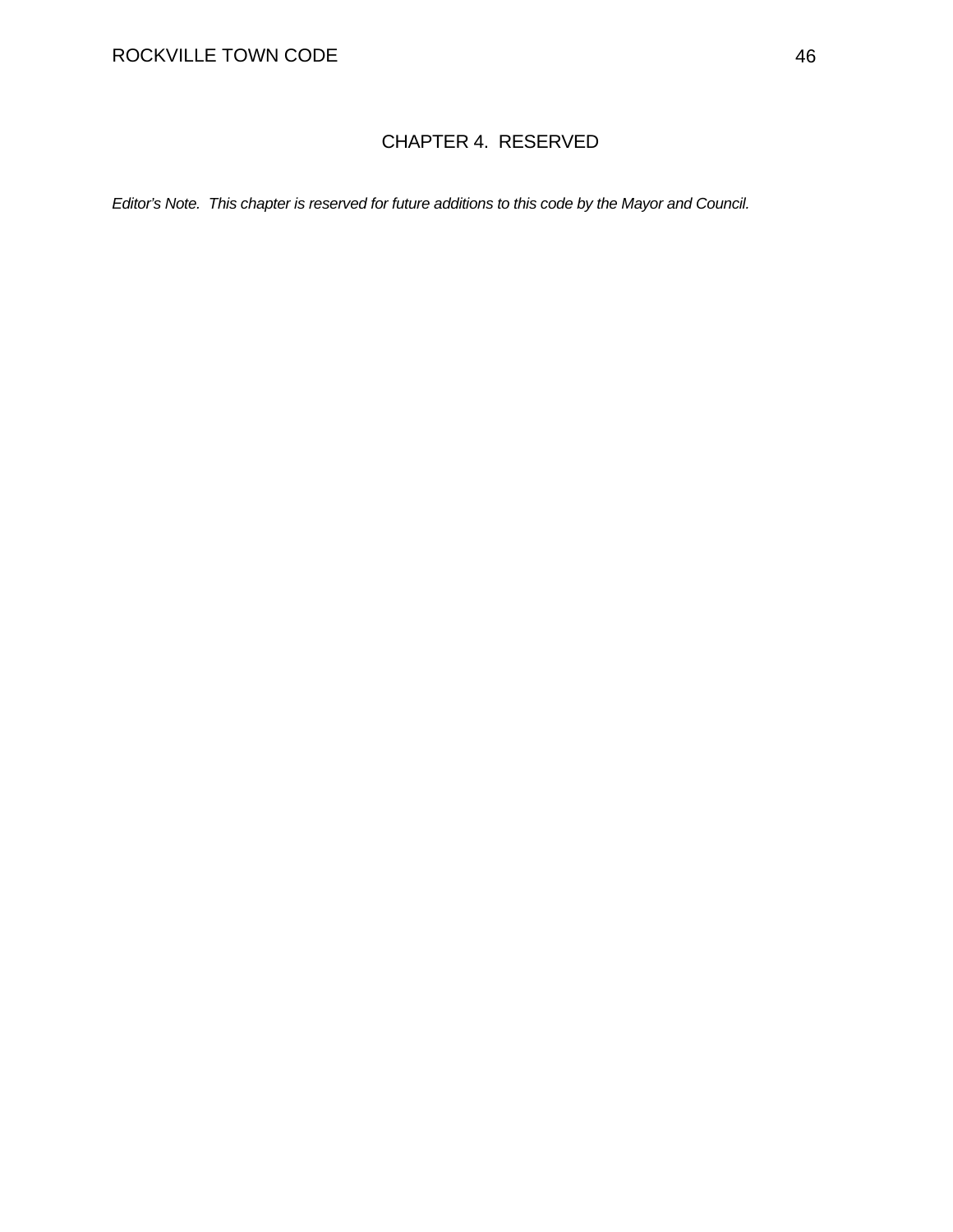### **CHAPTER 5. BUILDINGS. PLANNING AND ZONING.**

### **ARTICLE I. ADMINISTRATION**

- 5.101. Authority of Inspectors.
- 5.102. Ordinary Repairs, Maintenance Authorized.
- 5.103. Homeowner's Provisions.
- 5.104. Liability Not Assumed by Town.
- 5.105. Unsafe Buildings. Repairs. Failure to Repair.
- 5.106. Same. Notice to Remove/Correct.
- 5.107. Unfit Dwellings.
- 5.108. Utility Connections.
- 5.109. Docks and Walkways.
- 5.110. Appeals.

## **ARTICLE II. CODES**

5.201. Authority. Enforcement.

## **ARTICLE III. MOBILE HOMES**

- 5.301. Mobile Home Defined.
- 5.302. Foundation and Underpin Mandatory.
- 5.303. Utilities Required. Inspections. Septic Tanks. Appeals.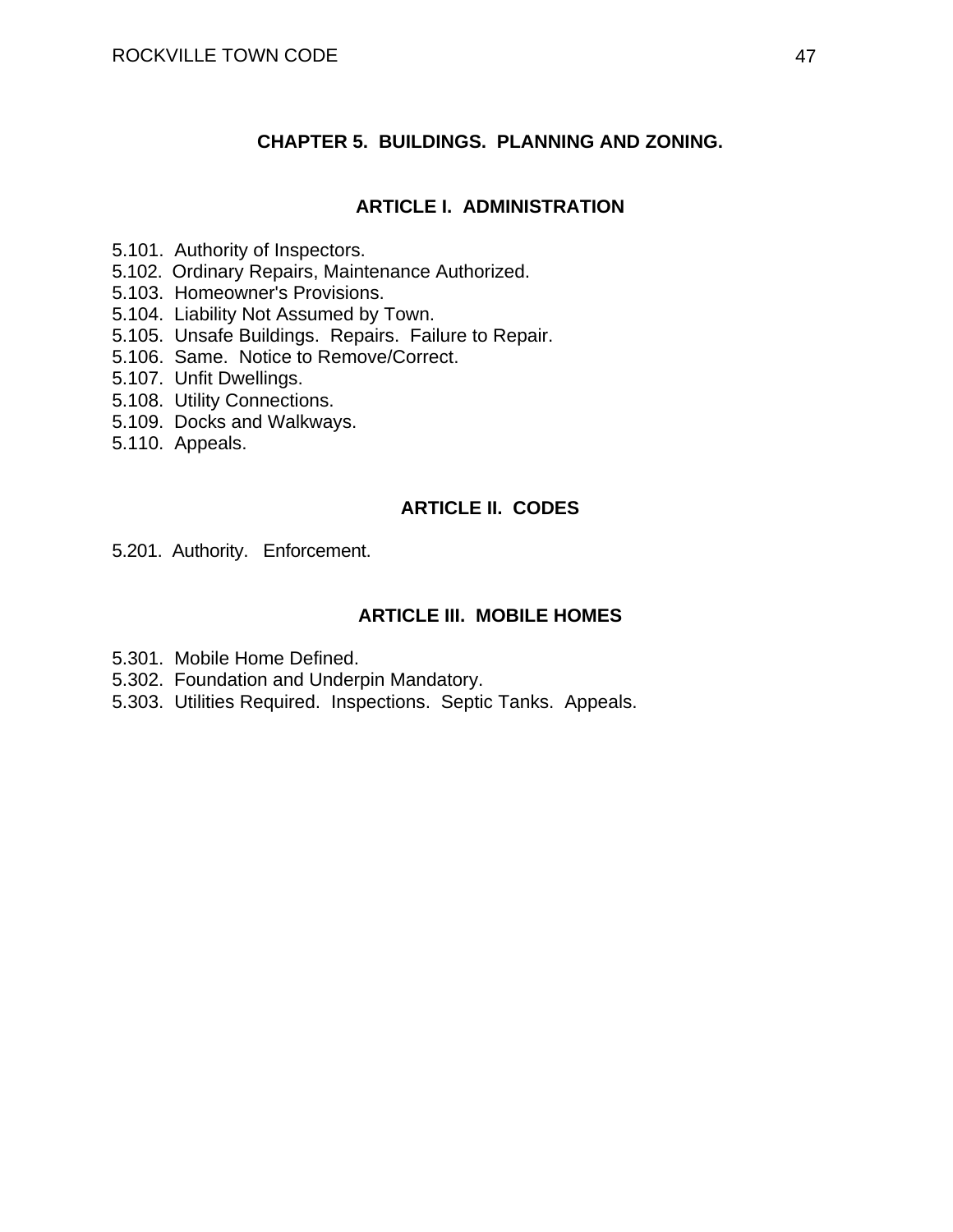## **ARTICLE IV. BUILDING AND PROPERTY NUMBERS**

5.401. Numbers Required for Buildings and Property.

# **ARTICLE V. PLANNING**

- 5.501. Commission Established.
- 5.502. Composition of Commission. Terms.
- 5.503. Compensation.
- 5.504. Removal of Members.

## **ARTICLE VI. PENALTIES**

5.601. Penalty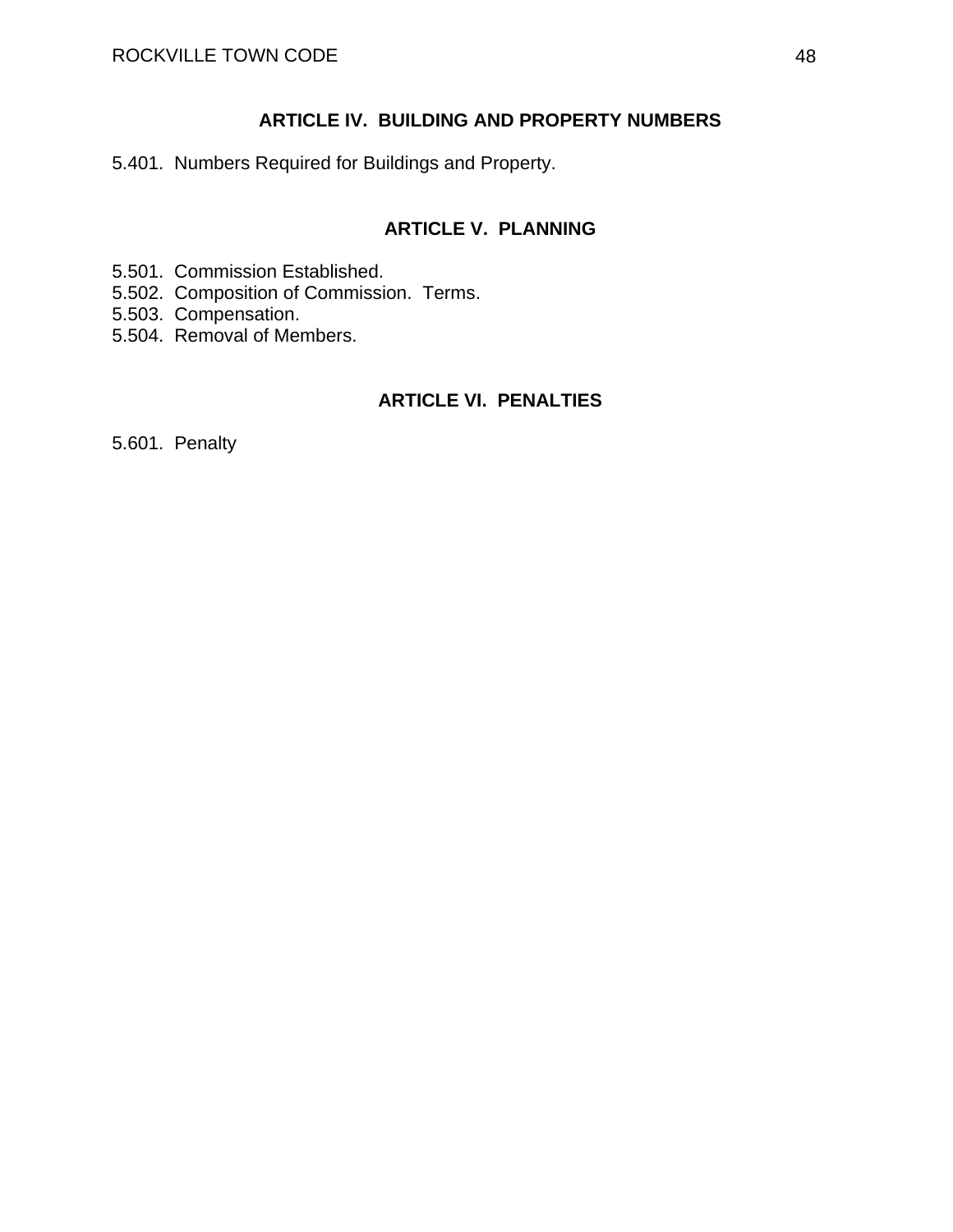## **CHAPTER 5. BUILDINGS. PLANNING AND ZONING**

*Editor's Note. This chapter derives from the 1976 South Carolina Code of Laws and from Questions 22 through 25 of the Rockville Questionnaire and generally accepted municipal practices.* 

*The town has made arrangements with Charleston County for functions applicable to buildings. This article has been included for local guidance.* 

*(Ord. 7-18-96)* 

## **ARTICLE I. ADMINISTRATION**

## **5.101. AUTHORITY OF INSPECTORS.**

The necessary authority for the enforcement of building provisions is hereby vested in Charleston County, including inspectors.

## **5.102. ORDINARY REPAIRS, MAINTENANCE AUTHORIZED.**

Ordinary minor repairs and general maintenance may be made, provided such repairs do not violate any of the provisions of this code, county ordinances or state statutes. Examples of minor repairs and general maintenance shall include, but not be limited to, painting, minor carpentry, etc.

### **5.103. HOMEOWNER'S PROVISIONS.**

a. Nothing in this chapter shall prevent any homeowner from installing or maintaining buildings, electrical wiring, gas piping or appliances or plumbing within his own property boundaries, provided such work is done by himself and is used exclusively by him or his family.

b. Such privilege does not convey the right to violate any of the provisions of this chapter, neither is it to be construed as exempting any such property owner from having work inspected, if required.

*(Editor's Note. Section 40-59-160 of the 1976 South Carolina Code of Laws, as amended, provides that: It is the duty of the building official, or other authority charged with the duty of issuing building or similar permits, of any incorporated municipality or subdivision of the municipality or county to refuse to issue a permit for any undertaking which would classify the applicant as a residential builder or residential specialty contractor under the provisions of this chapter unless the applicant has furnished evidence that he is either licensed or registered as required by this chapter or exempt from the requirements of this chapter. It is also the duty of the building official, or other authority charged with the duty of issuing building or similar permits, to report to the state licensing board the name and address of any person who, in his opinion, has violated this chapter by accepting or contracting to accomplish work which would classify the person as a residential builder or residential specialty contractor under the provisions of this chapter.)* 

## **5.104. LIABILITY NOT ASSUMED BY TOWN.**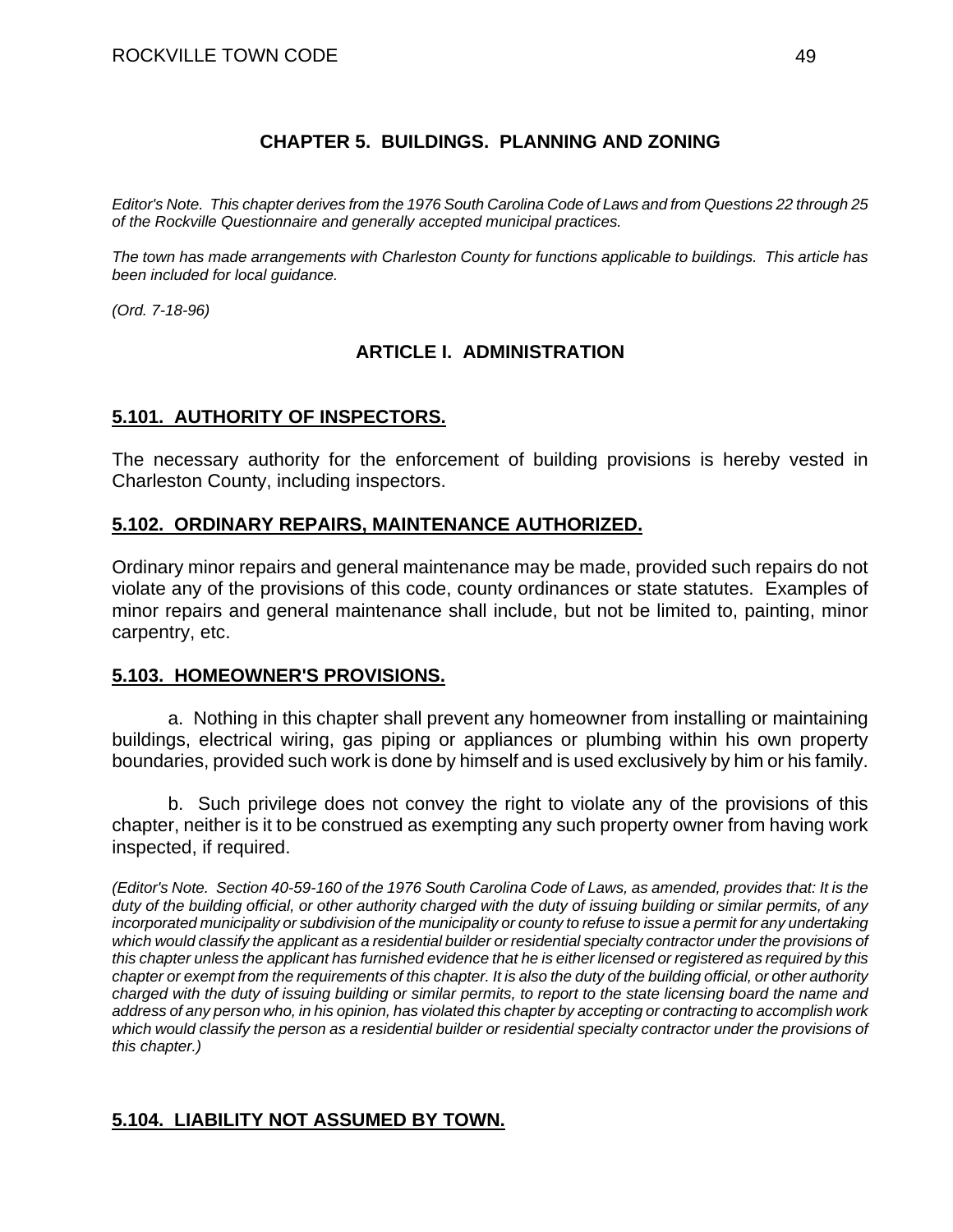This chapter shall not be construed to relieve from or lessen the responsibility of any party owning, operating, controlling or installing any building, electrical, gas or plumbing equipment from damages to anyone injured thereby, nor shall the town be held as assuming any such liability by reason of inspection authorized herein, or certificate issued.

## **5.105. UNSAFE BUILDINGS. REPAIRS. FAILURE TO REPAIR.**

a. Every building which shall appear to the Inspector to be dangerous to life or limb or, because of its liability to fire, bad conditions of walls, overloaded construction, decay or other cause shall be held to be unsafe, the Inspector shall affix a notice of the dangerous character of the structure at a conspicuous place on the exterior wall of the building and shall give immediate notice to the owner or agent for the correction of such condition.

 b. Failure to do so in sixty (60) days, unless extended by Town Council, shall constitute a misdemeanor.

## **5.106. SAME. NOTICE TO REMOVE/CORRECT.**

The Inspector shall report his findings to the Council which, after consideration, may cause to be issued an Ordinance Summons, as set forth in Chapter 14, Article 1 of this code for the immediate correction, removal or discontinuance of the hazard.

### **5.107. UNFIT DWELLINGS.**

The Town Council may authorize the repairing, closing or demolition of unfit dwellings.

(1976 SC Code §31-15-20)

### **5.108. UTILITY CONNECTIONS.**

No supplier of water, gas or electric service shall initiate or reinitiate service to any building, unless the owner thereof has been authorized by the appropriate official of Charleston County.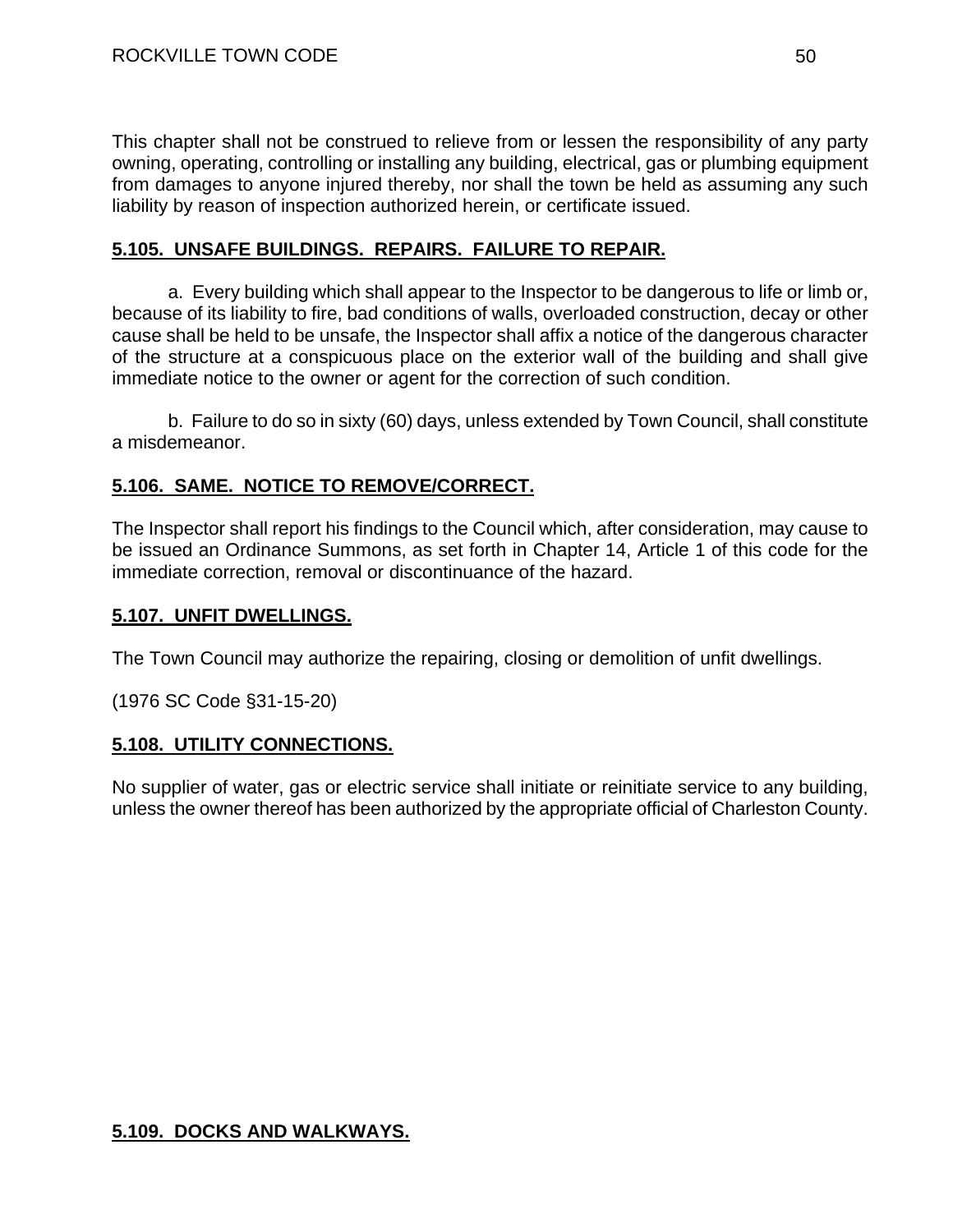The construction of any dock or walkway across any marshes or to any waterways in or abutting the town boundaries, which meets the criteria established by the OCRM and issued a permit by such, shall be subject to a similar review and approval by this Design Review Board, and no such dock or walkway shall be constructed without prior approval, in writing, by the Design Review Board. (See Chapter 20, *Unified Development*, this code.)

(Ord. 4-19-04)

# **5.110. APPEALS.**

Appeals from decisions of authorized officials shall be to the Town Council.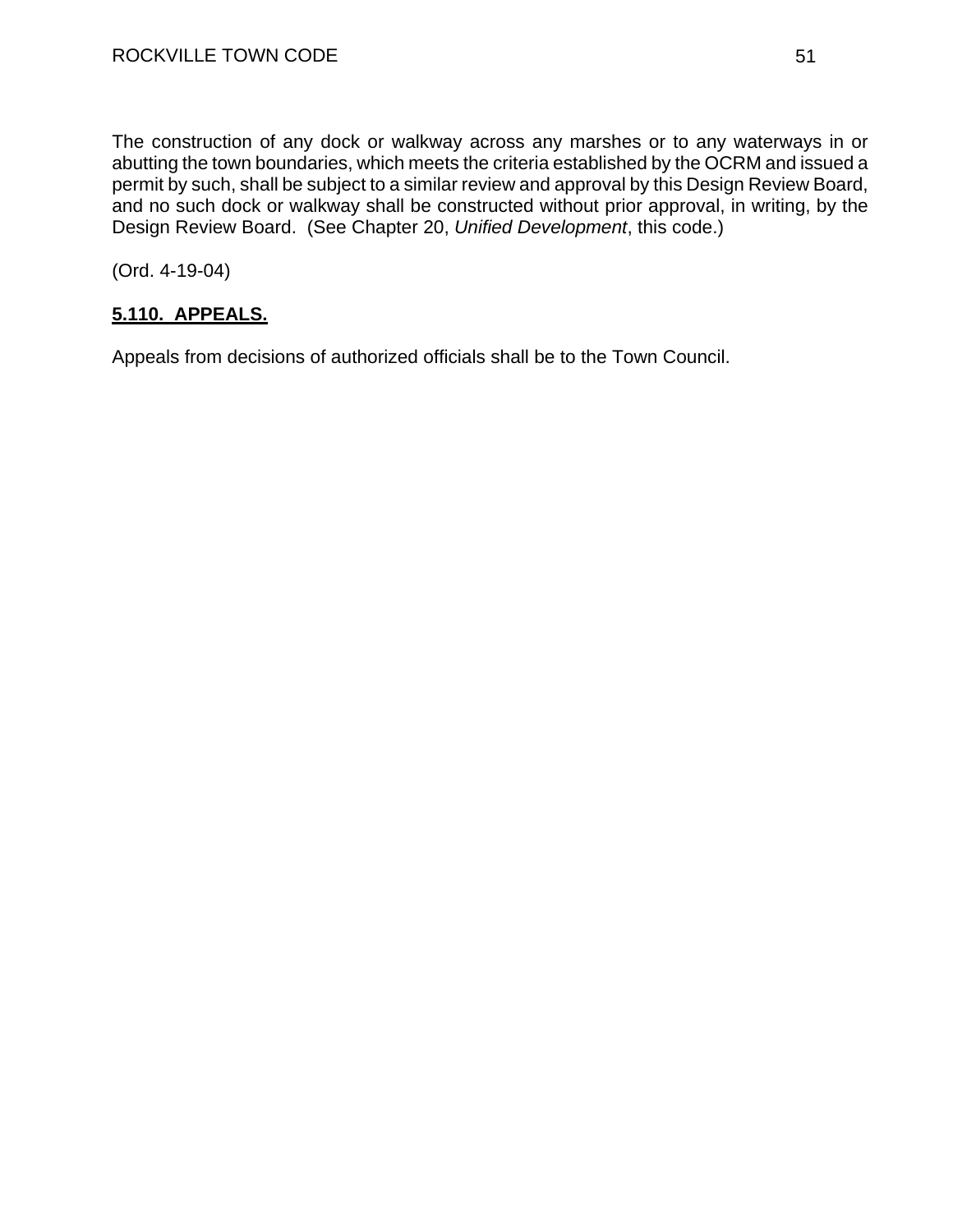# **ARTICLE II. CODES**

*Editor's Note. The Town of Rockville has made arrangements with Charleston County for the county to assume responsibility for standard code promulgation and enforcement. (RQ 25)* 

## **5.201. AUTHORITY. ENFORCEMENT.**

The authority to promulgate and enforce provisions of building codes shall rest with Charleston County.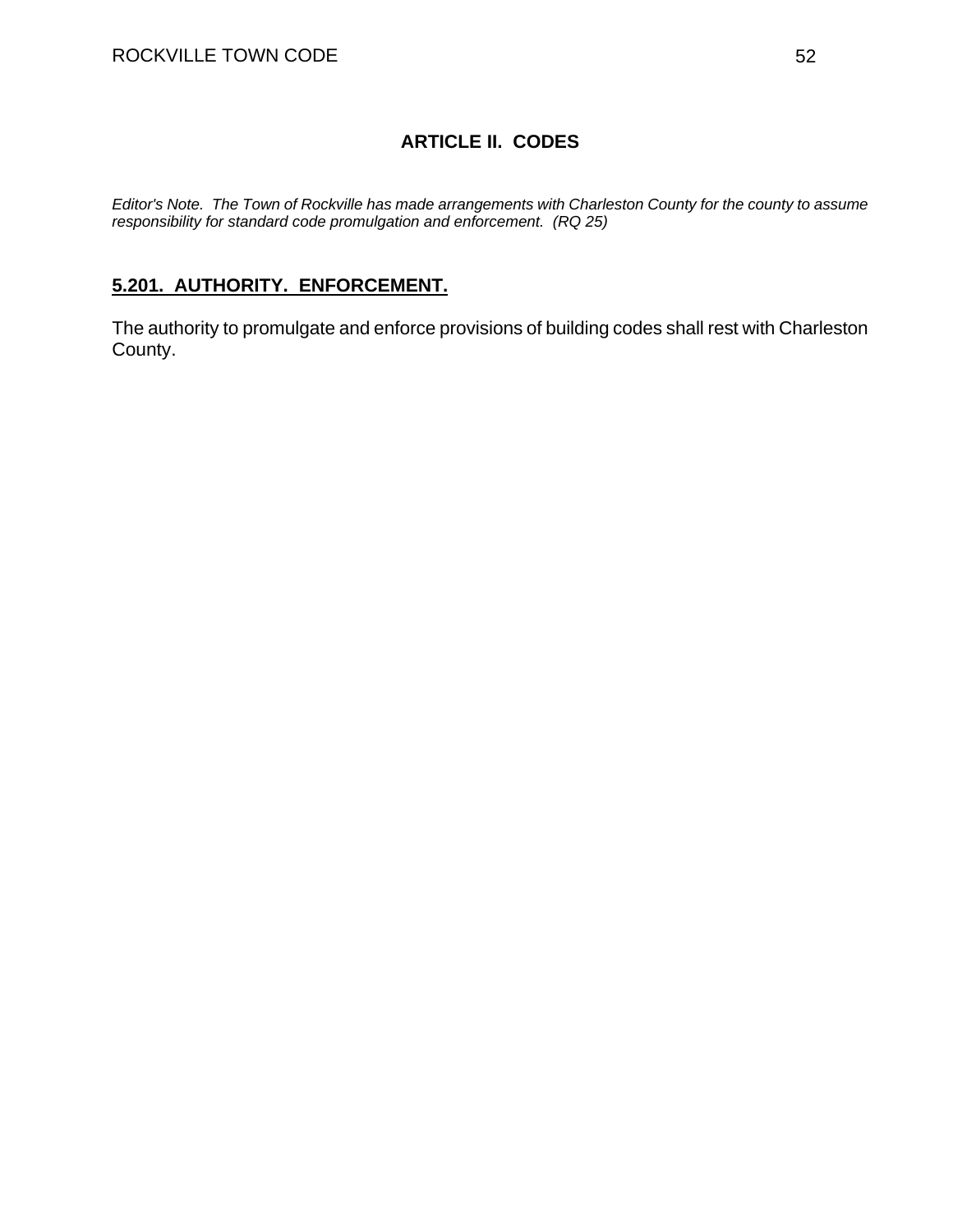## **ARTICLE III. MOBILE HOMES**

*Editor's Note. This article has been added by the editors, to provide for maintenance, utilities and taxes for mobile homes. As to taxes, please see §8.103 of this code.* 

## **5.301. MOBILE HOME DEFINED.**

Mobile home shall mean a structure, transportable in one or more sections which, in the traveling mode, is eight body feet or more in width, or forty body feet or more in length, or, when erected on site, is three hundred twenty or more square feet, and which is build on a permanent chassis and designed to be used as a dwelling with or without a permanent foundation when connected to the required utilities, and includes the plumbing, heating, air conditioning and electrical systems contained in it.

*(Editor's Note. "Trailers on permanent foundations are taxable as part of the realty and are not subject to the license fee if so affixed to the land within fifteen days after purchase or entry into this State." See Chapter 8, Article III, this code.)* 

(1964-65 Op Atty Gen. No. 1955, p 263)

## **5.302. FOUNDATION AND UNDERPIN MANDATORY.**

It shall be unlawful to occupy for dwelling purposes a mobile home unless it shall have been securely placed on a permanent foundation.

### **5.303. UTILITIES REQUIRED. INSPECTIONS. SEPTIC TANKS. APPEALS.**

a. Water and sewerage facilities shall be a prerequisite to either locating or occupying a mobile home within the corporate limits, subject to appeal to the Council.

b. Before a sewer connection can be approved or made, an inspection shall be made by the appropriate official of Charleston County.

c. It shall be unlawful to connect a mobile home to existing sewer connections without approval of the town.

d. If no sewerage facility is available, a mobile home may be connected to a septic tank and must meet DHEC standards and requirements.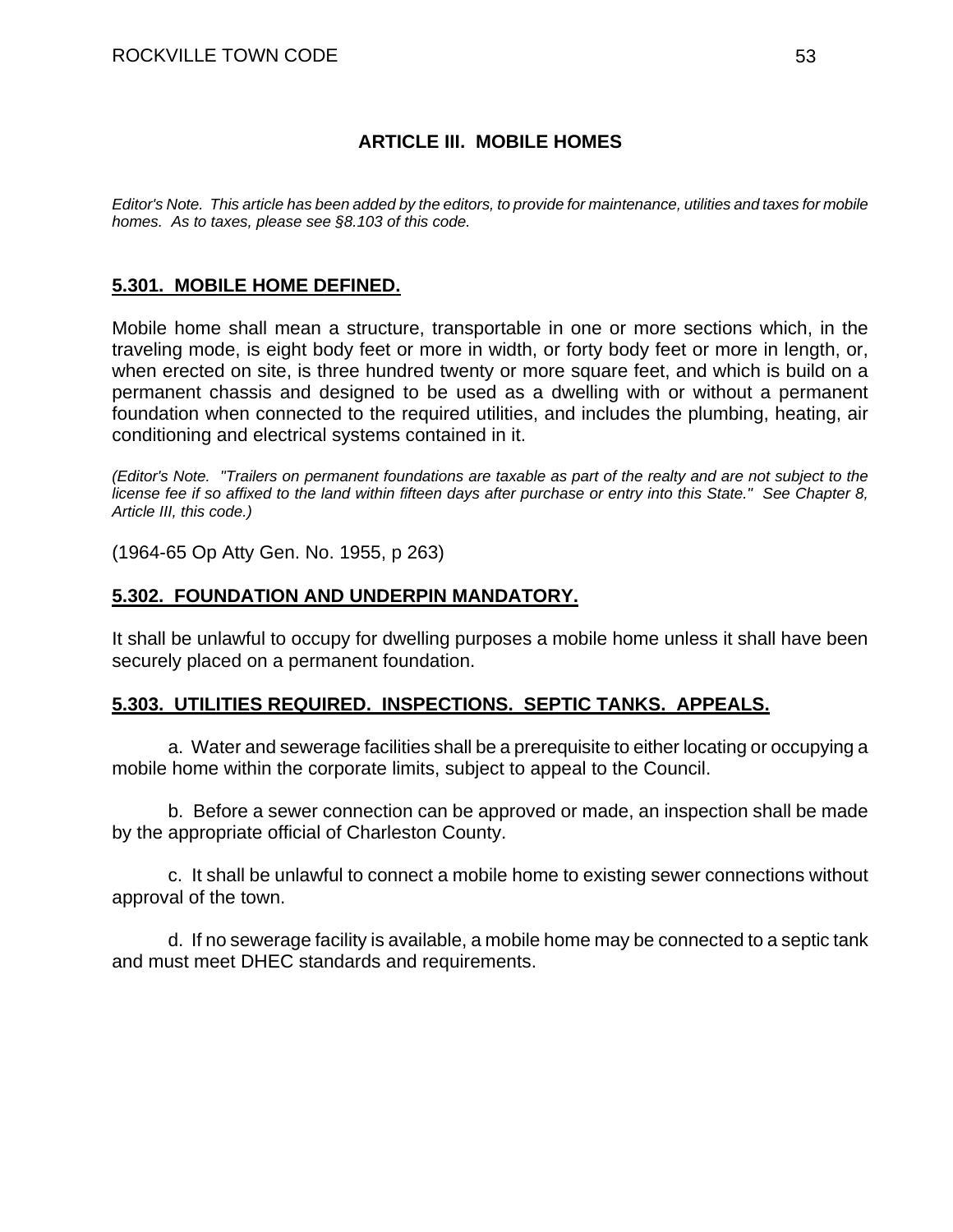## **ARTICLE IV. BUILDING AND PROPERTY NUMBERS**

*Editor's Note. In many towns, numbers are assigned by the Town Clerk or the Post Office; in The Town of Rockville, Charleston County assigns them.* 

## **5.401. NUMBERS REQUIRED FOR BUILDINGS AND PROPERTY.**

a. All buildings and properties located within the corporate limits of the Town of Rockville shall display a number as assigned by Charleston County.

b. The owner, occupant or agent of each building and property shall place or cause to be placed upon each building and property owned or occupied by him the number assigned, as follows:

(1) Numbers shall be durable and clearly visible.

(2) Numbers shall be placed conspicuously immediately above or to the side of the door facing the street so that the number can be plainly seen from the street. If the building is more than fifty (50) feet from the street, the number shall be placed near the walk, post, tree or other appropriate place so that the number can be plainly seen from the street.

(3) If the building has a street-side mailbox, the number may be painted upon or affixed to the mailbox. It shall, as closely as possible, approximate the height of three (3) inches, as space permits, provided it can be plainly seen from the street.

(4) It shall be the responsibility of the owner, occupant or agent of each existing or newly acquired or constructed building and property who does not know the number assigned to his building or property to obtain the number.

(RQ 70)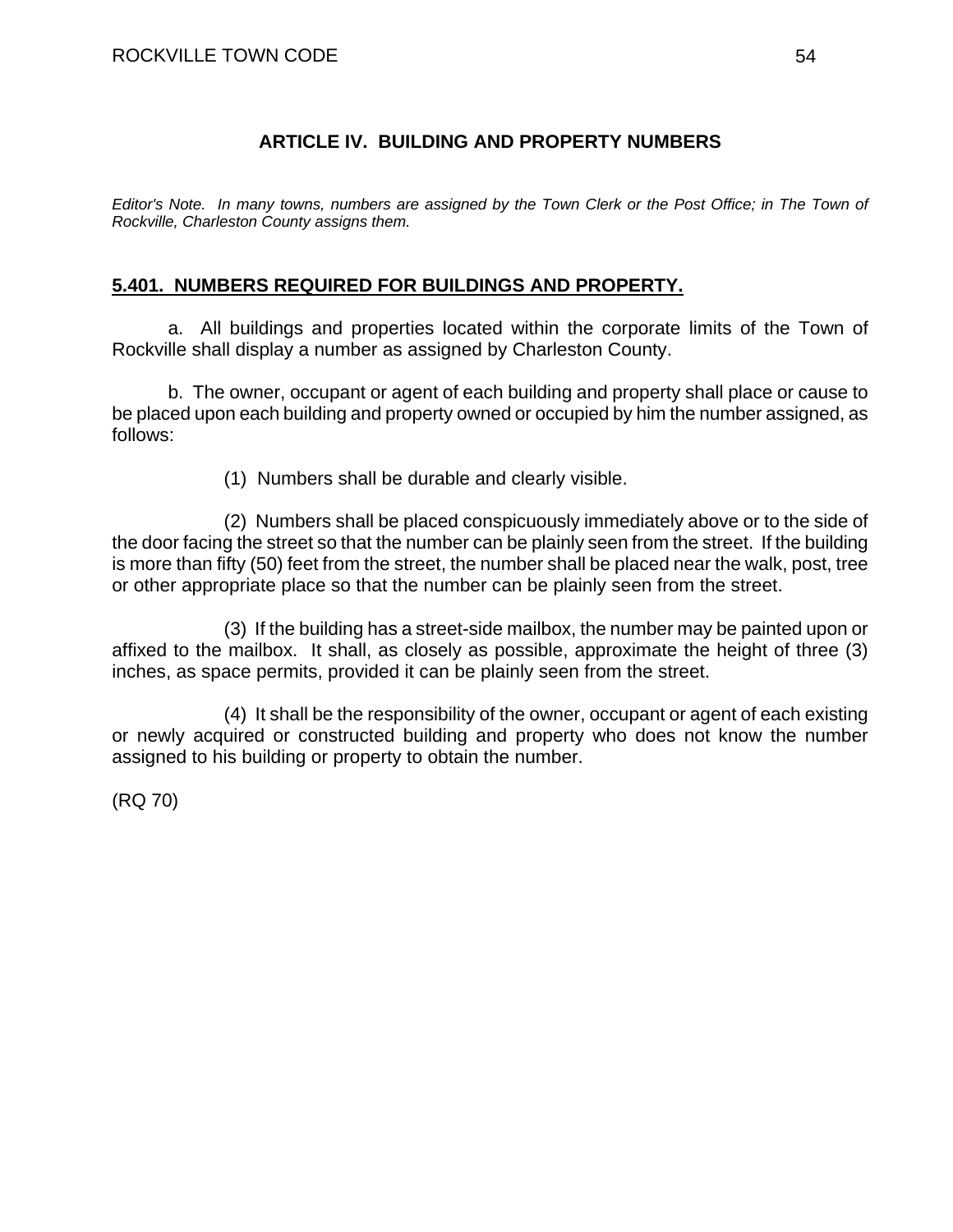# **ARTICLE V. PLANNING**

*Editor's Note. A Planning Commission is included in the Unified Development Ordinance (see pages 2 and 3 of the ordinance) setting forth its decision making authority in the execution of the ordinance. This article provided for the establishment of the commission.* 

## **5.501. COMMISSION ESTABLISHED.**

There is hereby established a Planning Commission and it shall have the powers and duties provided in the Unified Development Ordinance.

### **5.502. COMPOSITON OF COMMISSION. TERMS.**

The Commission shall consist of five (5) members appointed by Town Council for terms of three (3) years, staggered so that one third (1/3) of the members shall have terms expiring in each year. Members shall serve until their successors are appointed and qualified. No member of the Planning Commission shall be the holder of an elected public office in the town or county.

## **5.503. COMPENSATION.**

Members of the Commission shall serve without compensation. Reimbursement for actual expenses incurred in the performance of official duties may be reimbursed from budgeted funds, pursuant to reimbursement policies and procedures for employees of the town.

## **5.504. REMOVAL OF MEMBERS.**

Members of the Commission may be removed at any time by Council for cause. The existence of cause shall be discussed by the Council in executive session as permitted by the *Freedom of Information Act*. The determination of removal shall be by vote in public session declaring a vacancy in the position without a statement of cause. Any fact which, in the discretion of Council, is deemed to adversely affect the public interest, including lack of attendance at meeting, may constitute cause.

*(Editor's Note. As to the Unified Development Ordinance, and Zoning Compliance Officer, see Chapter 20, this code.)*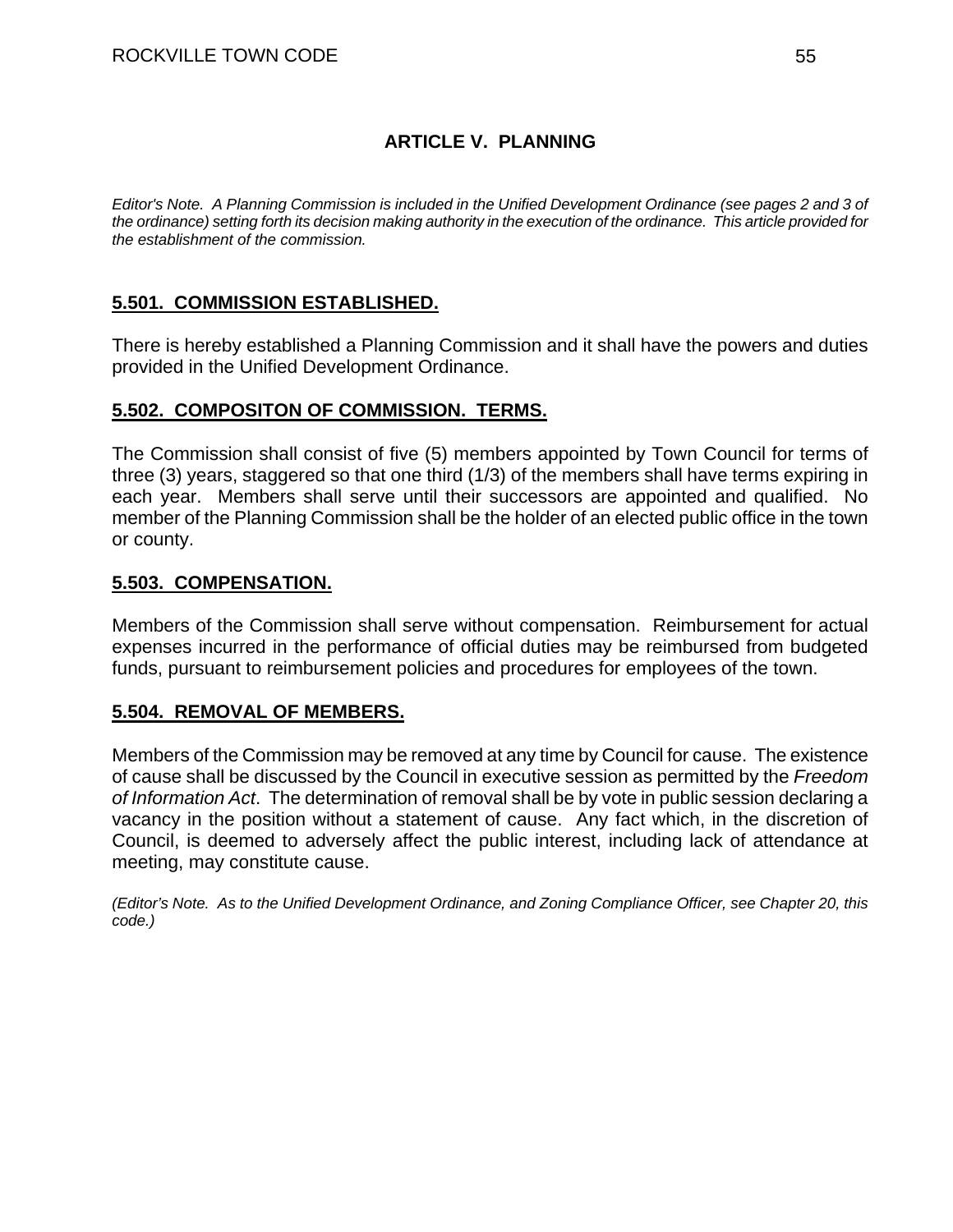## **ARTICLE VI. PENALTIES**

### **5.601. PENALTY.**

a. Unless otherwise provided, any person, persons, firm, company or representative of any firm or company violating the provisions of this chapter shall, upon conviction, be guilty of a misdemeanor.

b. Each day during which a violation of the provisions of this chapter occurs, or each separate instance, shall be considered a separate offense punishable by a fine not exceeding five hundred dollars (\$500.00) or imprisonment not exceeding thirty (30) days, or both.

(1976 SC Code §14-25-65)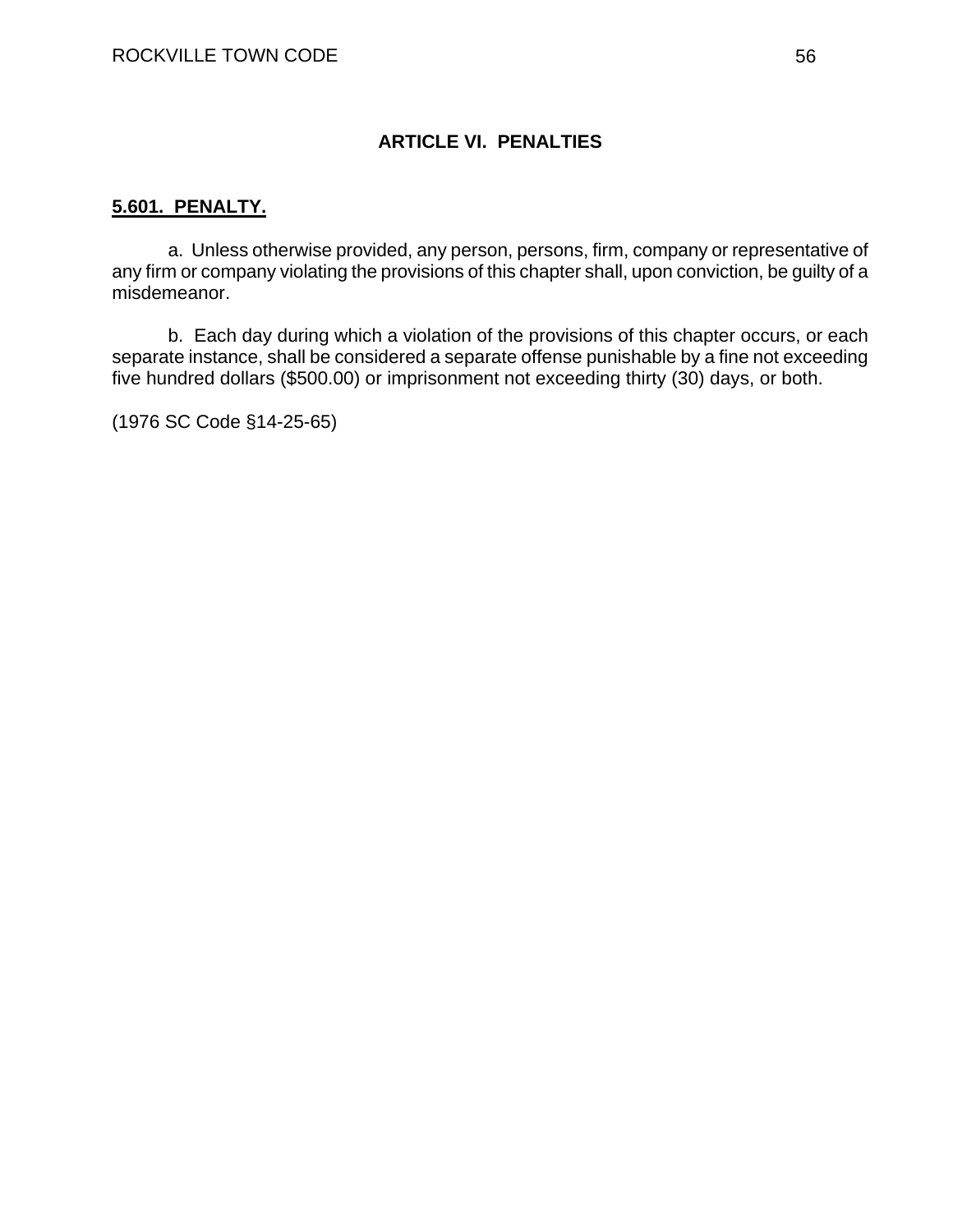# CHAPTER 6. RESERVED

*Editor's Note. This chapter is reserved for future additions to this code by the Mayor and Council.*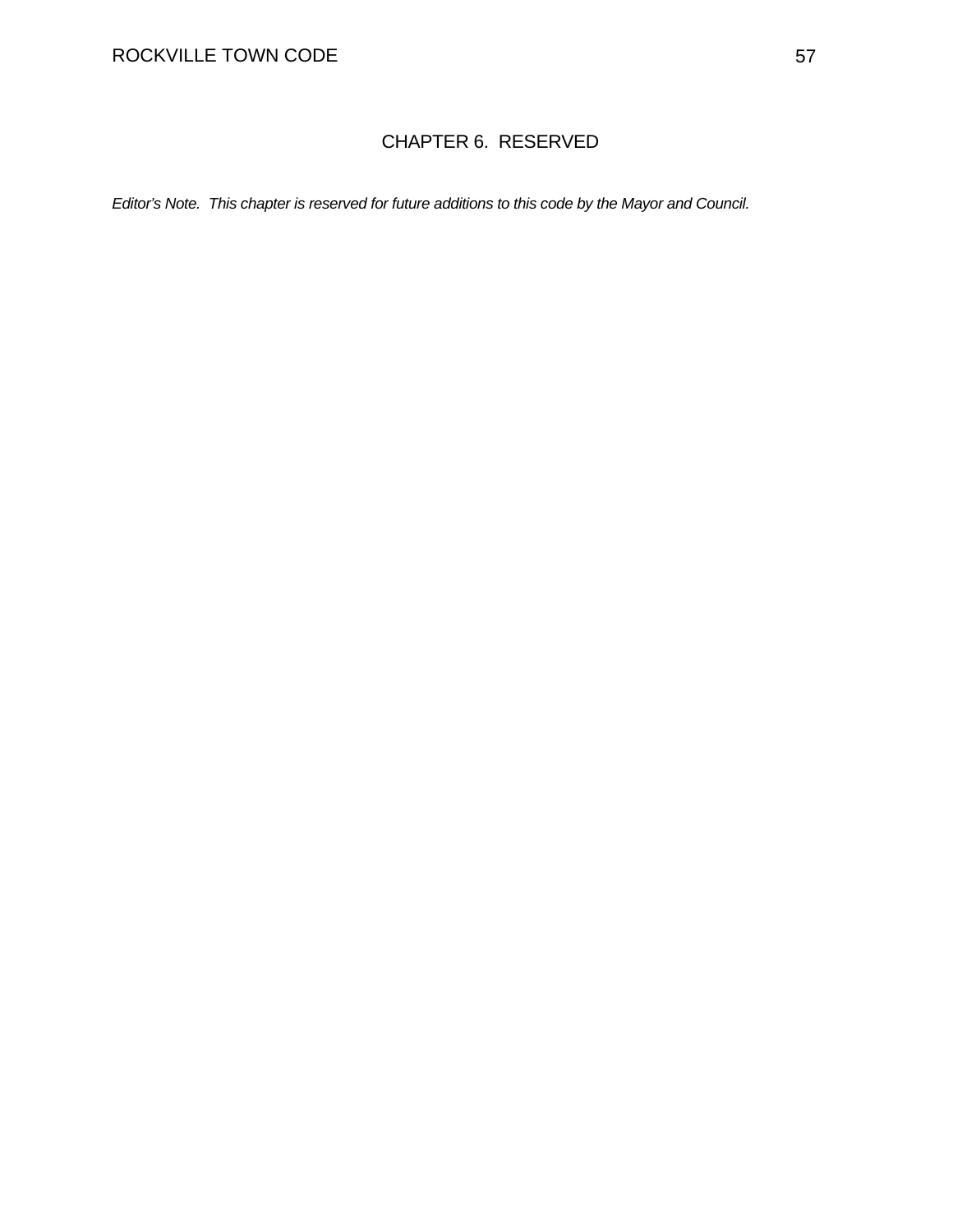# **CHAPTER 7. COURT**

Editor's Note.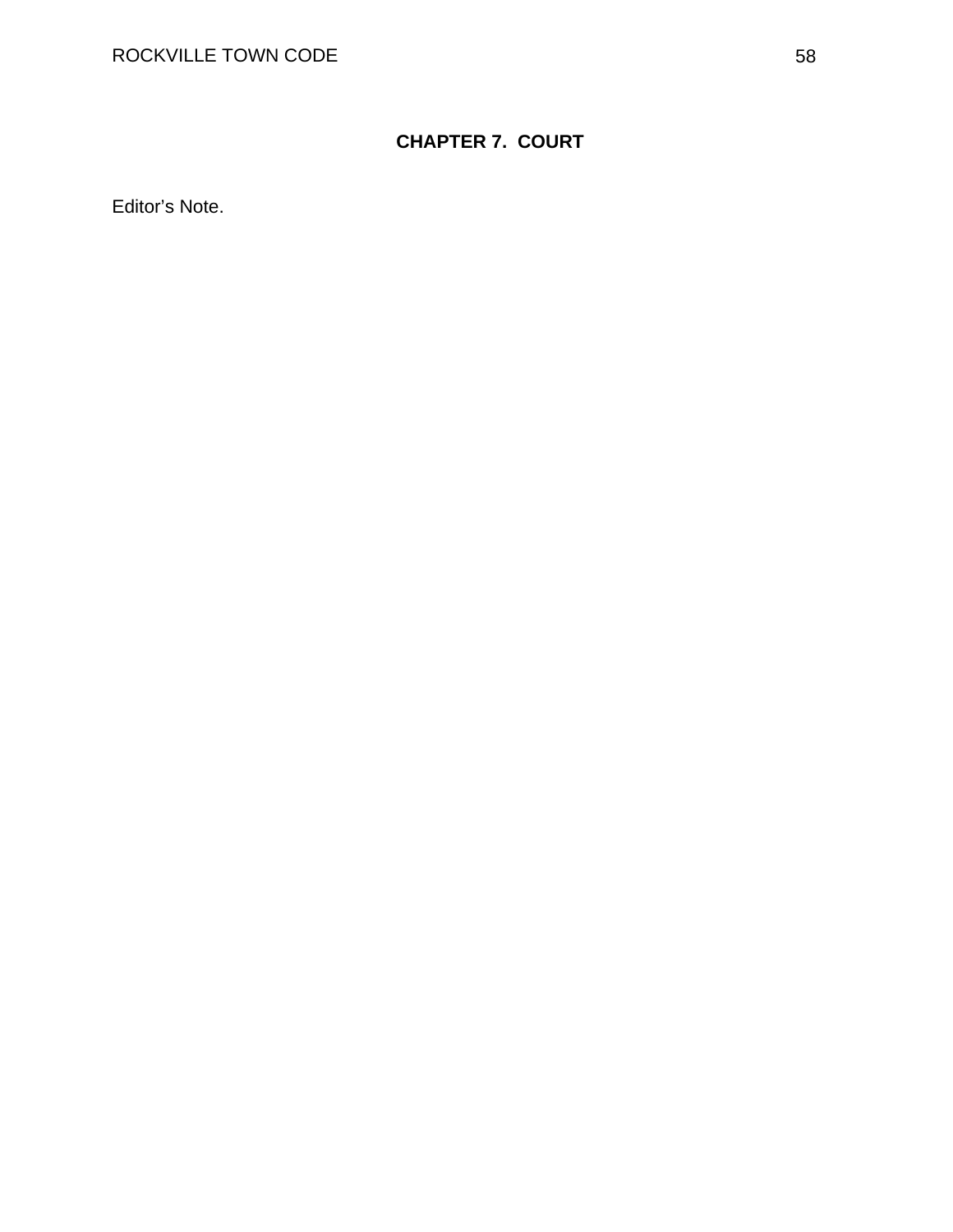### **CHAPTER 7. COURT**

*Editor's Note. The Town of Rockville has authorized the conduct of court matters for the town to be conducted by the County Magistrate and the use of Uniform Ordinance Summons. (See §14.101 of this code.)* 

*As a result thereof, the town has no formal court as required by the South Carolina United Judicial System establishing a Municipal Court.*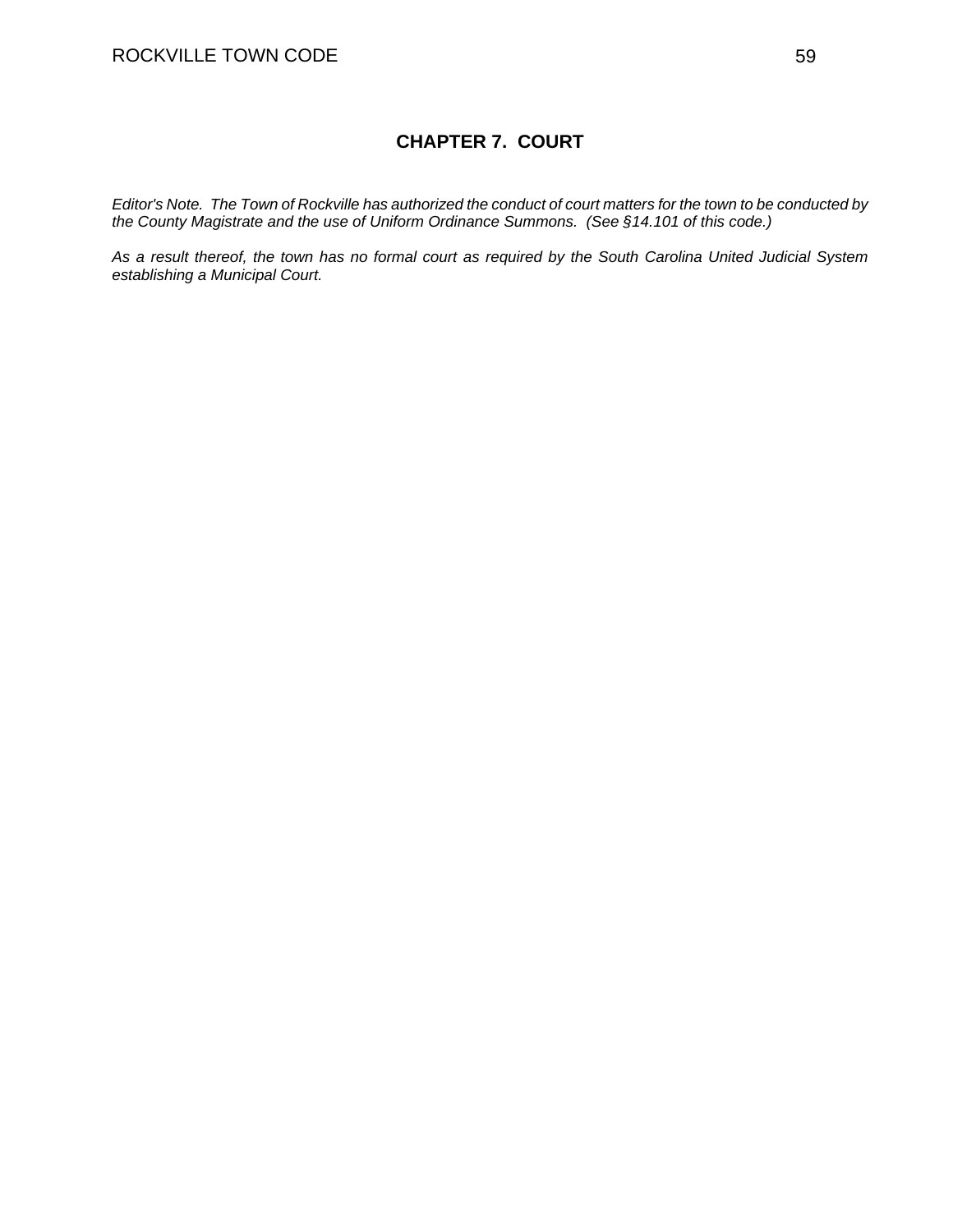## **CHAPTER 8. FINANCE, BUDGET AND TAXATION**

### **ARTICLE I. BUDGET AND FINANCE**

- 8.101. Fiscal Year.
- 8.102. Budget and Accounting Year.
- 8.103. Annual Budget. Capital Projects. Summary. Tax Rate. Clerk to Notify County.
- 8.104. Same. Contingent Expenses.
- 8.105. Same. Public Hearing. Public Notice.
- 8.106. Same. Public Inspection.
- 8.107. Same. Failure to Adopt.
- 8.108. Same. Appropriations Shall Lapse.
- 8.109. Same. Financial Requirements.
- 8.110. Disbursements to be by Check. Signatures.
- 8.111. Returned Checks. Fee.
- 8.112. Audit.
- 8.113. Borrowing Revenues. By Ordinance.
- 8.114. Emergency Appropriations.

## **ARTICLE II. ANNUAL TAXES**

- 8.201. Charleston County Authorized to Bill and Collect Taxes.
- 8.202. Basis of Value of Property for Taxation.

### **ARTICLE III. MOBILE HOMES TAXES**

8.301. Mobile Homes. Taxed as Real Property.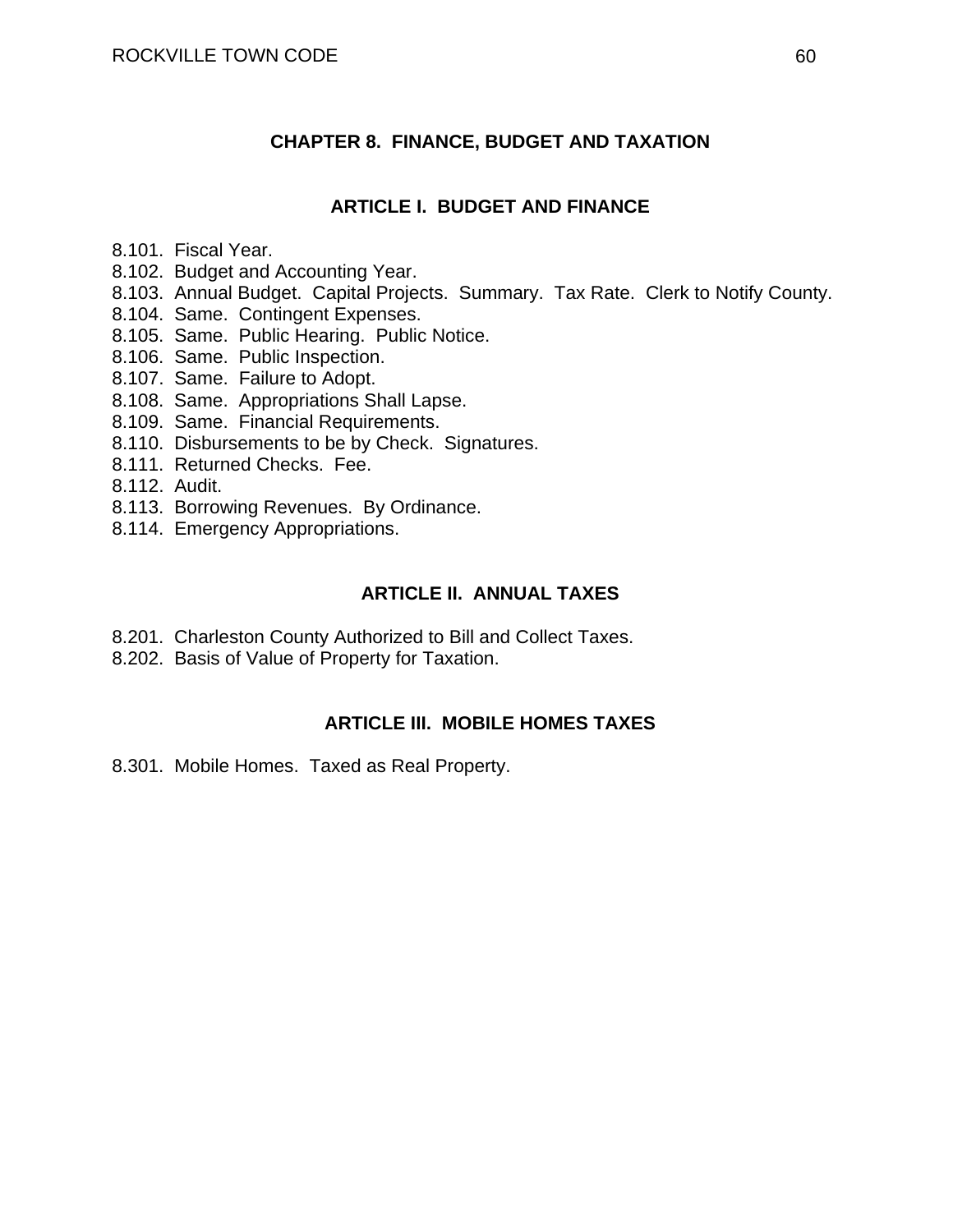### **ARTICLE IV. PURCHASING**

- 8.401. Purchasing Agent. Designated.
- 8.402. Same. Duties.
- 8.403. Financial Interest of Town Officials and Employees Prohibited.
- 8.404. Equipment, Supplies. Recovered Property. Public Auction.
- 8.405. Gifts and Rebates.
- 8.406. Cooperative Purchasing.
- 8.407. State Purchasing.

#### **ARTICLE V. BUSINESS LICENSES**

- 8.501. Business License Ordinance Not Repealed.
- 8.502. Administration. Enforcement.
- 8.503. Yard Sales. No Fee Required.

### **ARTICLE VI. PENALTIES**

8.601. Penalty.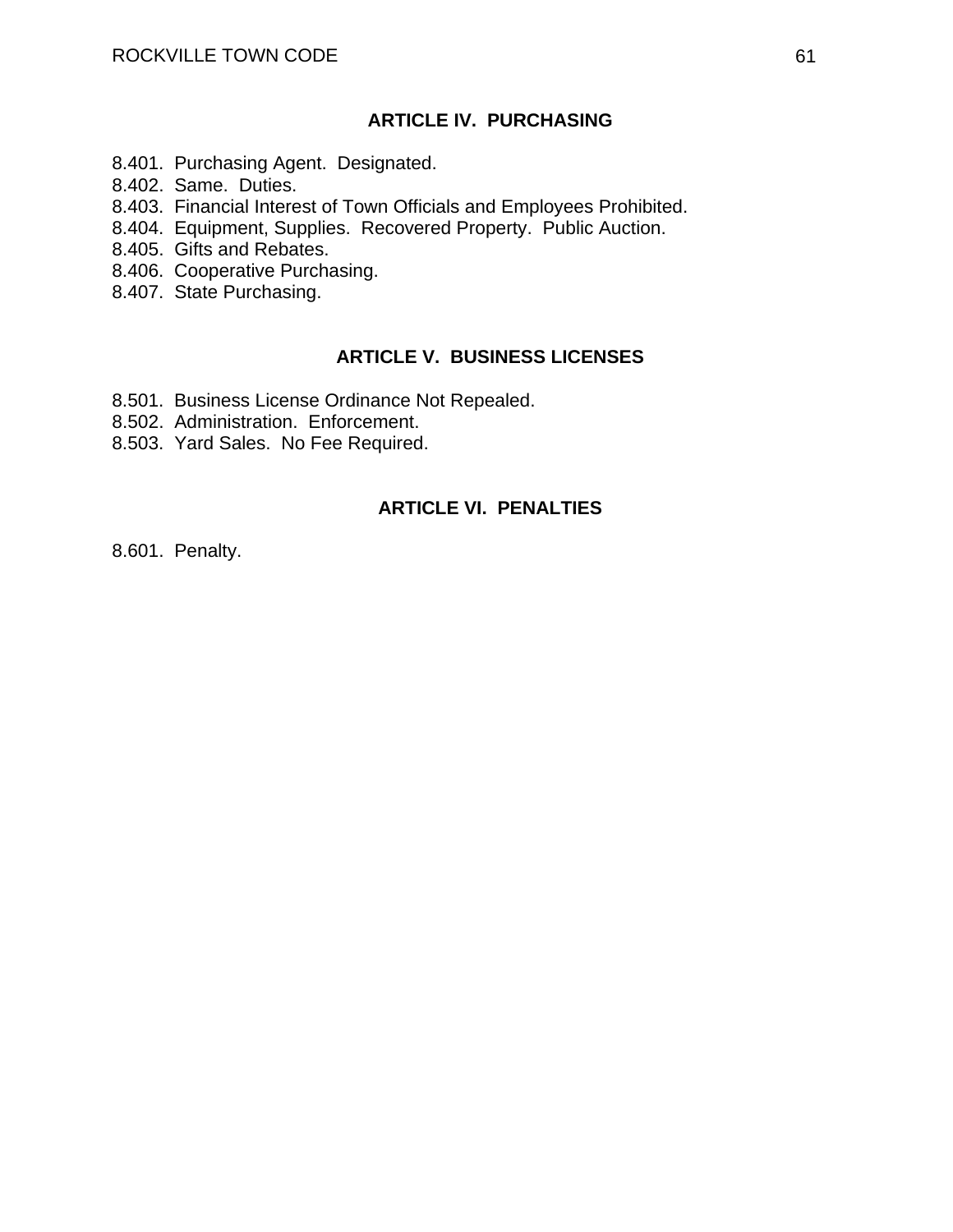## **CHAPTER 8. FINANCE, BUDGET AND TAXATION**

## **ARTICLE I. BUDGET AND FINANCE**

*Editor's Note. This article derives from questions No. 33 through 49 of the Rockville Questionnaire, pertinent additions by the editors and generally accepted municipal practices.* 

## **8.101. FISCAL YEAR.**

The fiscal year shall begin on the first day of July of each year and shall end on the last day of the following June.

(RQ 33)

## **8.102. BUDGET AND ACCOUNTING YEAR.**

The fiscal year shall constitute the budget and accounting year.

## **8.103. ANNUAL BUDGET. CAPITAL PROJECTS. SUMMARY. TAX RATE. CLERK TO NOTIFY COUNTY.**

a. Before the beginning of the budget year, the town shall prepare, or cause to prepare, a budget for the ensuing year. When adopted, the Mayor may transfer funds within and between departments as necessary to achieve the goals of the budget. He shall inform Council of this action not later than Council's next meeting.

(1976 SC Code §5-13-30(3) requires a budget.) (RQ 34.a) (The budget is currently prepared by a CPA.)

b. The budget shall contain a summary of estimated income and expenditures and such other supporting data as may be needed together with estimates of all capital projects pending or which should be undertaken within the budget year and within the next five (5) succeeding years.

c. The budget summary shall be in sufficient detail and summarized as to proposed income and expenditures in such a manner as to present to Council and to the taxpayers a simple and clear summary of the budget.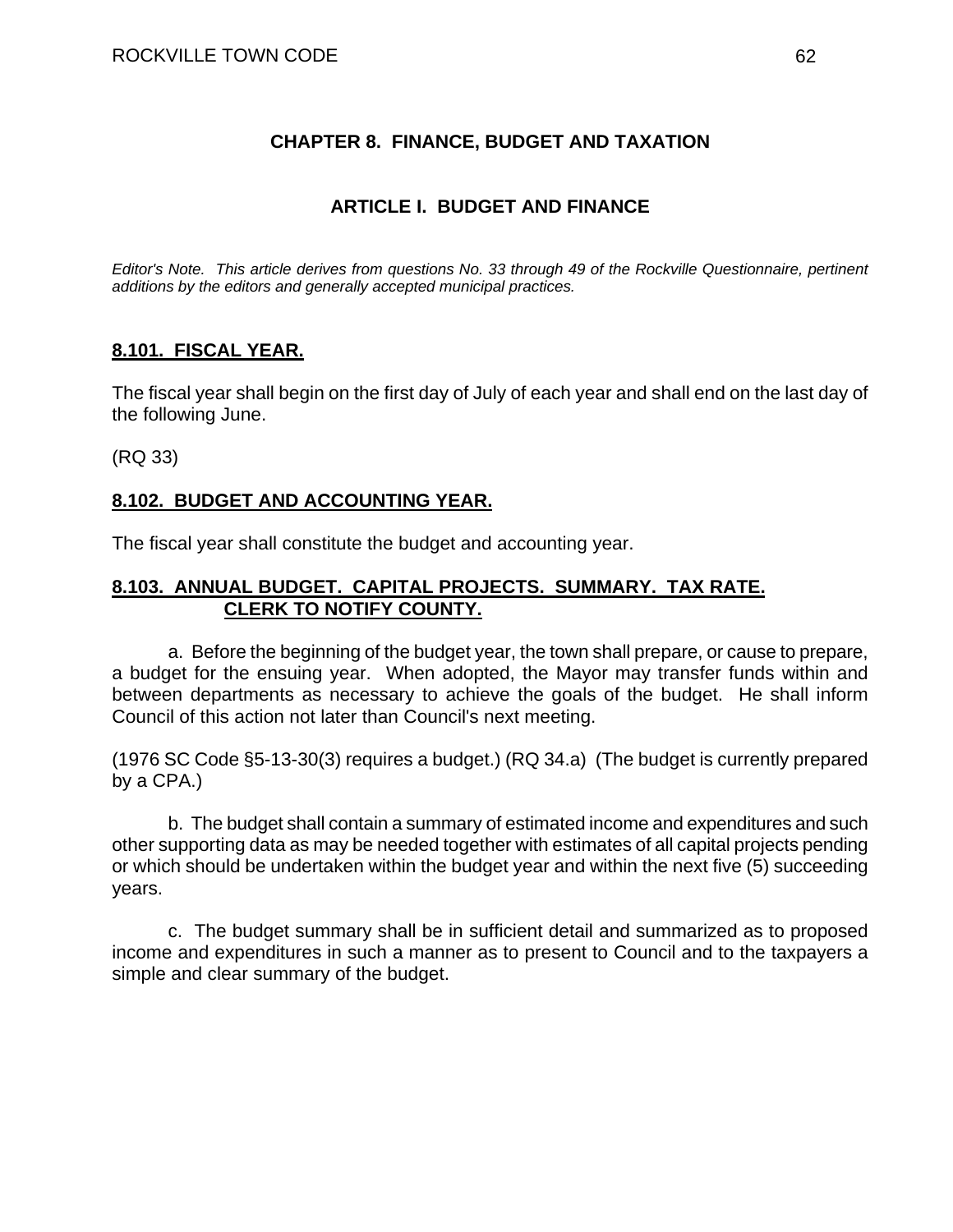d. The annual budget ordinance shall state the annual tax rate that shall be sufficient to produce revenue necessary to fund the general operations and debt service requirements of the municipality.

(RQ 34.b)

e. It shall be the duty of the Town Clerk to notify the appropriate officials of Charleston County of any change in the tax millage rates, when approved by Council. (See Article II, this chapter.)

## **8.104. SAME. CONTINGENT EXPENSES.**

Separate provisions shall be included in the budget for contingent expenses for the administration, operation and maintenance of the town.

## **8.105. SAME. PUBLIC HEARING. PUBLIC NOTICE.**

a. Pursuant to §6-1-80 of the 1976 South Carolina Code of Laws, as amended, the Town Council shall determine a place and time for a public hearing on the budget.

b. Public notice shall be given by advertising the public hearing before the adoption of the budget in at least one (1) newspaper of local general circulation.

c. The notice shall be given not less than fifteen (15) days in advance of the public hearing and must be a minimum of two (2) columns wide with a bold headline.

d. The public notice shall consist of the requirements of §6-1-80 of the 1976 South Carolina Code of Laws.

# (RQ 34.c)

*(Editor's Note. Section 6-1-80 of the 1976 South Carolina Code of Laws requires every municipality to hold a public hearing on its budget* 

*to provide notice to the public by advertising the public hearing before the adoption of its budget for the next fiscal year in at least one South Carolina newspaper of general circulation in the area...not less than fifteen days in advance of the public hearing." It also provides the details of the notice which "...must be a minimum of two columns wide with a bold headline*.)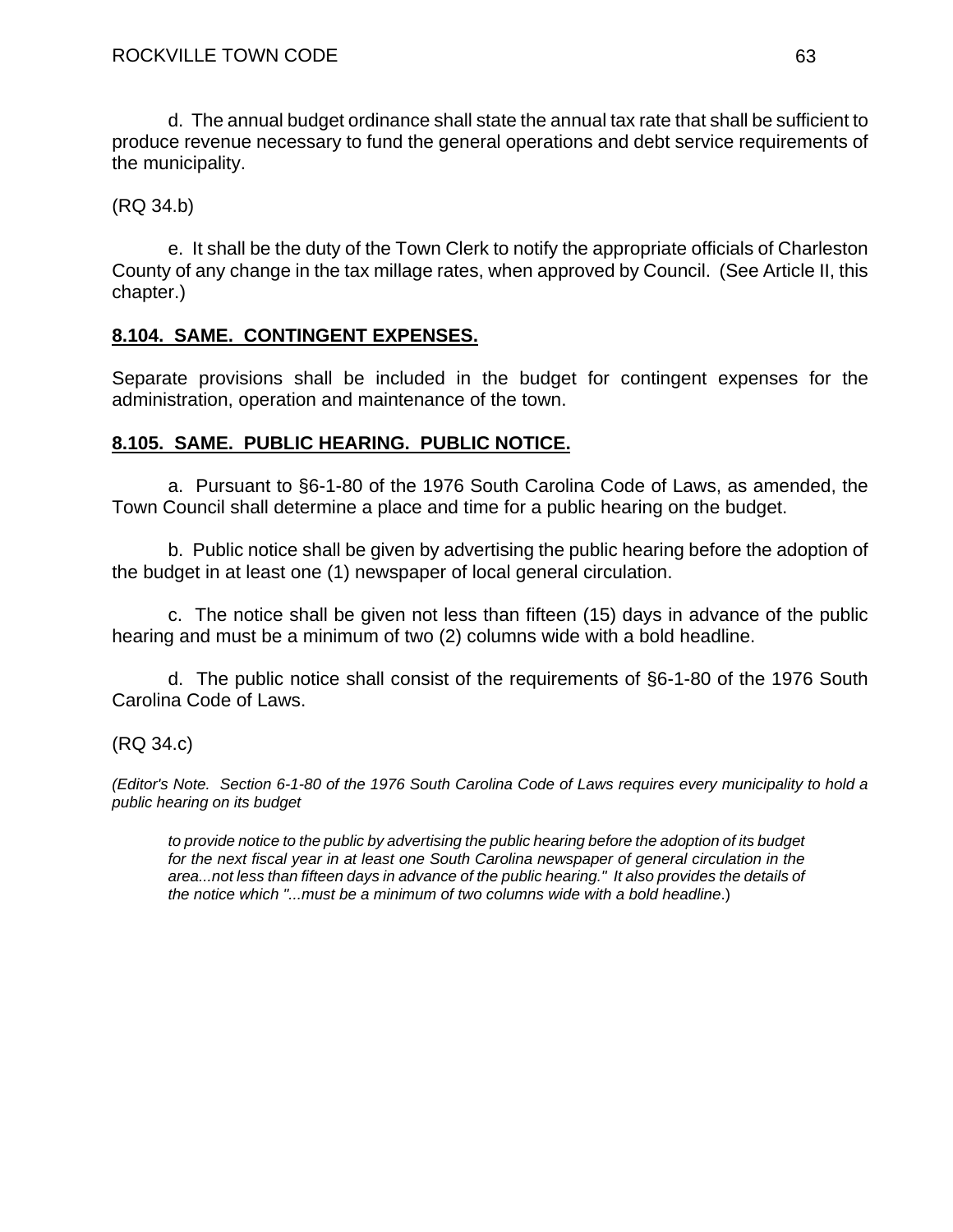# **8.106. SAME. PUBLIC INSPECTION.**

The budget shall be a public record in the office of the Town Clerk, for public inspection during regular office hours.

# **8.107. SAME. FAILURE TO ADOPT.**

Should Council, by ordinance, fail to adopt a budget for the next fiscal year, on or before its beginning, the budget as initially proposed shall be effective until a budget is finally adopted.

# **8.108. SAME. APPROPRIATIONS SHALL LAPSE.**

All appropriations shall lapse at the end of the budget year, to the extent that they shall not have been expended or lawfully encumbered.

## **8.109. SAME. FINANCIAL REQUIREMENTS.**

The budget shall identify various sources of anticipated revenue to meet the financial requirements of the budget.

# **8.110. DISBURSEMENTS TO BE BY CHECK. SIGNATURES.**

All disbursements shall be by check and signed by the Mayor or the Town Clerk.

(RQ 35)

# **8.111. RETURNED CHECKS. FEE.**

All dishonored checks payable to the town and redeemed by the maker shall have added to the principal sum a collection fee of twenty-five dollars (\$25.00) for each such check.

(RQ 36)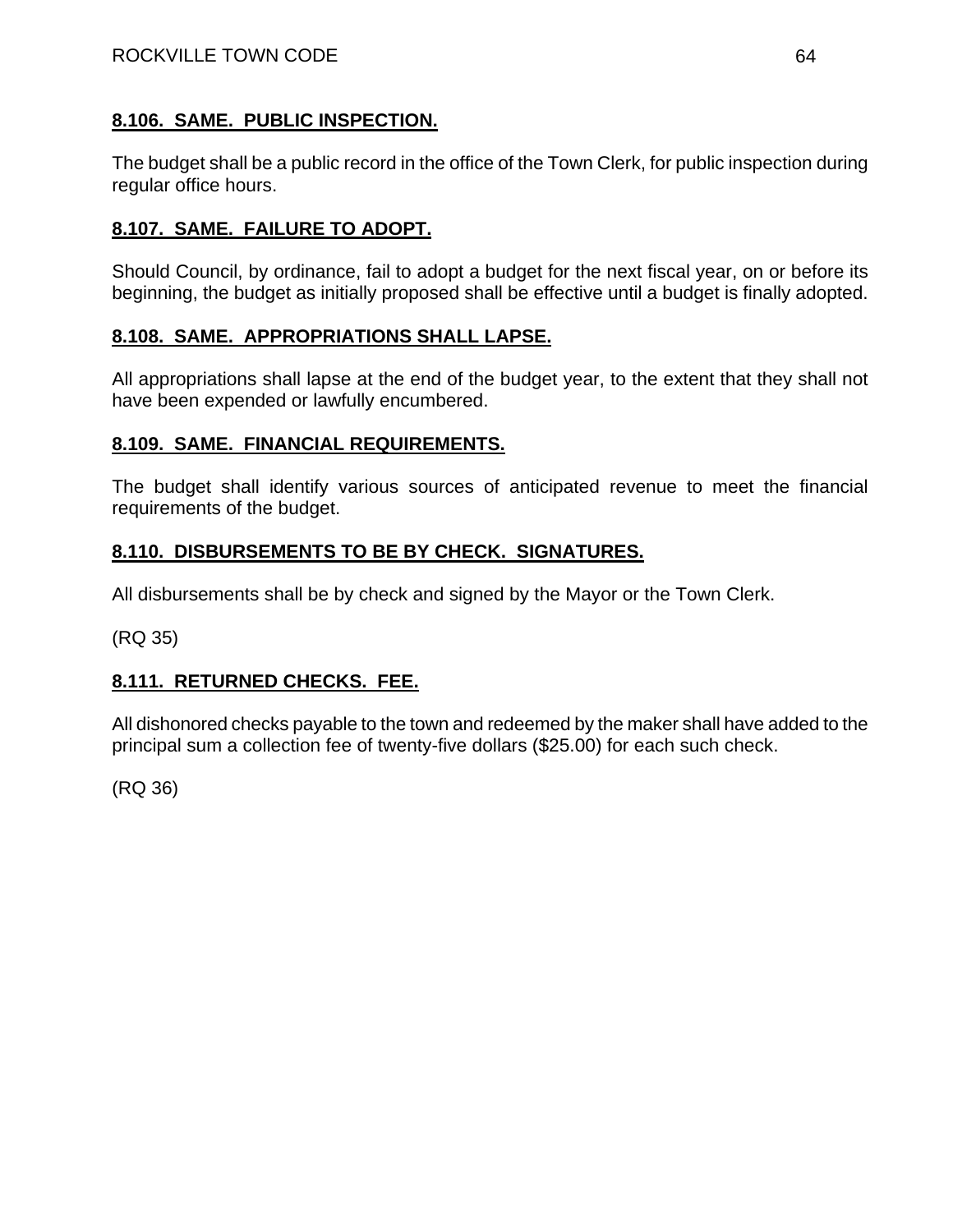# **8.112. AUDIT.**

a. Prior to the end of each fiscal year, Council shall designate a qualified Certified Public Accountant who, at the end of the fiscal year, shall make an independent audit of the accounts and other evidence of financial transactions of the municipality and shall submit a report to the Council.

b. Such accountant shall have no personal interest, direct or indirect, in the fiscal affairs of the municipality or of any of its officers.

c. He shall, within specifications approved by Council, post-audit the books and documents kept by any office, department, board or agency of the municipality.

(1976 SC Code §5-7-240)

*(Editor's Note. Section 5-7-240 of the 1976 South Carolina Code of Laws requires the appointment of a "certified public accountant or public accountant or firm of such accountants." They can have "no personal interest, direct or indirect, in the fiscal affairs" of the town in "any of its offices.")* 

## **8.113. BORROWING REVENUES. BY ORDINANCE.**

a. The Council may, during each fiscal year, borrow money for its current expenses and pledge for the payment thereof any revenues collected.

(1976 SC Code §5-7-30)

b. The borrowing of money shall be by ordinance.

(1976 SC Code §5-7-260)

## **8.114. EMERGENCY APPROPRIATIONS.**

In the absence of unappropriated available revenues to meet emergency appropriations, Council may authorize by ordinance the issuance of notes, which may be renewed from time to time, but all such notes and renewals thereof shall be paid not later than the last day of the fiscal year next succeeding the budget year in which the emergency appropriation was made.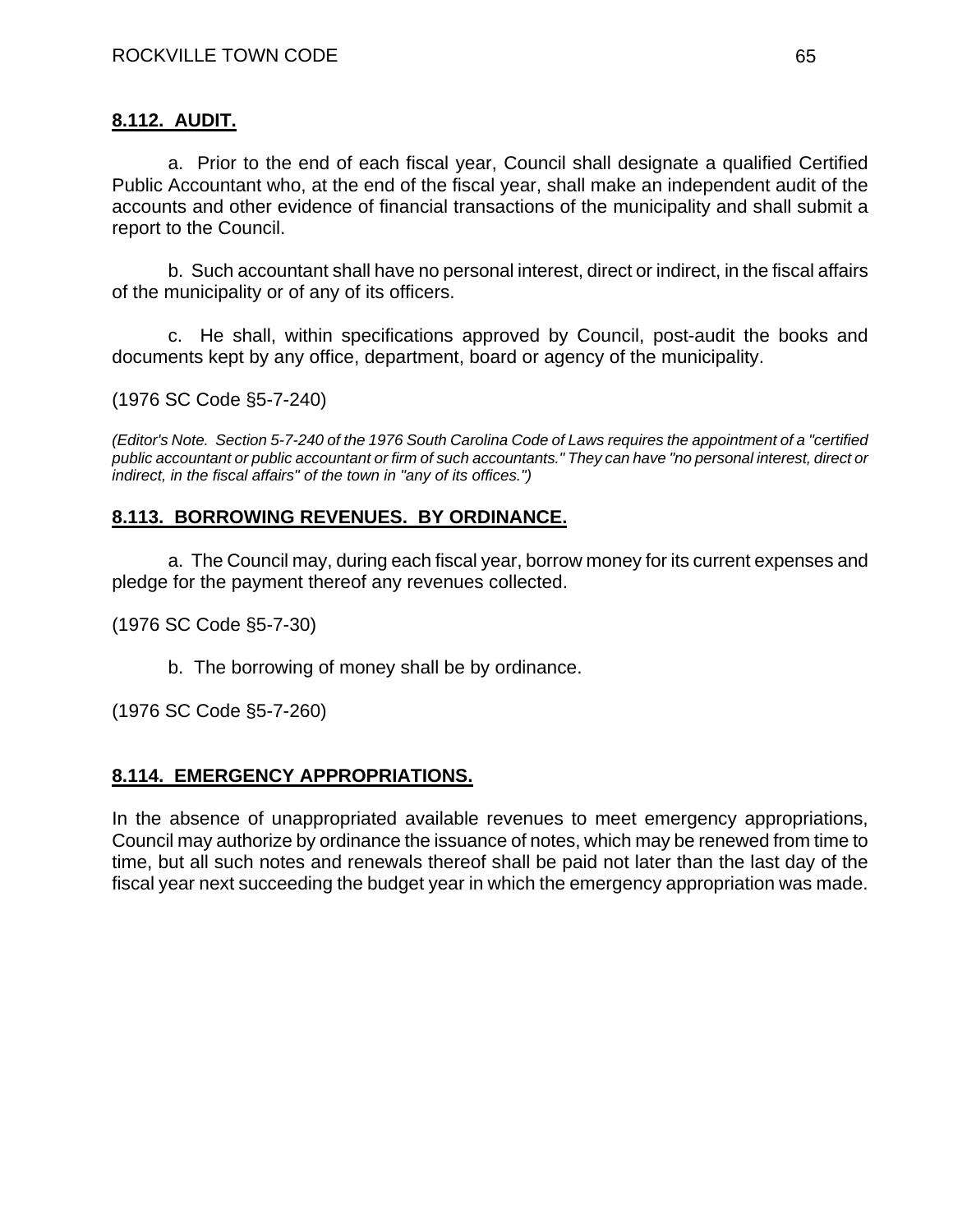## **ARTICLE II. ANNUAL TAXES**

*Editor's Note. Section 5-7-30 of the 1976 South Carolina Code of Laws gives municipalities of this state the " ... authority to levy and collect taxes on real and personal property ... ."* 

*Statutory authority for property subject to municipal taxes is found at §5-21-110. Taxes may be assessed only as authorized by the legislature. (Watson v. Orangeburg, 229 S. C. §367, 93, S. E. 2d 20 (1956)).* 

*Section 5-7-300 authorizes a municipality to* 

*…contract with the county for the collection of municipal taxes or for the collection of delinquent municipal taxes upon such terms and conditions as may be mutually agreeable to both the municipality and the county.* 

*The Town of Rockville has made such arrangements with Charleston County.* 

## **8.201. CHARLESTON COUNTY AUTHORIZED TO BILL AND COLLECT TAXES.**

a. At such time as taxes for the town may be levied by the Town Council, the Assessor, Auditor and Treasurer of Charleston County are hereby authorized to bill and collect taxes, owing the municipality, including those delinquent.

b. The Council hereby confers all necessary authority upon the foregoing officers to establish the same as the exclusive municipal agents for the assessment of property and the collection of all taxes due and payable to the municipality.

(1976 SC Code §5-7-300)

*(Editor's Note. The South Carolina Legislature has eased the collection of vehicle taxes, in that one must now present a paid tax receipt as evidence of the tax having been paid, before SCDOT will issue a license tag. Each vehicle has a specific month in which this must be done.)* 

### **8.202. BASIS OF VALUE OF PROPERTY FOR TAXATION.**

The basis of value for taxation of real estate, personal property or other taxable property shall be such assessment as levied by the County Auditor.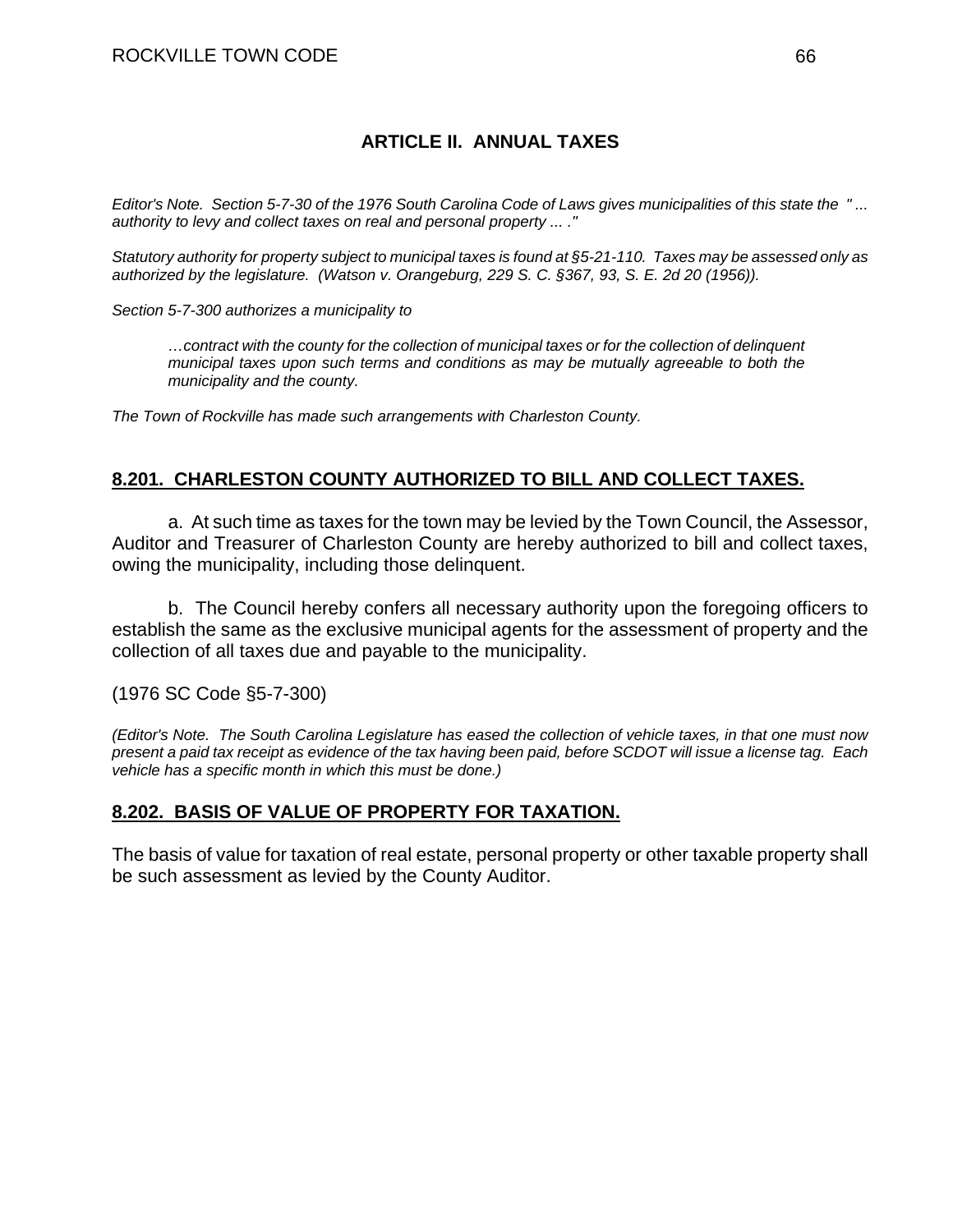## **ARTICLE III. MOBILE HOMES TAXES**

*Editor's Note. This section derives from the 1976 South Carolina Code of Laws and an opinion of the Attorney General, to ensure that mobile homes are placed on the tax roles.* 

## **8.301. MOBILE HOMES. TAXED AS REAL PROPERTY.**

At such time as taxes may be levied by the Town Council:

1. Mobile homes shall be considered real property for tax purposes and shall be classified and assessed for ad valorem taxation.

2. To avoid said classification, the owner of a mobile home shall give written notice to the County Auditor that the mobile home is without permanent foundation.

3. The County Auditor shall then determine the taxable classification of the mobile home.

(1976 SC Code §12-43-230)

*(Editor's Note. "Trailers on permanent foundations are taxable as part of the realty and are not subject to the license fee if so affixed to the land within fifteen days after purchase or entry into this State." 1964-65 Op Atty Gen. No. 1955, p 263)*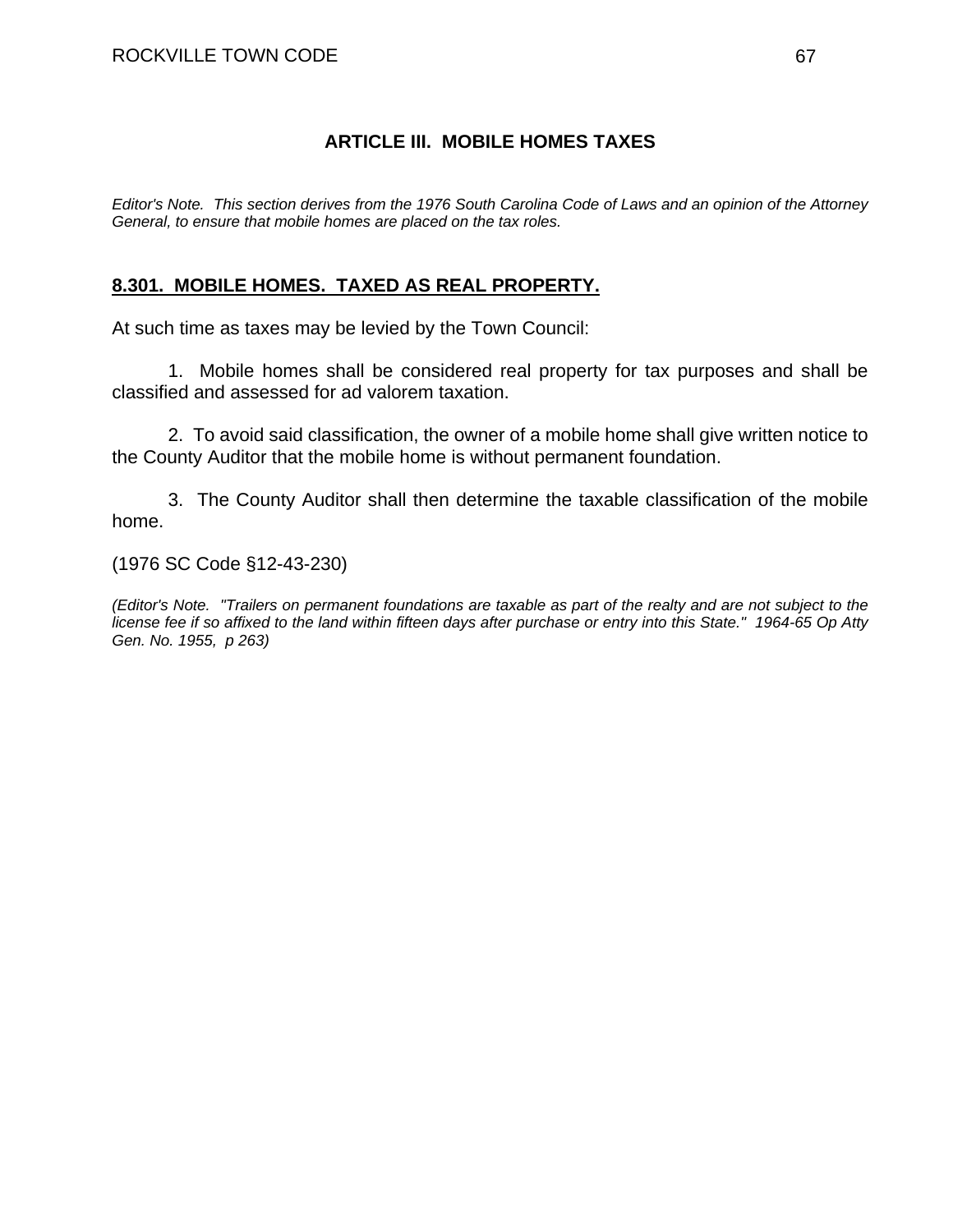## **ARTICLE IV. PURCHASING**

*Editor's Note. The 1976 South Carolina Code of Laws, §11-35-50, requires that, "all political subdivisions of the State shall adopt ordinances or procedures embodying sound principles of appropriately competitive procurement."* 

*This article derives from that requirement and Questions 45 through 47 of the Rockville Questionnaire.* 

## **8.401. PURCHASING AGENT. DESIGNATED.**

- a. The Town Clerk shall serve as Purchasing Agent for the town and shall:
	- (1) approve all purchase orders prior to a purchase transaction;
	- (2) notify department heads of availability of funds; and,
	- (3) keep appropriate records for audit purposes.
- b. Procedures shall be:
	- (1) A purchase order will be required for each purchase.
	- (2) Purchase orders shall be approved prior to purchase.

 (3) Refer to purchase order number, when making a purchase or order. (The purchase order number should be referenced on the invoice.)

 (4) Indicate on the purchase order to which department the order should be charged.

 (5) A purchase order number may be given for purchases; provided, however, any item over one hundred dollars (\$100.00) shall require approval from the Mayor and Council.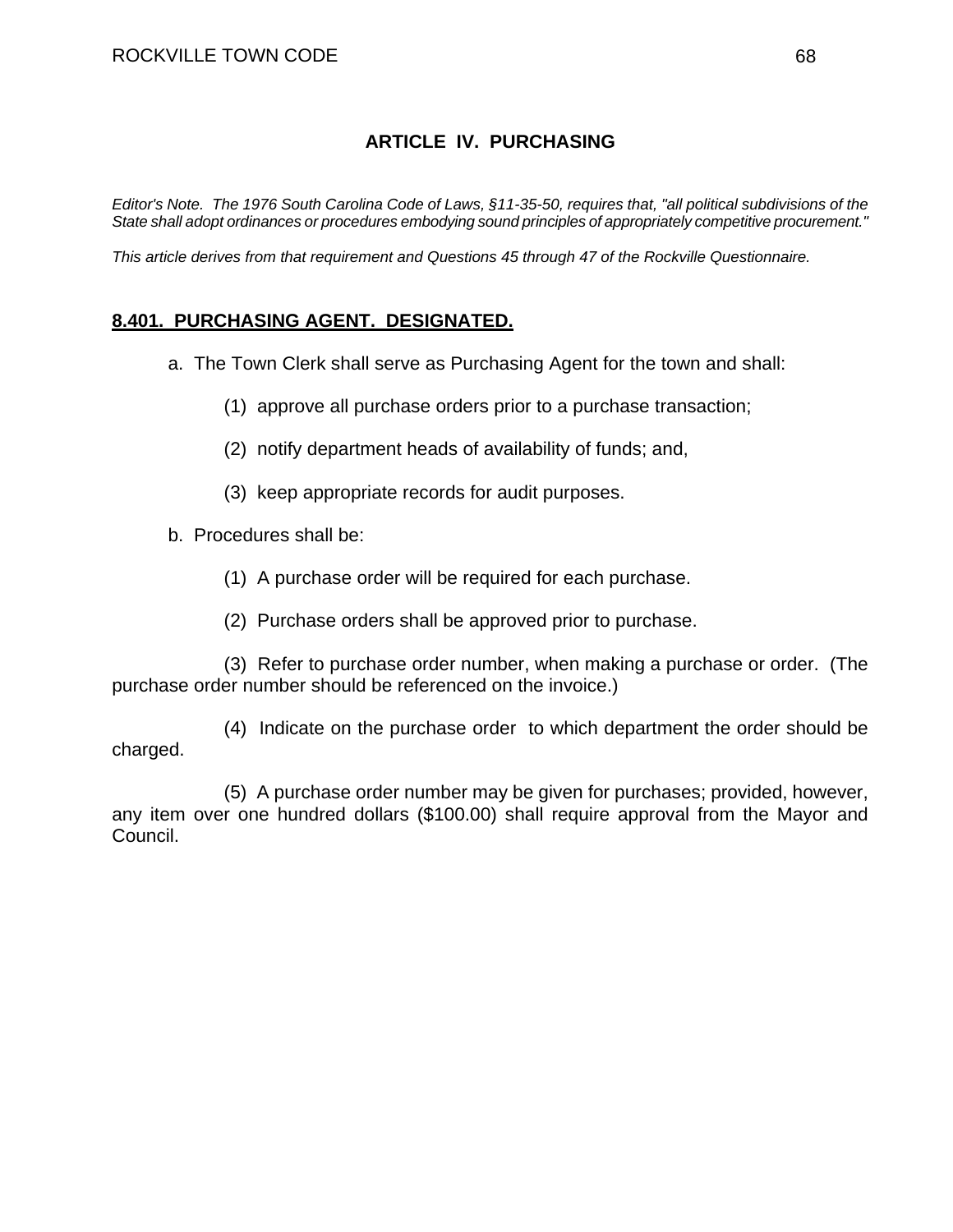c. Special Purchases:

- (1) Emergency purchases shall be handled on an individual basis.
- (2) Work contracts shall require a purchase order.

d. The Purchasing Agent shall ensure that prices of items and bids are competitive when possible.

(RQ 45)

## **8.402. SAME. DUTIES.**

The Purchasing Agent is further authorized and shall be responsible for:

1. The purchase of supplies, materials and equipment and contractual services required by the town;

2. Establishing written specifications, whenever practicable, for supplies, materials and equipment required by the town. Such specifications shall be definite and certain and shall permit competition;

3. Maintaining, whenever practicable, a perpetual inventory record of all materials, supplies or equipment;

# **8.403. FINANCIAL INTEREST OF TOWN OFFICIALS AND EMPLOYEES PROHIBITED.**

a. Any municipal officer or employee who has a financial interest in any business which contracts with the municipality for sale or lease of land, materials, supplies, equipment or services or who personally engages in such matters shall make known that interest and refrain from voting upon or otherwise participating in his capacity as a town officer or employee in matters related thereto.

b. Any officer or employee of the town who willfully conceals such a substantial financial interest or willfully violates the requirements of this section shall constitute malfeasance in office and, upon conviction, shall forfeit his office or position.

c. Violation of this section with the express or implied knowledge of the person or corporation contracting with or making a sale to the town shall render the contract or sale voidable by the Town Council.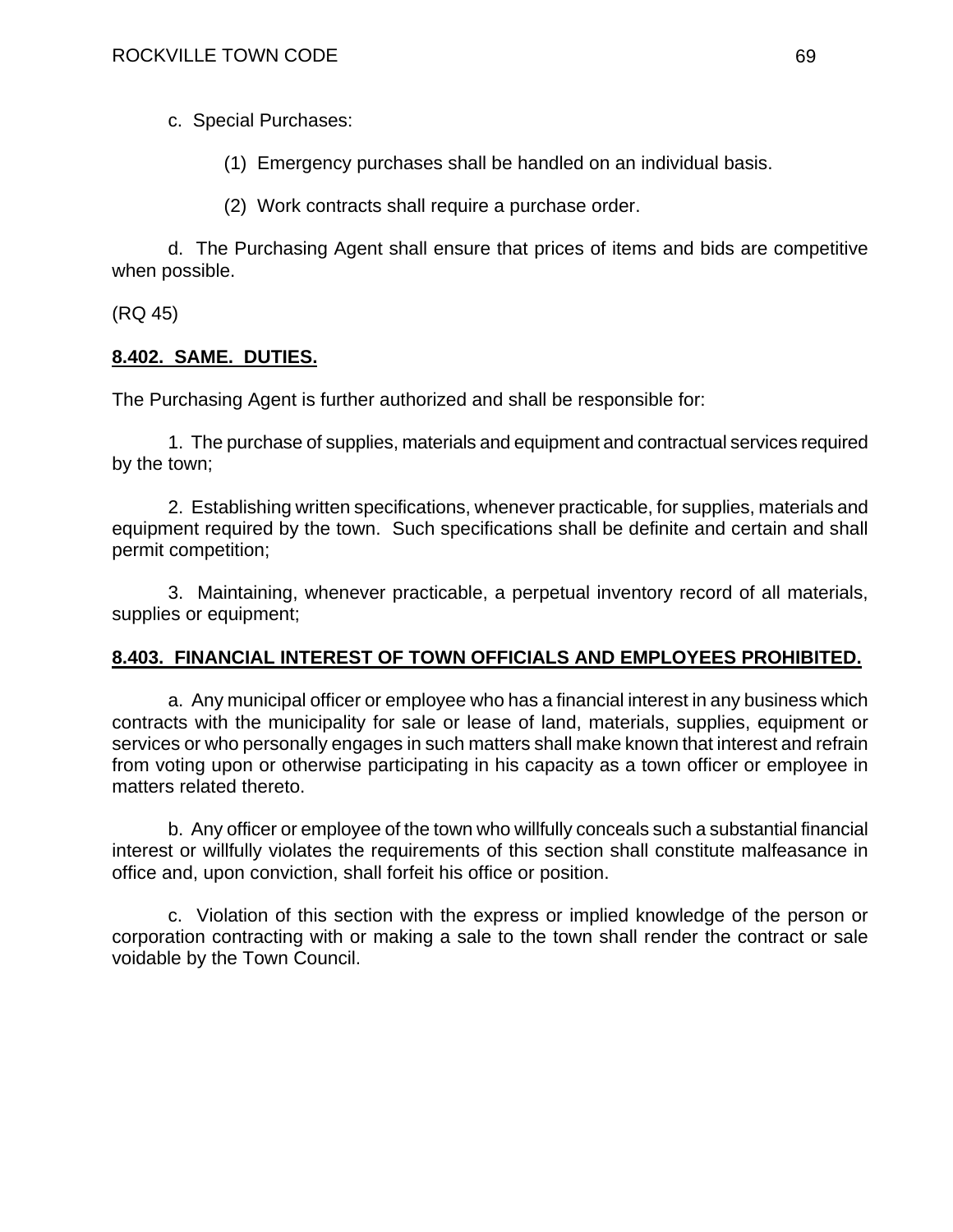## **8.404. EQUIPMENT, SUPPLIES. RECOVERED PROPERTY. PUBLIC AUCTION.**

The Purchasing Agent shall have authority to sell all equipment, supplies, etc. which have become unsuitable for public use or to exchange the same for, or trade-in the same on, new supplies. Such sales shall be made to the highest bidder. All moneys received from such sales shall be paid into the General Fund.

## **8.405. GIFTS AND REBATES.**

The Purchasing Agent and every officer and employee of the town are expressly prohibited from accepting, directly or indirectly, from any person, company, firm or corporation to which any purchase order or contract is, or might be awarded, any rebate, gift, money, or anything of value whatsoever, except where given for the use and benefit of the town.

# **8.406. COOPERATIVE PURCHASING.**

The Purchasing Agent shall have authority to join with other units of government in cooperative purchasing plans when the best interest of the town would be served thereby.

# **8.407. STATE PURCHASING.**

The Purchasing Agent shall have authority to make purchases of supplies and equipment through the property division of the State Budget and Control Board, without the formality of publication and receiving competitive bids.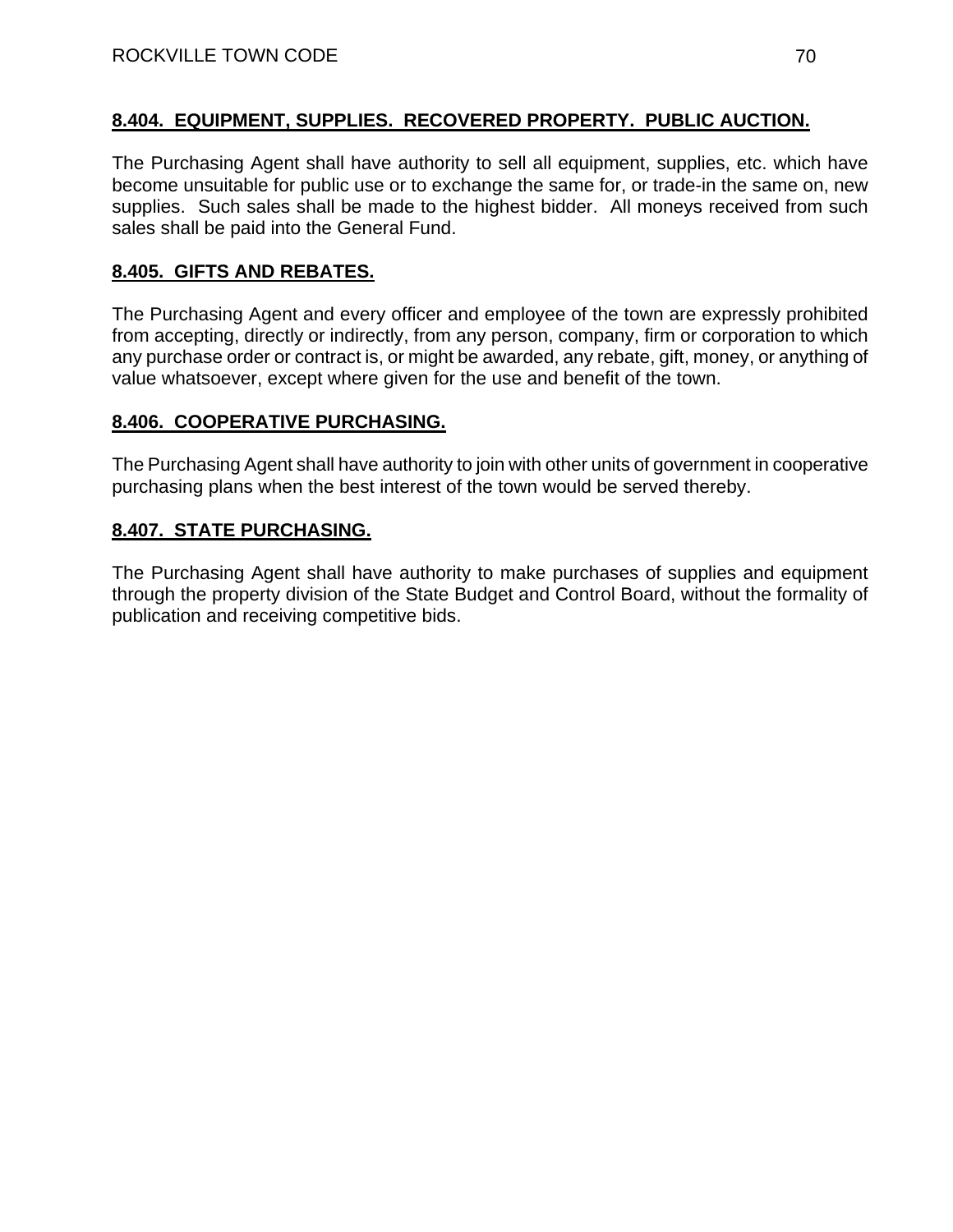## **ARTICLE V. BUSINESS LICENSES**

*Editor's Note. Business License Ordinances are not included in codes, due to the technical nature. The ordinance is filed with the Town Clerk and available for public inspection during regular office hours.* 

## **8.501. BUSINESS LICENSE ORDINANCE NOT REPEALED.**

a. The provisions of the Town of Rockville Business License Ordinance adopted by Ordinance No. 96-007, dated September 5, 1996, with all subsequent amendments thereto, are not repealed.

b. The provisions thereof shall remain in full force and effect, as if fully set forth herein and made a part hereof.

## **8.502. ADMINISTRATION. ENFORCEMENT.**

The responsibility for administering said ordinance is hereby vested in the Town Clerk.

## **8.503. YARD SALES. NO FEE REQUIRED.**

Yard sales shall be permitted without charge; provided, however, notice thereof shall be given to the Clerk.

(RQ 48)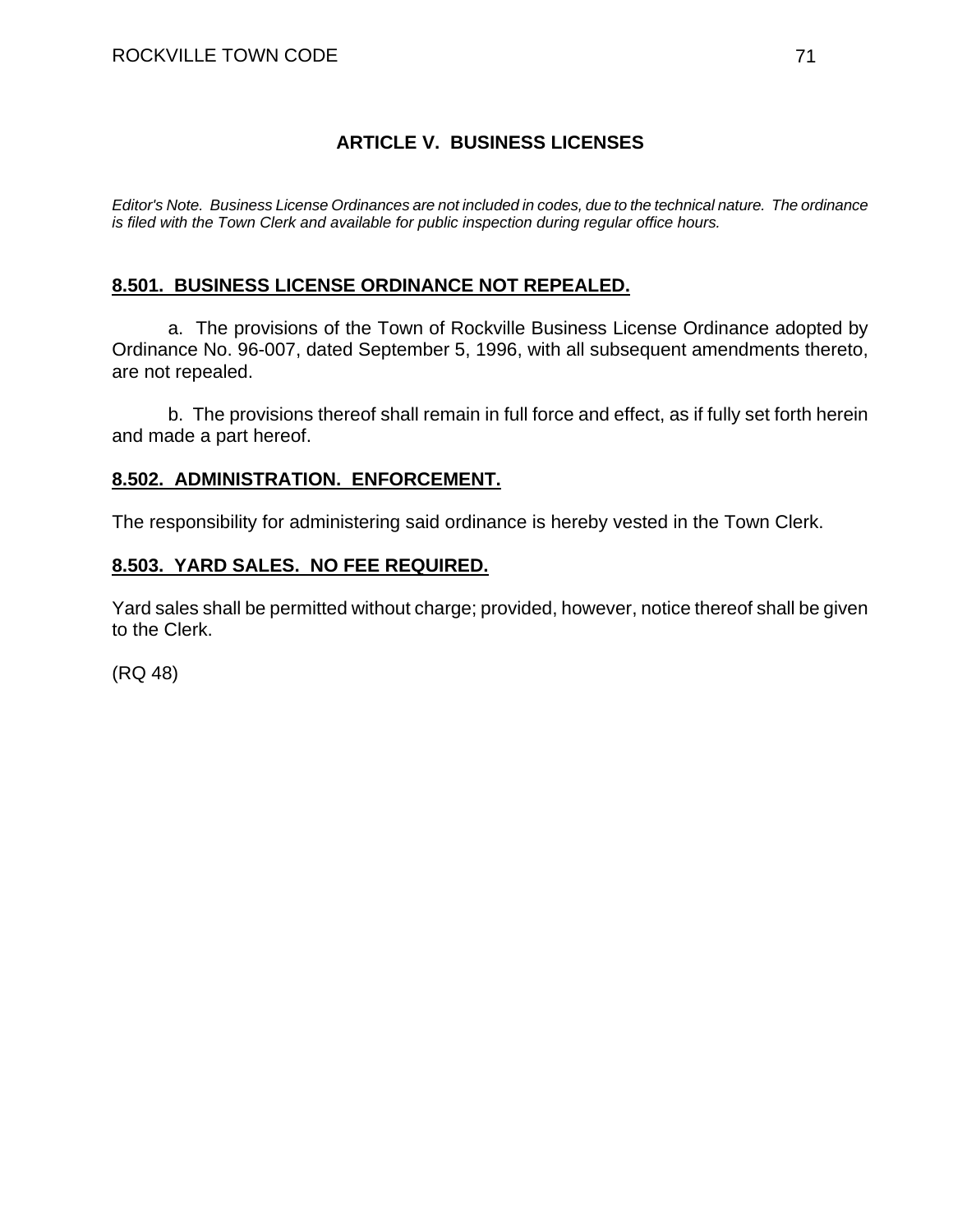## **ARTICLE VI. PENALTIES**

### **8.601. PENALTY.**

a. Unless otherwise provided, any person, persons, firm, company or representative of any firm or company violating the provisions of this chapter shall, upon conviction, be guilty of a misdemeanor.

b. Each day during which a violation of the provisions of this chapter occurs, or each separate instance, shall be considered a separate offense punishable by a fine not exceeding five hundred dollars (\$500.00) or imprisonment not exceeding thirty (30) days, or both.

(1976 SC Code §14-25-65)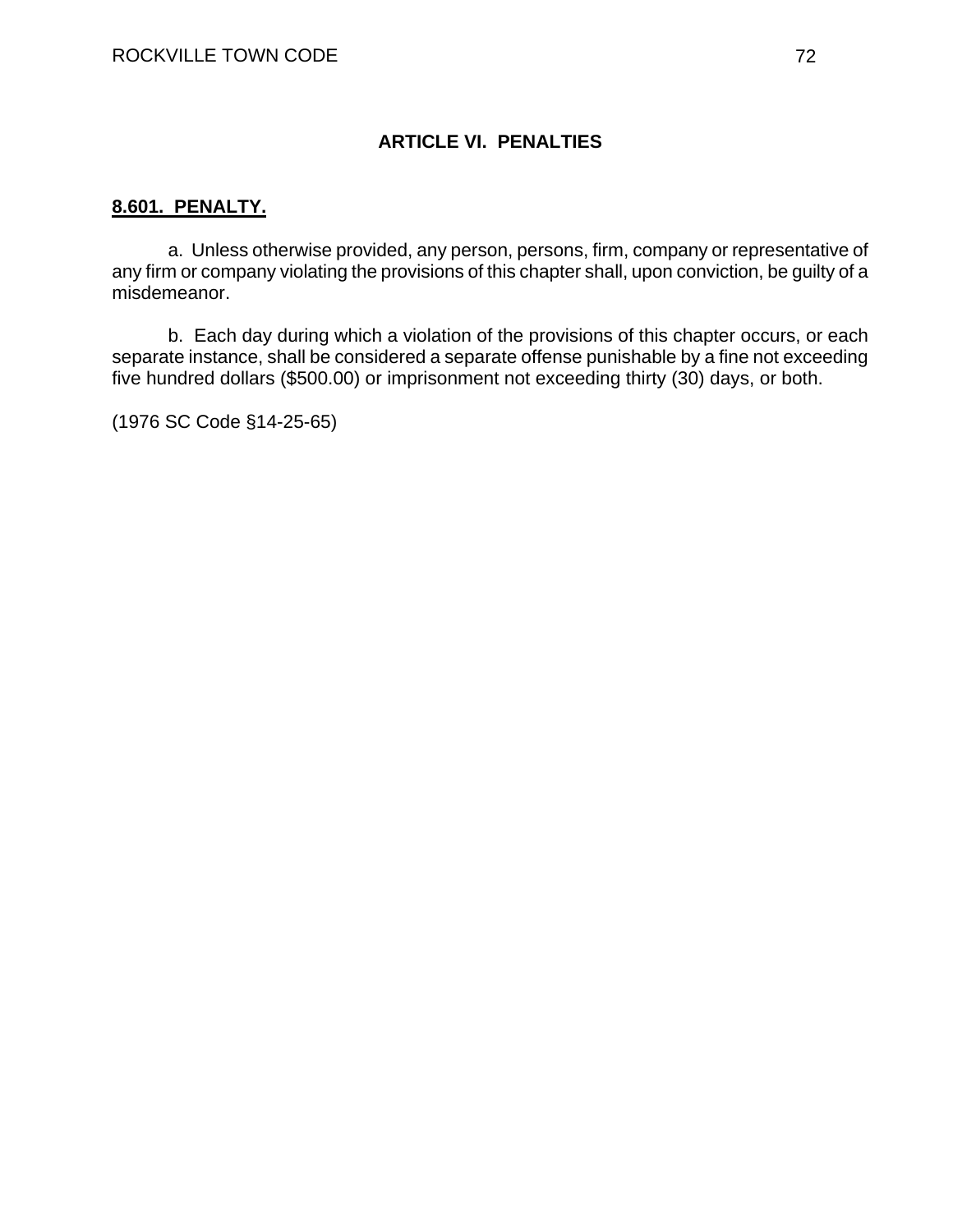## **CHAPTER 9. FIRE DEPARTMENT**

### **ARTICLE I. ADMINISTRATION**

- 9.101. Fire Department Authorized.
- 9.102. Command at Scene of Fire.
- 9.103. Possession and Control of Buildings on Fire.
- 9.104. Right of Entry During Emergencies.
- 9.105. Responding to Alarms. Right-of-Way.
- 9.106. Law Enforcement Officers to Enforce Provisions.
- 9.107. Fire Inspector.
- 9.108. Fire Investigations.
- 9.109. Building Burned or Destroyed More Than Half its Value.

### **ARTICLE II. PROHIBITED ACTS**

- 9.201. False Alarms.
- 9.202. Parking at Hydrants. Obstructing Fire Equipment or Members.
- 9.203. Following or Parking Near Fire Equipment. Bystanders.
- 9.204. Failure to Obey Lawful Orders.
- 9.205. Driving over Fire Hose.
- 9.206. Opening Fire Hydrants.
- 9.207. Burning Trash.
- 9.208. Fire Hazard Upon Lots, Buildings, Premises; Accumulation, Growth, etc.
- 9.209. Fires Near Buildings.

#### **ARTICLE III. PENALTIES**

9.301. Penalty.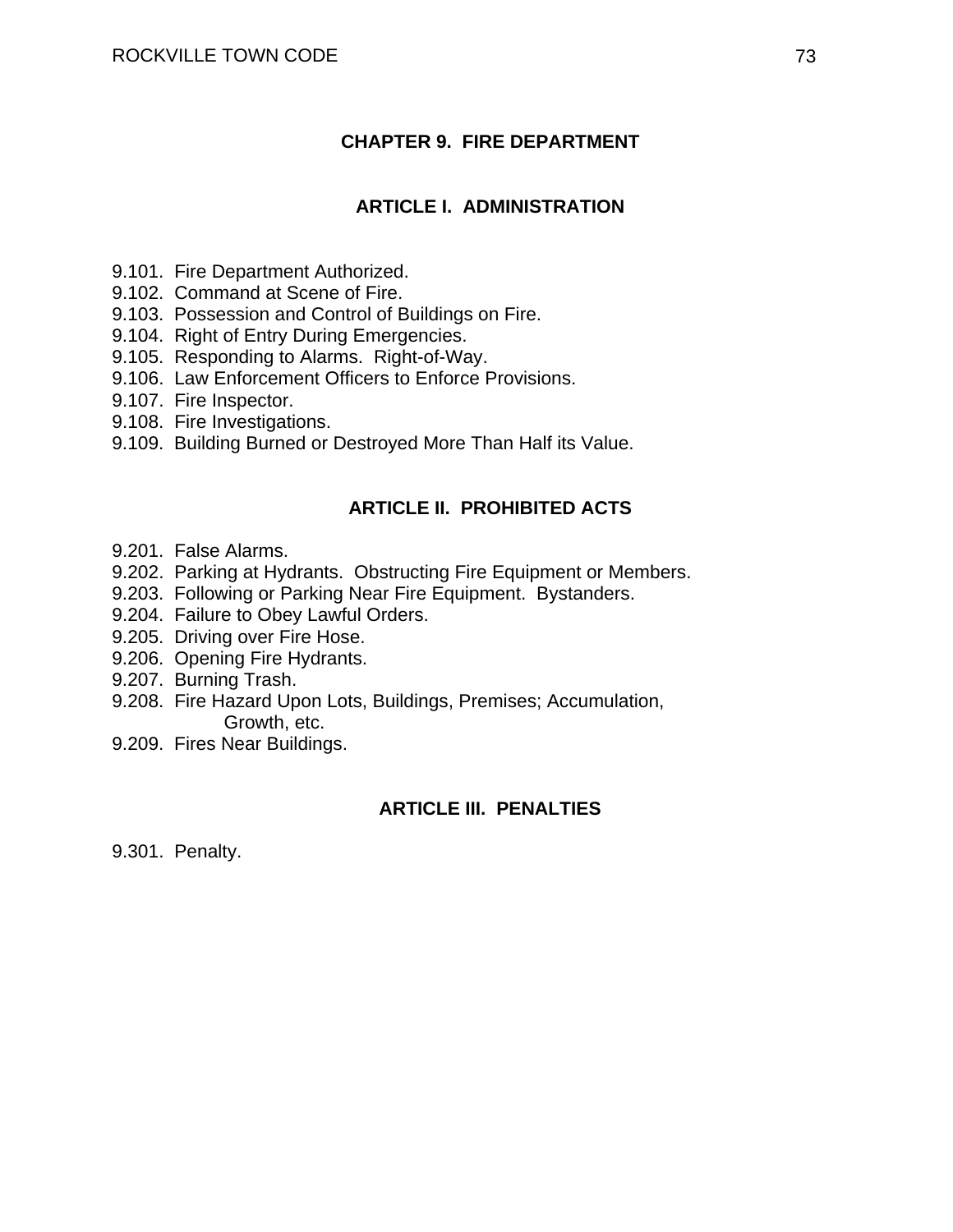## **CHAPTER 9. FIRE DEPARTMENT**

*Editor's Note. Many towns in this state have made arrangements with their respective counties for fire service. The Town of Rockville has a mutual aid agreement with Charleston County.* 

*This chapter derives from and sets forth basic provisions used by other towns for the protection of its citizens. It also derives, as amended, from the Rockville Questionnaire, Questions 50 - 52.* 

*General state statutes governing fire protection are found at Title 5, Chapter 25 of the 1976 South Carolina Code of Laws, as amended, entitled, "BUILDING CODES AND FIRE PROTECTION."* 

## **ARTICLE I. ADMINISTRATION**

### **9.101. FIRE DEPARTMENT AUTHORIZED.**

The St. John's Fire Department is hereby authorized and designated as the responsible organization to address fire and life safety issues including fire protection and emergency medical care within the corporate limits of Rockville.

(RQ 50)

### **9.102. COMMAND AT SCENE OF FIRE.**

The Fire Chief shall have control of operations at the scene of fire or other emergency incident. In event of his incapacity or absence, his duties shall devolve on the Assistant Chief. In the event of the incapacity or absence of the Assistant Fire Chief, such duties shall devolve upon the duty officer designated by the Fire Chief.

#### **9.103. POSSESSION AND CONTROL OF BUILDINGS ON FIRE.**

Immediately upon his arrival on the premises, the Fire Chief or his designee shall have sole and absolute possession and control of any and all buildings on fire within the town and shall so remain in possession and control until the fire shall be extinguished and the premises abandoned at his direction.

#### **9.104. RIGHT OF ENTRY DURING EMERGENCIES.**

In a fire or life threatening emergency, while endeavoring to control or extinguish fires or rescue injured victims, the Chief, or his designated representatives, may pass through and enter any adjacent building or property.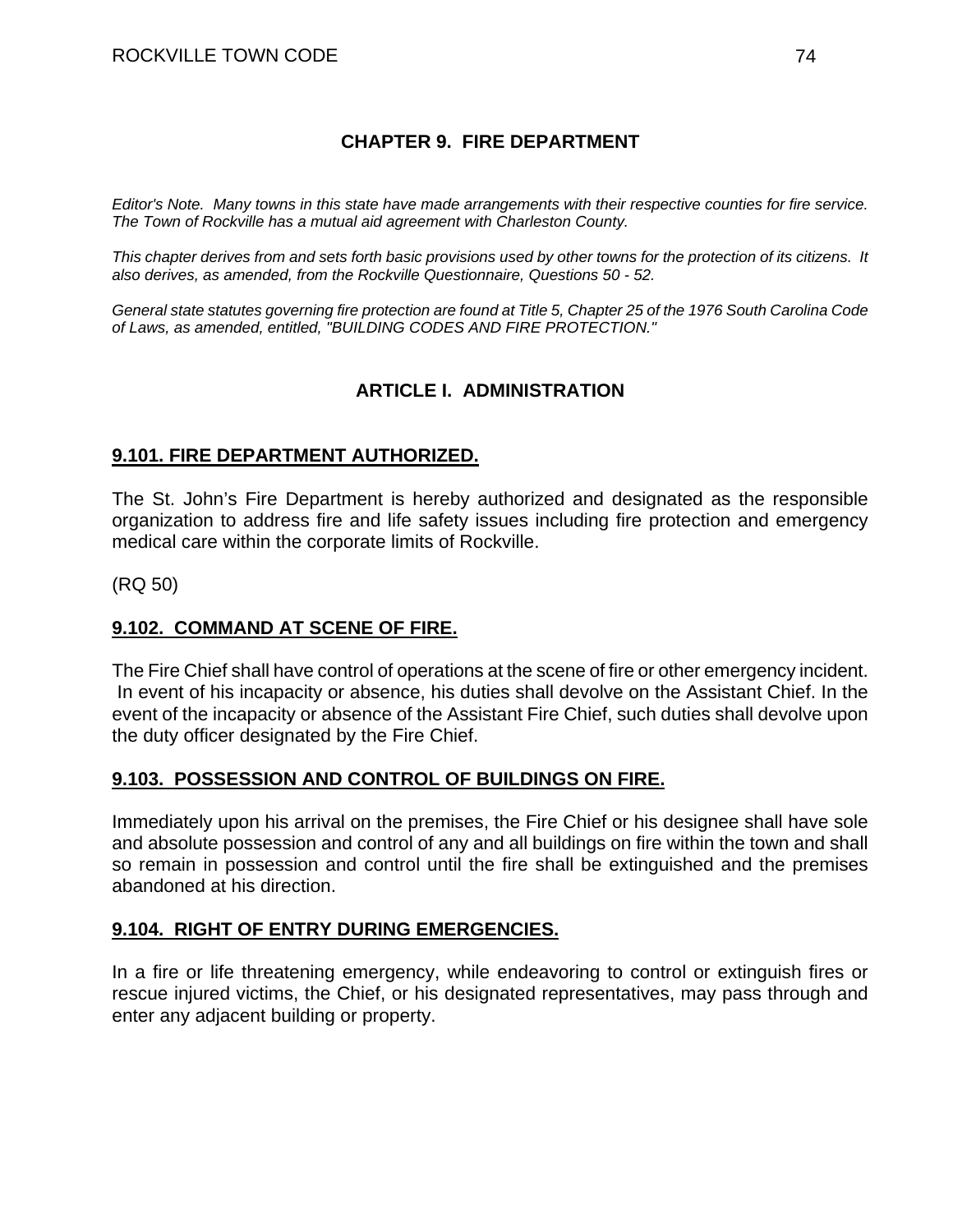## **9.105. RESPONDING TO ALARMS. RIGHT-OF-WAY.**

All motor equipment of the Fire Department, Police Department and the vehicles of volunteers shall have the right-of-way over all other vehicles, when responding to an alarm.

## **9.106. LAW ENFORCEMENT OFFICERS TO ENFORCE PROVISIONS.**

Law enforcement officers shall enforce the provisions of this chapter. Immediately upon their arrival at the scene of a fire or other incident, where the Fire Department is operating and subject to availability of personnel, a police officer may be stationed at each end of the block wherein the fire occurs. They may require motor vehicles or other vehicles parked within said block to be moved immediately and block the street from other vehicles.

## **9.107. FIRE INSPECTOR.**

Charleston County is hereby authorized to serve as Fire Inspector for the town.

(1976 SC Code §5-25-120) (RQ 51)

### **9.108. FIRE INVESTIGATIONS.**

The Inspector shall hold an inquiry into the origin of every fire occurring within the limits of the town and file a report in writing of the investigation.

(1976 SC Code §5-25-160, §5-25-170) (Inquiry is required by law.)

### **9.109. BUILDING BURNED OR DESTROYED MORE THAN HALF ITS VALUE.**

a. If an existing building is damaged by fire, deterioration or otherwise, in excess of fifty percent (50%) of its then physical value, said building shall be removed.

(1976 SC Code §5-25-1160 requires the removal.)

 b. Any person, firm or corporation who shall fail to comply with an order to remove said property shall be served an Ordinance Summons to appear in Magistrate's Court, as provided in §14.101 of this code.

 c. Upon conviction, said person, firm or corporation shall be guilty of a misdemeanor and subject to such fine as may be imposed by the court.

*(Editor's Note. Sections 9.102 – 9.109 of this code have been added to provide for enforcement in emergency situations.)*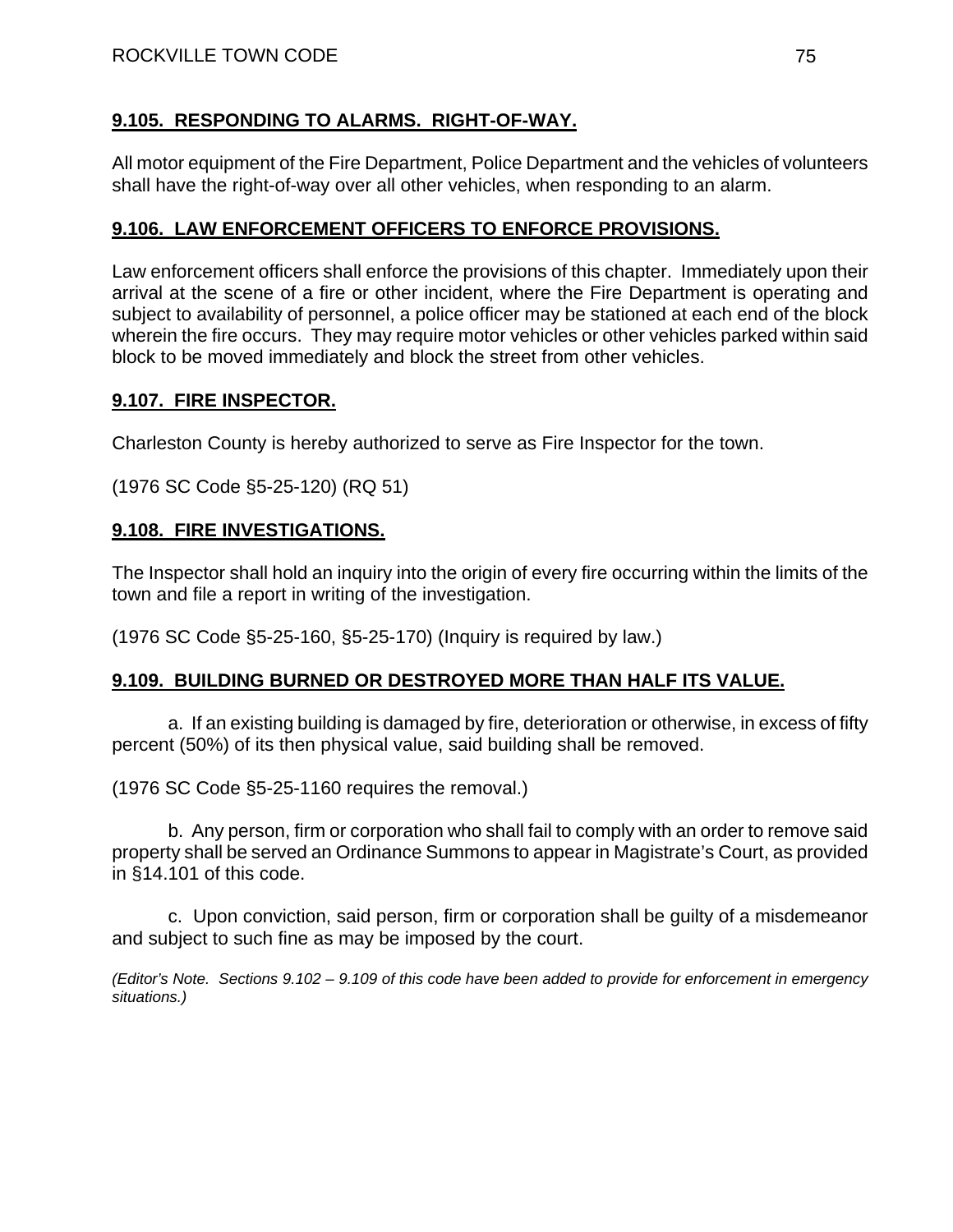## **ARTICLE II. PROHIBITED ACTS**

*Editor's Note. This article derives from generally accepted municipal practices and acts prohibited by other municipalities and state statutes. See §56-5-760 of the South Carolina Code of Laws for operation of emergency vehicles.* 

### **9.201. FALSE ALARMS.**

It shall be unlawful for any person to knowingly give a false fire alarm by telephoning, informing any person that an emergency exists, knowing the same to be untrue, or in any manner, communicating falsely to the Fire Department that an emergency exists.

(1976 SC Code §16-17-570)

### **9.202. PARKING AT HYDRANTS. OBSTRUCTING FIRE EQUIPMENT OR MEMBERS.**

a. No person shall park any vehicle within fifteen (15) feet of a fire hydrant nor otherwise cause any obstruction to fire equipment at an emergency incident.

b. It shall be unlawful to interfere with or obstruct the activities of any member of the Fire Department who is acting in his official capacity or when proceeding to an emergency incident.

#### **9.203. FOLLOWING OR PARKING NEAR FIRE EQUIPMENT. BYSTANDERS.**

a. No driver of any vehicle, other than one on official business, shall follow any fire apparatus traveling in response to an emergency incident closer than five hundred (500) feet or drive into or park such vehicle within the block where fire apparatus has stopped in answer to an emergency incident.

b. Bystanders shall stay a safe distance away as determined by the officer in charge.

### **9.204. FAILURE TO OBEY LAWFUL ORDERS.**

Failure to obey any lawful order of any official of the Fire Department at the scene of a fire or any emergency, or enroute thereto, shall constitute a violation of this article.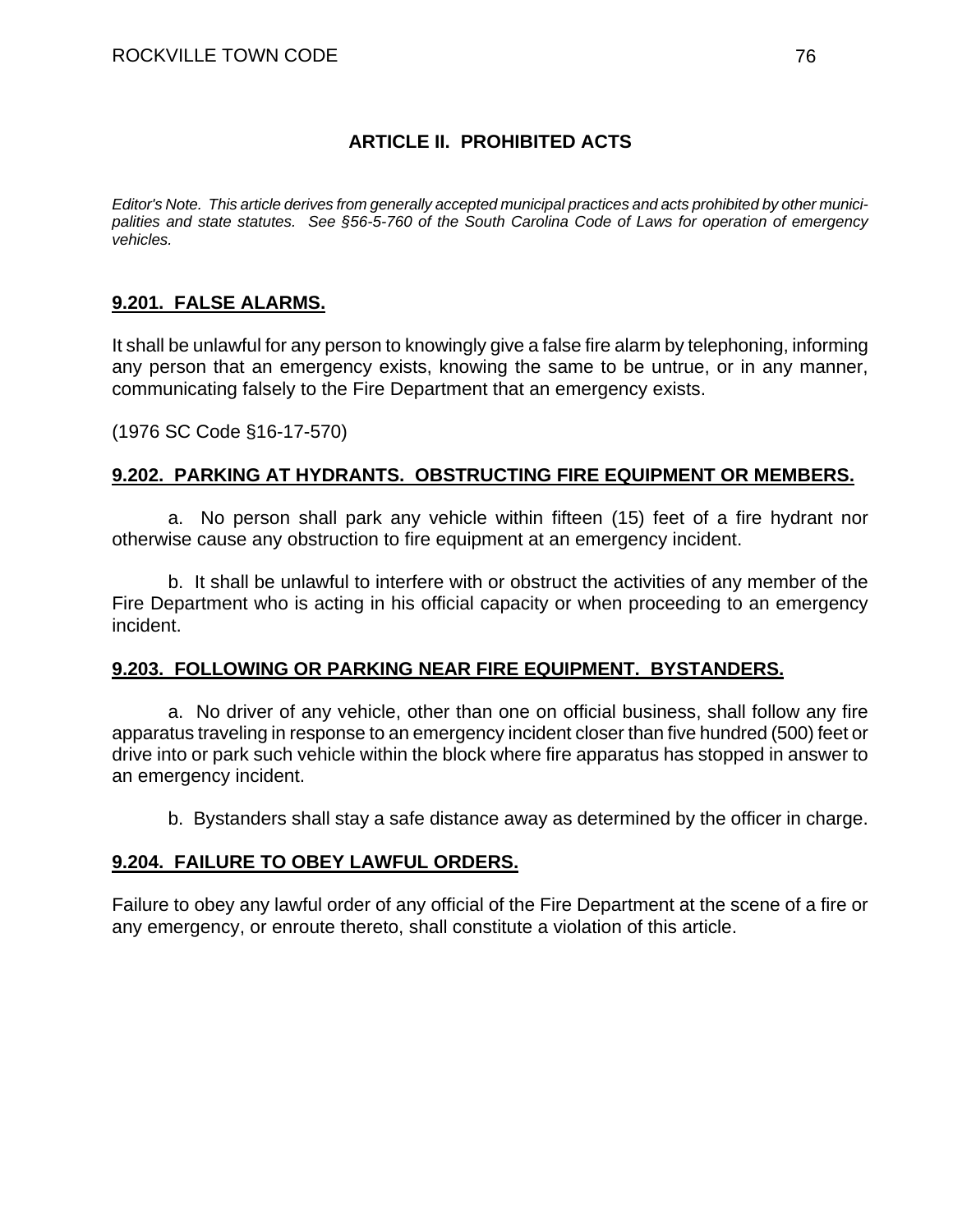### **9.205. DRIVING OVER FIRE HOSE.**

It shall be unlawful for any person, without permission of the Fire Chief or his designee, to drive a vehicle of any description over or across a fire hose stretched or laid upon the ground for use at a fire or for any other lawful purpose of the Fire Department.

(1976 SC Code §56-5-3850)

### **9.206. OPENING FIRE HYDRANTS.**

It shall be unlawful for any unauthorized person to interfere with or open for any purpose whatever any fire hydrants of the town, except in case of fire, without first having obtained a proper permit to do so from the local water authority.

### **9.207. BURNING TRASH.**

It shall be unlawful to burn any trash or to have a bonfire within the corporate limits, without first obtaining permission from the property owner and a permit from the State Forestry Commission or DHEC.

### **9.208. FIRE HAZARD UPON LOTS, BUILDINGS, PREMISES; ACCUMULATION, GROWTH, ETC.**

a. It shall be unlawful for any owner, tenant, occupant, person possessing, or any other person, to permit, allow, or cause any condition, accumulation, growth or structure, or other matter, to exist upon any lot, building or premises so as to constitute or create a fire hazard, or to increase the menace of fire.

b. Any person who shall fail, within seven (7) calendar days of a notice, to eliminate a fire hazard, upon conviction, shall be guilty of a misdemeanor.

### **9.209. FIRES NEAR BUILDINGS.**

It shall be unlawful for any person to build or ignite a fire within the corporate limits that would endanger any property or building.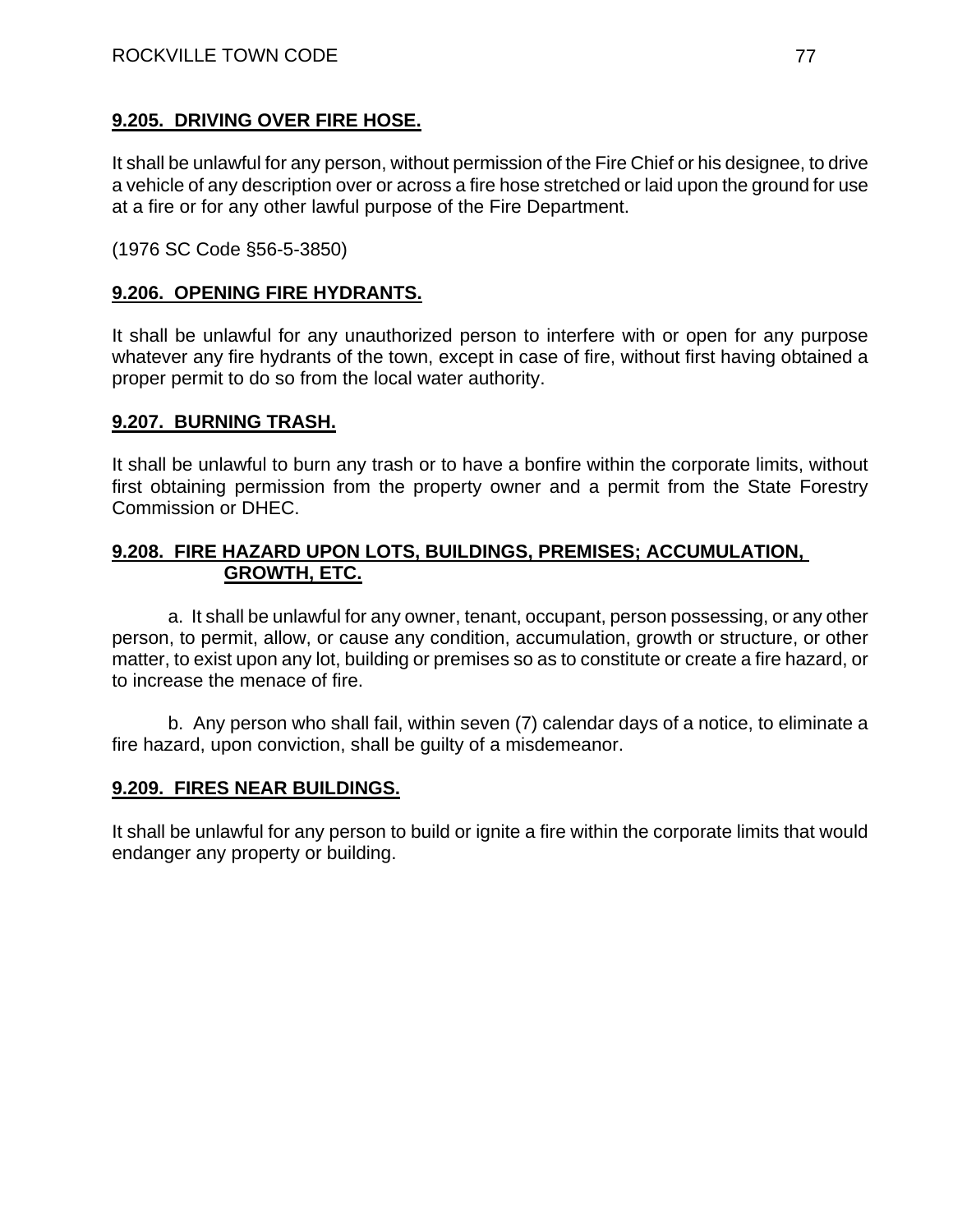### **ARTICLE III. PENALTIES**

#### **9.301. PENALTY.**

a. Unless otherwise provided, any person, persons, firm, company or representative of any firm or company violating the provisions of this chapter shall, upon conviction, be guilty of a misdemeanor.

b. Each day during which a violation of the provisions of this chapter occurs, or each separate instance, shall be considered a separate offense punishable by a fine not exceeding five hundred dollars (\$500.00) or imprisonment not exceeding thirty (30) days, or both.

(1976 SC Code §14-25-65)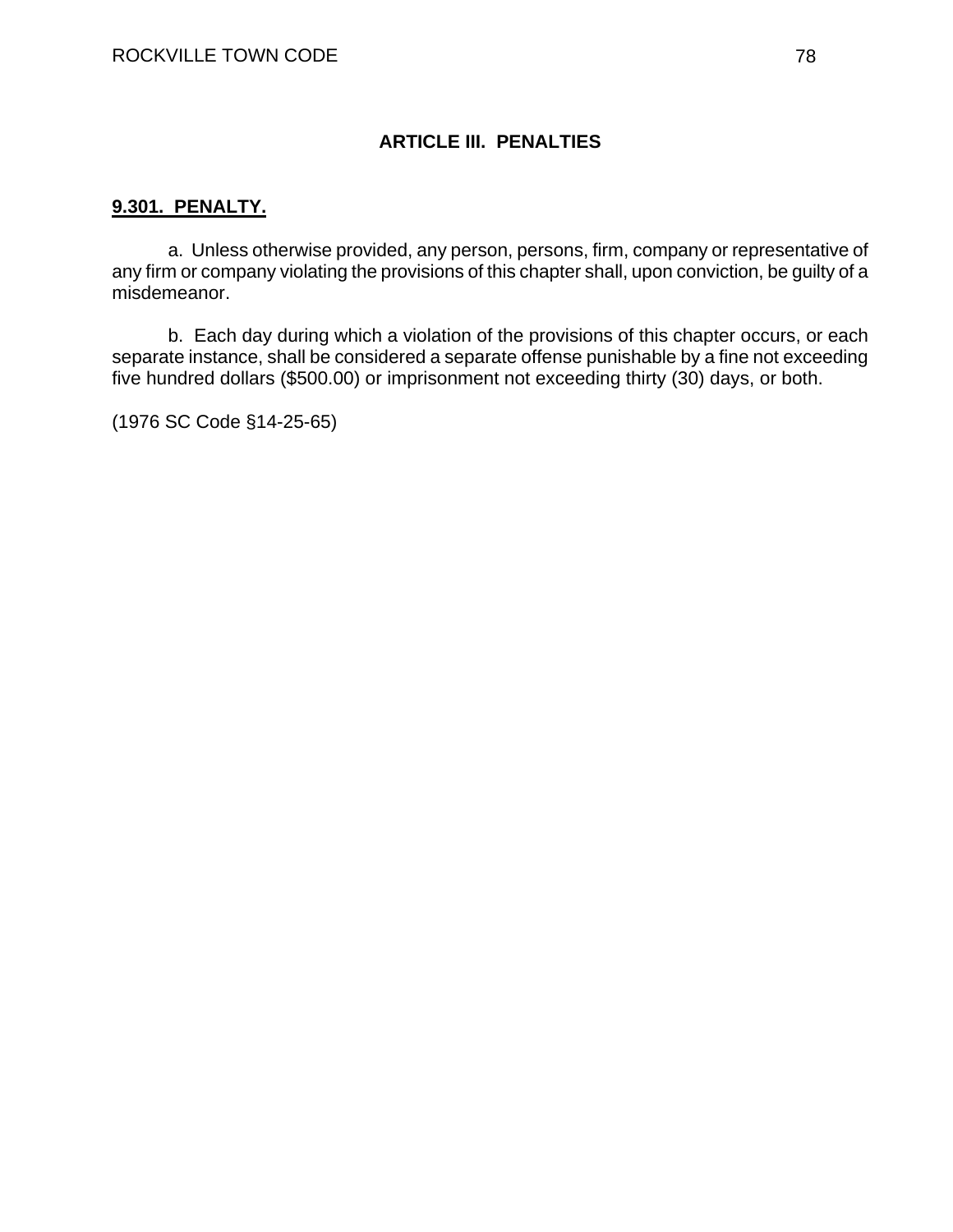### **CHAPTER 10. HEALTH AND SANITATION**

#### **ARTICLE I. IN GENERAL**

10.101. County to Provide.

- 10.102. Food Handling Establishments. Standards and Inspections.
- 10.103. Sale of Unsound, Unwholesome Food.

## **ARTICLE II. VACANT LOTS, PREMISES, LAND**

- 10.201. Accumulations. Prohibited.
- 10.202. Same. Summons For Failure to Maintain Lots.
- 10.203. Same. How Summons Given.
- 10.204. Same. Failure to Clean Declared a Misdemeanor. Penalty.

### **ARTICLE III. TOILET FACILITIES**

- 10.301. Pit Privy Defined. Declared Unlawful.
- 10.302. Disposal of Human Excrement.
- 10.303. Building Contracts to Provide For Waste Disposal.

### **ARTICLE IV. PENALTIES**

10.401. Penalty.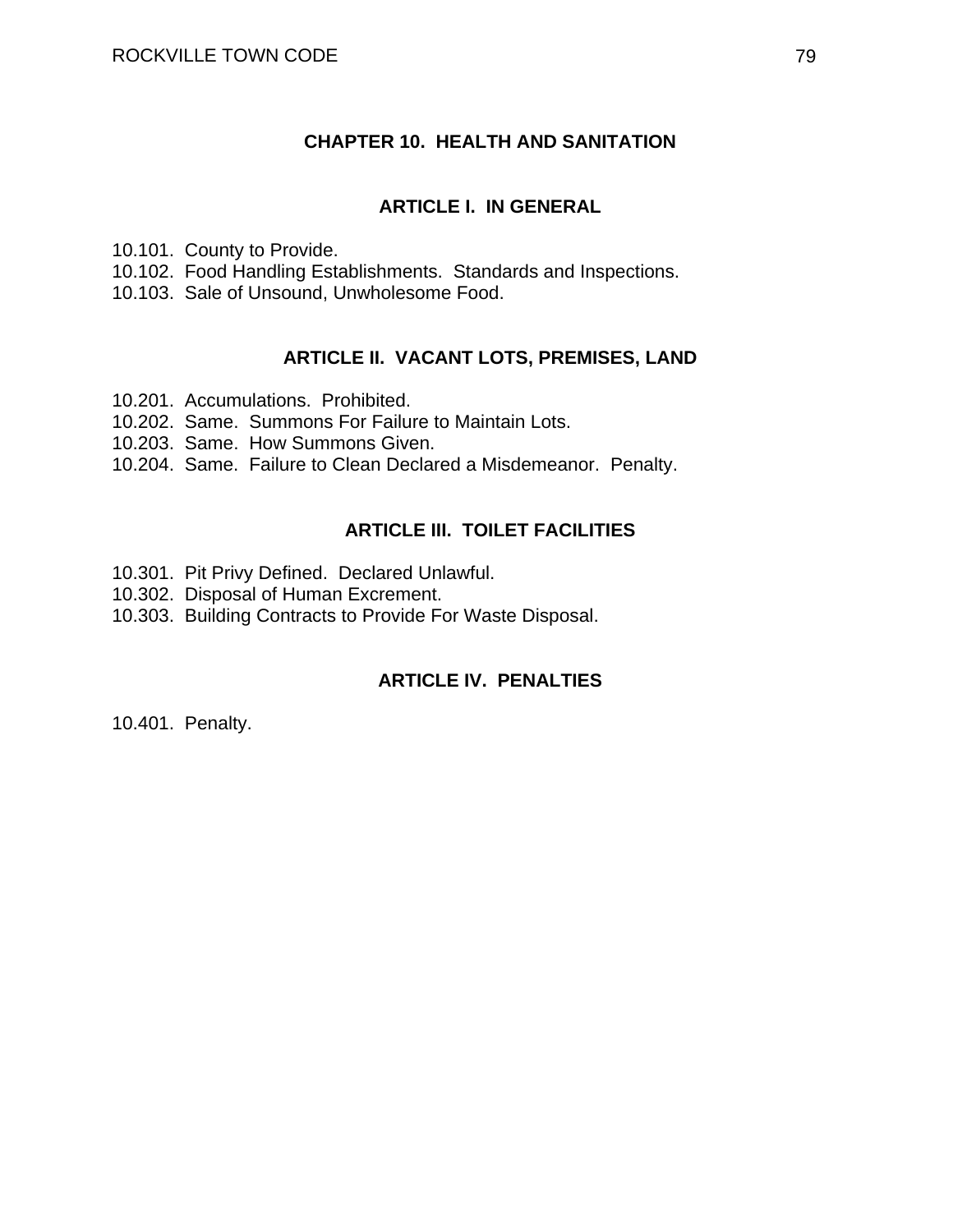### **CHAPTER 10. HEALTH AND SANITATION**

*Editor's Note. Health matters in The Town of Rockville are subject to supervision of the Charleston County Health Department. This chapter has been added to amplify upon those arrangements, and several provisions have been incorporated herein to accomplish those purposes.* 

## **ARTICLE I. IN GENERAL**

### **10.101. COUNTY TO PROVIDE.**

Health matters, generally, shall be referred to the Charleston County Health Department.

(RQ 53)

### **10.102. FOOD HANDLING ESTABLISHMENTS. STANDARDS AND INSPECTIONS.**

a. All food handling establishments may be inspected at such time as designated by the Town Council or by lawful authorities, subject to appeal to the Council.

b. All food handling establishments shall adhere to the State and County Health Department rules and regulations.

### **10.103. SALE OF UNSOUND, UNWHOLESOME FOOD.**

a. It shall be unlawful to sell any meat, fish, bird, fruit or vegetable, milk or anything for human food or drink, not then being fresh or properly preserved, sound, wholesome and safe for such use.

b. This shall include the flesh of any animal which died by disease, or which was at the time of its death in an unsound or unwholesome condition.

*(Editor's Note. According to #54 of the Rockville Questionnaire, solid waste removal is provided by Charleston County.)*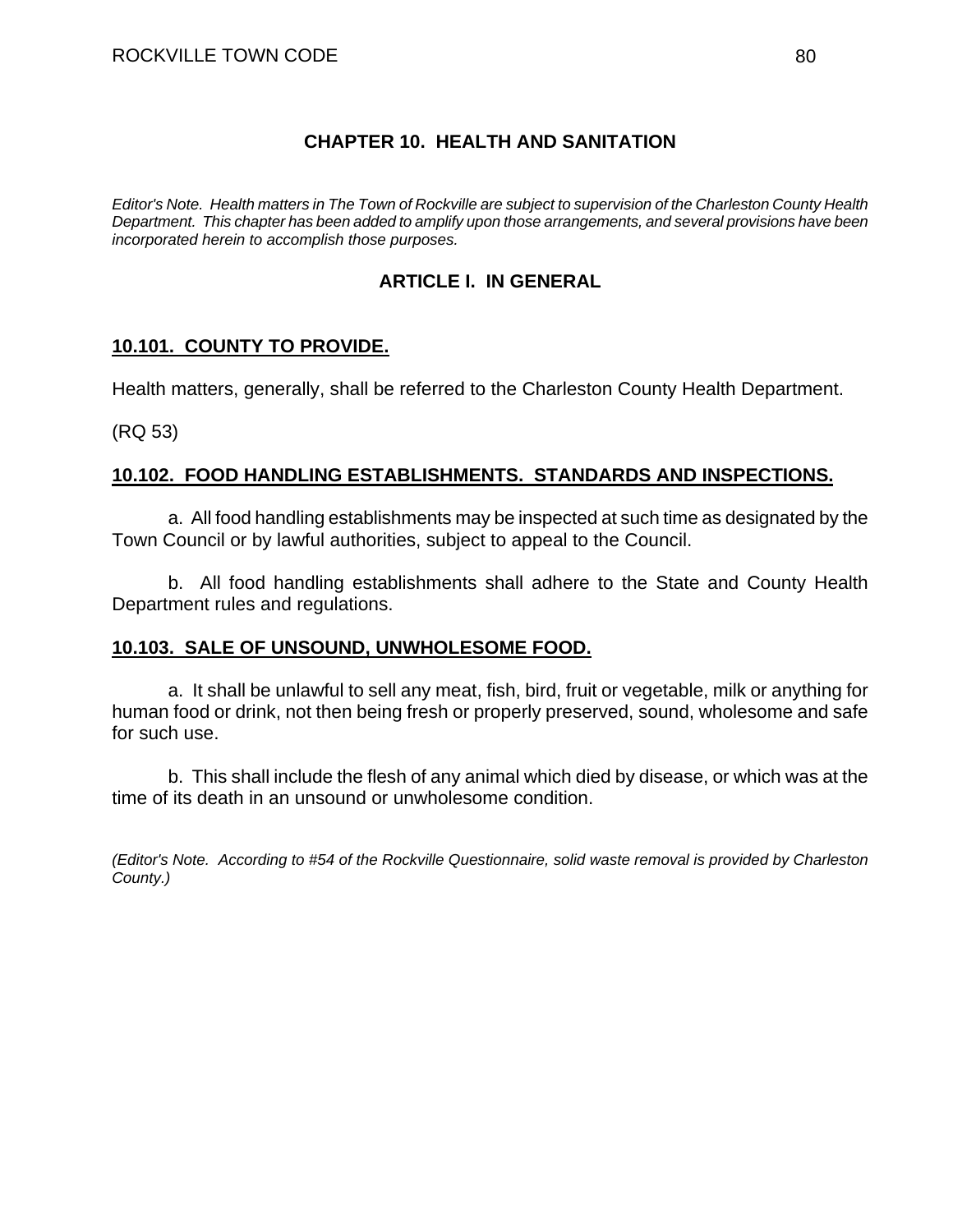## **ARTICLE II. VACANT LOTS, PREMISES, LAND**

*Editor's Note. This article derives from §5-7-80 of the 1976 South Carolina Code of Laws.* 

## **10.201. ACCUMULATIONS. PROHIBITED.**

It shall be unlawful for any person, firm or corporation to maintain or to permit to be maintained any vacant lots, improved or unimproved premises, or land, upon which grass, weeds, undergrowth, trash, garbage, offal, stagnant water, building materials, glass, wood, junk or other matter deleterious to good health and public sanitation which is permitted or caused to accumulate in any manner which is or may become a nuisance causing injury to the health or welfare of the residents or the public in the vicinity or causing injury to neighboring property.

### **10.202. SAME. SUMMONS FOR FAILURE TO MAINTAIN LOTS.**

It shall be the duty of the Town Clerk to summon the owner of such premises. If, after fully hearing the matter and any statement the owner may make and any testimony he may offer on his behalf concerning such matter, the Clerk should find such premises or lot in a condition tending to injure the public health, he shall issue a written order or notice directed to the owner, directing and requiring him within a reasonable and specified time to clear such premises or lot in order to abate such nuisance.

#### **10.203. SAME. HOW SUMMONS GIVEN.**

The notice shall be served on the owner to whom it is directed or by Certified Mail, Return Receipt Requested, addressed to such owner at his last known post office address. In the event personal service cannot be made and the owner's address is unknown, such notice shall be given by publication at least two (2) times within fifteen (15) consecutive days in a local newspaper of general circulation.

### **10.204. SAME. FAILURE TO CLEAN DECLARED A MISDEMEANOR. PENALTY.**

a. Any person, firm or corporation who shall fail to comply with an order to remove said property shall be served an Ordinance Summons to appear in Magistrate's Court, as provided in §14.101 of this code.

b. Upon conviction, any person, firm or corporation shall be guilty of a misdemeanor and subject to such fine as may be imposed by the court.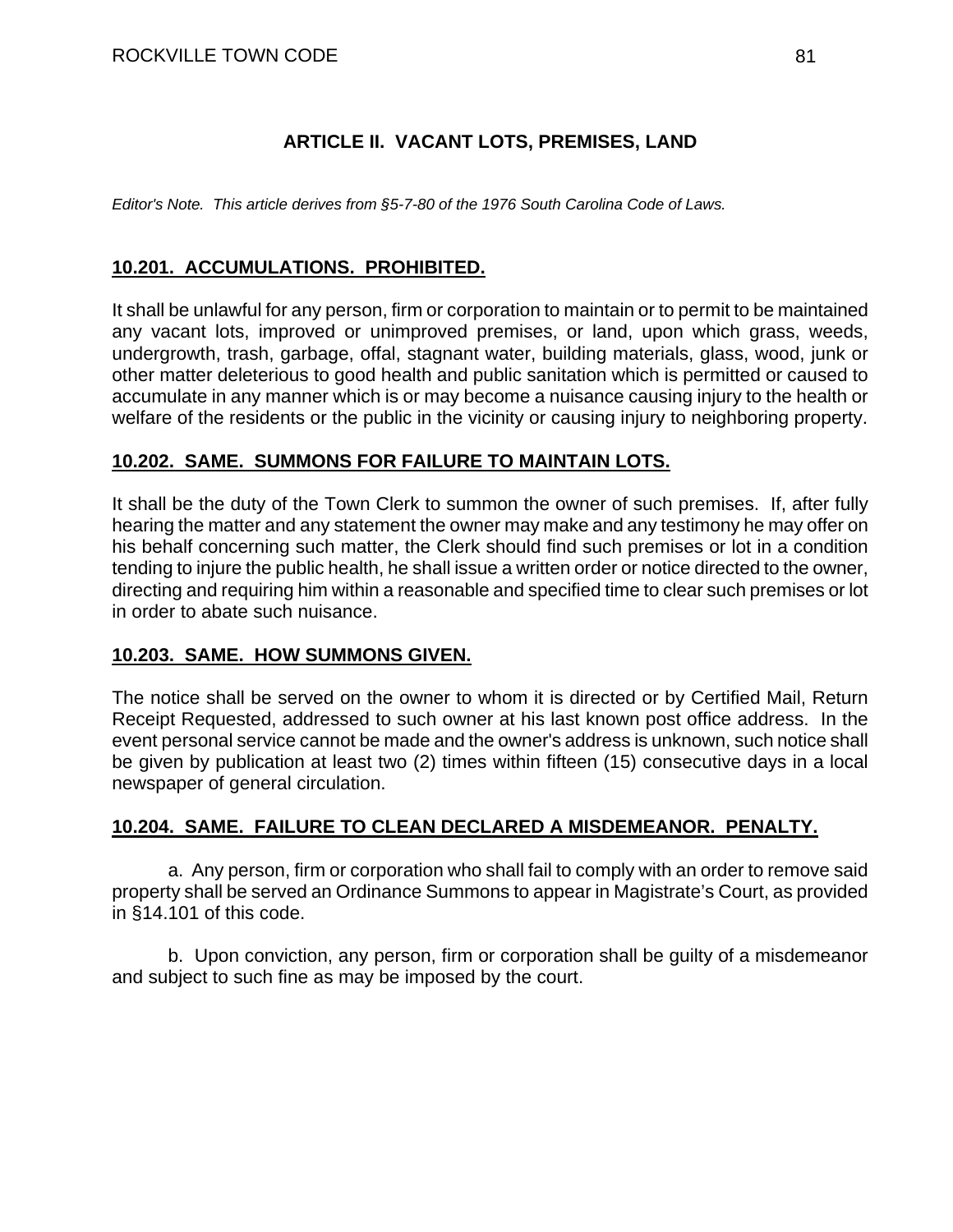## **ARTICLE III. TOILET FACILITIES**

### **10.301. PIT PRIVY DEFINED. DECLARED UNLAWFUL.**

a. The term "pit privy" as used in this article shall mean a building that is not connected to a sewer and used for affording privacy while in the act of urination or defecation.

(1976 SC Code §44-55-210)

b. It shall be unlawful for any property owner to construct, erect, install, maintain or permit to remain any pit privy on any property within the corporate limits.

(RQ 55)

### **10.302. DISPOSAL OF HUMAN EXCREMENT.**

It shall be unlawful for any person, firm or corporation to deposit or throw upon the ground or bury any human excrement, solid or liquid, or to otherwise dispose of such substances in any manner other than into a public sewer or a sanitary septic tank constructed in accordance with DHEC requirements.

### **10.303. BUILDING CONTRACTS TO PROVIDE FOR WASTE DISPOSAL.**

a. All building contracts for the erection of structures anticipated for human occupancy shall provide for adequate and sanitary waste disposal.

b. The contract shall provide for such facilities, the plans shall state the proposed method of disposal, and the Town Clerk shall be notified.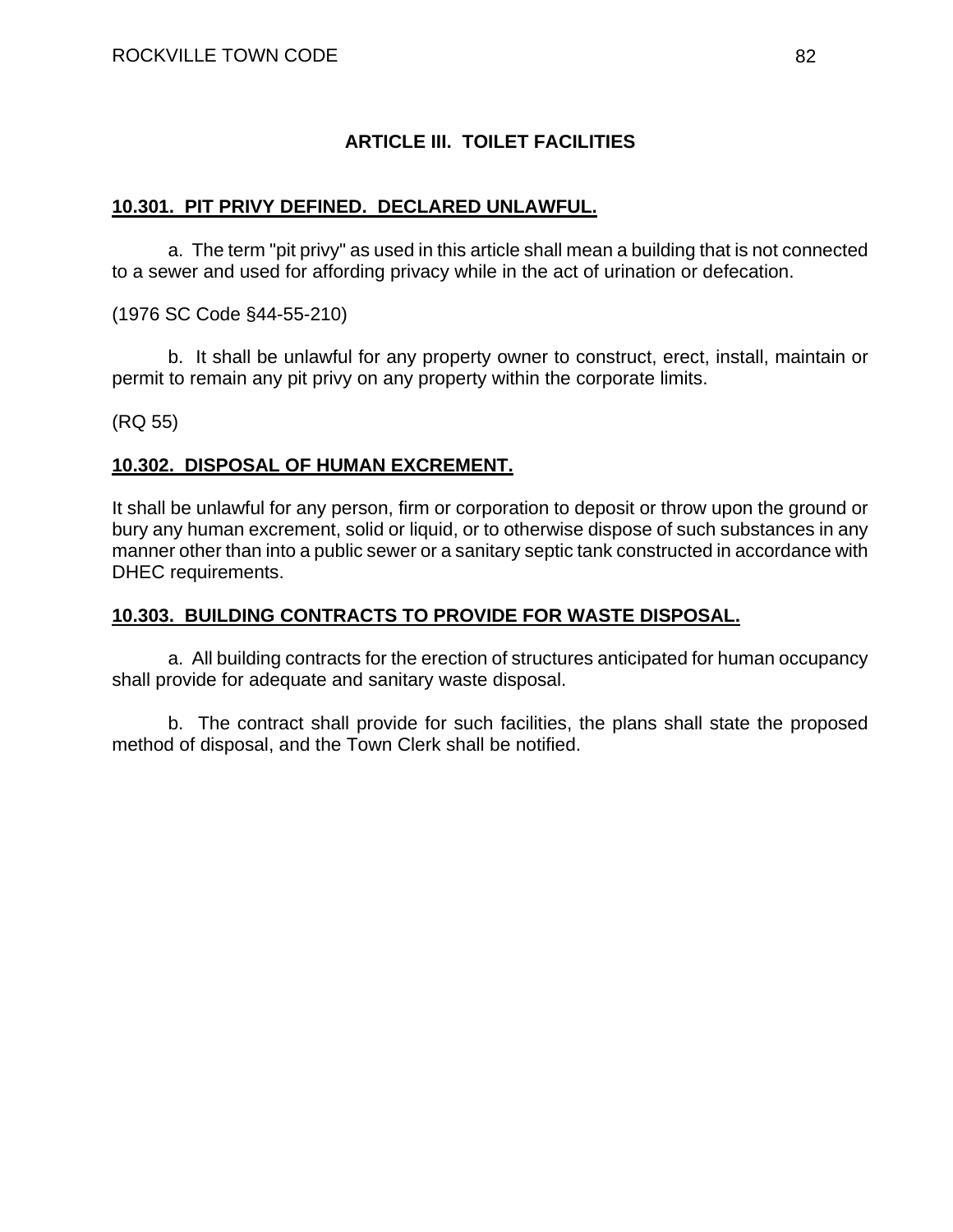### **ARTICLE IV. PENALTIES**

#### **10.401. PENALTY.**

a. Unless otherwise provided, any person, persons, firm, company or representative of any firm or company violating the provisions of this chapter shall, upon conviction, be guilty of a misdemeanor.

b. Each day during which a violation of the provisions of this chapter occurs, or each separate instance, shall be considered a separate offense punishable by a fine not exceeding five hundred dollars (\$500.00) or imprisonment not exceeding thirty (30) days, or both.

(1976 SC Code §14-25-65)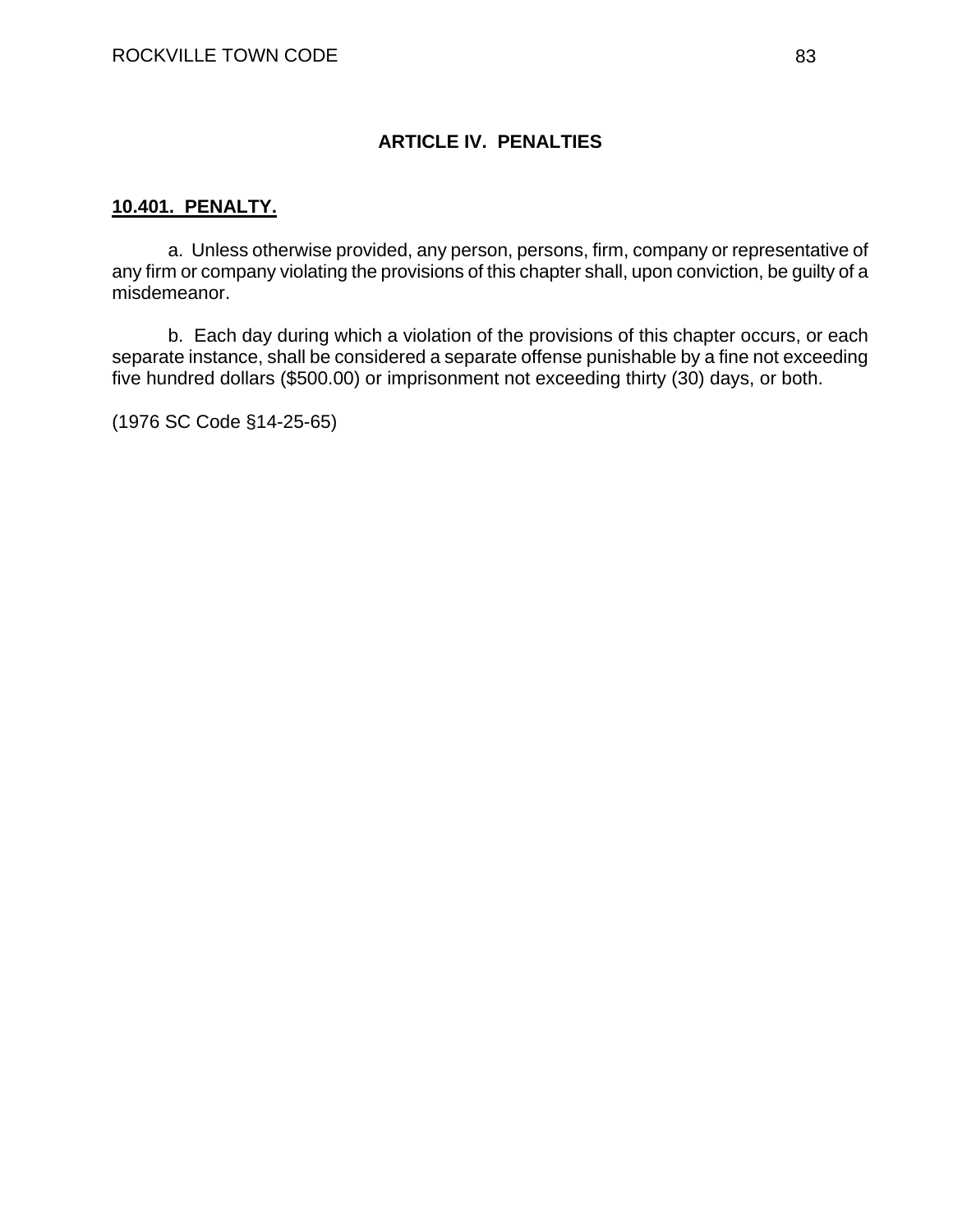# CHAPTER 11. RESERVED

*Editor's Note. This chapter is reserved for future additions to this code by the Mayor and Council.*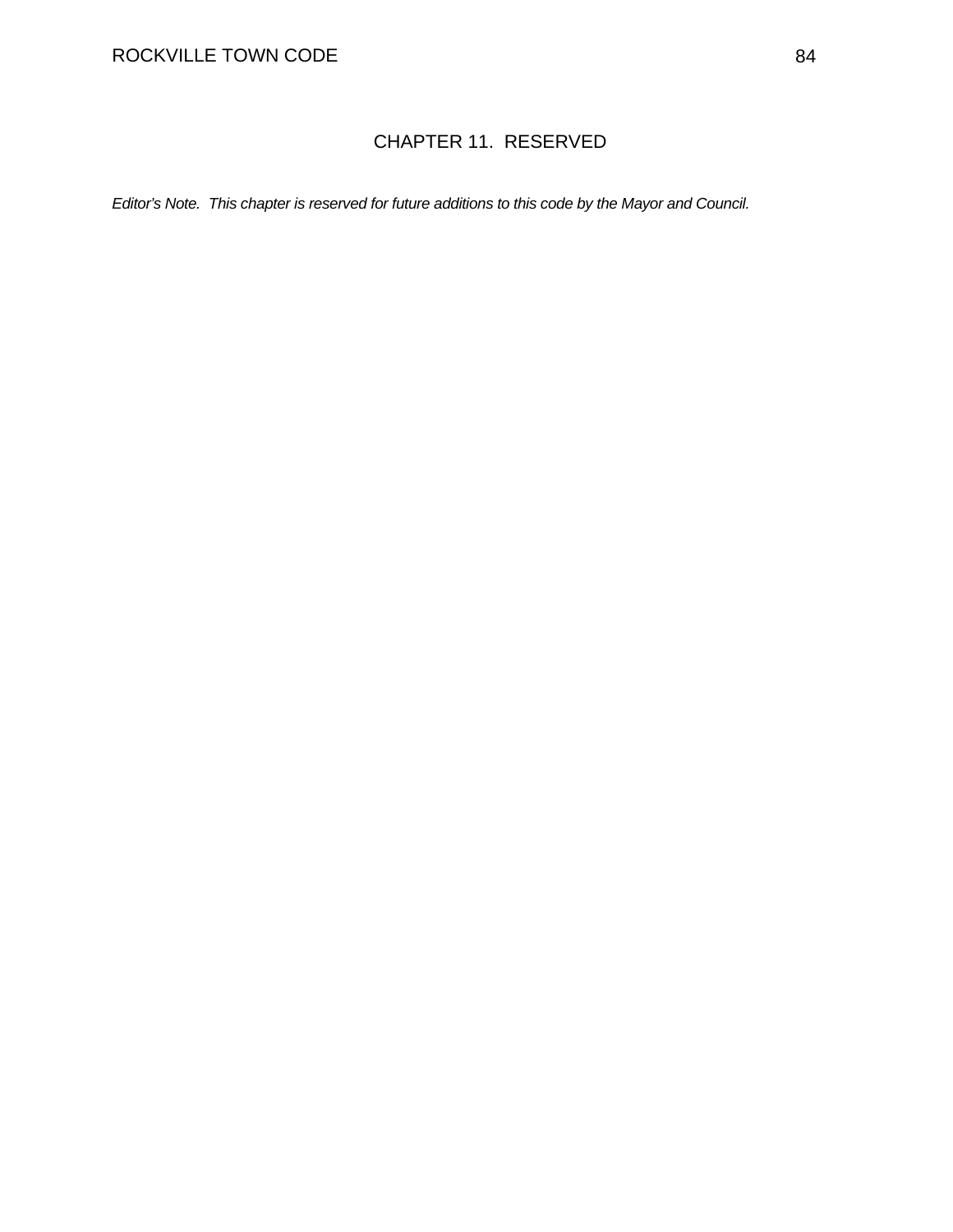## **CHAPTER 12. MOTELS, BOARDING HOUSES, RESTAURANTS**

### **ARTICLE I. IN GENERAL**

12.101. Food Accommodations. Unlawful to Defraud. 12.102. Types Prohibited. Appeals.

## **ARTICLE II. PENALTIES**

12.201. Penalty.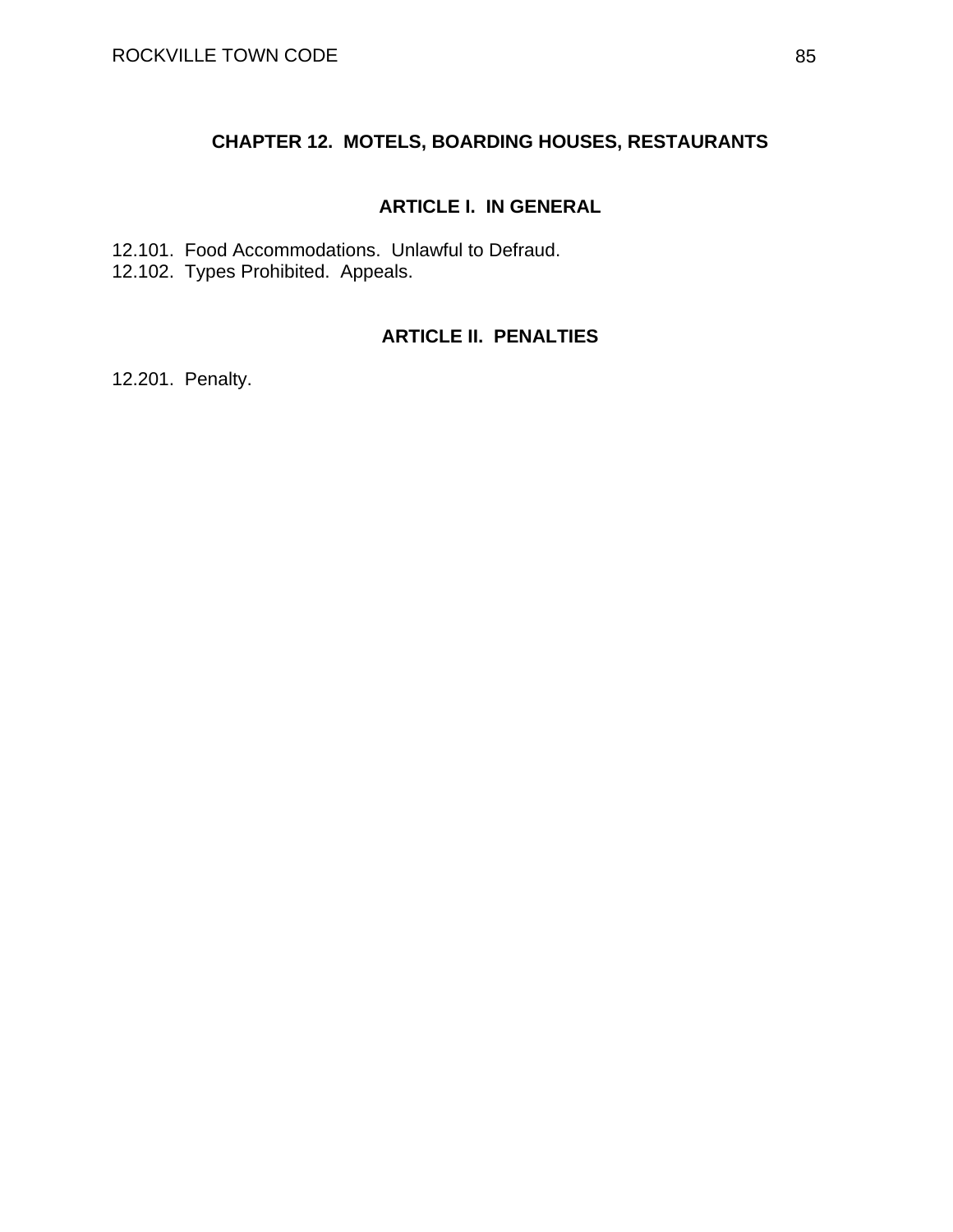## **CHAPTER 12. MOTELS, BOARDING HOUSES, RESTAURANTS**

## **ARTICLE I. IN GENERAL**

*Editor's Note. The State of South Carolina has pre-empted municipalities in laws governing motels, hotels, boarding houses, etc. This article has been included, primarily to assist local enforcement, if and when the need should arise in particular instances.* 

### **12.101. FOOD ACCOMMODATIONS. UNLAWFUL TO DEFRAUD.**

It shall be unlawful for any person, firm or corporation to obtain credit at any place where food is served, or accommodations or goods are provided, by false pretense or any fraudulent device or, after obtaining food, accommodation, goods or credit therefor, to surreptitiously remove himself or his baggage therefrom and defraud the operator thereby.

### **12.102. TYPES PROHIBITED. APPEALS.**

a. Unless approved by the Town Clerk, it shall be unlawful for the operator, owner or manager of any bed and breakfast, or any rooming, boarding or lodging house, restaurant, cafe, tea room or lunch room, to employ or use any person or persons to solicit patrons therefor, by going upon the streets and accosting pedestrians or occupants of vehicles, either verbally or by means of signs or any other device whatsoever to solicit such persons to become occupants or patrons thereof.

b. Appeals shall be made to the Mayor and Council.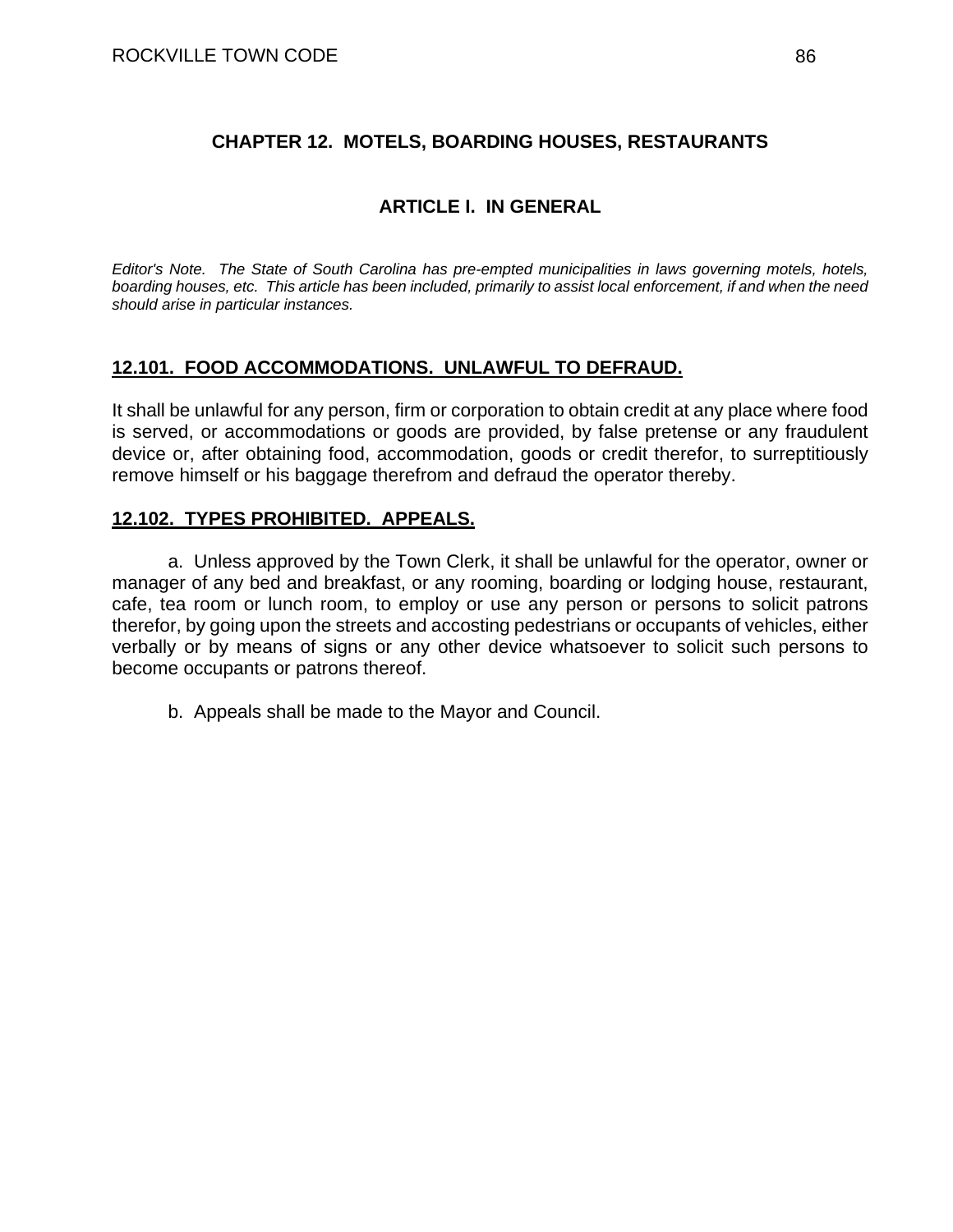### **ARTICLE II. PENALTIES**

### **12.201. PENALTY.**

a. Unless otherwise provided, any person, persons, firm, company or representative of any firm or company violating the provisions of this chapter shall, upon conviction, be guilty of a misdemeanor.

b. Each day during which a violation of the provisions of this chapter occurs, or each separate instance, shall be considered a separate offense punishable by a fine not exceeding five hundred dollars (\$500.00) or imprisonment not exceeding thirty (30) days, or both.

(1976 SC Code §14-25-65)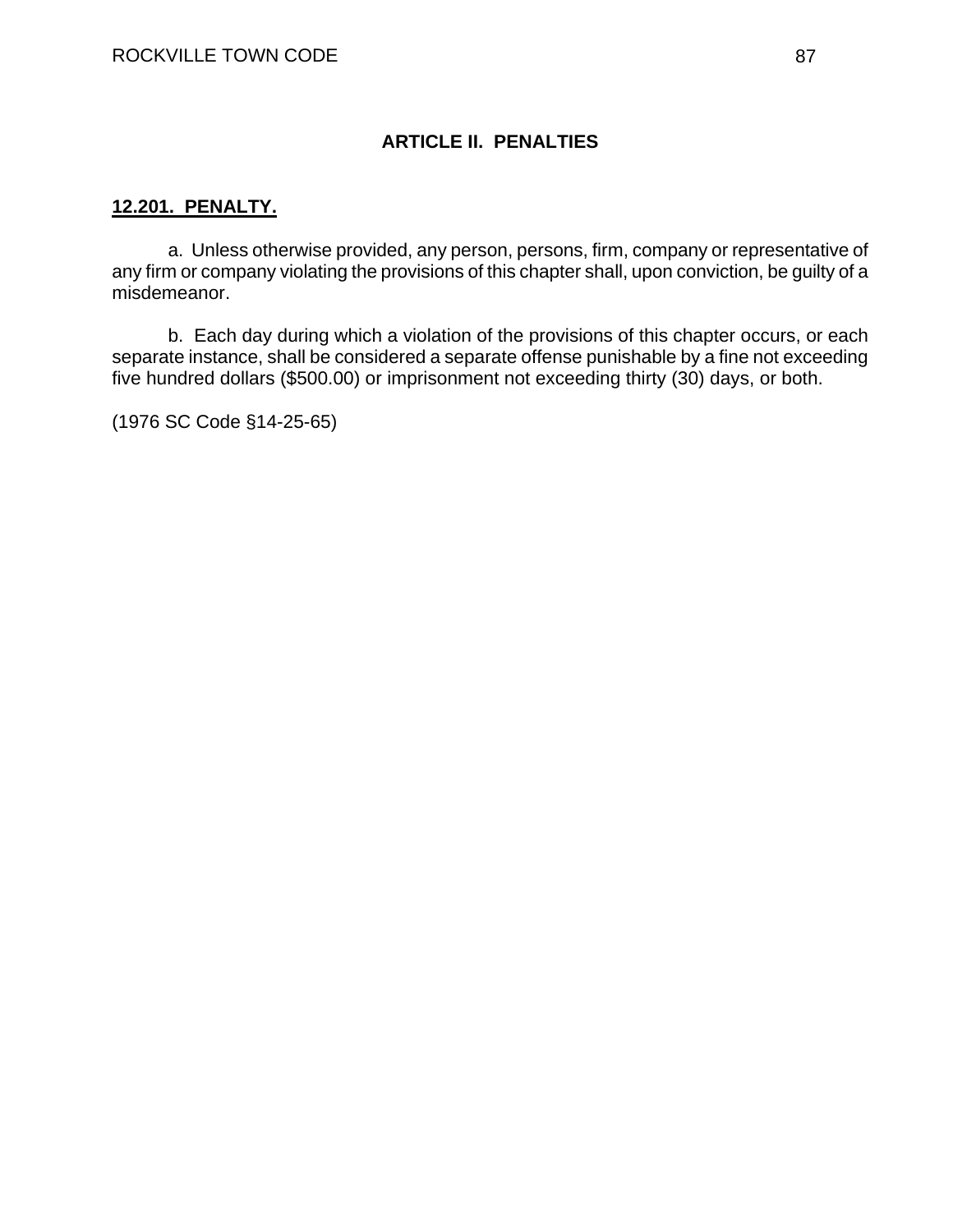# **CHAPTER 13. POLICE**

Editor's Note.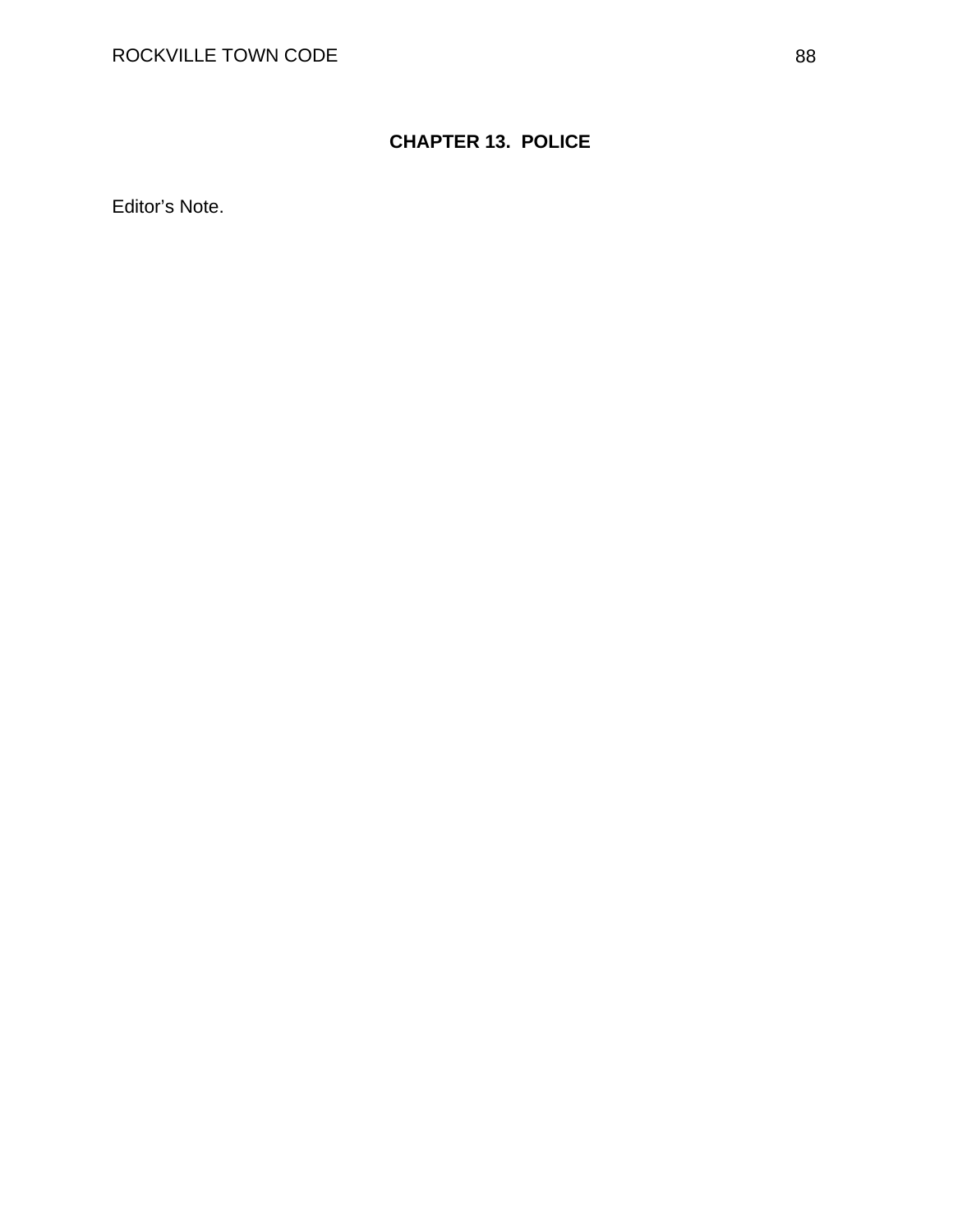## **CHAPTER 13. POLICE**

*Editor's Note. Police protection for the Town of Rockville is provided by Charleston County. This information derives from No. 58 of the Rockville Questionnaire*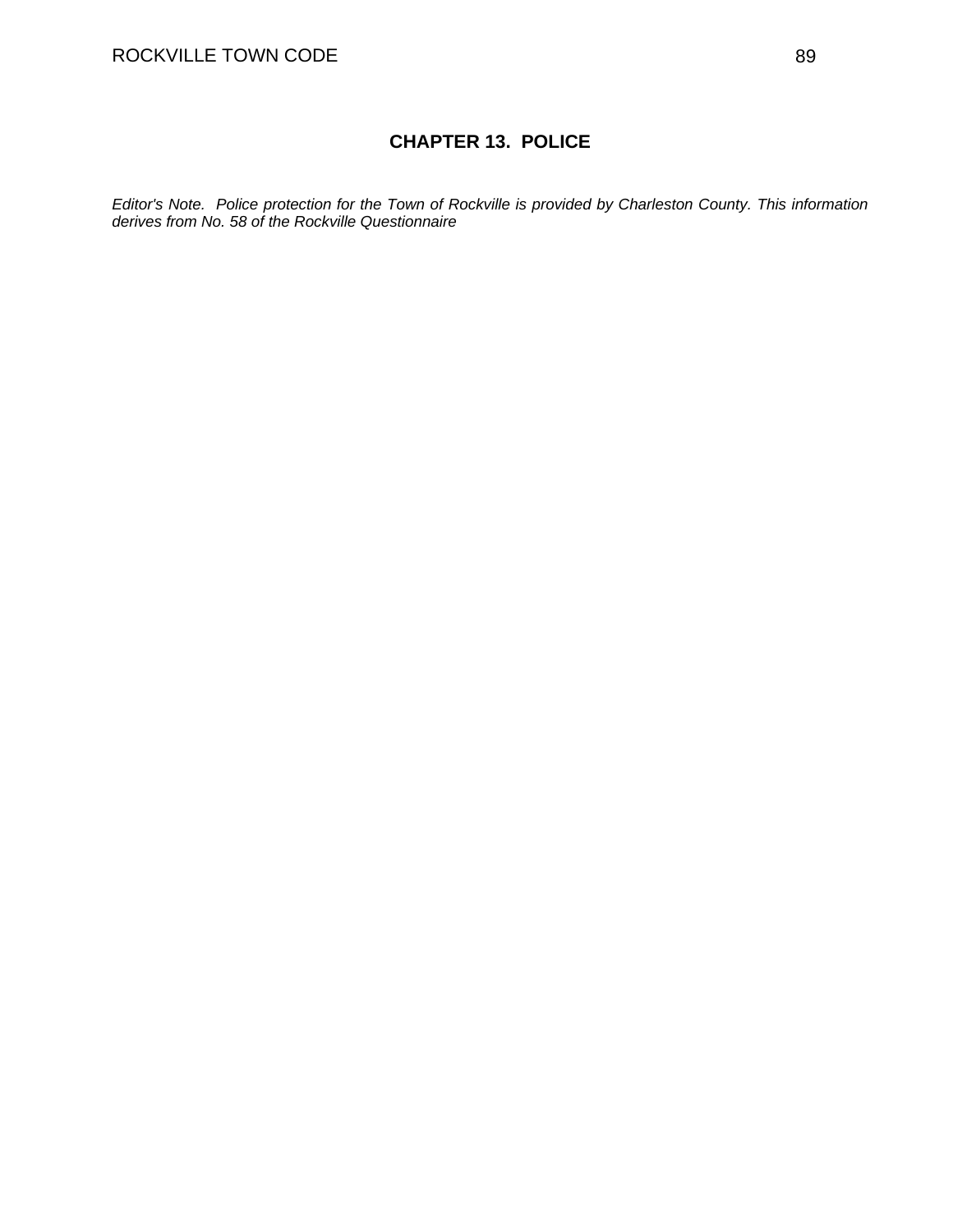### **CHAPTER 14. PUBLIC PEACE. OFFENSES**

#### **ARTICLE I. ORDINANCE SUMMONS**

14.101. Summons Ordinance. Procedure for Offenses Other Than Breach of Peace.

### **ARTICLE II. ALCOHOLIC BEVERAGES**

- 14.201. Definitions.
- 14.202. Jurisdiction of the Magistrate's Court.
- 14.203. Prior Offenses.

#### **ARTICLE III. BEER, ALE, PORTER AND WINE**

- 14.301. Unlawful to Sell Unless Tax Paid.
- 14.302. Sale to Minors.
- 14.303. Giving False Age.
- 14.304. Purchase for Transfer to Persons Under Twenty-one.
- 14.305. Purchase or Possession by Minor.

#### **ARTICLE IV. GAMING OPERATIONS**

- 14.401. Gambling Devices on Vessels Prohibited.
- 14.402. Prohibition.
- 14.403. Intent.

### **ARTICLE V. OFFENSES AGAINST MORALITY, DECENCY AND PUBLIC WELFARE**

- 14.501. Iceboxes. Abandonment Prohibited.
- 14.502. Wells, Open Pits Prohibited.
- 14.503. Loitering. Unlawful. Defined.
- 14.504. Display or Sale of Obscene Material.
- 14.505. Disturbance at Schools.
- 14.506. Disturbing the Peace.
- 14.507. Gambling Prohibited. Exceptions.
- 14.508. Same. Confiscation and Destruction of Paraphernalia.
- 14.509. Same. Houses Unlawful.
- 14.510. Bawdy Houses.
- 14.511. Same. Immoral Purposes. Solicitation. Premises.
- 14.512. Same. Information or Direction.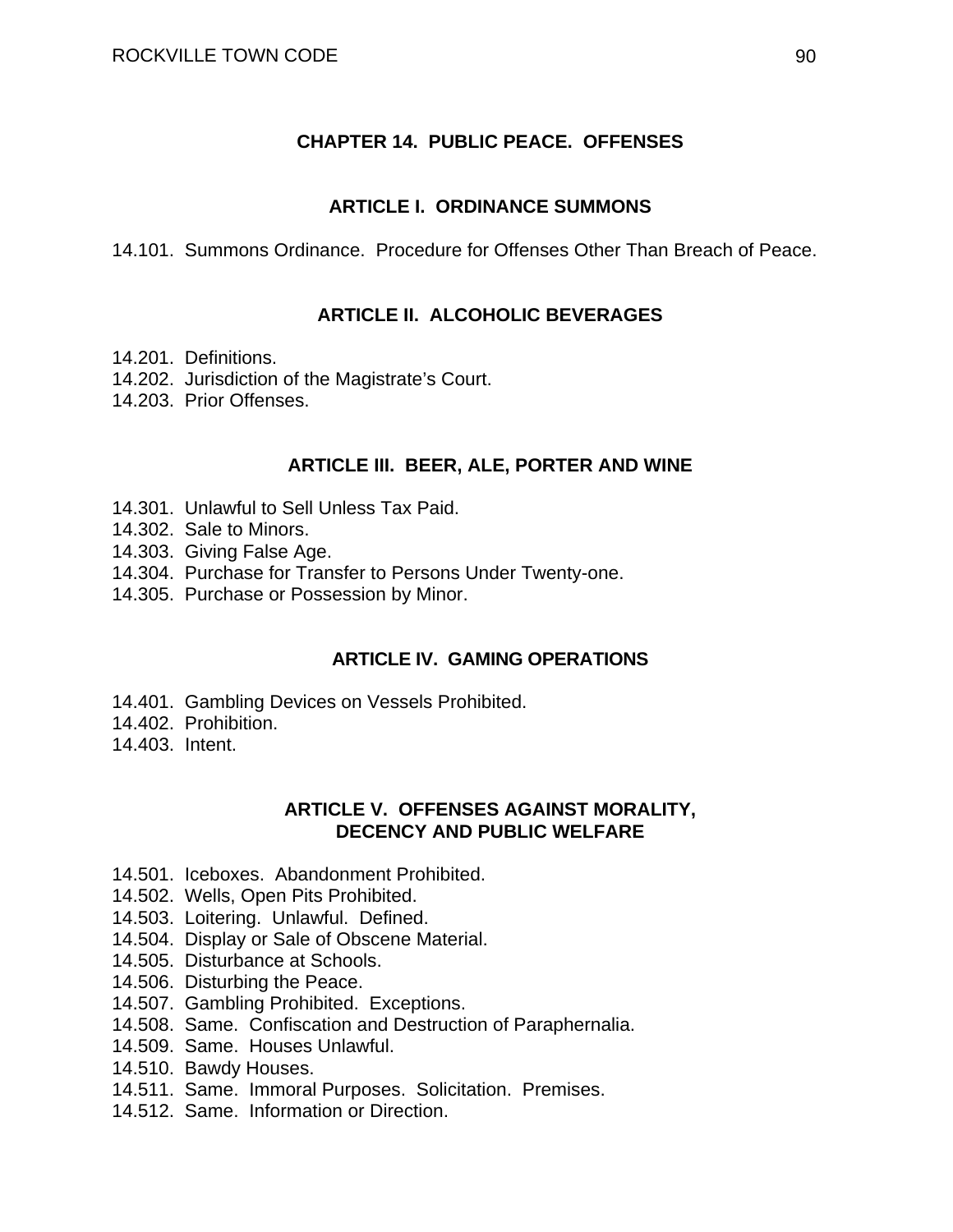- 14.513. Same. Transportation of Persons.
- 14.514. Same. Lease, Use of Places, etc.
- 14.515. Indecent Exposure. Language.
- 14.516. Peeping Toms.
- 14.517. Intoxicating Beverages. Drinking in Public.
- 14.518. Same. Public Drunkenness.

#### **ARTICLE VI. OFFENSES AGAINST THE PEACE. PUBLIC POLICY**

- 14.601. Disorderly Conduct. Defined.
- 14.602. Carrying Firearms. Exceptions.
- 14.603. Concealed Weapons.
- 14.604. Same. Carrying Weapons. Knives.
- 14.605. Discharge of Firearms. Dangerous Devices.
- 14.606. Disruption of Meetings.
- 14.607. Crime Watch Area. Town Designated.
- 14.608. Riots; Instigating, Aiding, Participating.
- 14.609. Unreasonable Noise Prohibited.

#### **ARTICLE VII. OFFENSES AGAINST PROPERTY**

- 14.701. Malicious Mischief.
- 14.702. Damaging Property.
- 14.703. Failure to Leave Premises when Ordered.
- 14.704. Petit Larceny.
- 14.705. Receiving Stolen Goods.
- 14.706. Trespassing; Private Property.
- 14.707. Obtaining Signature or Property by False Pretenses.
- 14.708. Securing Property by Fraudulent Impersonation of Officer.
- 14.709. Shoplifting.
- 14.710. Advertising Matter. Painting, Printing on Sidewalks, etc.
- 14.711. Public Events. Gaining Admission Without Payment.
- 14.712. Breaking Into Motor Vehicle. Gasoline Tank.
- 14.713. Bad Checks. Unlawful to Issue.
- 14.714. Landmarks; Altering, Removing.
- 14.715. Fences; Removing, Destroying or Leaving Down.
- 14.716. Property to be Returned to Town.
- 14.717. Junkyards Prohibited. Buildings.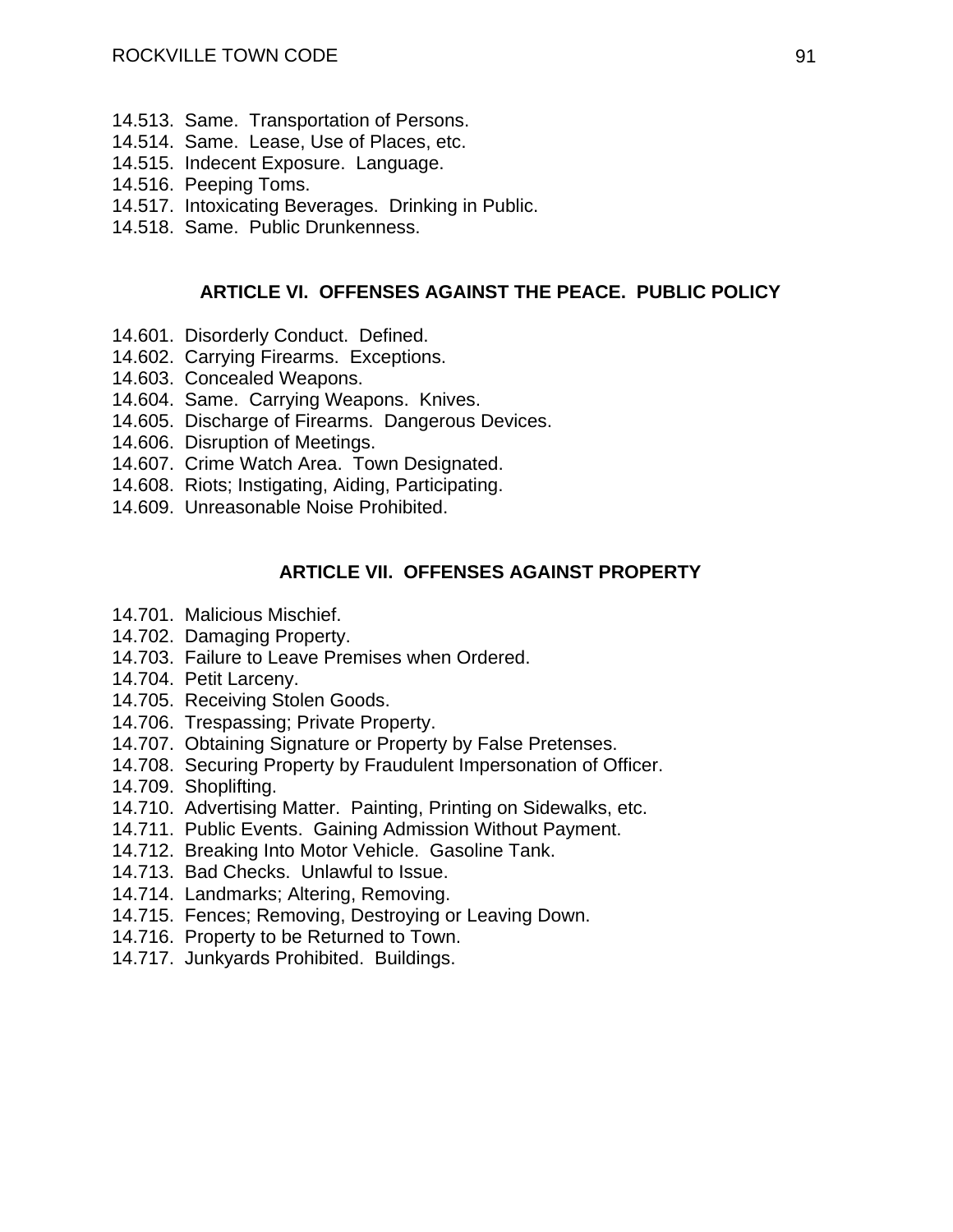#### **ARTICLE VIII. OFFENSES AGAINST THE PERSON**

- 14.801. Assault and Battery.
- 14.802. Pointing Pistol or Gun at Any Person.
- 14.803. Unlawful to Throw Object Injuring Person or Damaging Property.

### **ARTICLE IX. PARADES. DEMONSTRATING. PICKETING**

- 14.901. Parades, Picketing, Demonstrations.
- 14.902. Permit Required. Issuance.
- 14.903. Restrictions.
- 14.904. Appeals.

### **ARTICLE X. PENALTIES**

- 14.1001. Misdemeanor.
- 14.1002. Adoption of Criminal Laws of State of South Carolina.
- 14.1003. Parties to a Crime.
- 14.1004. Plea of Guilty or Nolo Contendere or Forfeiture of Bail Same as Conviction.
- 14.1005. Penalty.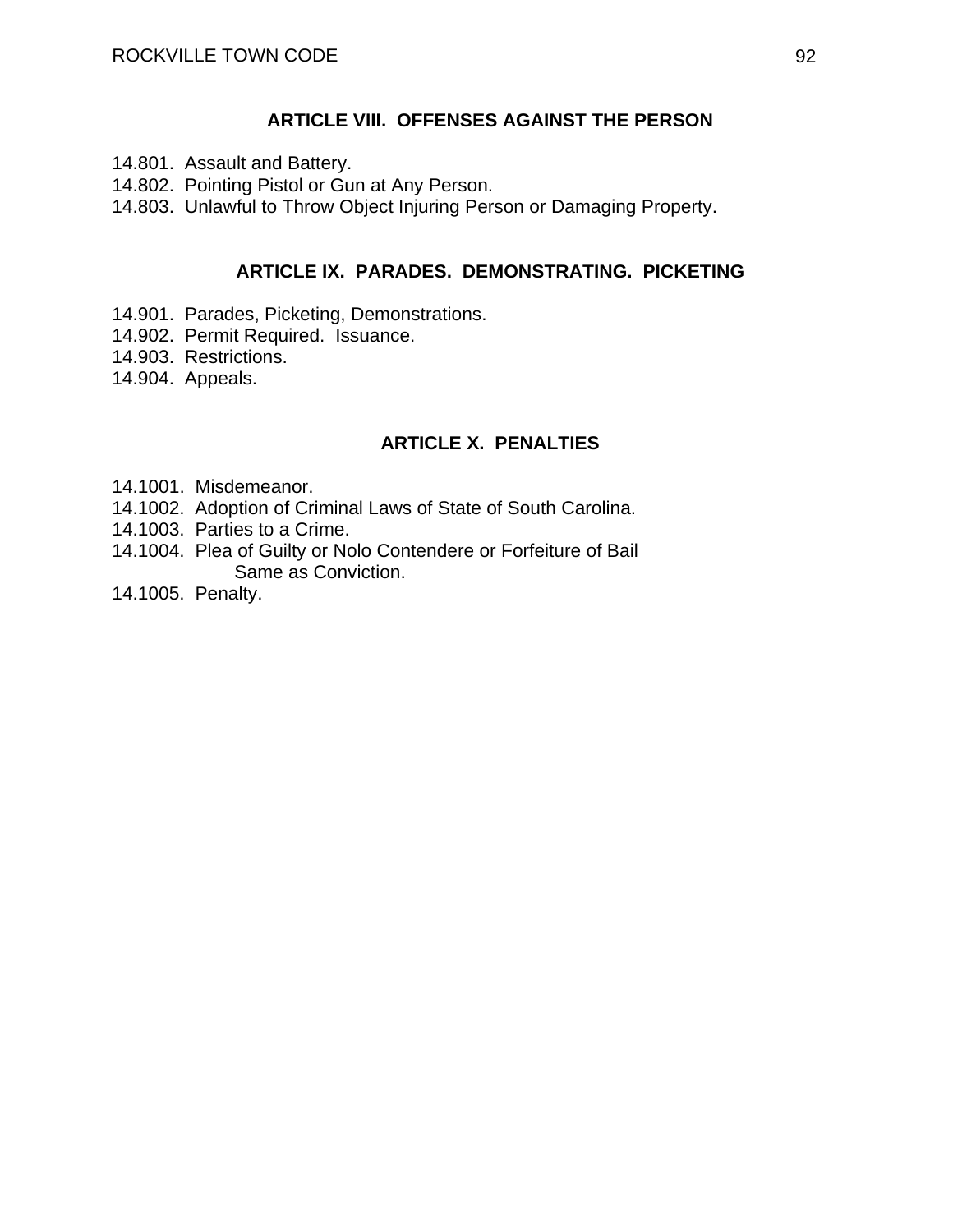### **CHAPTER 14. PUBLIC PEACE. OFFENSES**

#### **ARTICLE I. ORDINANCE SUMMONS**

*Editor's Note. This article is commonly referred to as the "Ordinance Summons" or "Summons Ordinance," as authorized by §56-7-80 of the 1976 South Carolina Code of Laws.* 

### **14.101. SUMMONS ORDINANCE. PROCEDURE FOR OFFENSES OTHER THAN BREACH OF PEACE.**

a. In all actions for the violation of the provisions of the ordinances of The Town of Rockville, not amounting to a breach of the peace, the initial process may be a summons issued by the town officials or employees, who are authorized by subsection (e) of this section to issue summons commanding the person named therein as defendant to appear before the court at a time to be set in the summons.

b. The summons shall cite only one (1) violation per summons and must contain the following information:

- (1) Name and address of the person or entity charged;
- (2) The name and title of the issuing officer;
- (3) The time, date and location of the hearing;
- (4) A description of the ordinance violated;
- (5) The procedure to post bond; and
- (6) Any other notice or warning otherwise required by law.

 c. The Uniform Ordinance Summonses must be consecutively numbered and shall be audited as part of the annual independent audit required in §4-9-150 of the South Carolina Code of Laws. A copy of each audit shall be furnished to the Mayor.

 d. Service of the Uniform Ordinance Summons vests the County Magistrate appointed by the Chief Magistrate, (per the agreement dated August 20, 1997 between the county and the town) with jurisdiction to hear and dispose of the charge for which the summons was issued and served.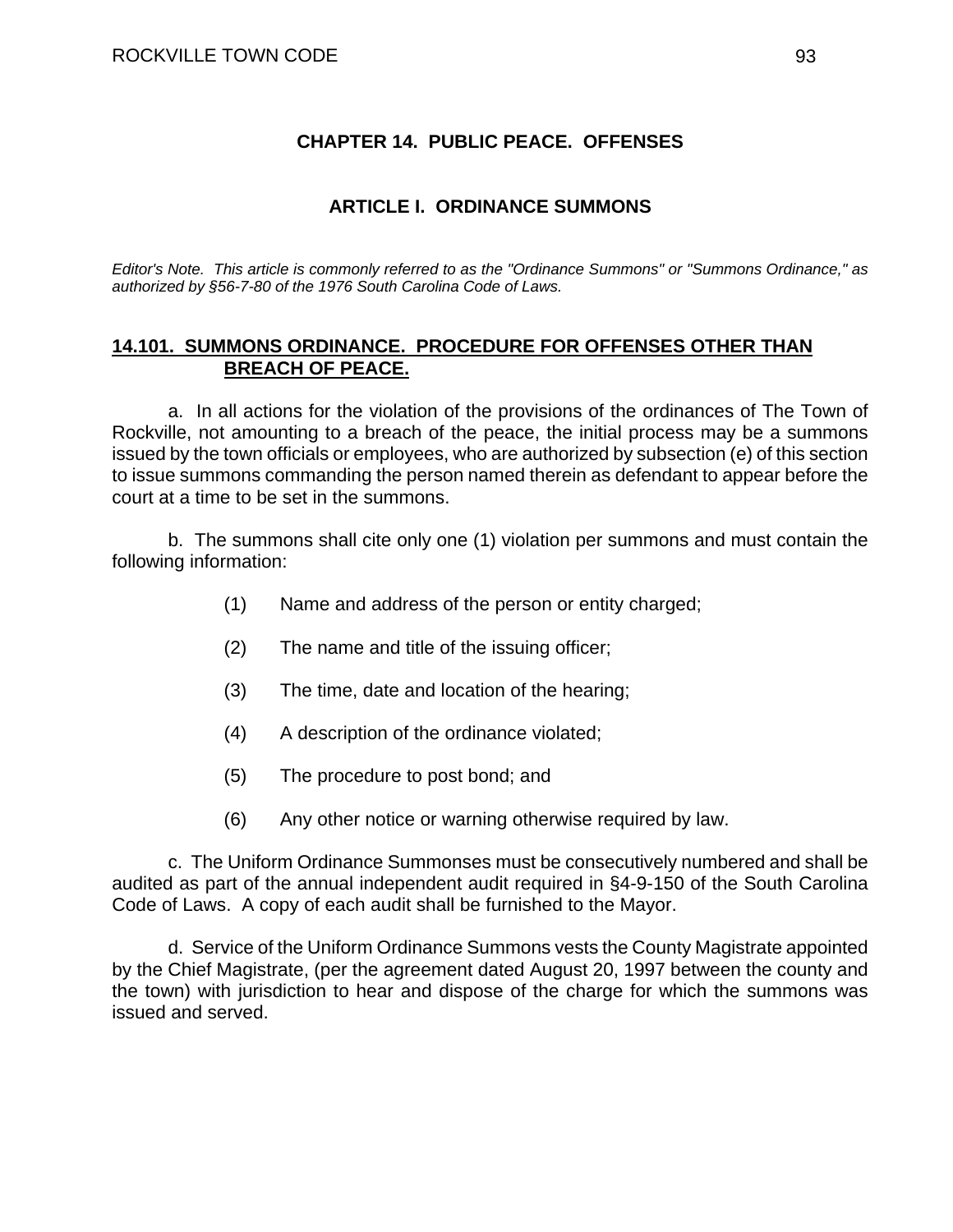e. Any law enforcement officer or code enforcement officer who serves a Uniform Ordinance Summons must allow the person served to proceed without having to post bond or to appear before a magistrate. Acceptance of a Uniform Ordinance Summons shall be deemed to constitute a person's recognizance to comply with the terms of the summons.

 f. Any person who fails to appear before the court as required by a Uniform Ordinance Summons, without first having posted such bond as may be required, or without having been granted a continuance by the court, is guilty of a misdemeanor and, upon conviction, may be fined not more than two hundred dollars (\$200.00) or imprisoned for not more than thirty (30) days.

 g. Any law enforcement agency processing an arrest made pursuant to this ordinance must furnish such information to the State Law Enforcement Division as required by §23-3-10 of the South Carolina Code of Laws.

 h. The Uniform Ordinance Summons may not be used to perform a custodial arrest. Further, no county or town ordinance regulating the use of motor vehicles on public roads of this state can be enforced using the Uniform Ordinance Summons.

 i. This article does not prevent the town from enforcing ordinances by any other means authorized by law.

(Ord. 7-17-97)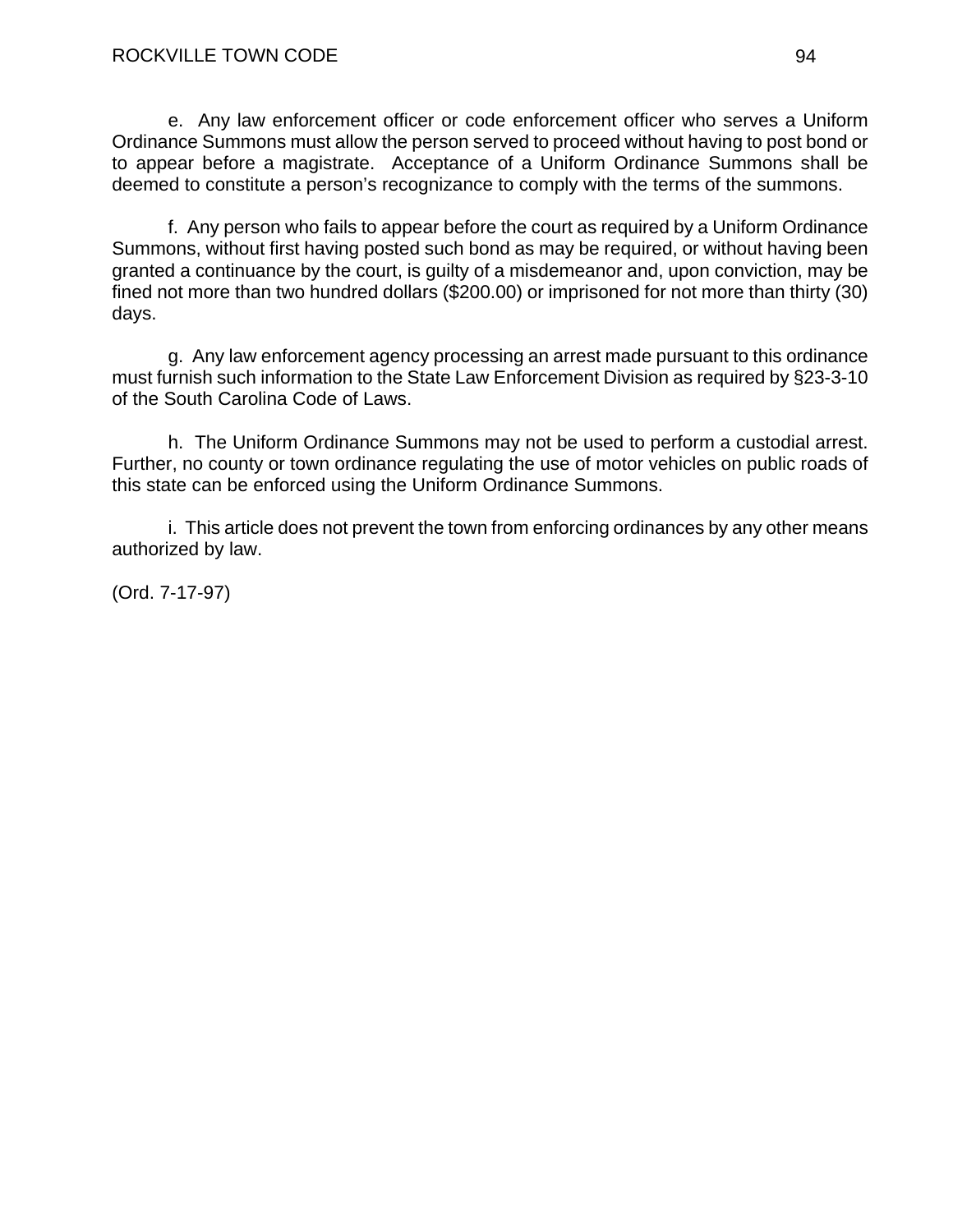## **ARTICLE II. ALCOHOLIC BEVERAGES**

*Editor's Note. Although various state laws regarding the regulation of alcoholic beverages have been repealed, this article has been included to provide guidance for law enforcement officials of Charleston County.* 

## **14.201. DEFINITIONS.**

ALCOHOLIC LIQUORS as used in this chapter shall mean any spirituous malt, vinous, fermented, brewed or other liquors or any compound or mixture thereof by whatever name called or known which contains alcohol and used as a beverage.

### **14.202. JURISDICTION OF THE MAGISTRATE'S COURT.**

The Magistrate's Court shall try and determine all cases involving any violation of this article occurring within the corporate limits and shall have jurisdiction over such criminal cases, with the right and duty of sending such cases, occurring within the corporate limits but beyond its jurisdiction to try, to the higher courts.

(1976 SC Code §5-7-30)

### **14.203. PRIOR OFFENSES.**

A conviction, plea of guilty, plea of nolo contendere or forfeiture of bond for the violation of any of the laws of this state, or of the United States relating to alcoholic liquor shall constitute prior offense for the purpose of any prosecution, or for the purpose of imposition of sentence for any subsequent violation of this chapter.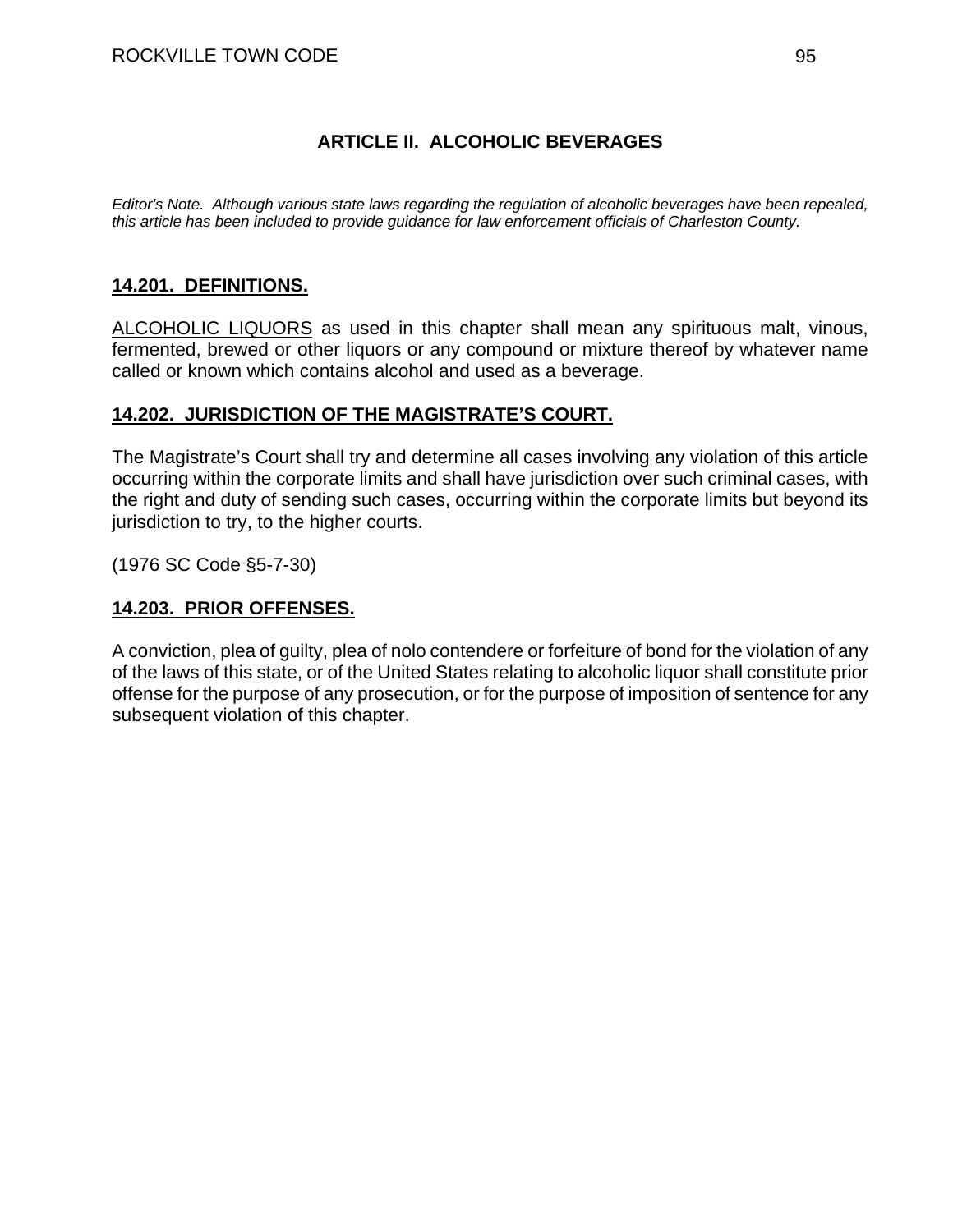## **ARTICLE III. BEER, ALE, PORTER AND WINE**

*Editor's Note. Although various state laws regarding the regulation of alcoholic beverages have been repealed, this article has been included to provide guidance for law enforcement officials of Charleston County.* 

## **14.301. UNLAWFUL TO SELL UNLESS TAX PAID.**

It shall be unlawful for any person to sell or permit to be sold any beer, ale, porter, wine, malt or other beverage authorized to be sold under South Carolina statutes regulating same, on which tax levied be not paid.

#### **14.302. SALE TO MINORS.**

It shall be unlawful for any person to sell beer, ale, porter, wine or other malt or fermented beverage to a minor under the age of twenty-one (21) years.

### **14.303. GIVING FALSE AGE.**

It shall be unlawful for any person to whom beer or wine cannot be lawfully sold to knowingly give false information concerning his age for the purpose of purchasing beer or wine.

### **14.304. PURCHASE FOR TRANSFER TO PERSONS UNDER TWENTY-ONE.**

It shall be unlawful for any person to transfer beer, wine or alcoholic liquor to persons under twenty-one (21) years of age for the purpose of consumption.

### **14.305. PURCHASE OR POSSESSION BY MINOR.**

a. It shall be unlawful for any minor under the age of twenty-one (21) years to purchase, or knowingly have in his possession any beer, ale, porter, wine or any other similar malt or fermented beverage. Any such possession shall be prima facie evidence that it was knowingly possessed.

b. This section shall not apply to any employee lawfully engaged in the sale or delivery of any such beverage in an unopened container.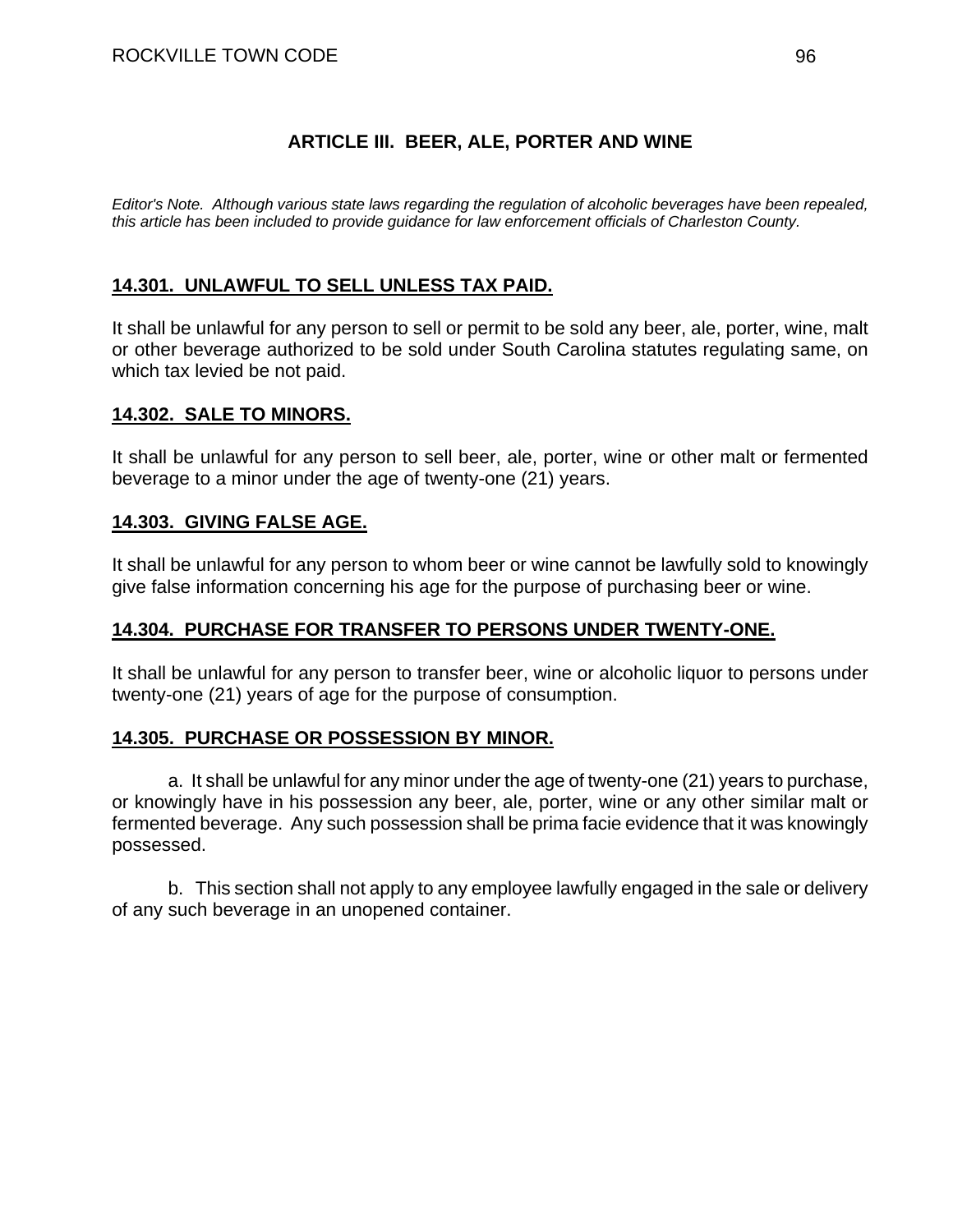## **ARTICLE IV. GAMING OPERATIONS**

*Editor's Note. This article derives from an ordinance adopted January 18, 1999.* 

### **14.401. GAMING DEVICE ON VESSELS PROHIBITED.**

- a. For the purposes of this code, the following definitions shall be used:
	- (1) Gambling device shall mean:

 (a) Any so-called "slot machine" or any other machine or mechanical device an essential part of which is a drum or reel with insignia thereon, and (a) which when operated may deliver, as the result of the application of an element of chance, any money or property, or (b) by the operation of which a person may become entitled to receive, as the result of the application of an element of chance, any money or property; or

 (b) Any other machine or mechanical device (including, but not limited to, roulette wheels and similar devices) designed and manufactured primarily for use in connection with gambling, and (a) which when operated may deliver, as the result of the application of an element of chance, any money or property, or (b) by the operation of which a person may become entitled to receive, as the result of the application of an element of chance, any money or property; or

 (c) Any subassembly or essential part intended to be used in connection with any such machine or mechanical device, but which is not attached to any such machine or mechanical device as a constituent part.

 (2) Day cruise and/or Cruise to nowhere shall mean a voyage or segment of a voyage, respectively:

 (a) that begins and ends within the waters of the municipal boundaries of the Town of Rockville, or begins in the Town of Rockville and ends in another destination within the State of South Carolina and ends within the waters of the municipal boundaries of the Town of Rockville; and

(b) during which the vessel does not make an intervening stop; and

and

(c) during which the passengers are entitled to operate gambling devices;

 (d) that does not provide overnight accommodations for their cruise passengers and that is not primarily engaged in carrying passengers between ports in the United States or foreign countries.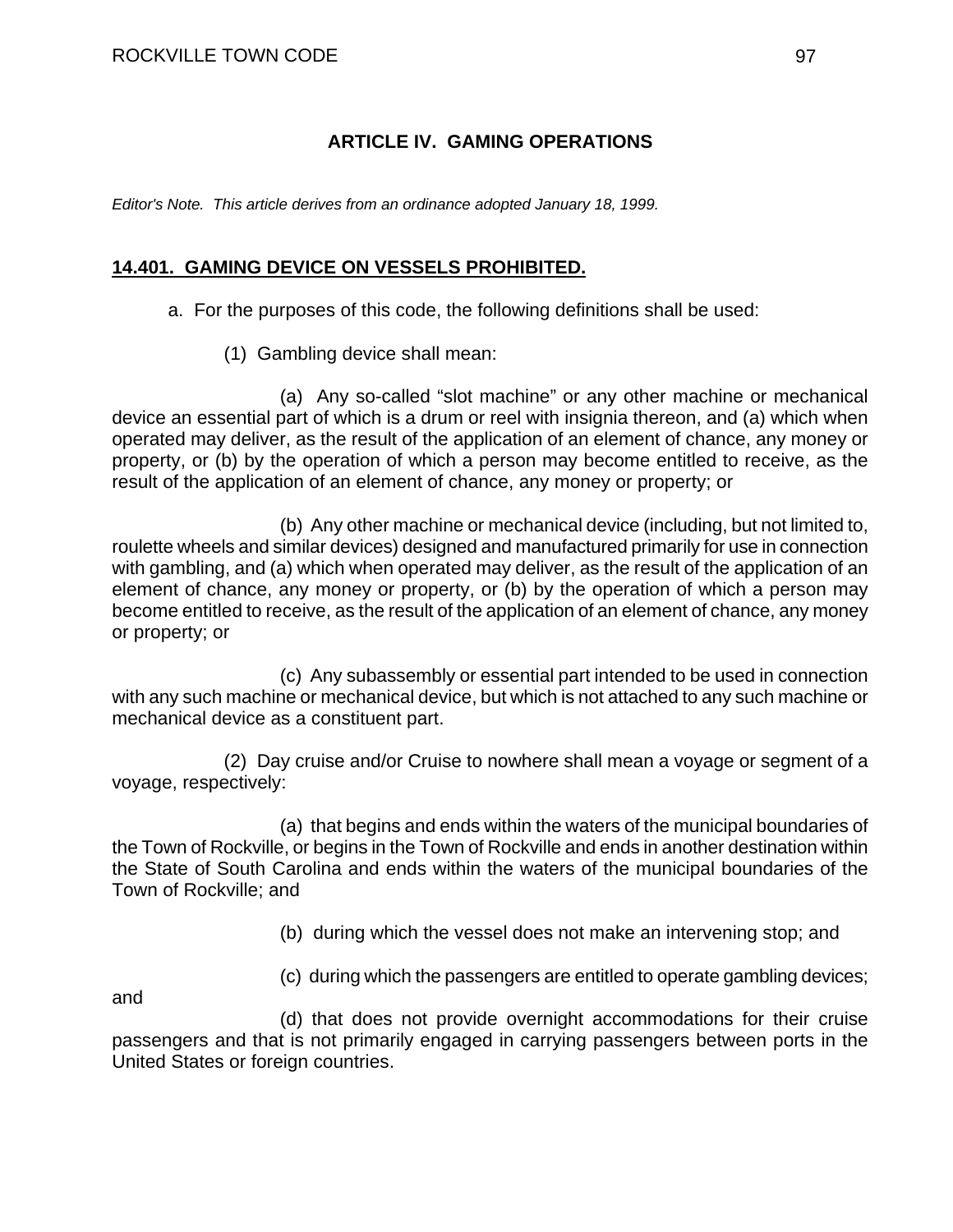It shall be unlawful to manufacture, recondition, repair, sell, transport, possess or use any gambling device on a vessel within the waters of the municipal boundaries of the Town of Rockville operated for the purpose of conduction a day cruise.

### **14.403. INTENT.**

By enacting this ordinance, the Town of Rockville exercises its authority delegated to it pursuant to the 1976 South Carolina Code, §5-7-30 (the Home Rule Act) and its authority to legislate to preserve the health, security, general welfare and convenience of its citizens. Further, by enacting this ordinance, the city intends to opt out of the provisions of *15 U.S.C. §1175(h)(1)(A) (the Johnson Act)*.

*(Editor's Note. As to other gambling provisions, see §14.507 of this code.)*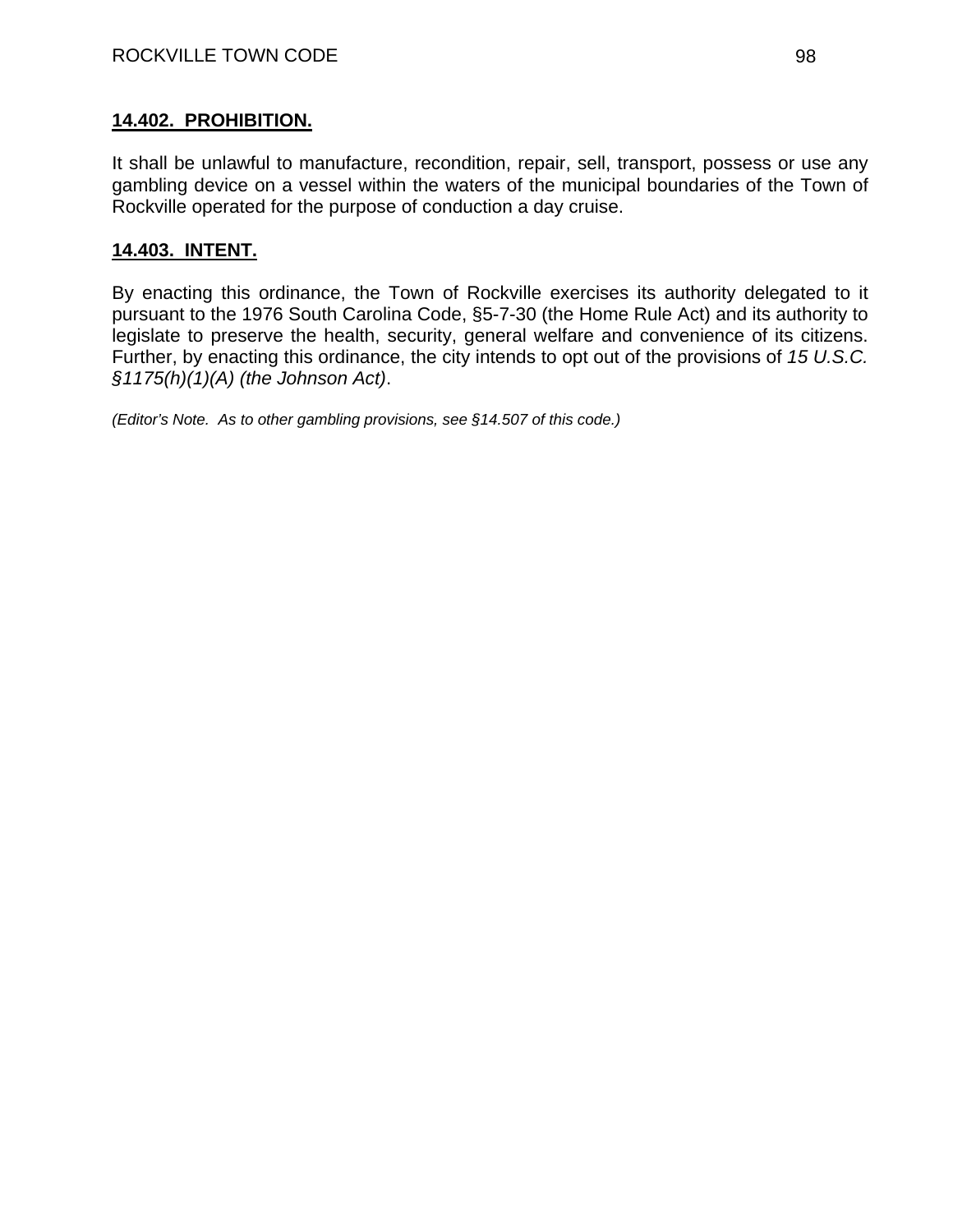### **ARTICLE V. OFFENSES AGAINST MORALITY, DECENCY AND PUBLIC WELFARE**

*Editor's Note. This article derives from generally accepted municipal practices and appropriate state statutes.* 

### **14.501. ICEBOXES. ABANDONMENT PROHIBITED.**

a. It shall be unlawful for any person to abandon or discard any icebox, refrigerator, ice chest or other type of airtight container of a capacity sufficient to contain any child without, prior to such abandonment, removing the door, lid or other device for the closing thereof.

b. It shall also be unlawful for any person in charge of property to knowingly permit any abandoned icebox, refrigerator, ice chest or other type of airtight container to remain thereon accessible to children without removing the door, lid or other device for the closing thereof.

(1976 SC Code §16-3-1010)

### **14.502. WELLS, OPEN PITS PROHIBITED.**

It shall be unlawful for any owner or tenant to permit or allow any abandoned well or pit to remain open and unprotected on any place or premises owned or occupied by such person.

(1976 SC Code §16-3-1020)

#### **14.503. LOITERING. UNLAWFUL. DEFINED.**

a. It shall be unlawful for any person to loiter in or upon any street, park, public place or in any public building or obstruct the access to any public building or any part thereof, or obstruct the passage of any person through any public street or public place.

b. For the purpose of this section, the term "loiter" shall encompass, but shall not necessarily be limited to, one or more of the following acts:

(1) Obstruction of the unhampered passage of pedestrians or vehicles;

(2) Obstructing, molesting or interfering with any person lawfully upon any street, park or other public place; or

(3) Refusing to move when requested to do so by an official authorized to do so, provided the Peace Officer has exercised his discretion reasonably under the circumstances in order to preserve or promote public peace and order.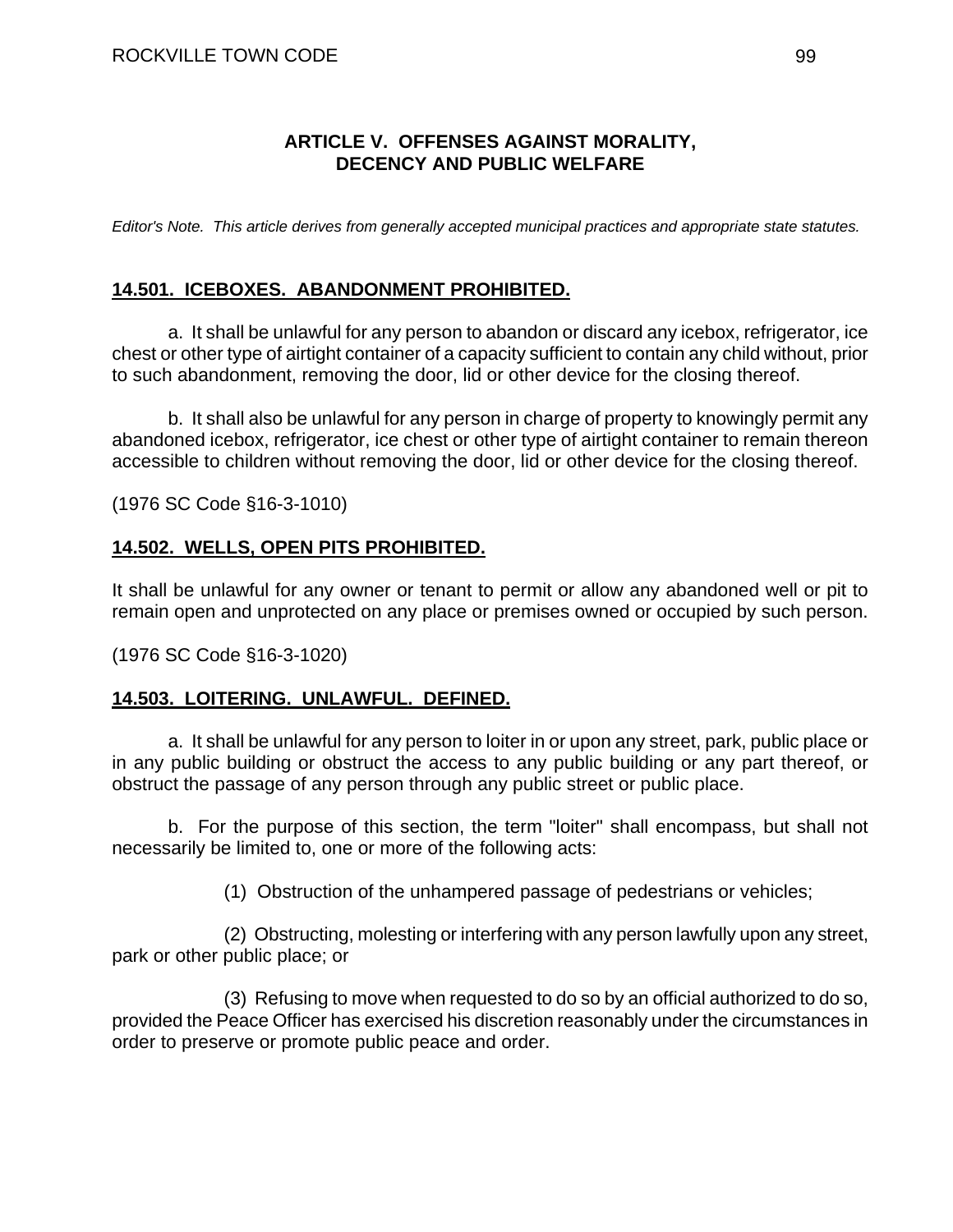## **14.504. DISPLAY OR SALE OF OBSCENE MATERIAL.**

It shall be unlawful for any person to post or make any indecent, obscene or profane writing or pictures, or to make, sell, exhibit or offer for sale any indecent or lewd book, picture or anything of like character.

## **14.505. DISTURBANCE AT SCHOOLS.**

It shall be unlawful:

1. For any person willfully or unnecessarily (a) to interfere with or to disturb in any way or in any place the students or teachers of any school, (b) to loiter about such school premises or (c) to act in an obnoxious manner thereon; or

2. For any person to enter upon any school premises or loiter around the premises, except on business, without the permission of the principal or person in charge.

(1976 SC Code §16-17-420)

## **14.506 DISTURBING THE PEACE.**

It shall be unlawful for any person to conduct himself in such a manner as to result in a disturbance of the peace to the inhabitants of the town or to knowingly aid, assist or abet therein.

(1976 SC Code §5-7-30) (See §14.601, this code for "Disorderly Conduct.")

### **14.507. GAMBLING PROHIBITED. EXCEPTIONS.**

In addition to the provisions of Article IV of this chapter,

1. It shall be unlawful for any person to engage in gambling or games of chance, to keep or operate, or permit to be kept or operated, any slot machines, punchboard, tipboard, or other device pertaining to games of chance of whatsoever name or kind.

2. Exceptions shall include automatic weighing, measuring, musical and vending machines which are so constructed as to give a certain uniform and fair return in value for each coin or bill deposited therein, and in which there is no element of chance, as may be permitted by state statutes.

*(Editor's Note. As to intent, see §14.403 of this code.)*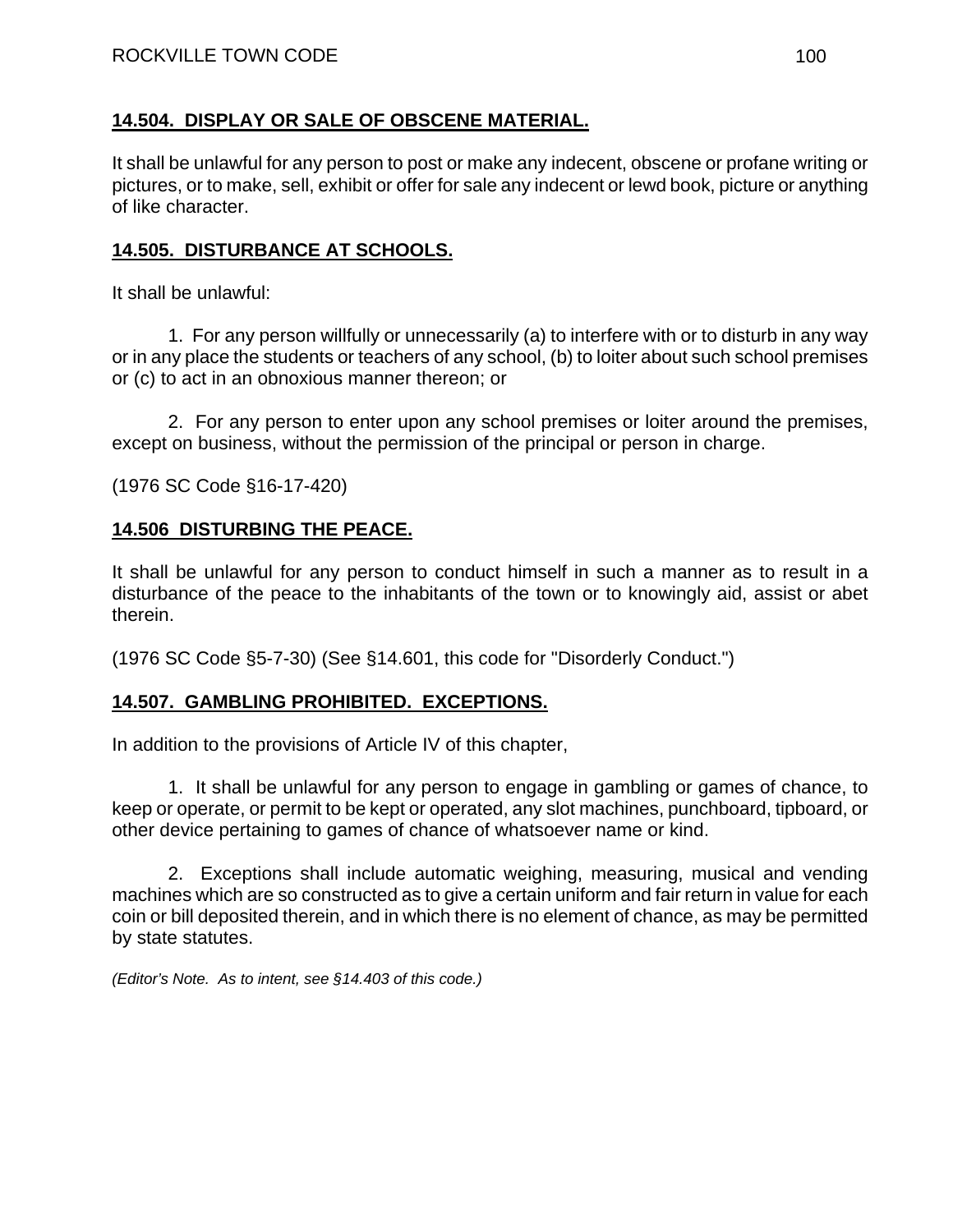## **14.508. SAME. CONFISCATION AND DESTRUCTION OF PARAPHERNALIA.**

Upon the charging of any person in Magistrate's Court of a violation of §14.607, hereof, it shall be the duty of the police, whenever possible, to seize and take into possession any gaming device, machines, punchboard, tipboard, or other device of whatever name or kind pertaining to games of chance. Upon conviction in court, it shall be the duty of the police officers of the town to destroy the gaming device of whatever name or kind.

## **14.509. SAME. HOUSES UNLAWFUL.**

It shall be unlawful for any person or persons to keep or maintain a gambling house or room or place where people resort to engage in gambling or games of chance, or to permit gambling or games of chance in any building on their premises or under their control.

## **14.510. BAWDY HOUSES.**

The keeping of a bawdy house, disorderly house or a house of prostitution within the corporate limits shall be deemed a misdemeanor for the owner or lessee of any dwelling house, or other building situated within the corporate limits, to let or sublet such dwelling house or other building to any person to be used, or with the knowledge that the same is intended to be used, and kept as a bawdy house or house of prostitution.

(1976 SC Code §16-15-90)

## **14.511. SAME. IMMORAL PURPOSES. SOLICITATION. PREMISES.**

It shall be unlawful for any person to invite or entice any person upon any street, public square or enclosure to accompany, go with or follow such person to any place for immoral purposes, or to incite, entice or address any person from any door, window, porch or portico of any house or building, to enter any house, go with or accompany such person to any place for immoral purposes.

(1976 SC Code §16-15-90)

## **14.512. SAME. INFORMATION OR DIRECTION.**

It shall be unlawful for any person to give information about any house or place for immoral purposes, whether the communication be by word of mouth, or direction, telephone or in writing.

(1976 SC Code §16-15-90)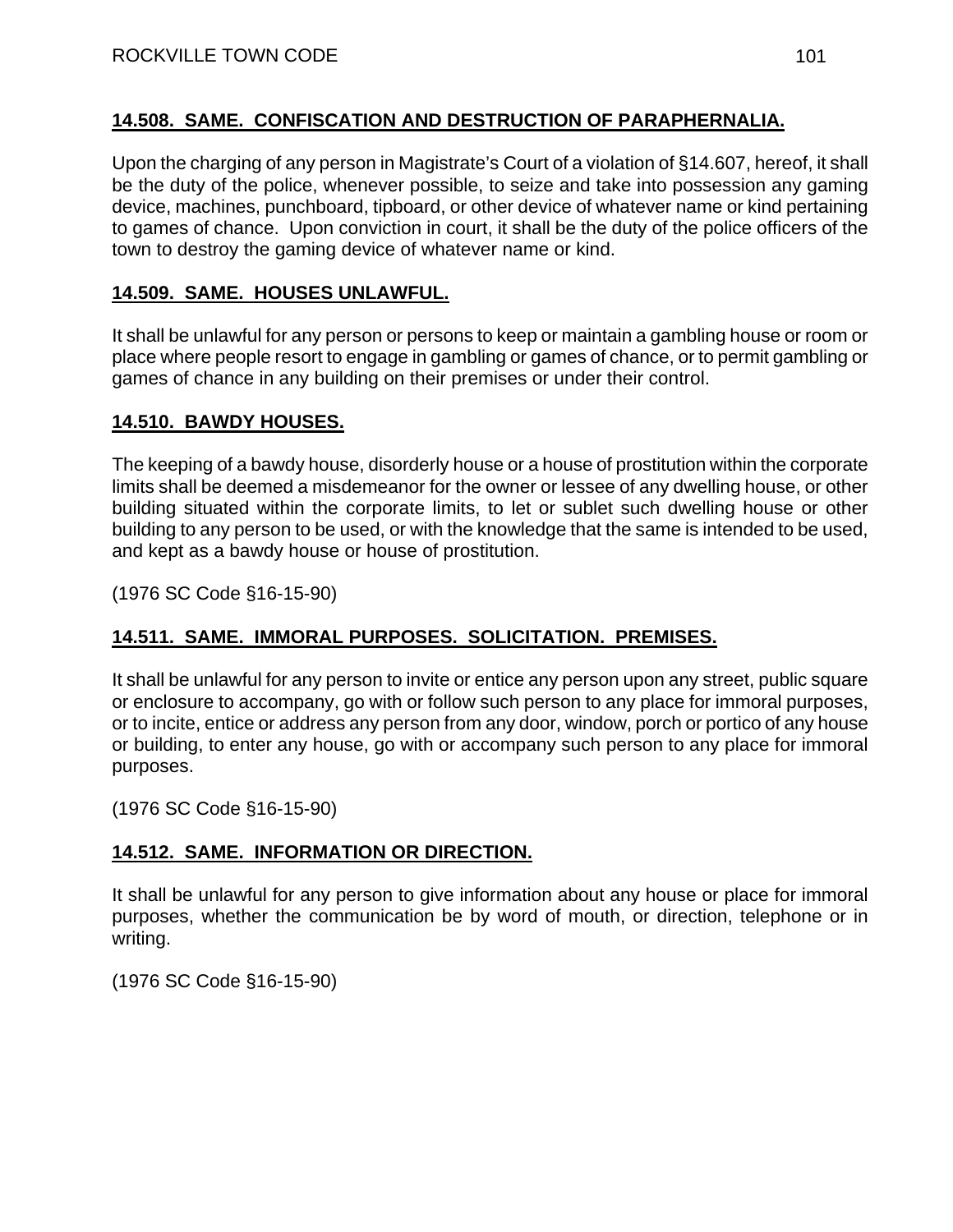### **14.513. SAME. TRANSPORTATION OF PERSONS.**

It shall be unlawful for any person to transport, carry, convey or assist by aiding, abetting, encouraging, requesting or other, in transporting, carrying, conveying in or accompanying by any ways and means whatsoever any person for any immoral purpose.

(1976 SC Code §16-15-90)

## **14.514. SAME. LEASE, USE OF PLACES, ETC.**

It shall be unlawful for any person to take, rent, use or occupy any place for immoral purposes.

(1976 SC Code §15-43-10)

### **14.515. INDECENT EXPOSURE. LANGUAGE.**

It shall be unlawful for any person to curse or to use any obscene language or indecent language or to permit or make any indecent exposure of his person on any of the streets, alleys or other public ways or places in the town.

#### **14.516. PEEPING TOMS.**

It shall be unlawful for any person to enter upon the private property of another to spy or look into the windows or doors of any building located on private property; provided, this section does not apply to police officers in the actual discharge of their duties.

#### **14.517. INTOXICATING BEVERAGES. DRINKING IN PUBLIC.**

It shall be unlawful for any person or persons to drink any kind of intoxicating alcoholic beverages on the streets, alleyways, highways or other such public places, except for permitted activities.

#### **14.518. SAME. PUBLIC DRUNKENNESS.**

It shall be unlawful for any person to create a nuisance or disturbance upon the public streets or in any public place in a drunken condition.

(1976 SC Code §16-17-530)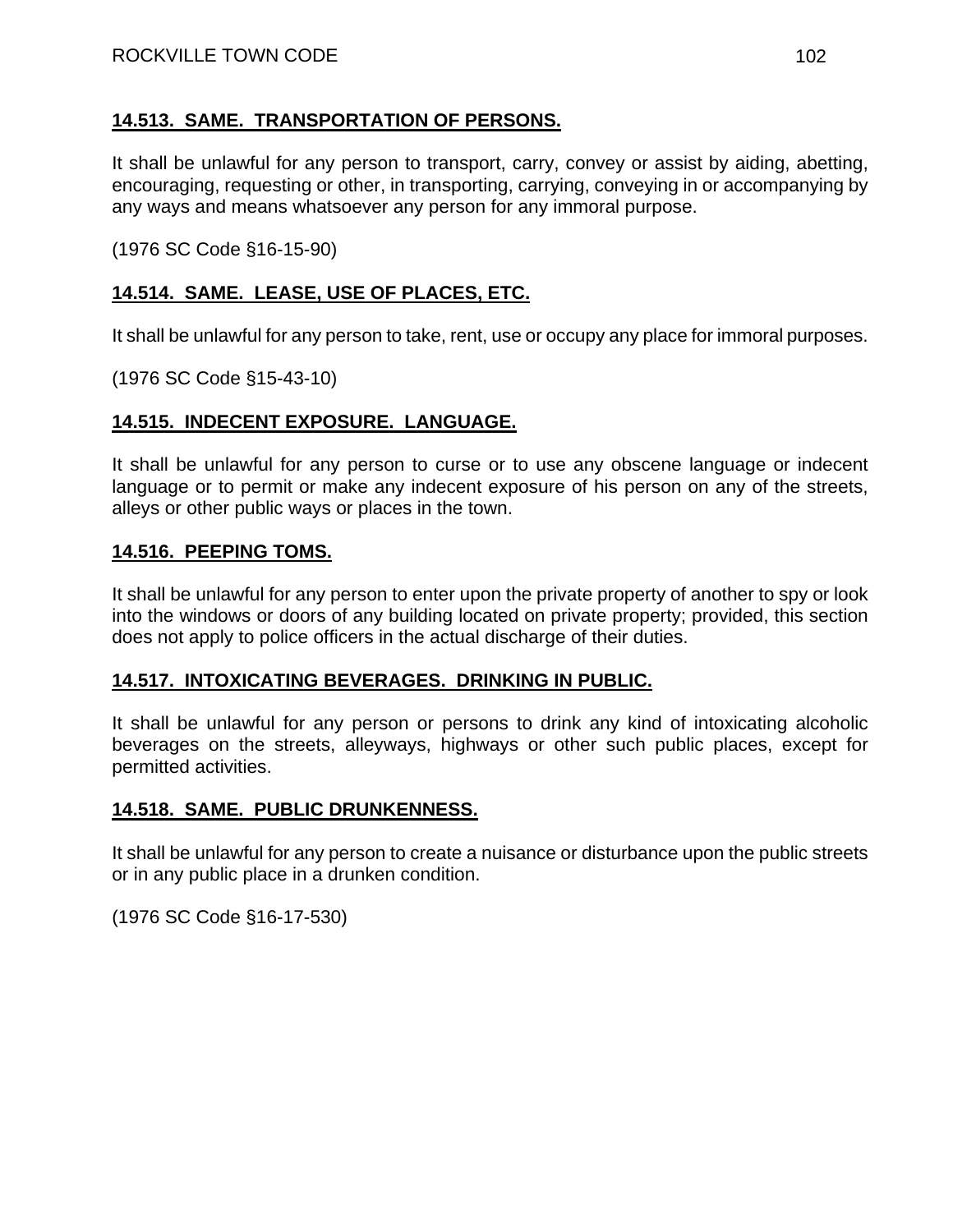## **ARTICLE VI. OFFENSES AGAINST THE PEACE. PUBLIC POLICY**

*Editor's Note. This article derives from generally accepted municipal practices and appropriate state statutes.* 

## **14.601. DISORDERLY CONDUCT. DEFINED.**

a. It shall be unlawful to conduct oneself in a disorderly manner with the purpose to cause public inconvenience, annoyance, alarm or recklessly create a risk thereof by:

(1) Engaging in fighting, threatening, violent or tumultuous behavior, breach of the peace; or

(2) Making unreasonable noise or offensively coarse utterance, gesture or display, or addresses of abusive language to any person present; or

(3) Creating a hazardous or physically offensive condition by any act which serves no legitimate purpose of the act; or

(4) Existence of any disorderly, lewd or indecent conduct by scurrilous, obscene, indecent or profane writing, picture, mark or figure on any wall, fence, house or structure.

b. For the purpose of this section "public" means affecting or likely to affect any person or persons in a place to which the public or a substantial group has access; among the places included are highways, transport facilities, schools, prisons, apartment houses, places of business or entertainment, governmental buildings, any neighborhood, in automobiles, etc.

(1976 SC Code §16-17-530) (See §14.506, this code, for "Disturbing the Peace.")

### **14.602. CARRYING FIREARMS. EXCEPTIONS.**

It shall be unlawful for any person to carry about the person, whether concealed or not, any pistol, except as follows:

1. Any person carrying a permit issued by lawful authority, pursuant to South Carolina statutes.

2. Marshals, sheriffs, police officers or other law enforcement officers, or peace officers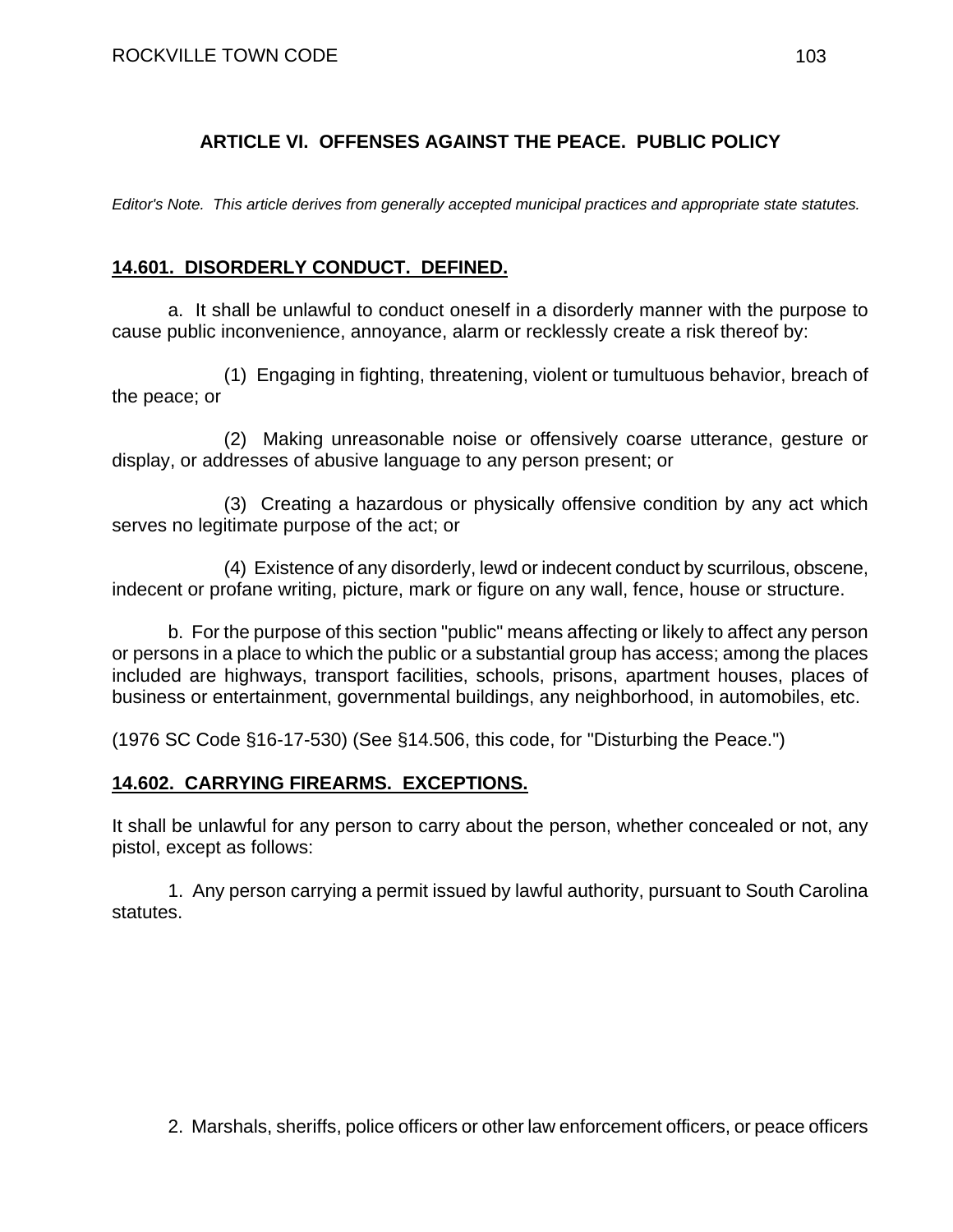of the federal government or other states when they are carrying out official duties while in this state.

3. Members of the Armed Forces of the United States or of the National Guard, organized reserves or the state militia when on duty.

4. Members of organizations authorized by law to purchase or receive firearms from the United States or this state, or regularly enrolled members of clubs organized for the purpose of target shooting or collecting modern and antique firearms while the members are at or going to or from their places of target practice, or their shows and exhibits.

5. Licensed hunters or fishermen while engaged in hunting or fishing.

6. Any person regularly engaged in the business of manufacturing, repairing, repossession or dealing in firearms, or the agent or representative of that person while possessing, using or carrying a pistol in the usual or ordinary course of business.

7. Guards of common carriers, banks and other financial institutions while engaged in that capacity and guards engaged in protection of property of the United States or any agency thereof.

8. Any authorized military or civil organizations while parading or the members thereof when going to and from the places of meeting of their respective organizations.

9. Any person in his home, or upon his real property, or fixed place of business.

10. Any person in any vehicle where the pistol is secured in a closed glove compartment or closed trunk.

11. Any person carrying a pistol unloaded and in a secure wrapper from the place of purchase to his home or fixed place of business or while in the process of the changing or moving of one's residence or the changing or moving of one's fixed place of business.

12. Any night watchman while engaged in his duties as a night watchman.

## **14.603. CONCEALED WEAPONS.**

Except as herein provided, it shall be unlawful for any person to possess or carry concealed about his person any dirk, metal knuckles, razor, ice pick, or other weapon usually used for the infliction of personal injuries.

(1976 SC Code §16-23-460)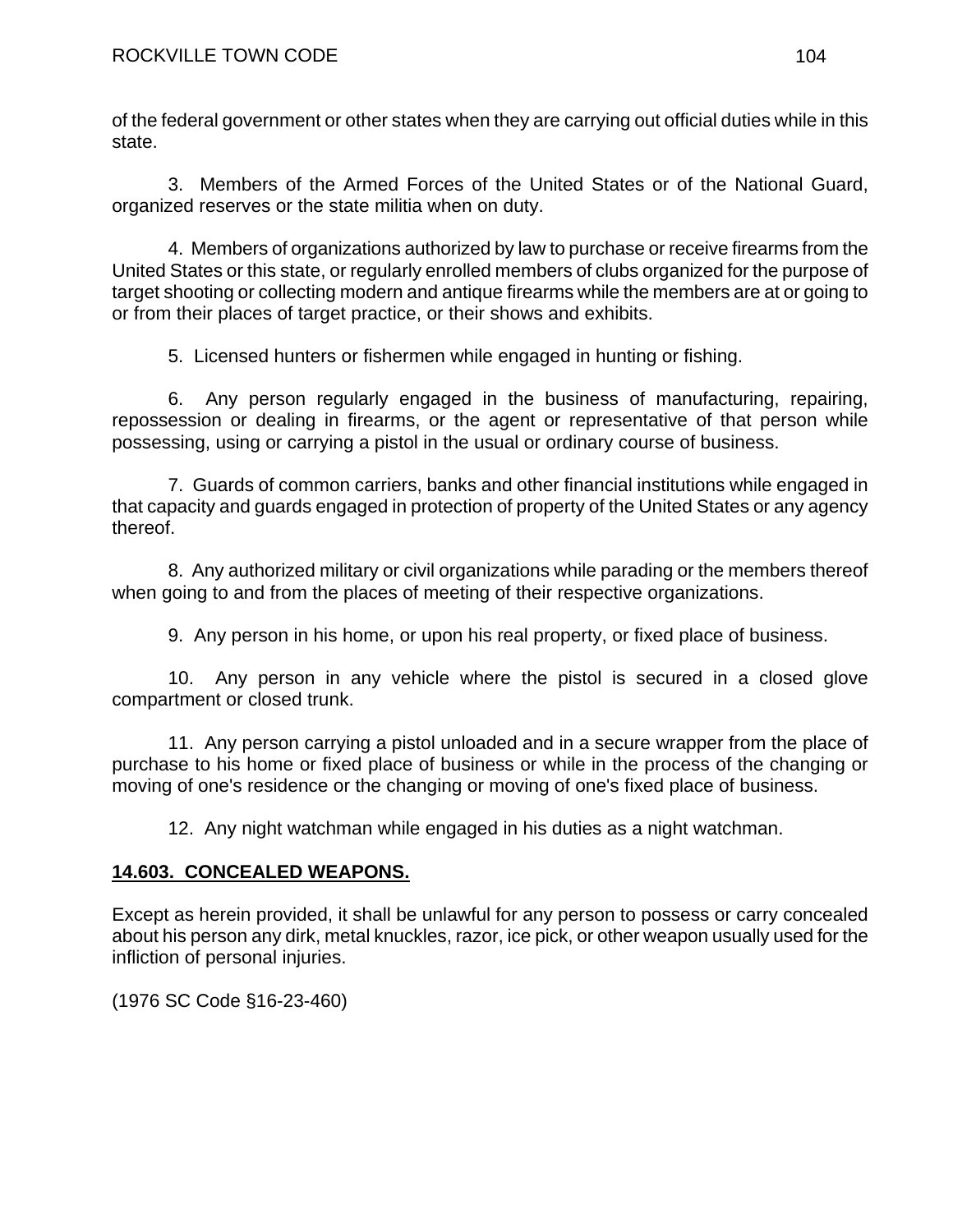### **14.604. SAME. CARRYING WEAPONS. KNIVES.**

a. It shall be unlawful for any person to carry about his person, whether concealed or not, any dirk, slingshot, metal knuckles, razor or other weapon usually used for the infliction of personal injury or injuries. This section shall not apply to peace officers while in the discharge of their duties.

b. It shall be unlawful for any person within the town to possess or conceal upon his person any knife, measuring seven (7) inches or greater in length either when opened or unopened, or any switchblade knife.

(1) For the purposes of this section, the term "switchblade knife" shall mean any knife having a blade which opens automatically, by hand pressure applied to a button or other device in the handle of the knife, by operation or inertia, gravity or both.

(2) This section does not apply to pocket knives, which when open, do not exceed five and one-half (5 1/2) inches in overall length.

(1976 SC Code §16-23-405)

## **14.605. DISCHARGE OF FIREARMS. DANGEROUS DEVICES.**

a. It shall be unlawful for any person to point at or discharge or cause to be discharged at any person any loaded or unloaded firearm of any kind.

b. It shall be unlawful, within the corporate limits, to fire, aim or discharge any air rifle, pellet rifle, sling shot or other device, in any manner, which may be intentionally used to harm any person or property.

c. Nothing contained herein, however, shall be construed to abridge the right of self-defense, to apply to theatricals or like performances or to peace officers in the discharge of their duties.

### **14.606. DISRUPTION OF MEETINGS.**

It shall be unlawful for any person to interrupt the proceedings of the Magistrate's Court or any official public meeting, or be guilty of disorderly conduct therein or to commit any contempt of thereof.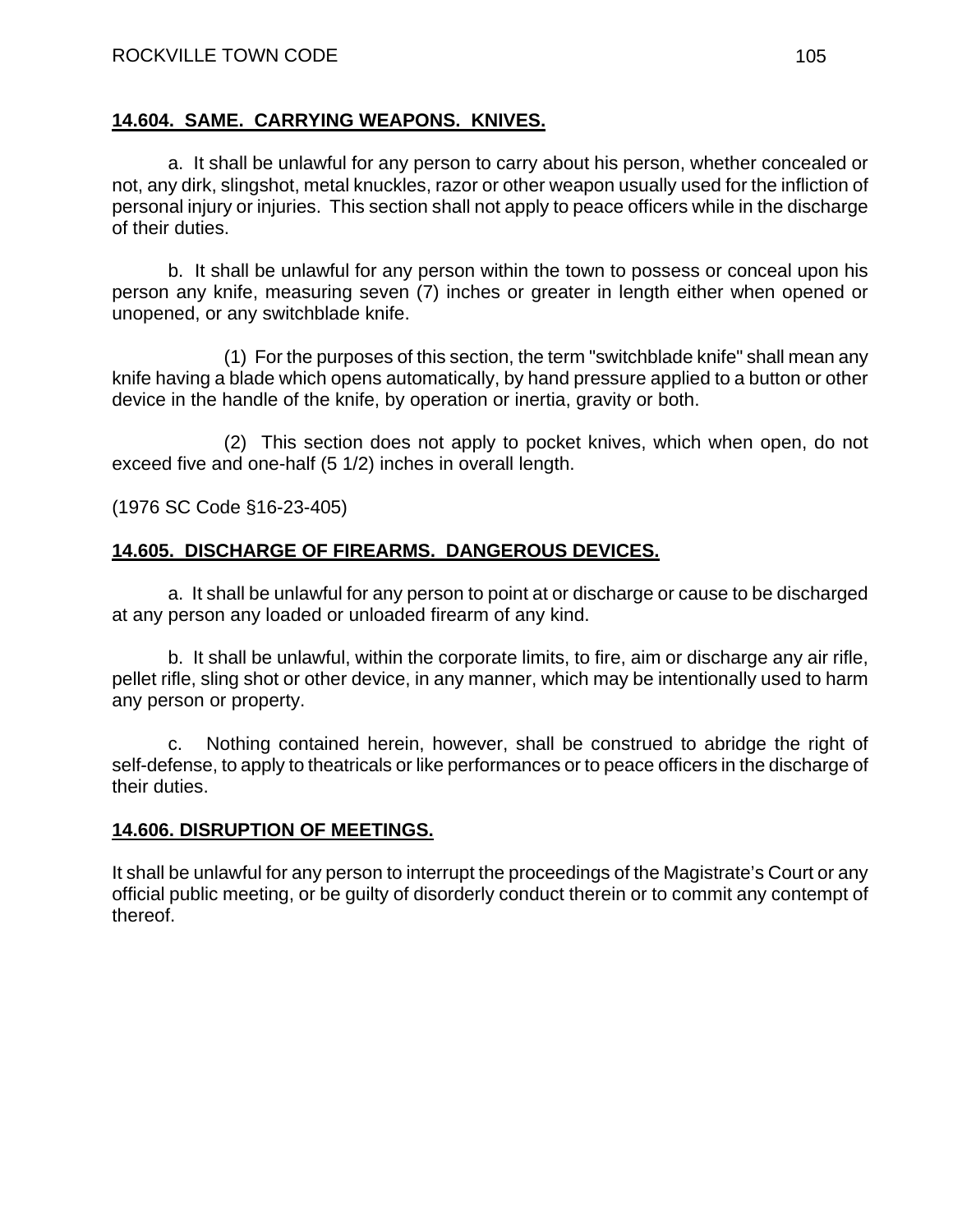## **14.607. CRIME WATCH AREA. TOWN DESIGNATED.**

The Town Council hereby declares The Town of Rockville to be a "*Crime Watch Area*," and hereby authorize the placing of signs upon highway rights-of-way upon highways entering the town designating the community as a "*Crime Watch Area*." Appropriate signs shall be placed in accordance with SCDOT regulations, as authorized by the General Assembly.

(RQ 68)

# **14.608. RIOTS; INSTIGATING, AIDING, PARTICIPATING.**

Any person, upon conviction of engaging in a riot, rout or affray when no weapon was actually used and no wound inflicted, shall be subject to and liable for each offense as a misdemeanor.

(1976 SC Code §16-5-120, §16-5-130)

## **14.609. UNREASONABLE NOISE PROHIBITED.**

a. The creation of any unreasonably loud, disturbing and unnecessary noises and noises of such character, intensity and duration as are reasonably calculated to be detrimental to the life or health of any ordinary, reasonable person are hereby prohibited.

b. The following acts, among others, are declared to be loud, disturbing and unnecessary noises in violation of this section; provided however, that such enumeration shall not be construed to be exclusive of other noises:

(1) The sounding of any horn or signal device on any automobile, motorcycle, bus, streetcar or other vehicle while not in motion, except as a danger signal if another vehicle is approaching apparently out of control, or if in motion only as a danger signal after or as brakes are being applied and deceleration of the vehicle is intended; the creation by means of any such signal device of any unreasonably loud or harsh sound; and the sounding of such device for any unnecessary and unreasonable period of time.

(2) The playing of any radio, phonograph or any musical instrument in such manner, or with such volume, particularly during the hours between 11:00 p.m. and 7:00 a.m. as to create a noise such as is reasonably calculated to disturb a person of ordinary disposition under the same or similar circumstances residing in a dwelling or other type of residence in the vicinity.

(3) The use of any automobile, motorcycle, streetcar or vehicle so out of repair, so loaded or operated in such manner as to create loud or unnecessary noises such as spinning or squealing tires, grating, grinding, rattling or other noise.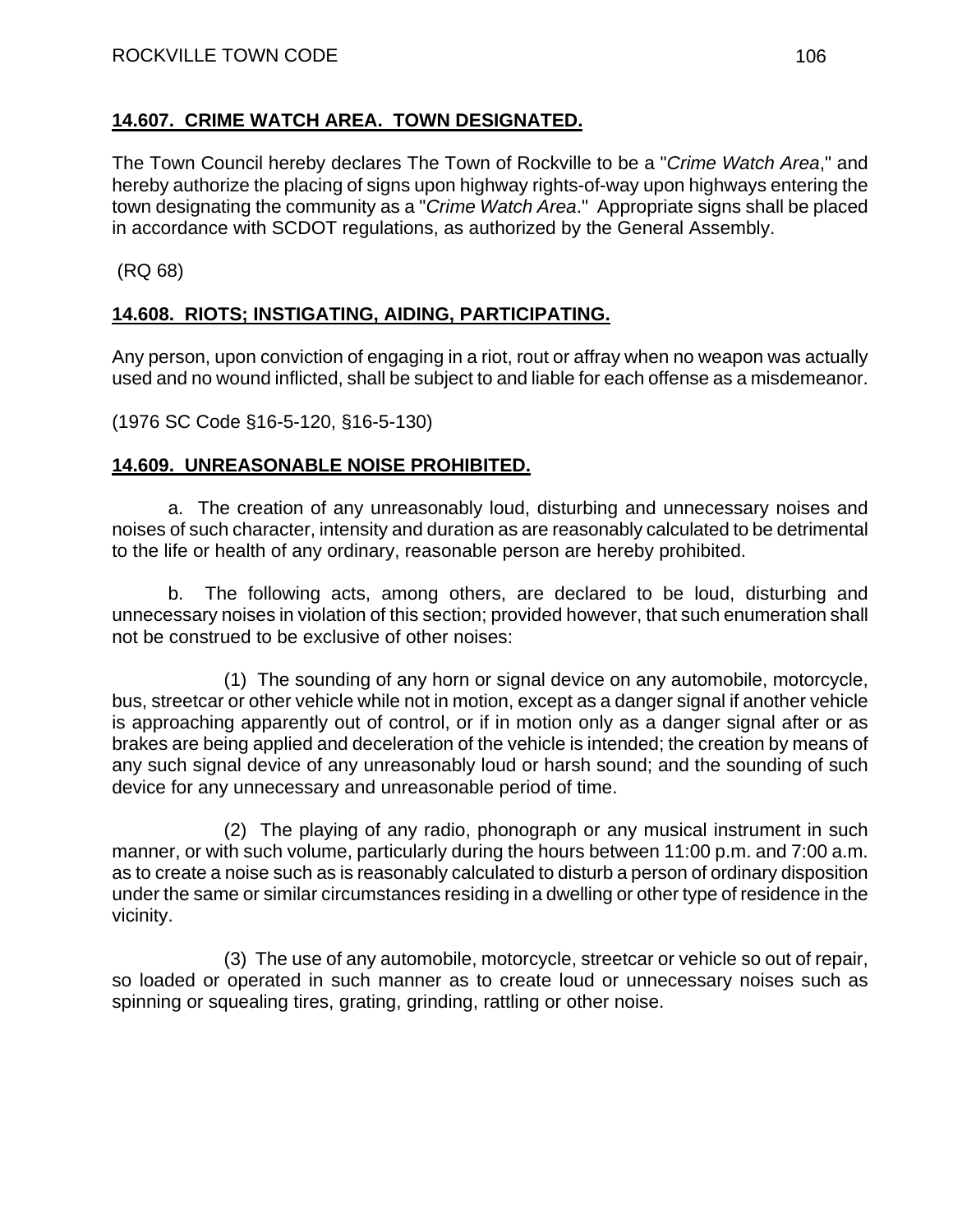(4) The blowing of any steam whistle attached to any stationary boiler except to give notice of the time to begin or stop work or as a warning of danger.

(5) The discharge into the open air of the exhaust of any steam engine, stationary internal-combustion engine, motor vehicle or boat engine except through a muffler or other device which will effectively prevent loud or explosive noises therefrom.

(6) The use of any mechanical device operated by compressed air, except pneumatic drills, unless the noise thereby created is effectively muffled and reduced.

(7) The erection (including excavation), demolition, alteration or repair of any building in a residential or business district other than between the hours of 7:00 a.m. and 7:00 p.m., Monday through Saturday noon to 7:00 p.m. Sunday, except in case of urgent necessity in the interest of public safety.

(8) The creation of any excessive noise on any street adjacent to any school, institution of learning, or court while the same are in session, which unreasonably interferes with the working of such institution, provided conspicuous signs are displayed in such streets indicating that the same is a school, institution or court street.

(9) The creation of a loud and excessive noise in connection with the loading or unloading of any vehicle or the opening and destruction of bales, boxes, crates and containers.

(10) The sounding of any bell or gong attached to any building or premises which is reasonably calculated to disturb a person of ordinary disposition if such person were in the vicinity thereof, provided, however, that this subsection shall not apply to houses of worship. (See also §15.303, this code, as to church bells.)

(11) The shouting and crying of peddlers, hawkers and vendors which disturbs the quiet and peace of the neighborhood.

(12) The use of any drum, loudspeaker or other instrument or device for the purpose of attracting attention by creation of noise to any performance, show or sale of merchandise.

(13) The use of loudspeakers or amplifiers on trucks or other vehicles, except where specific license is granted by the Mayor and Council.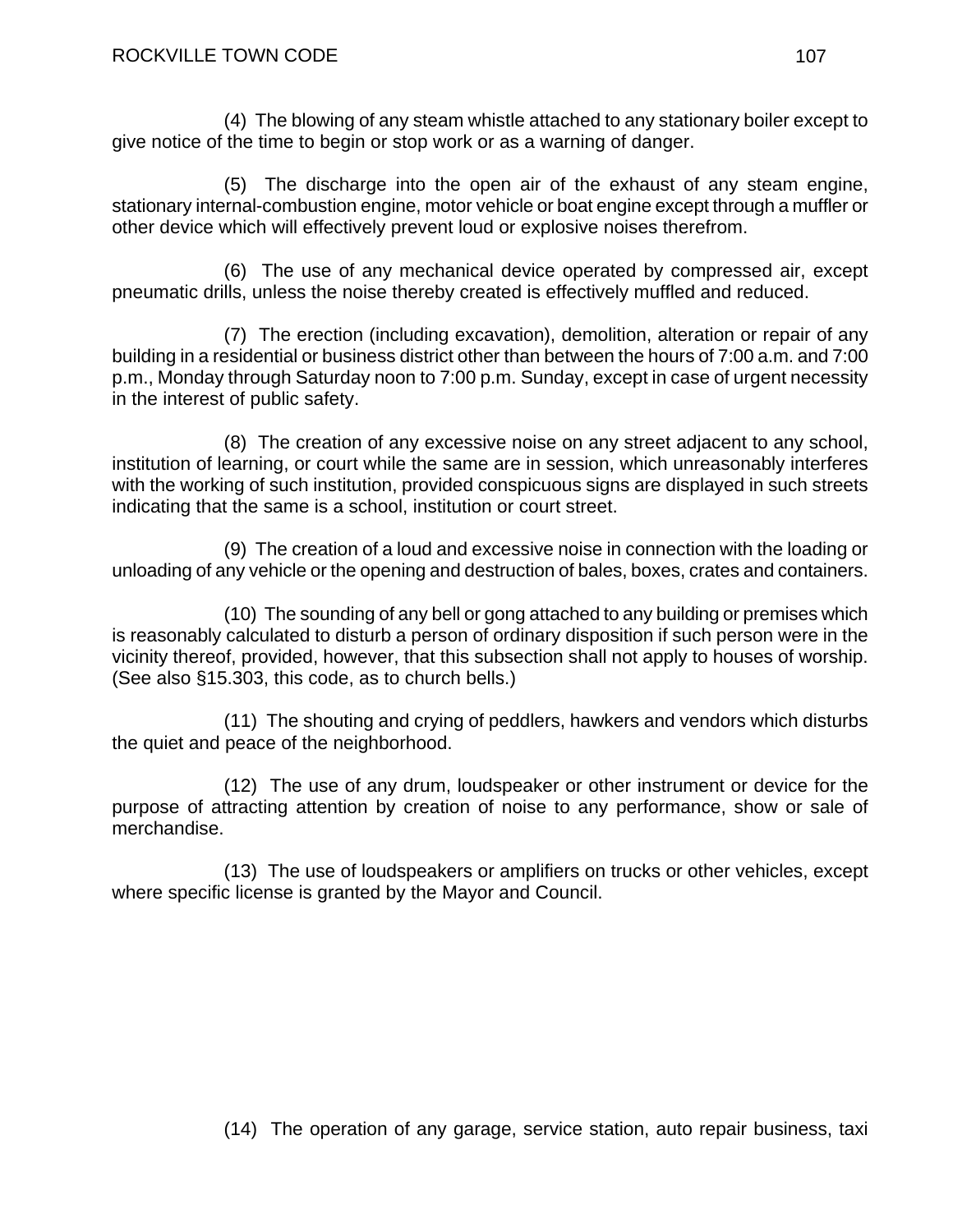business, plant, store, factory or other place of business, between the hours of 8:00 p.m. and 7:00 a.m. in a manner as to create loud and disturbing noises, as to annoy or disturb the quiet and comfort of any citizen, and particularly the creating of disturbing noises as to annoy or disturb the quiet, comfort, peace or repose of any person in any dwelling, hotel, boarding house or other type of residence.

(15) The starting of a motor vehicle engine of any kind using excessive acceleration or creating loud noises, or at any time to commence or continue the movement of any such vehicle with the spinning of tires or any other excessive noise. Any motor vehicle operated within The Town of Rockville shall be kept under proper control at all times.

(16) The keeping of any animal or bird which by causing frequent or long continued noise shall disturb the comfort or repose of any persons in the vicinity.

(1976 SC Code §5-7-30) (Morrison v. Rawlinson. 193 S. C. 25, S. E. 2d 635 (1940)) (RQ 61)

*(Editor's Note. See also §15.301, et seq. of this code as to advertising noises.)*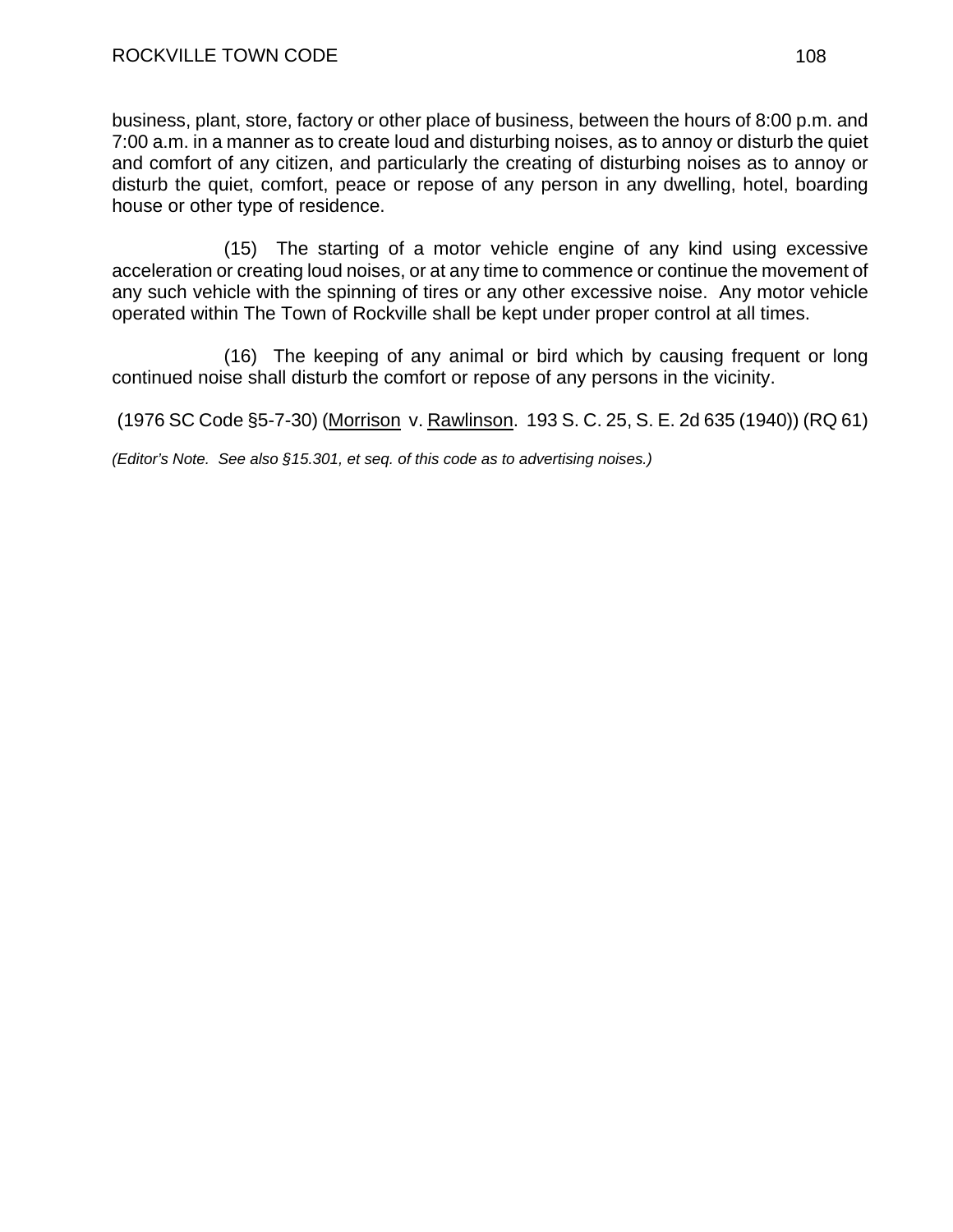## **ARTICLE VII. OFFENSES AGAINST PROPERTY**

*Editor's Note. This article derives from generally accepted municipal practices and appropriate state statutes.*

### **14.701. MALICIOUS MISCHIEF.**

It shall be unlawful for any person to willfully or maliciously destroy or in any manner injure any property, real or personal, public or private, not his own within the town.

### **14.702. DAMAGING PROPERTY.**

Any person or persons who shall damage any goods, wares or merchandise, or other personal property of another person, or any public property, or who shall damage or destroy any fencing, trees, shrubbery or buildings on the land of another or belonging to any other person or persons, upon conviction, shall be guilty of a misdemeanor.

(1976 SC Code §16-11-510, §16-11-520)

## **14.703. FAILURE TO LEAVE PREMISES WHEN ORDERED.**

Any person or persons who, when requested to leave the premises of another or the house wherein any one or more persons shall conduct business shall refuse to do so, upon conviction, shall be guilty of a misdemeanor.

(1976 SC Code §16-11-620) (State v. Hanapole, 255 S. C. 258, 178 S. E. 2d 247 (1970)

#### **14.704. PETIT LARCENY.**

Petit larceny is hereby declared a misdemeanor and is defined as any article of goods, choses in action, bank bills, bills receivable, chattels or other article of personalty of which, by law, larceny may be committed or of any such fixture or part or product of the soil, severed from the soil by an unlawful act, or has a value of one thousand dollars (\$1,000.00).

(1976 SC Code §16-13-30)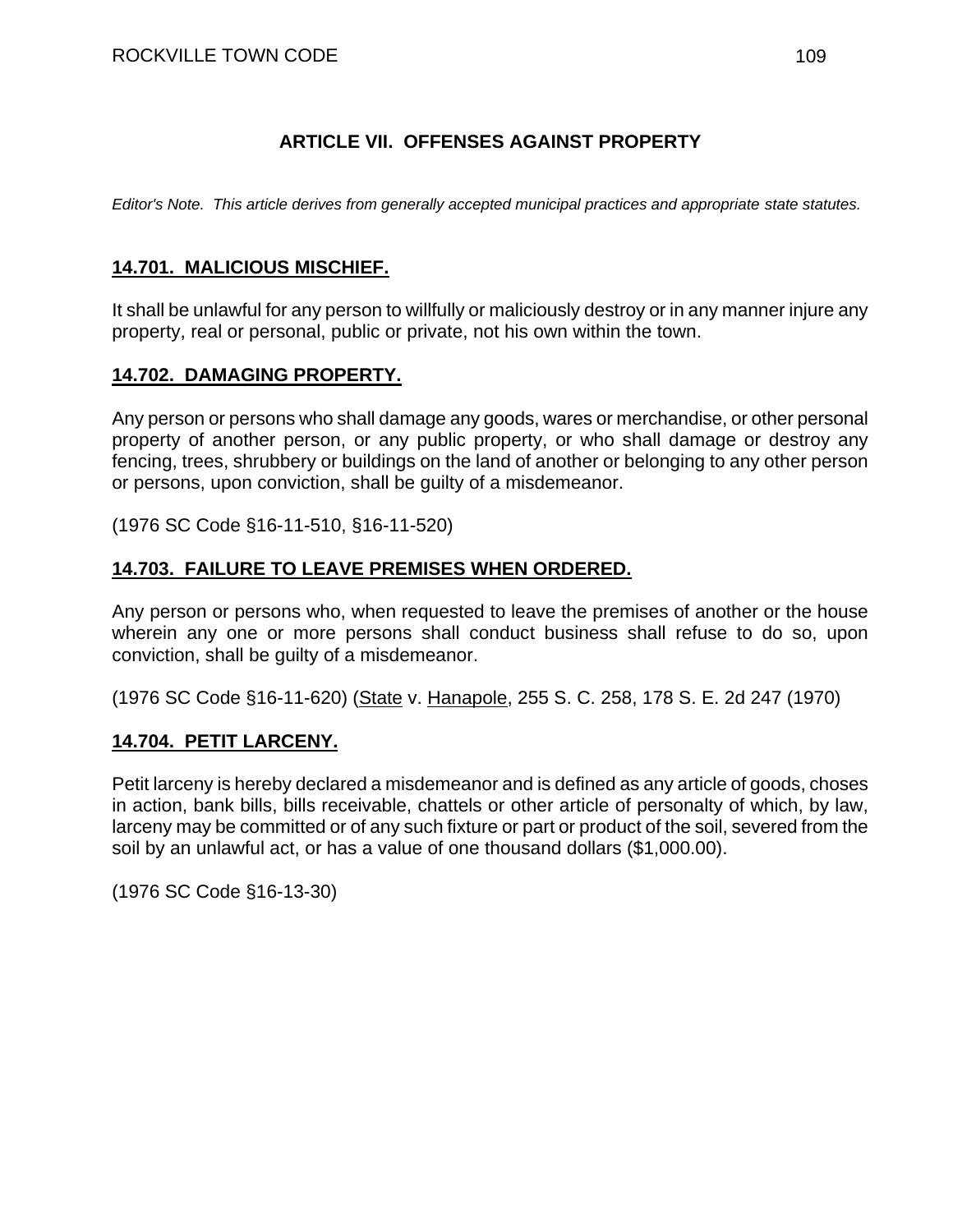## **14.705. RECEIVING STOLEN GOODS.**

Any person who shall buy, receive, or have in his possession any goods or chattels or other property, knowing the same to have been stolen, upon conviction, shall be guilty of a misdemeanor.

(1976 SC Code §16-13-180)

## **14.706. TRESPASSING; PRIVATE PROPERTY.**

a. For the purposes of this section, private property shall mean the house and land surrounding the house, either owned or rented or occupied by any person.

b. Every entry upon the lands of another where any horse, mule, cow, hog or any other livestock is pastured, or any other lands of another, after notice from the owner or tenant prohibiting such entry, shall be a misdemeanor and punishable by the Magistrate's Court.

*(Editor's Note. For detailed information regarding this subject, please refer to Title 16, Chapter 11, of the 1976 South Carolina Code of Laws, as amended.)* 

# **14.707. OBTAINING SIGNATURE OR PROPERTY BY FALSE PRETENSES.**

Any person who shall, by any false pretense or representation, obtain the signature of any person to any written instrument or shall obtain for any other person any chattel, money, valuable security or other property, real or personal, if the sum of the written instrument or the value of the property so obtained does not exceed two hundred dollars (\$200.00), with the intent to cheat and defraud any person of such property, upon conviction, shall be guilty of a misdemeanor and the punishment shall be not more than is permitted by law without presentment or indictment by the grand jury.

(1976 SC Code §16-13-240, §16-13-260)

# **14.708. SECURING PROPERTY BY FRAUDULENT IMPERSONATION OF OFFICER.**

Whoever, with intent to defraud any government, firm, or person, shall take upon himself to act as an officer or shall in such pretension or pretended character demand, obtain or receive from any government, firm or person any money, paper, document or other valuable thing of a value less than twenty dollars (\$20.00), upon conviction, shall be guilty of a misdemeanor.

(1976 SC Code §16-13-290)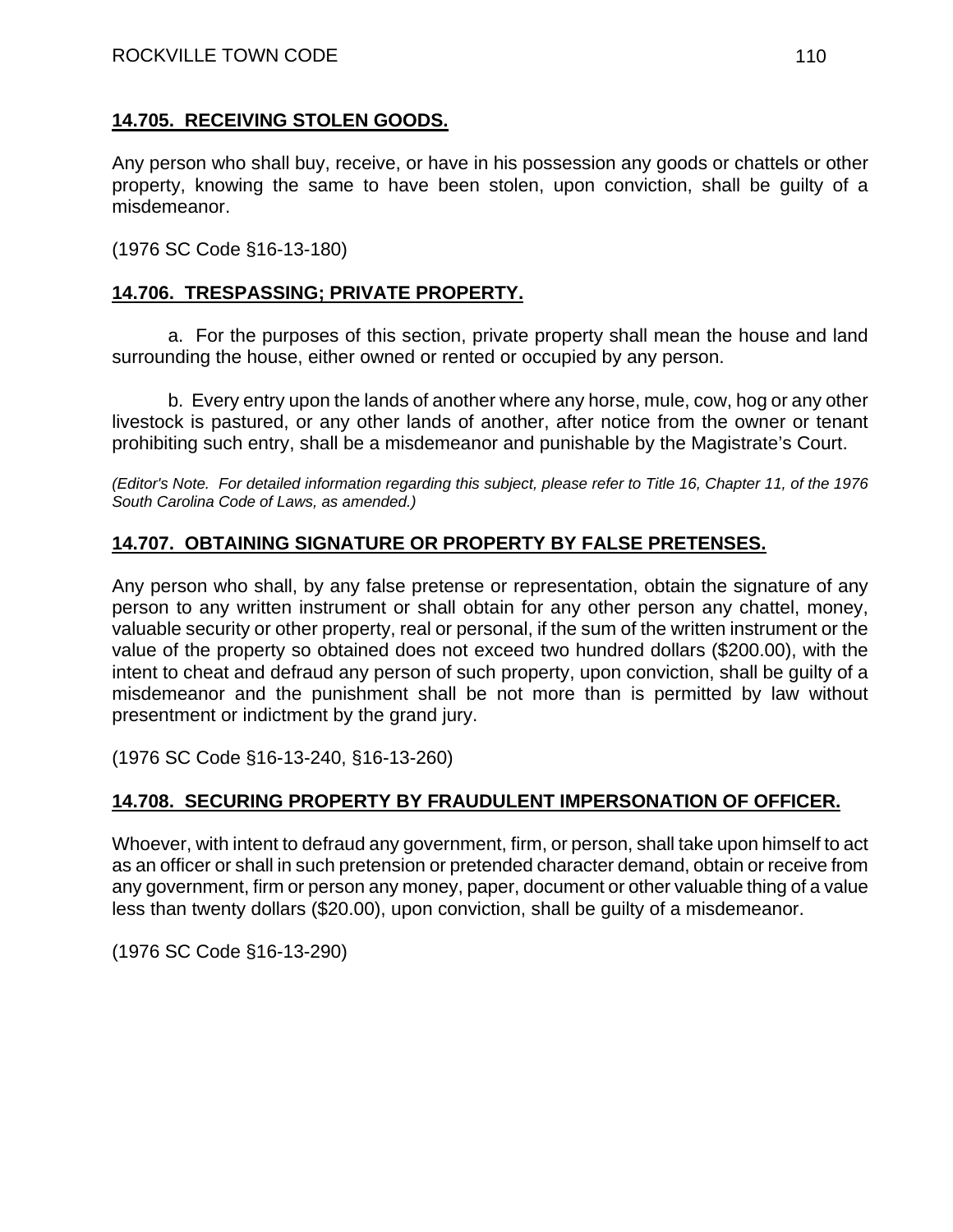## **14.709. SHOPLIFTING.**

Shoplifting is hereby declared to be a misdemeanor. Upon conviction, a person shall be guilty of shoplifting if he:

1. Takes possession of, carries away, transfers from one person to another or from one area of a wholesale or retail mercantile establishment to another area, or cause to be carried away or transferred any merchandise displayed, held, stored or offered for sale by any wholesale or retail mercantile establishment with the intention of depriving the owner of the possession, use or benefit of said merchandise without paying the full value thereof.

2. Alters, transfers or removes any label, price tag marking, indication of value or any other markings which aid in determining value affixed to any merchandise displayed, held, stored or offered for sale in a wholesale or retail mercantile establishment and attempts to purchase such merchandise personally or in consort with another at less than the established value with the intention of depriving the owner of the full value of said merchandise.

3. Transfers any merchandise displayed, held, stored or offered for sale by any store or other retail mercantile establishment from the container in which it is displayed to any other container with intent to deprive the merchant of the full retail value.

(1976 SC Code §16-13-110)

## **14.710. ADVERTISING MATTER. PAINTING, PRINTING ON SIDEWALKS, ETC.**

No person shall print, paint or in any other way deface the sidewalks, streets, or other public property of the town for advertising or other purposes; provided however, that nothing herein contained shall be construed to prohibit SCDOT or any other public entity from marking the sidewalks or streets for the purpose of controlling traffic or other town purposes.

*(Editor's Note. See also §18.218 of this code as to vehicle advertising on streets.)* 

## **14.711. PUBLIC EVENTS. GAINING ADMISSION WITHOUT PAYMENT.**

It shall be unlawful for any person:

1. where an admission charge is made, to gain admittance to any athletic contest or other public event, without paying the price of admission.

2. unless upon his own premises, to witness an athletic contest or other public event, where an admission is charged, without paying the price of said admission.

3. to aid, abet or assist in any way any other person to witness any athletic contest or other public event without said person paying the admission charge.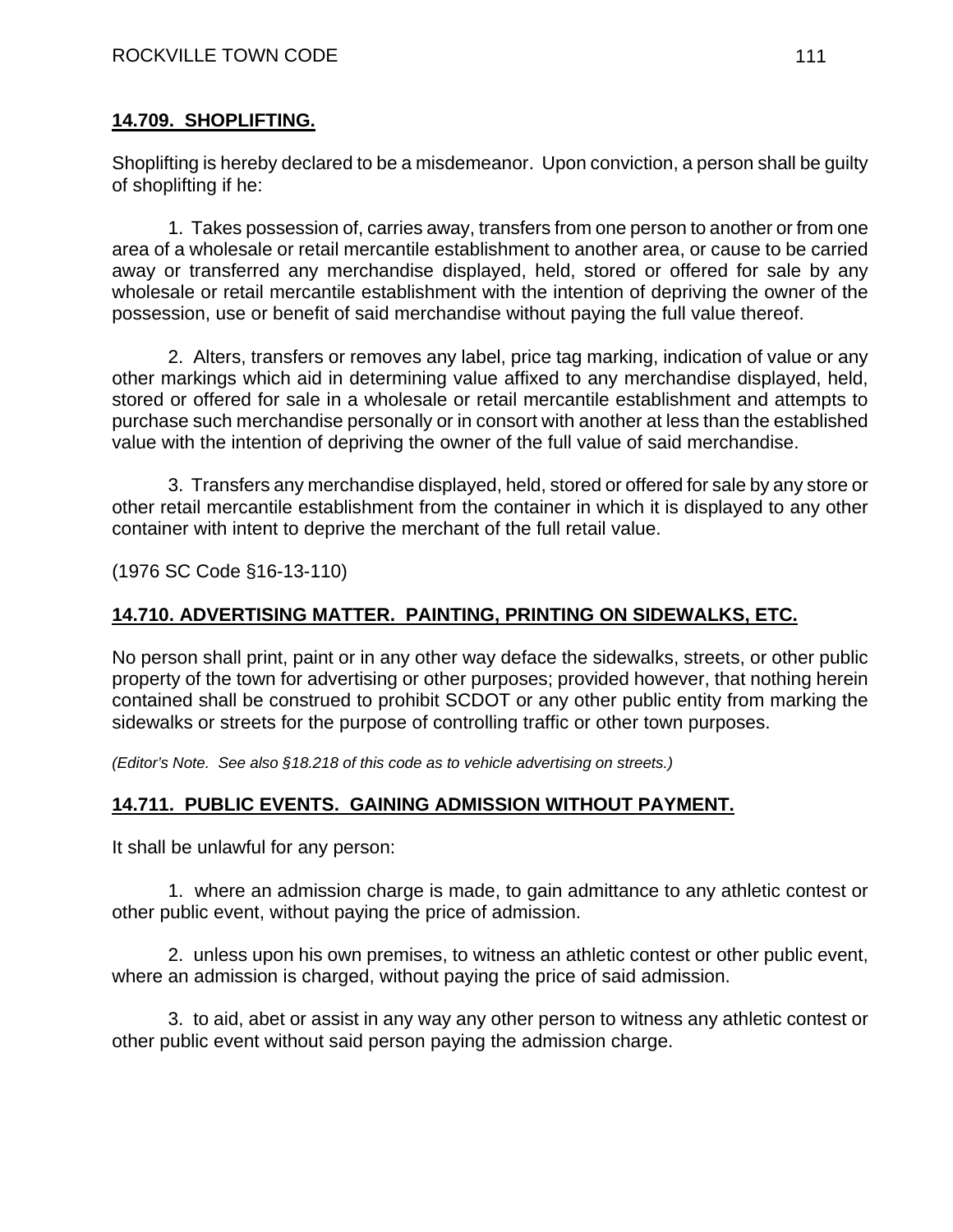### **14.712. BREAKING INTO MOTOR VEHICLE. GASOLINE TANK.**

a. Whoever shall break or attempt to break into any motor vehicle or any compartment thereof, upon conviction, shall be guilty of a misdemeanor.

b. Whoever shall break or attempt to break any tank, pump or other vessel, where kerosene, gasoline or lubricating oil is stored or kept, with intent to steal any such product therein contained, upon conviction, shall be guilty of a misdemeanor.

## **14.713. BAD CHECKS. UNLAWFUL TO ISSUE.**

It shall be unlawful to draw, make, issue or deliver fraudulent checks to another person, firm or corporation.

(1976 SC Code §34-11-60)

## **14.714. LANDMARKS; ALTERING, REMOVING.**

If any person shall knowingly, willfully, maliciously or fraudulently cut, fell, alter or move any certain boundary tree or other allowed landmark, lamp post, post or shade tree, such person so offending, upon conviction, shall be guilty of a misdemeanor.

(1976 SC Code §16-11-680)

## **14.715. FENCES; REMOVING, DESTROYING OR LEAVING DOWN.**

Any person other than the owner who shall remove, destroy or leave down any portion of any fence intended to enclose animals of any kind, crop or uncultivated lands or who shall leave open any gate or leave down any bars or other structure intended for a like purpose, upon conviction, shall be guilty of a misdemeanor.

## **14.716. PROPERTY TO BE RETURNED TO TOWN.**

Upon leaving town employment or any town office, it shall be unlawful for any employee or official, including volunteers, to fail to return to the town any town property or equipment issued to him, including this Code of Ordinances.

## **14.717. JUNKYARDS PROHIBITED. BUILDINGS.**

a. No junkyard, whether for automobiles, machinery or other junk equipment, shall be operated in the town. No license shall be issued for such a business.

b. This section shall not apply to junk dealers who maintain their business in a completely enclosed building.

*(Editor's Note. See §1.205, this code, for definitions of junk and junkyard.)*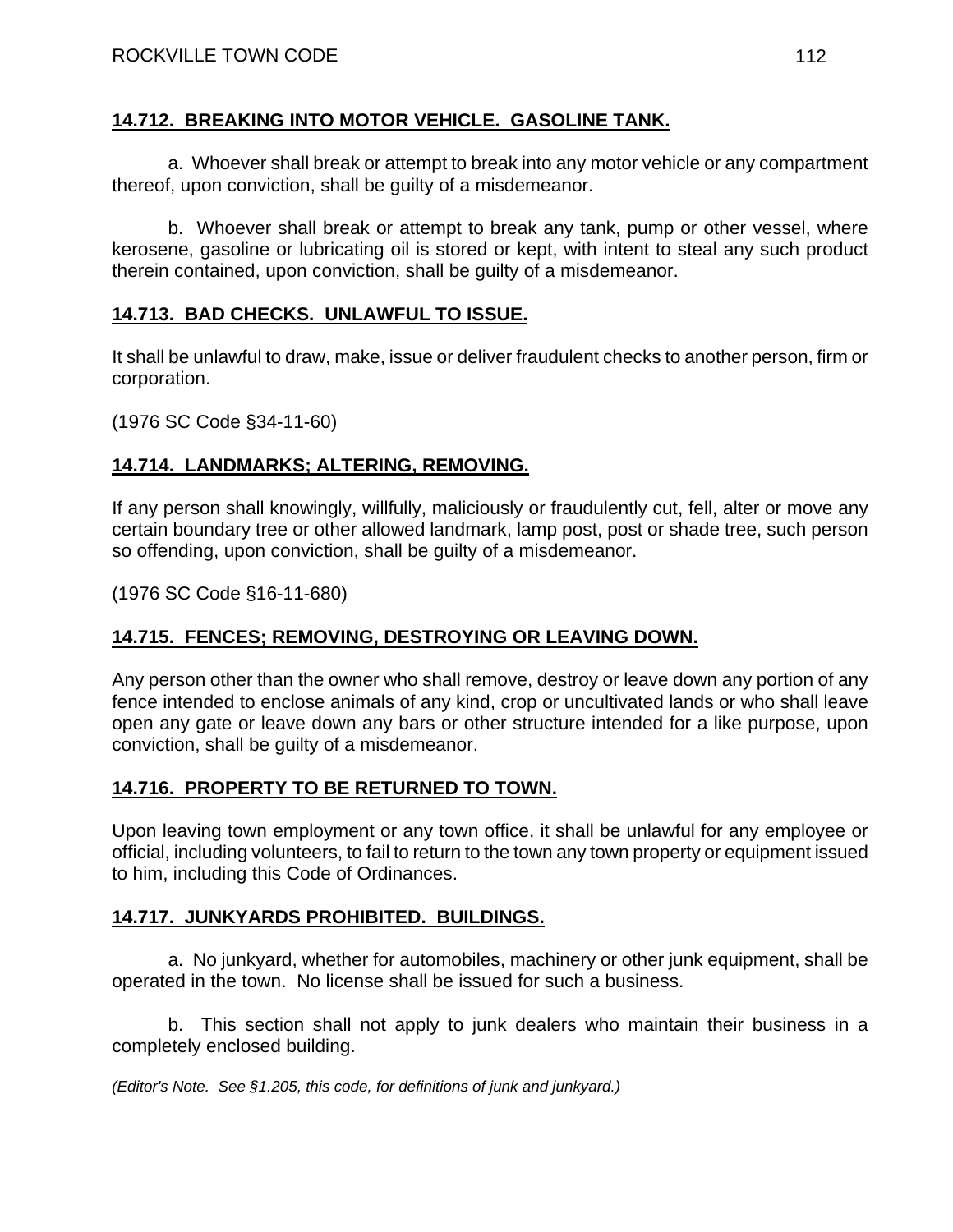### **ARTICLE VIII. OFFENSES AGAINST THE PERSON**

*Editor's Note. This article derives, generally, from Title 16, Chapter 3 of the 1976 South Carolina State Code of Laws and generally accepted municipal practices.* 

## **14.801. ASSAULT AND BATTERY.**

It shall be unlawful for any person to commit an assault or assaults and battery upon any other person.

## **14.802. POINTING PISTOL OR GUN AT ANY PERSON.**

It shall be unlawful for any person to point at any other person any loaded or unloaded firearm. Nothing contained herein shall be construed to abridge the right of self-defense or to apply to theatrical or like performances or to peace officers in the discharge of their duties.

#### **14.803. UNLAWFUL TO THROW OBJECT INJURING PERSON OR DAMAGING PROPERTY.**

It shall be unlawful for any person to throw any stone, stick or other object whereby any person may be, or shall be, hit or hurt, or any window broken, or other property belonging to another damaged or destroyed.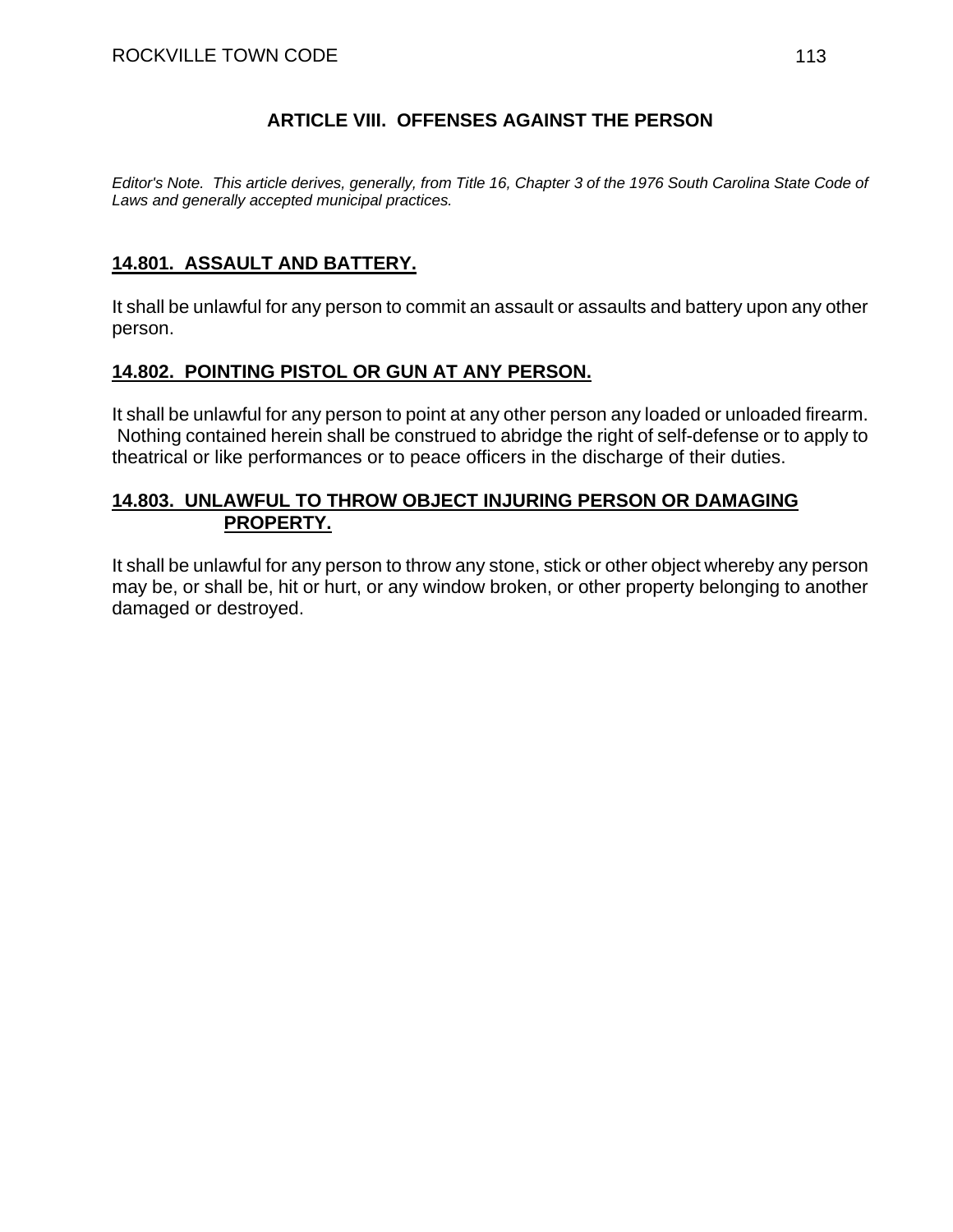## **ARTICLE IX. PARADES. DEMONSTRATING. PICKETING**

*Editor's Note. This article derives from court decisions, appropriate state statutes, and generally accepted municipal practices.* 

## **14.901. PARADES, PICKETING, DEMONSTRATIONS.**

a. It shall be unlawful to parade, picket or march unless permission has been secured from the town. Those desiring same shall make application, duly signed by the individual organizer or by an officer of the organization, and submit it to the Town Clerk not less than seven (7) days prior to the time of such parade. The application shall state the time, duration, purpose, the number of persons or vehicles to be engaged, the area in which said picketing, parading or marching will occur and the individual, group of individuals or organization directing and responsible for said picketing, parading or marching.

b. When picketing or engaging in "demonstrations," no person shall:

(1) Use on the streets or public places any verbal abuse, including curses, insults or threats, or acts of violence, directed against any person.

(2) March, parade, protest or picket in any manner other than as permitted by this article, except with the express written consent and approval of the Town Council.

(3) Engage in riotous conduct which invades the privacy of homes or businesses.

(4) Damage or destroy or injure the person or property of others.

(5) Block, without a permit, in any manner, the streets and means of ingress and egress to places of business.

(6) Interfere with, in any manner, or obstruct any official in the performance of his duties.

(7) Interfere in any matter with the attendance, during school hours, of children in schools.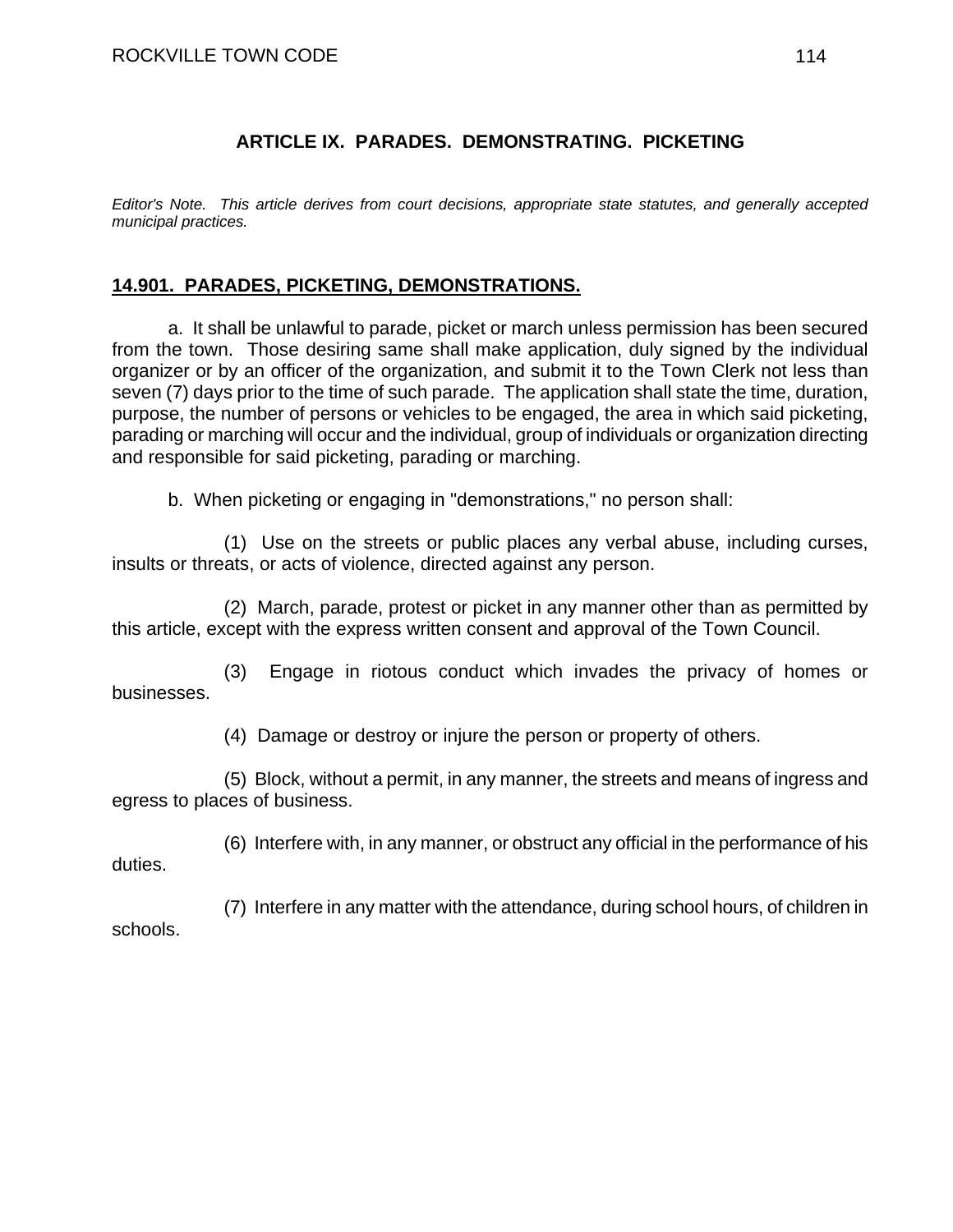(8) Picket other than in accordance with the following principles:

(a) In a manner so as not to interfere with pedestrians or vehicular traffic.

(b) In a manner so as not to block entrances or exits to or from picketed establishments.

 (c) No picket trespassing upon the property of the business establishment being picketed.

(d) Pickets patrolling on the sidewalk at a distance of not less than eight (8) feet from every other picket.

(e) No person or persons, whether in sympathy with the pickets or not, shall assemble, loiter, congregate or engage in any kind of picketing of the establishment being picketed except those picketing in their official capacity.

(9) "Demonstrate," other than in accordance with the following principles:

(a) Walking not more than two (2) abreast upon the public sidewalks or in groups of not more than thirty (30) persons.

(b) Observe all traffic control devices.

(c) Walking close to the building line or curb so as not to interfere with or obstruct other pedestrian traffic on the sidewalk.

(d) Assemble peacefully and speak peacefully for a period of time not exceeding thirty (30) minutes and when traffic to and from places of business or employment is not at its peak, and in such circumstances as will not unduly disrupt the public peace, and conducted in such a manner as not to deprive the public of adequate police and fire protection.

(Darlington v. Stanley, 239 S. C. 139, 122 S.E. 2d 207 (1961))

c. This section shall not apply to funeral processions.

*(Editor's Note. See also §18.401 of this code, as to funeral processions.)*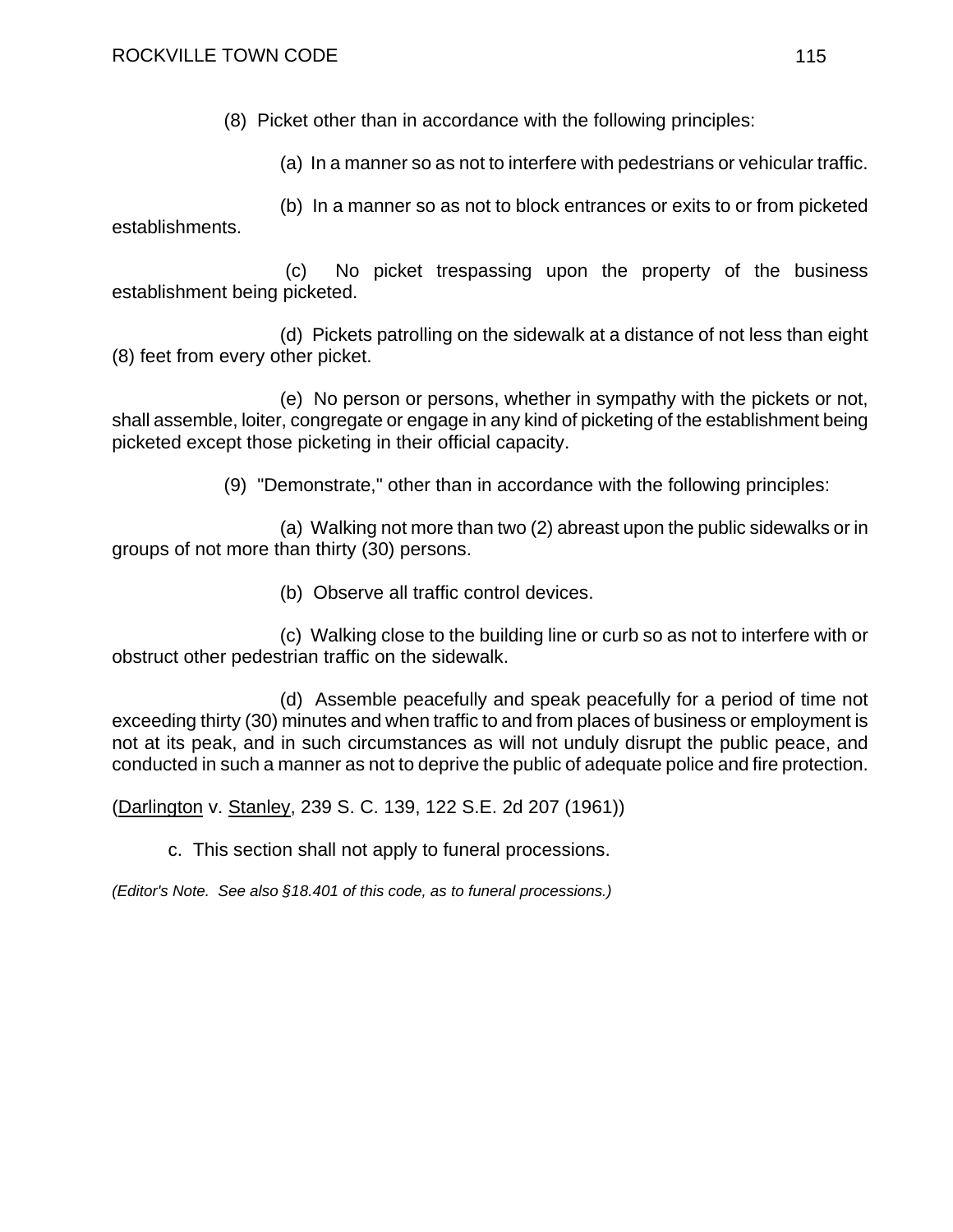### **14.902. PERMIT REQUIRED. ISSUANCE.**

Upon receipt of an application for a permit for a parade, procession or gathering, the Town Clerk shall, in his discretion, issue a permit therefor, subject to considerations of the public convenience and public welfare.

# **14.903. RESTRICTIONS.**

Masked faces or organizations practicing discrimination against anyone shall not be permitted to assemble or parade in the Town of Rockville.

#### **14.904. APPEALS.**

Appeals shall be made to the Mayor and Council.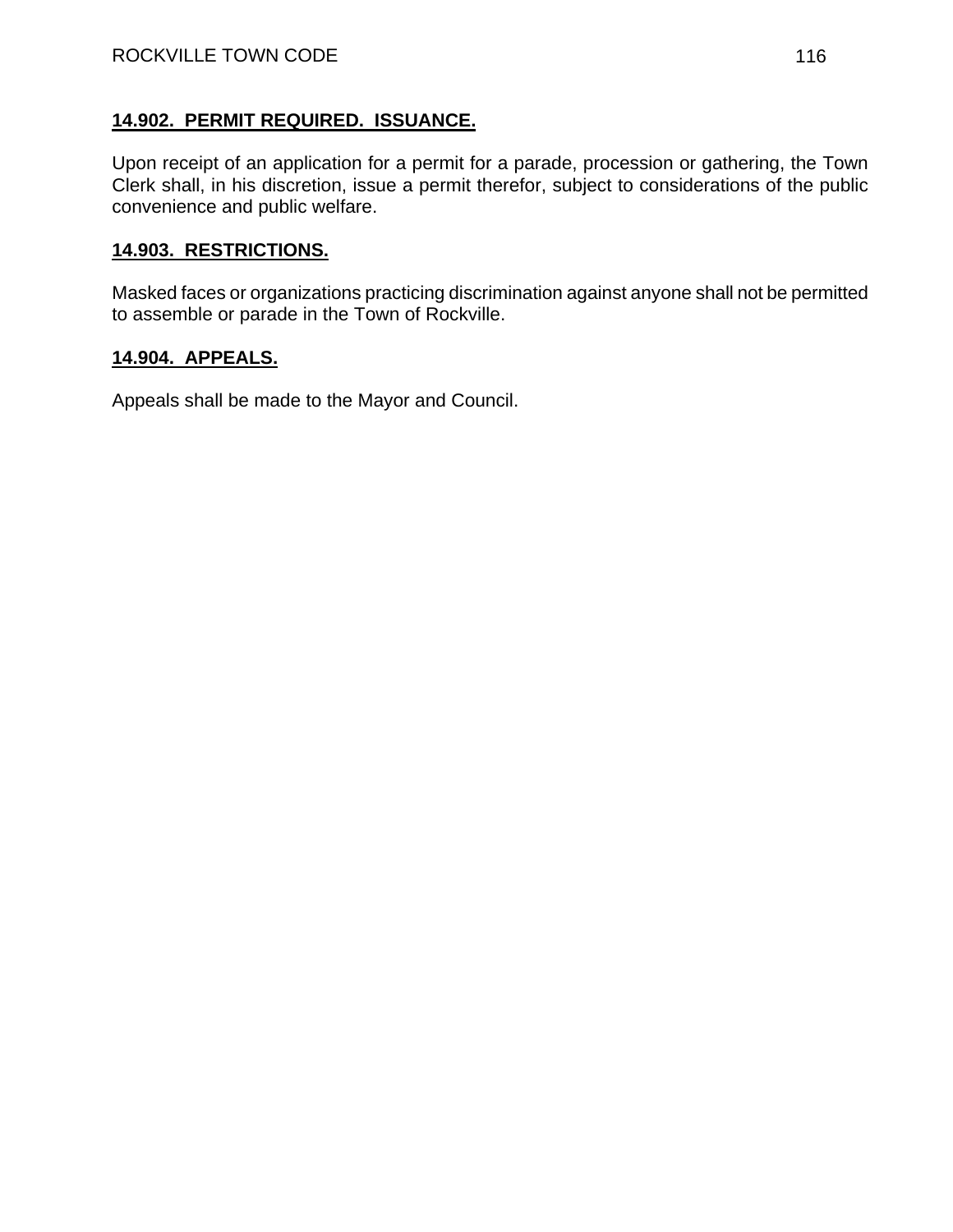## **ARTICLE X. PENALTIES**

*Editor's Note. The 1976 South Carolina Code of Laws, §5-7-30, permits municipalities to " ... enact ... ordinances, not inconsistent with the Constitution and general laws of this State ...."* 

### **14.1001. MISDEMEANOR.**

The violation of any provision of this code shall constitute a misdemeanor.

### **14.1002. ADOPTION OF CRIMINAL LAWS OF STATE OF SOUTH CAROLINA.**

All acts and conduct that constitute violation of the common law and statutory law, as set forth in the 1976 South Carolina Code of Laws, and amendatory thereof, are hereby declared unlawful, when such acts, conduct or violations occur, insofar as such provisions and violations can have application and the punishment of which is within the jurisdiction of the Town Council.

### **14.1003. PARTIES TO A CRIME.**

Every person who, whether present or absent, commits, attempts to commit, conspires to commit or aids or abets in the commission of any act violating any provision of this code, whether individually or in connection with one or more other persons or as a principal, agent or accessory, shall, upon conviction, be guilty of such violation. Every person who falsely, fraudulently, forcibly or willfully induces, causes, coerces, requires, permits or directs another to violate any such provisions, upon conviction, shall be guilty of such offense.

#### **14.1004. PLEA OF GUILTY OR NOLO CONTENDERE OR FORFEITURE OF BAIL SAME AS CONVICTION.**

The entry of any plea of guilty or nolo contendere or the forfeiture of any bail posted for the violation of any provision of this code or for the violation of any other law or municipal ordinance shall have the same effect as a conviction after trial under such provisions.

### **14.1005. PENALTY.**

Any person, persons, firm, company, representative of any firm or company and otherwise violating the provisions of this chapter shall, upon conviction, be guilty of a misdemeanor. Each day during which a violation of the provisions of this chapter occurs, or each separate instance, shall be considered a separate offense punishable by a fine not exceeding five hundred dollars (\$500.00) or imprisonment not exceeding thirty (30) days, or both.

(1976 SC Code §14-25-65)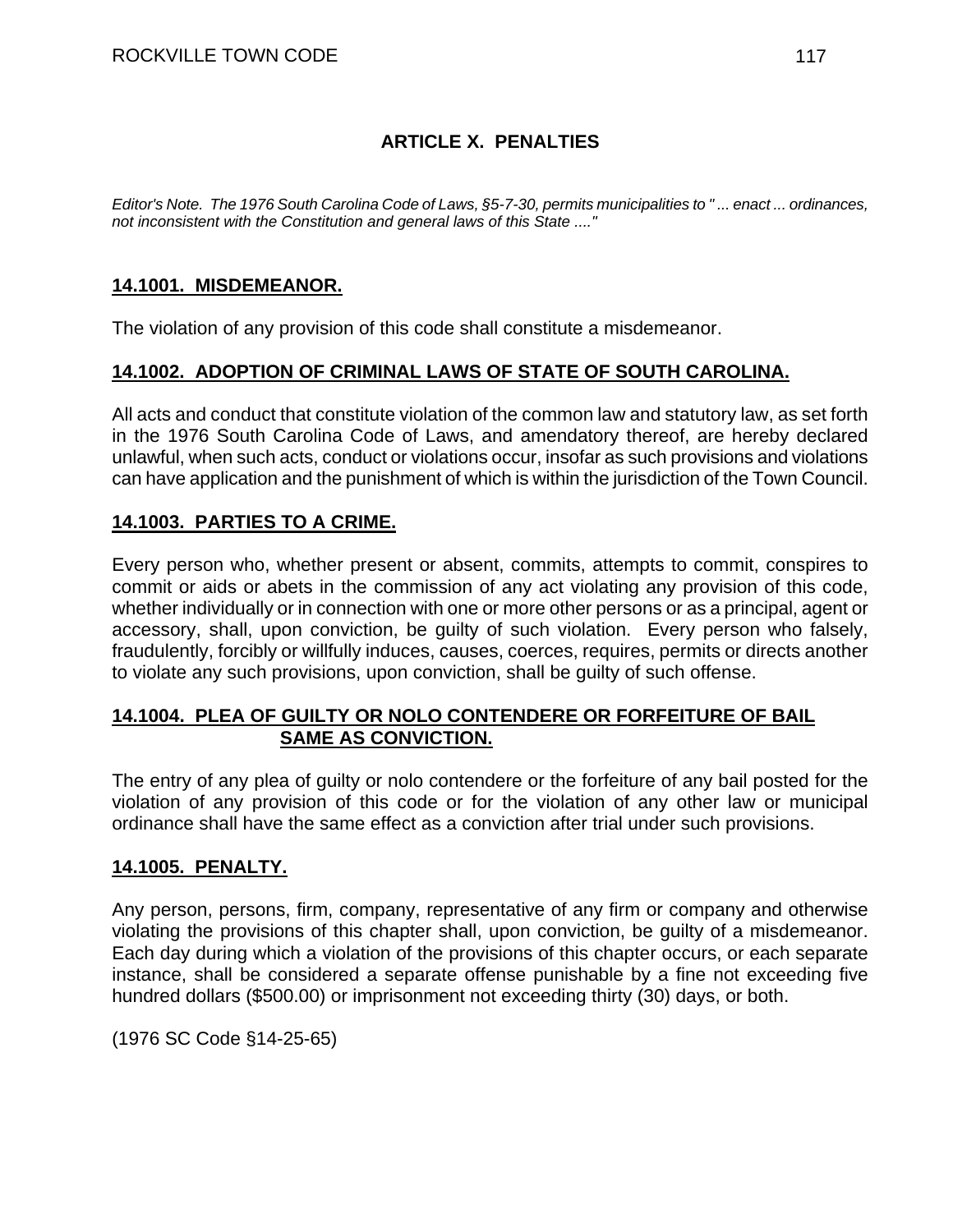#### **CHAPTER 15. SOLICITING. POSTINGS. ADVERTISING**

#### **ARTICLE I. SOLICITING**

15.101. Types Prohibited. 15.102. Use of Streets for Sales and Distribution Prohibited.

15.103. Appeals.

#### **ARTICLE II. POSTINGS, SIGNS, BANNERS, ETC.**

15.201. Public and Private Property. Political Signs.

- 15.202. Handbills and Placards. Placement. Application.
- 15.203. Municipal or State Signs.

#### **ARTICLE III. ADVERTISING NOISES**

- 15.301. Loudspeakers, Musical Instruments for Advertising Purposes.
- 15.302. Noise Making for Other Purposes.
- 15.303. Same. Church Bells Excepted.

### **ARTICLE IV. PENALTIES**

15.401. Penalty.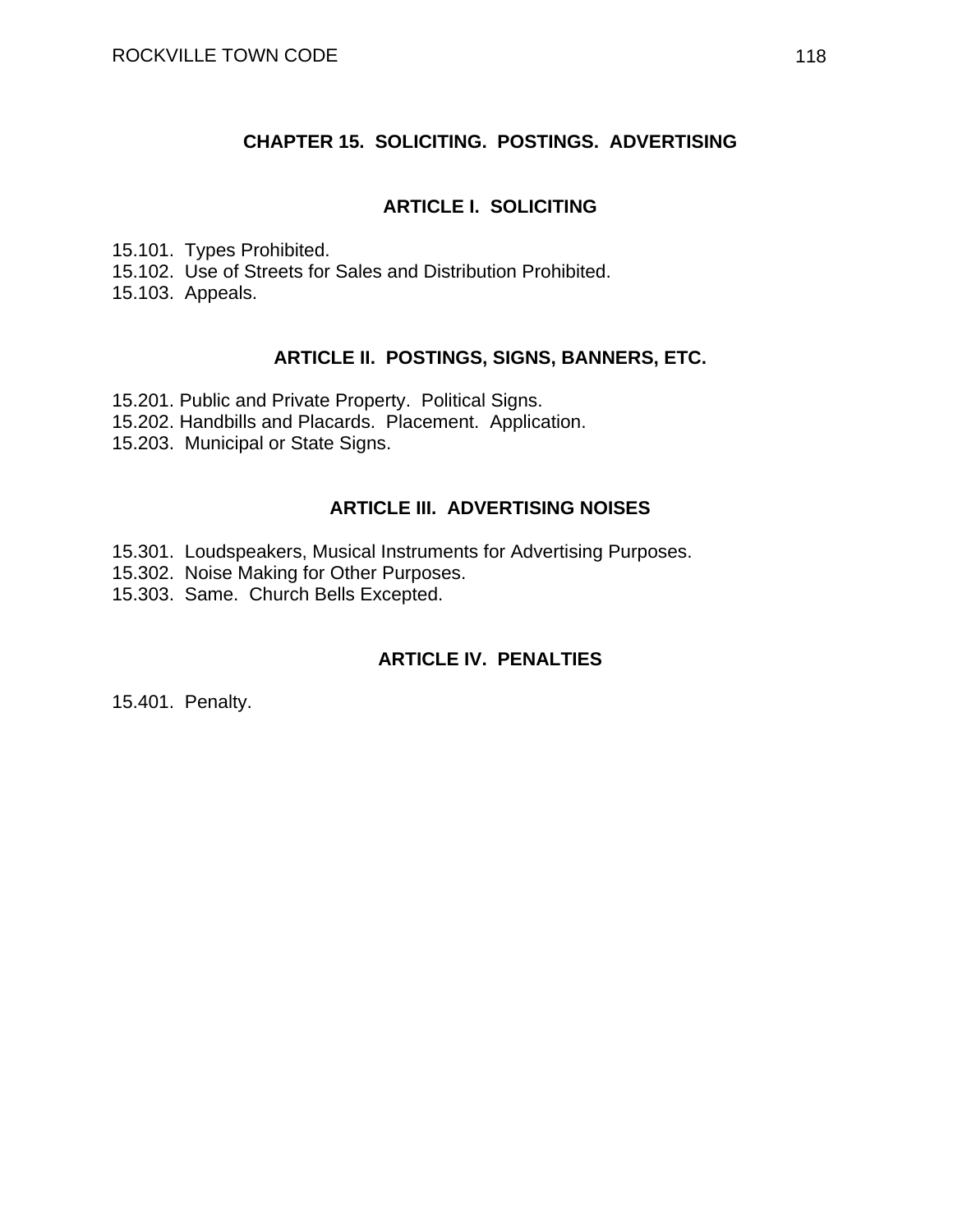## **CHAPTER 15. SOLICITING. POSTINGS. ADVERTISING**

*Editor's Note. This article derives from generally accepted municipal practices.* 

## **ARTICLE I. SOLICITING**

## **15.101. TYPES PROHIBITED.**

Unless approved by the Town Clerk, it shall be unlawful:

1. For the operator, owner or manager of any rooming, boarding or lodging house, restaurant, cafe, tea room, lunch room or storage garage, hereafter called establishment, to employ or use any person or persons to solicit patrons therefor, by going upon the streets and accosting pedestrians or occupants of vehicles, either verbally or by means of signs or any other device whatsoever, and

2. For any person acting as agent of any said establishment to accost pedestrians or occupants of motor vehicles upon the streets, either verbally, by means of signs or any other device whatsoever, to solicit such persons to become occupants or patrons thereof.

## **15.102. USE OF STREETS FOR SALES AND DISTRIBUTION PROHIBITED.**

Unless approved by the Town Clerk, it shall be unlawful for any person or group of persons to sell, solicit sales or offer for distribution any merchandise, publication, handbill or pamphlet while such person is standing in the street, areas reserved for parking spaces, the areas reserved for loading and unloading or to enter any of said areas for the purpose of sale and/or delivery of any said items.

### **15.103. APPEALS.**

Appeals shall be made to the Council.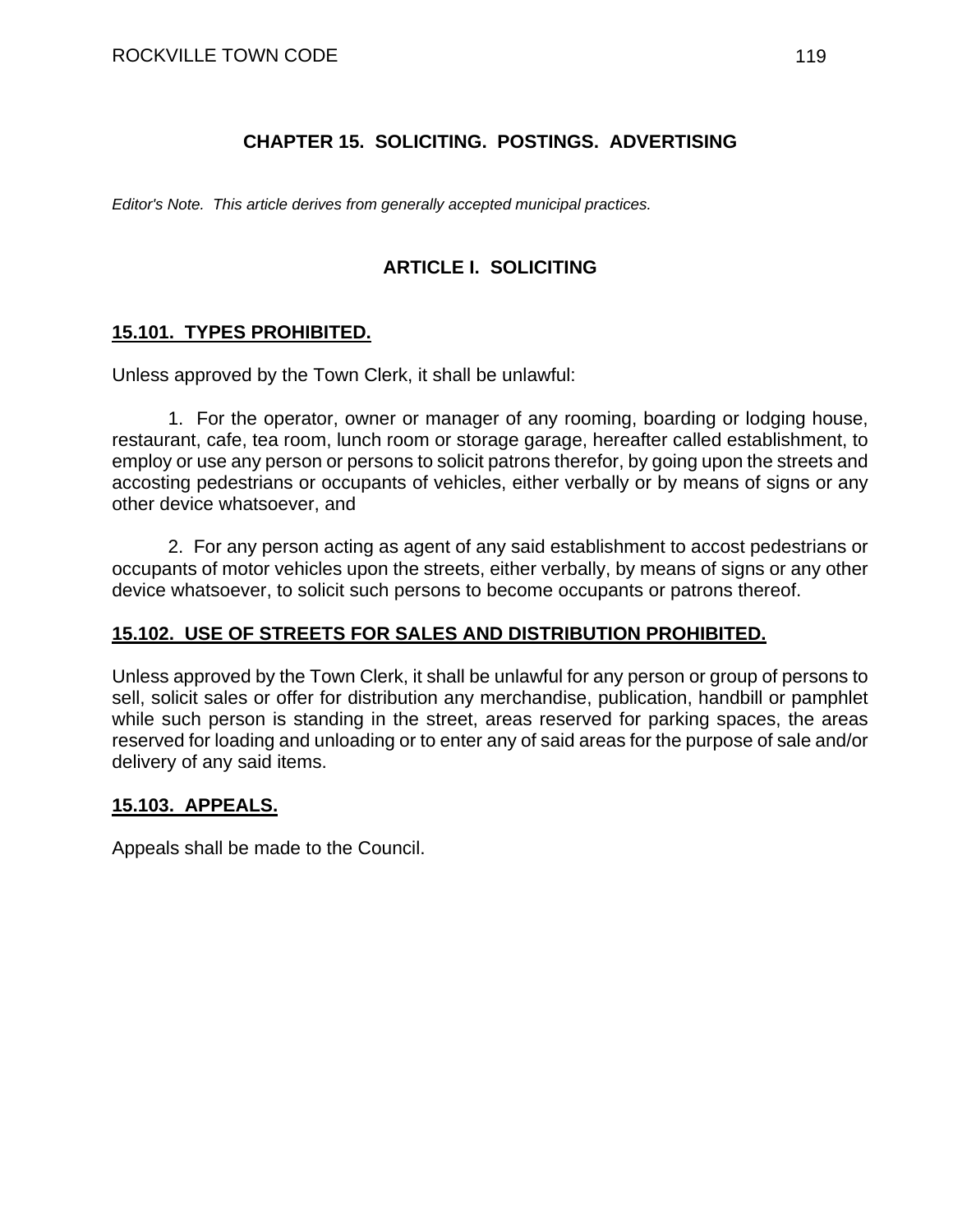## **ARTICLE II. POSTINGS, SIGNS, BANNERS, ETC.**

*Editor's Note. This article derives from generally accepted municipal practices.* 

## **15.201. PUBLIC AND PRIVATE PROPERTY. POLITICAL SIGNS.**

a. It shall be unlawful to place any advertisement, notice or sign of any nature on public property within the corporate limits, without prior approval of the Town Clerk, or on any private property without prior approval of the owner thereof.

b. The above shall include a banner, canvas, placard, picture, paper, circular, printed matter or any other similar means or device whatsoever.

c. It shall be unlawful to post political signs of any nature on public property, without prior approval of the Town Clerk, including, but not limited to, power poles, telephone poles, street signs, etc.

## **15.202. HANDBILLS AND PLACARDS. PLACEMENT. APPLICATION.**

a. Except as authorized by the Town Clerk, no handbill or placard shall be distributed on public property within the corporate limits.

b. Application for permit to distribute advertising matter shall be made to the Town Clerk.

### **15.203. MUNICIPAL OR STATE SIGNS.**

It shall be unlawful for any person, firm or corporation to remove, tear down, deface or destroy any sign erected by lawful authority.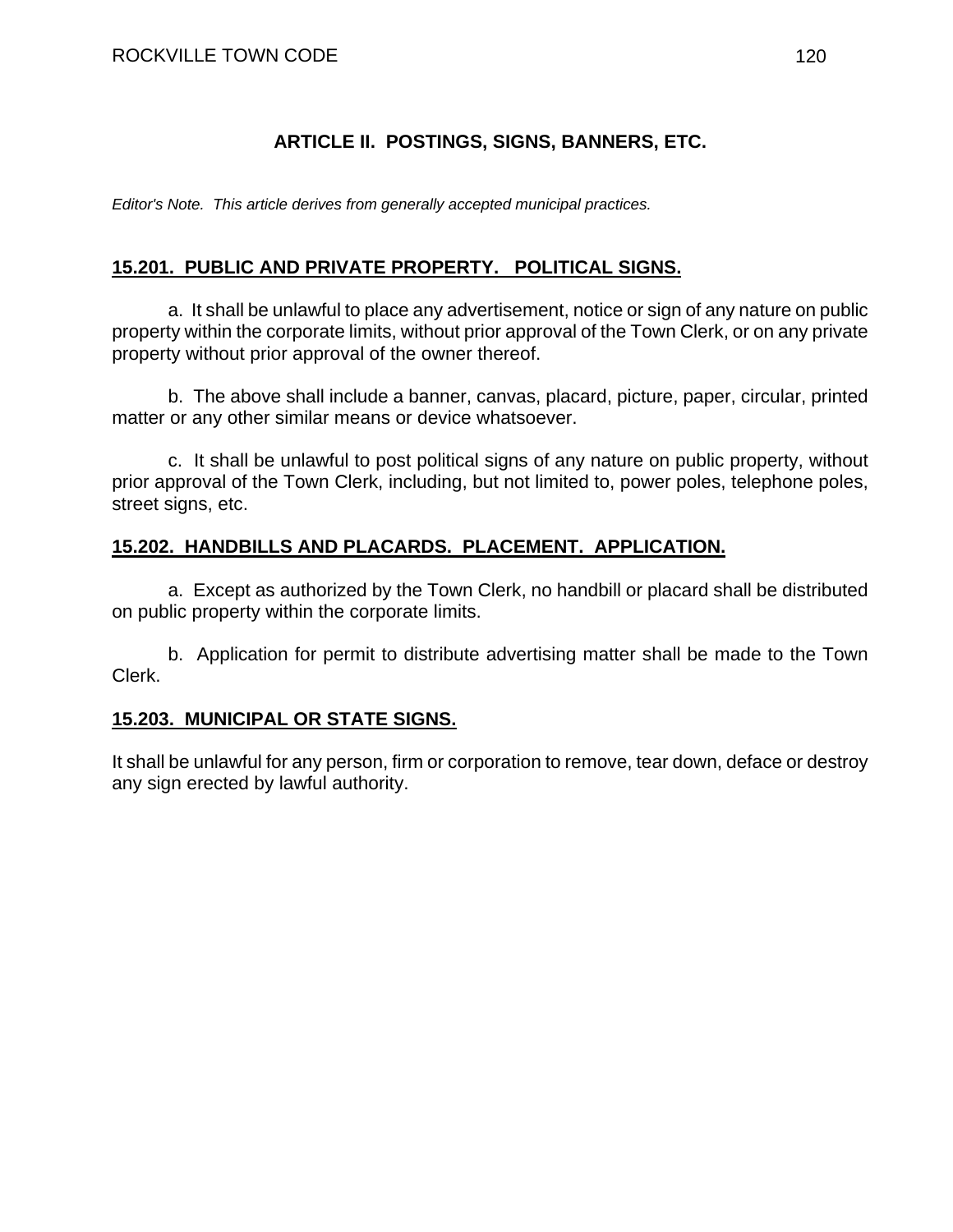## **ARTICLE III. ADVERTISING NOISES**

*Editor's Note. This article derives from generally accepted municipal practices. (As to unreasonable noises, see §14.609, this code.)* 

### **15.301. LOUDSPEAKERS, MUSICAL INSTRUMENTS FOR ADVERTISING PURPOSES.**

a. It shall be unlawful for any person to maintain and operate in any building or on any premises any radio device or mechanical musical instrument or device of any kind whereby the sound therefrom is cast directly upon the public streets and places in a manner as to create unreasonably loud, excessive and disturbing noise.

b. This shall include any device that is or may be maintained and operated for advertising purposes or for the purpose of attracting the attention of the passing public.

c. Also, any device so placed and operated that the sounds coming therefrom can be heard to the annoyance or inconvenience of travelers upon any street or public place or of persons in neighboring premises.

#### **15.302. NOISE MAKING FOR OTHER PURPOSES.**

a. It shall be unlawful for any person to make any noise upon a public street or in proximity thereto as to be distinctly and loudly audible upon the street by any kind.

b. This shall include, but not be limited to, crying, calling or shouting, or any whistle, rattle, bell, gong, clapper, horn, hammer, drum, musical instrument or other device for any purpose of attracting attention or of inviting patronage of any persons to any business whatsoever.

### **15.303. SAME. CHURCH BELLS EXCEPTED.**

This article shall not apply to the ringing of church bells by established places of worship.

(See also §14.609.b.10, this code as to unreasonable noises.)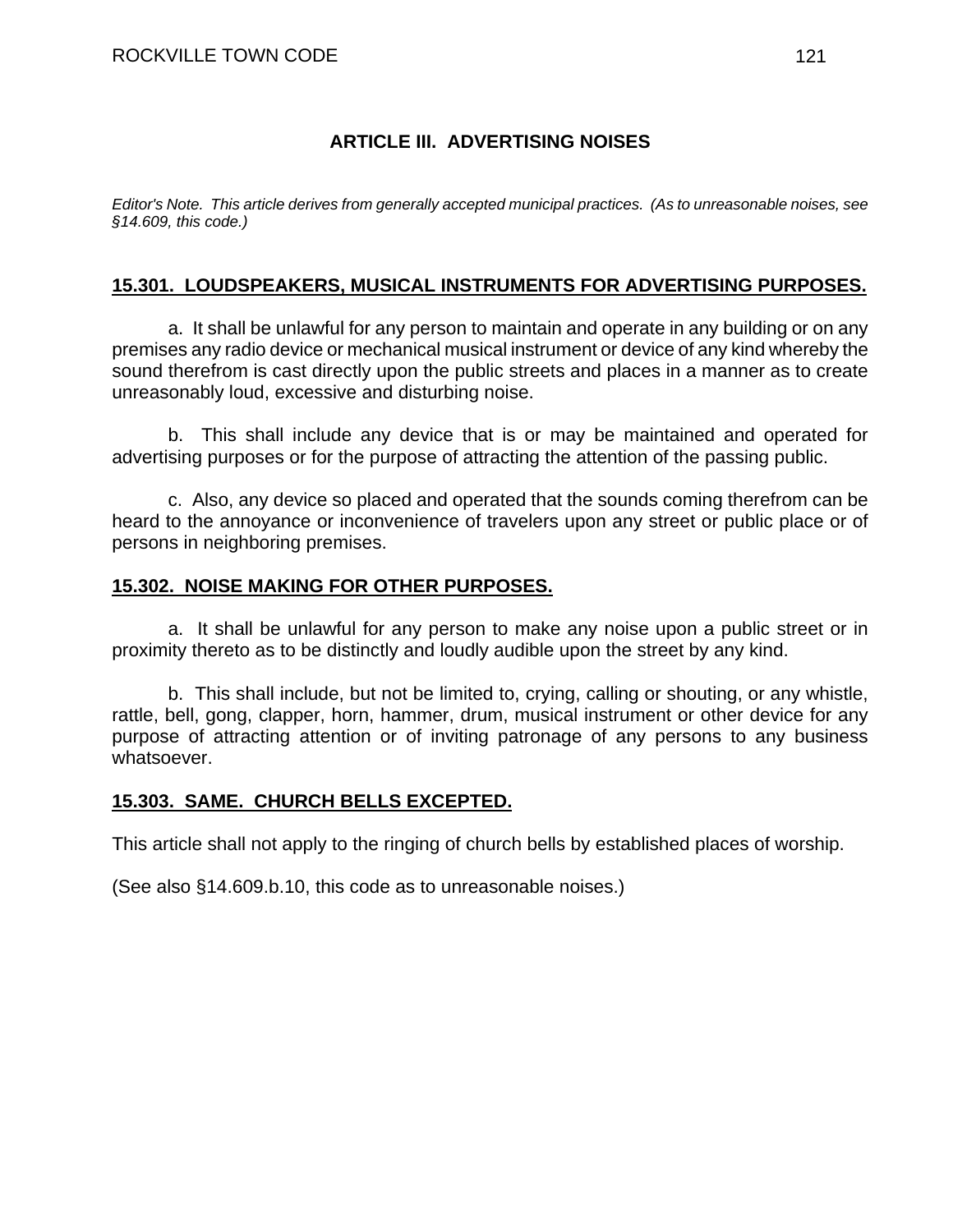## **ARTICLE IV. PENALTIES**

#### **15.401. PENALTY.**

a. Unless otherwise provided, any person, persons, firm, company or representative of any firm or company violating the provisions of this chapter shall, upon conviction, be guilty of a misdemeanor.

b. Each day during which a violation of the provisions of this chapter occurs, or each separate instance, shall be considered a separate offense punishable by a fine not exceeding five hundred dollars (\$500.00) or imprisonment not exceeding thirty (30) days, or both.

(1976 SC Code §14-25-65)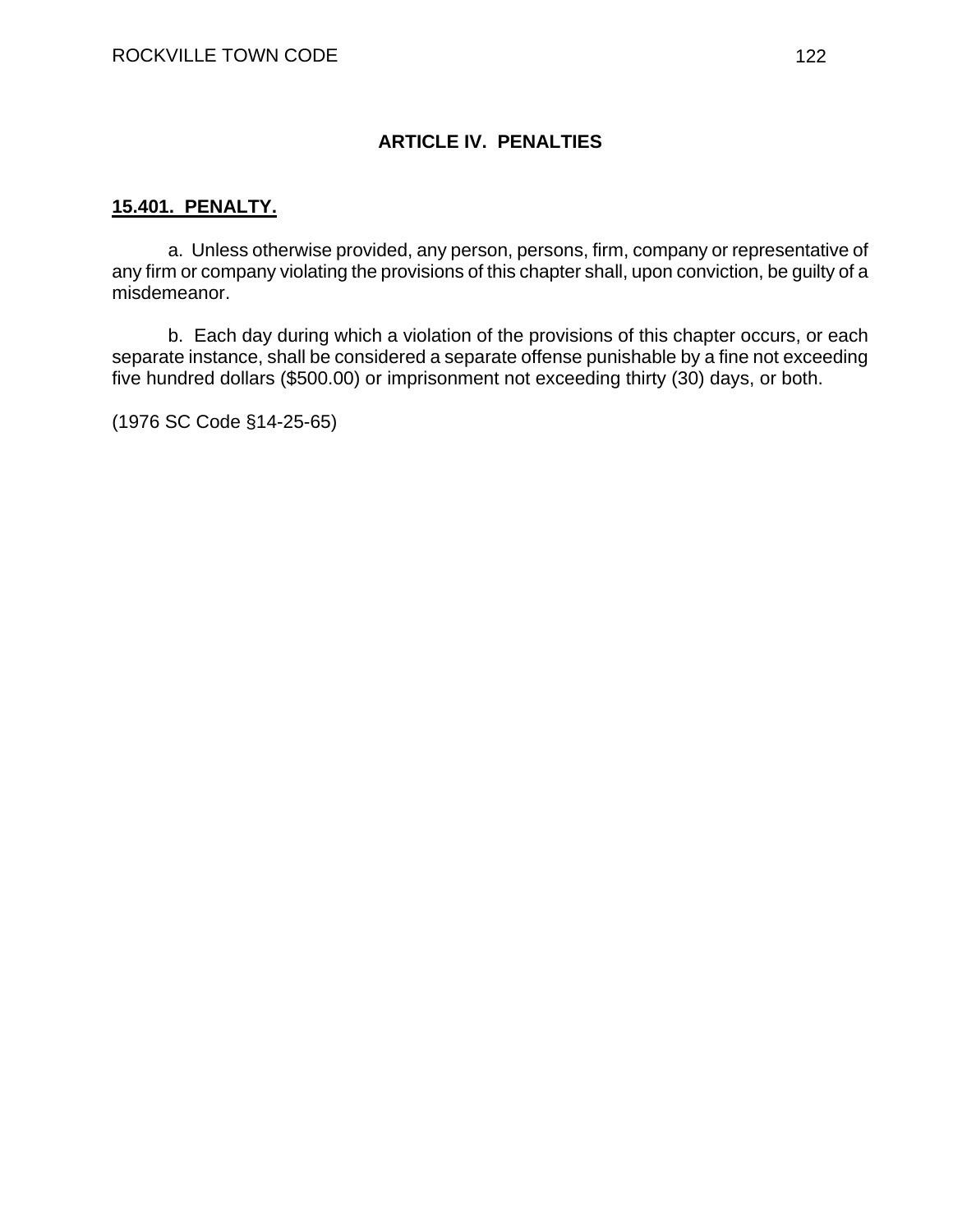#### **CHAPTER 16. STREETS AND SIDEWALKS**

#### **ARTICLE I. IN GENERAL**

- 16.101. Maintenance.
- 16.102. Construction.
- 16.103. Sidewalks. Parking Prohibited. Exceptions.
- 16.104. Interference With Sidewalks and Streets.
- 16.105. Streets. Names. Changes Prohibited.
- 16.106. Survey Markers Required for New Streets.

#### **ARTICLE II. UNLAWFUL ACTS**

- 16.201. Obstructions Prohibited. Permission Required For Exceptions.
- 16.202. Same. Protection by Barricades, Lights.
- 16.203. Damaging Public Property.
- 16.204. Depositing on Streets, Sidewalks and Drains Prohibited.
- 16.205. Burning on Streets Prohibited.
- 16.206. Dangerous Substances on Streets or Sidewalks.
- 16.207. Street Lights. Breaking, Removing.
- 16.208. Obstructions to Vision at Street Intersections.
- 16.209. Same. Removal.
- 16.210. Same. Failure to Clean Declared a Misdemeanor. Penalty.
- 16.211. Merchandise on Sidewalks.
- 16.212. Draining Water, Other Liquids Onto Streets or Sidewalks Prohibited. Sprinkling.
- 16.213. Doors and Gates Opening onto Sidewalks.
- 16.214. Lots Draining Toward Sidewalk. Appeals.
- 16.215. Curbs. Breaking, Destroying Prohibited; Permission Required, Entrance to Property.
- 16.216. Speaking, Exhibiting, Entertaining on Streets.
- 16.217. Obstruction of Drains, Ditches, Water Courses, etc.
- 16.218. Garbage, Other Solid Waste, Trash, Offensive Matter.
- 16.219. Tree Waste. Removal.
- 16.220. Fences. Repairs.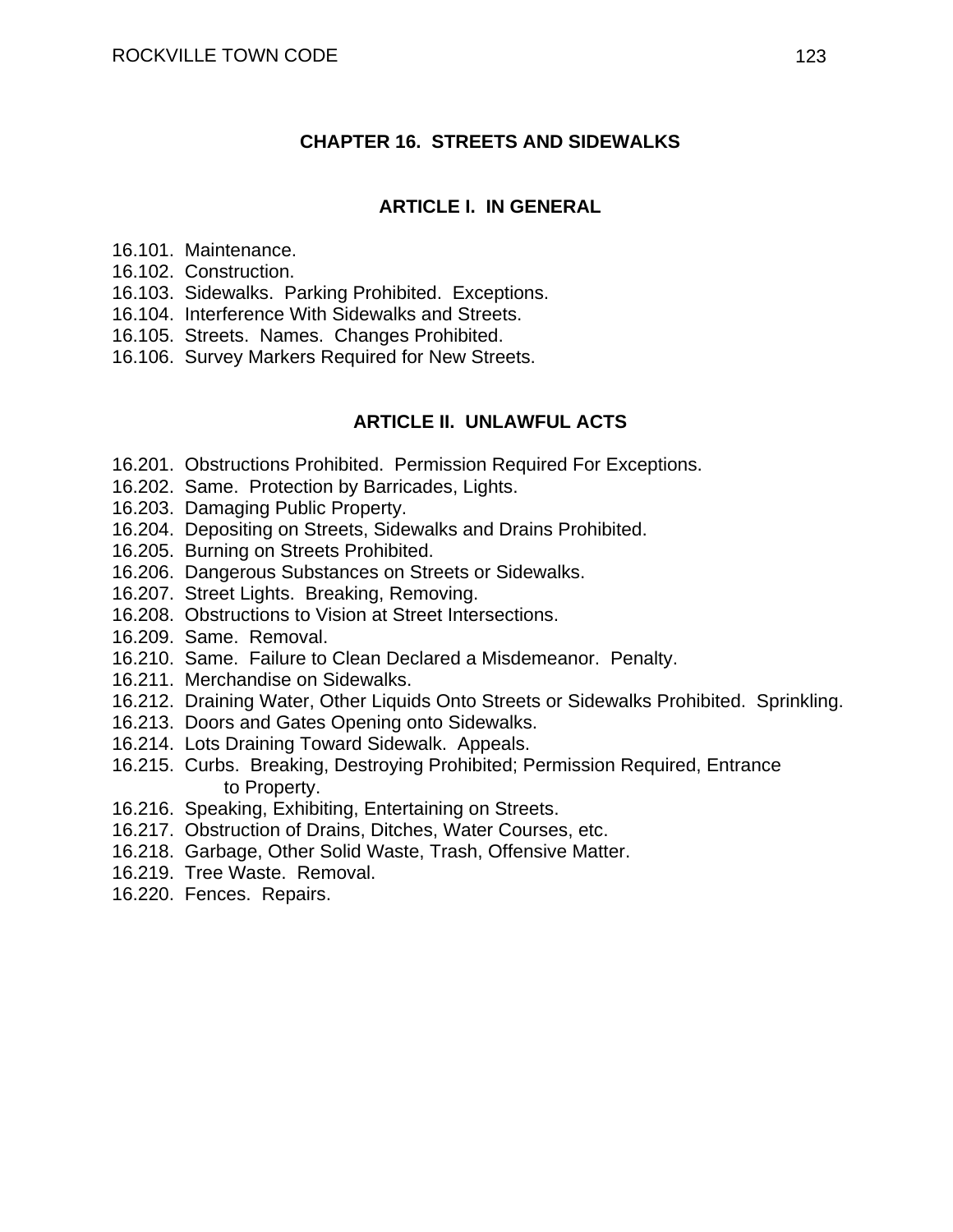#### **ARTICLE III. EXCAVATIONS**

- 16.301. Permission Required. Bond Required.
- 16.302. Danger Signals Required. Lights Required.
- 16.303. Removal of Danger Signals.
- 16.304. Cuts, Excavations To be Restored.
- 16.305. Failure.

#### **ARTICLE IV. LITTERING**

- 16.401. Prohibited.
- 16.402. Duty of Business Owners, Occupants.
- 16.403. Duty of Customer.

#### **ARTICLE V. PENALTIES**

16.501. Penalty.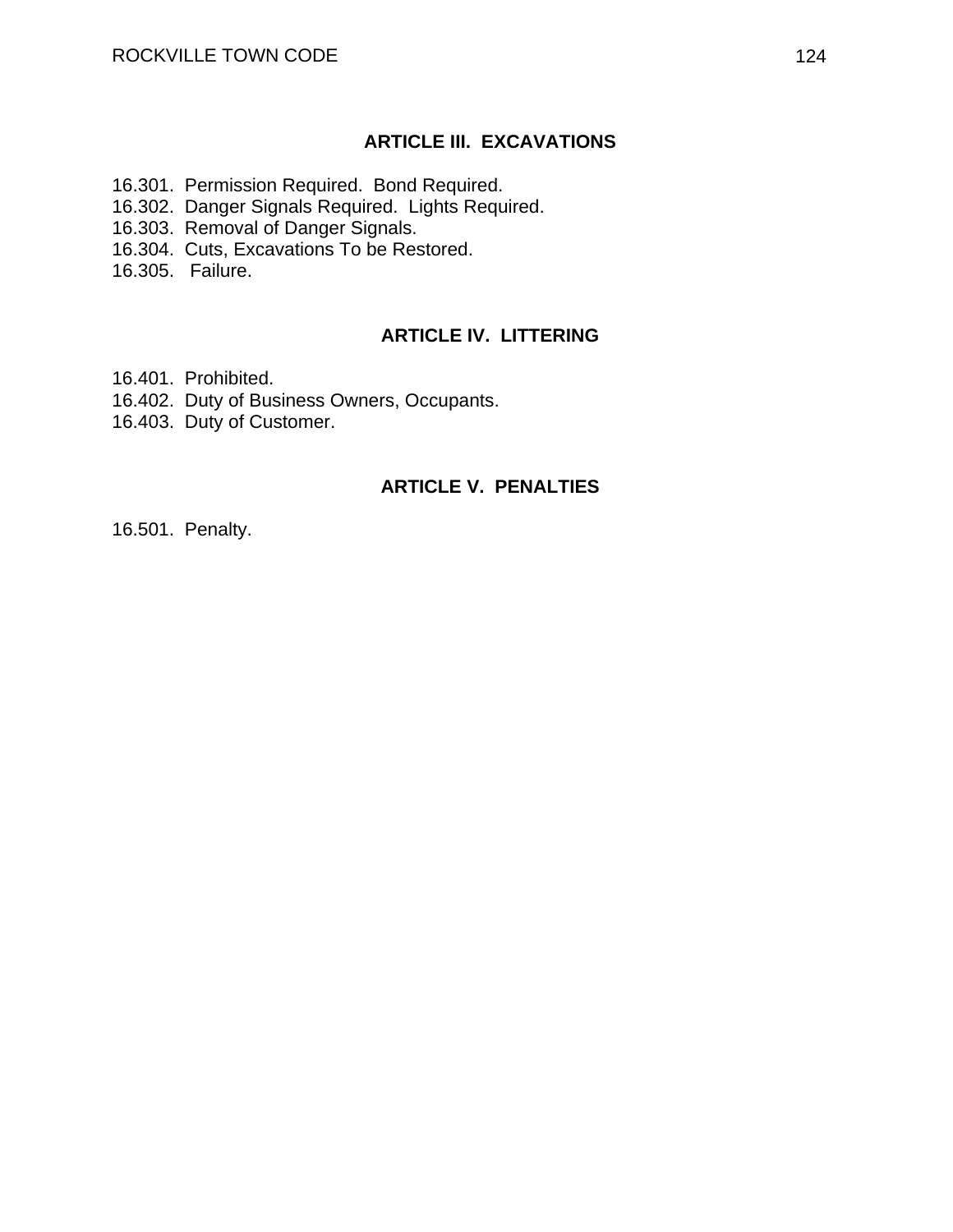### **CHAPTER 16. STREETS AND SIDEWALKS**

*Editor's Note. This article derives from portions of Title 5, Chapter 27 of the 1976 South Carolina Code of Laws; other applicable state statutes and generally accepted municipal practices. (See §5.401, this code, for house numbering.)* 

## **ARTICLE I. IN GENERAL**

#### **16.101. MAINTENANCE.**

This article shall not apply to streets under the supervision and control of SCDOT, Charleston County or the Town of Rockville.

#### **16.102. CONSTRUCTION.**

a. No person, firm or corporation shall construct any new street within the corporate limits, without approval of the Mayor and Council.

*(Editor's Note. The reader is encouraged to review similar requirements in the town's Zoning Ordinance, to resolve any conflict.)* 

### **16.103. SIDEWALKS. PARKING PROHIBITED. EXCEPTIONS.**

a. It shall be unlawful to park a vehicle on any sidewalk.

b. Exceptions may be made when it is necessary to avoid traffic or when directed by lawful authority or a traffic control device.

(1976 SC Code §56-5-2530)

### **16.104. INTERFERENCE WITH SIDEWALKS AND STREETS.**

It shall be unlawful for any person to close or in any manner interfere with the free use of any sidewalk, public street, thoroughfare or alley.

(1976 SC Code §5-7-30)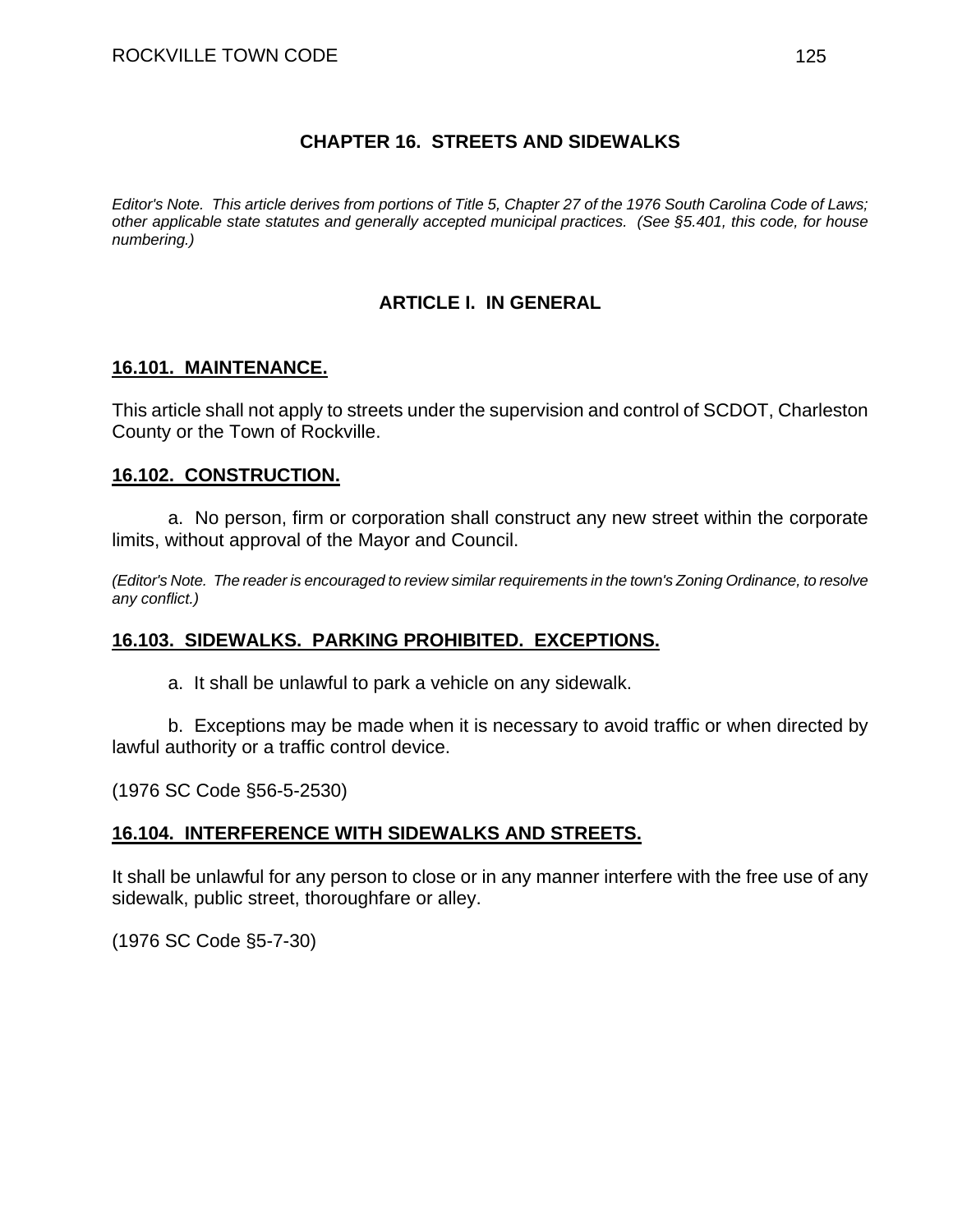### **16.105. STREETS. NAMES. CHANGES PROHIBITED.**

a. No person shall name any currently unnamed street or change the name of any existing street except by authority of the Mayor and Council.

b. It shall be unlawful for any person to lay out any new street within the municipality without first procuring from the Mayor and Council approval of the names to be assigned to such new street.

*(Editor's Note. See also requirements of the Zoning Ordinance, etc.)* 

## **16.106. SURVEY MARKERS REQUIRED FOR NEW STREETS.**

In order to avoid disputes which may arise concerning the boundaries of the streets of the town, any person conveying or dedicating any street to the town where development or activity may affect a right-of-way, easement, or setback, shall be required to conduct a survey of said properties by a registered land surveyor. A permanent survey marker shall be erected on each corner of said property at the point where it intersects with any other property.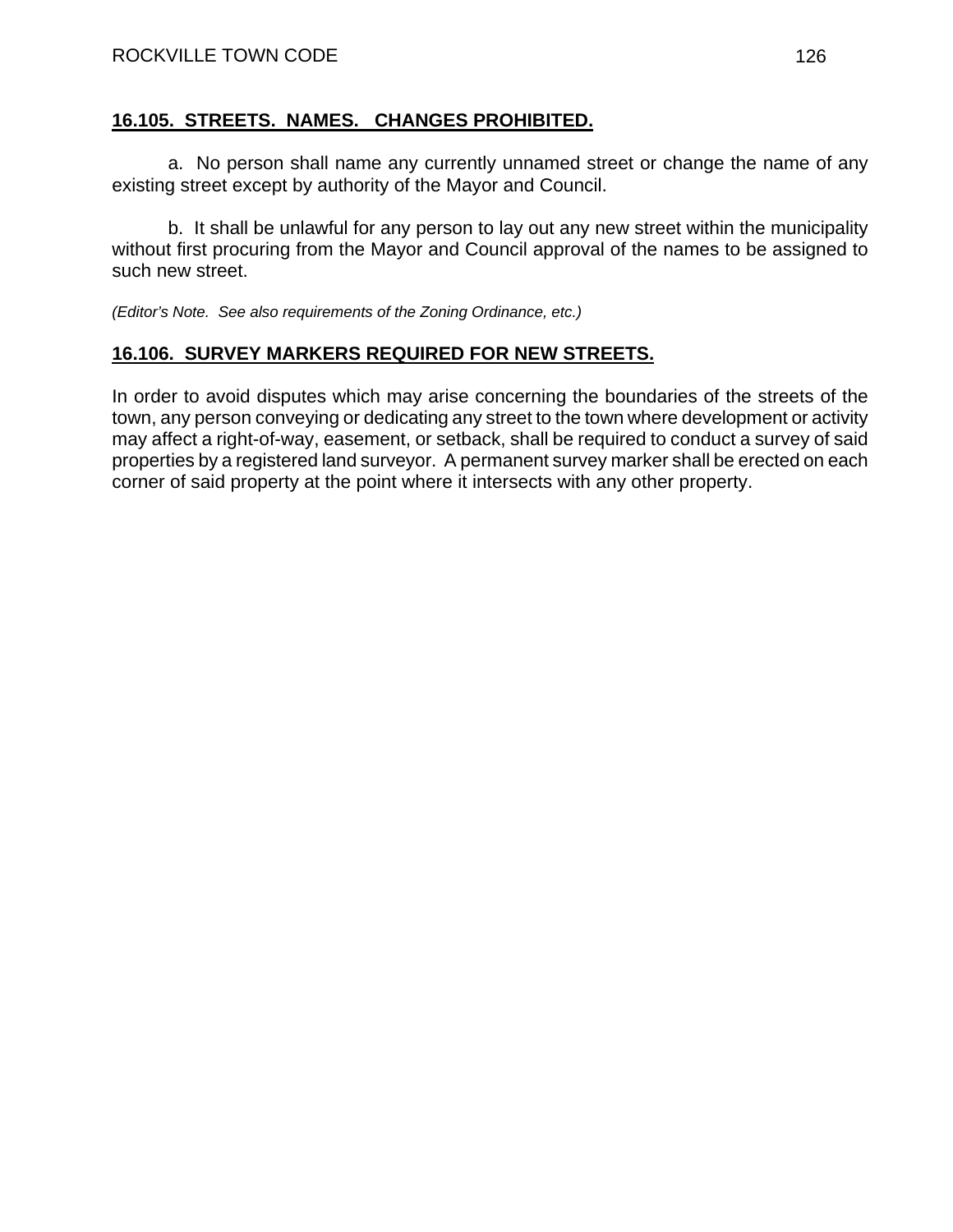## **ARTICLE II. UNLAWFUL ACTS**

*Editor's Note. This article derives from applicable state statutes and generally accepted municipal practices.* 

#### **16.201. OBSTRUCTIONS PROHIBITED. PERMISSION REQUIRED FOR EXCEPTIONS.**

a. It shall be unlawful for any person to interfere with, blockade or obstruct any pavements, walks, streets or paths in the town by placing or allowing to remain thereon any obstruction whatsoever in any manner as to create a hazard.

b. It shall be unlawful for any person to place any obstruction upon or cause to be obstructed in any manner any street, sidewalk or public way or part thereof, so as to render the passage of persons, vehicles or other travel thereon difficult, inconvenient, dangerous or impossible.

c. It shall be unlawful to obstruct or blockade any street, highway, public road or traveled place, or any part thereof, by placing or allowing to remain thereon any vehicle not in actual or immediate use, or any other article. This shall include building materials or any other obstruction whatsoever; provided that nothing herein contained shall deprive any person who may be in the process of construction, of the use of a number of feet, not exceeding twenty (20) feet.

d. Any person building a house or other structure within the town may obtain from the Town Clerk permission for a partial and temporary use of the streets for said building purposes.

e. No permission shall be granted for the placing of a permanent obstruction on any street, highway or other public place.

f. Any obstruction placed on any street, sidewalk or highway in violation of this section may be removed by police officers of the town or under their supervision.

g. This section shall not apply to any employee of the municipality, county, state or public utility while such employee is immediately and actively engaged in the maintenance, improvement or construction of a street, sidewalk, public way or utilities.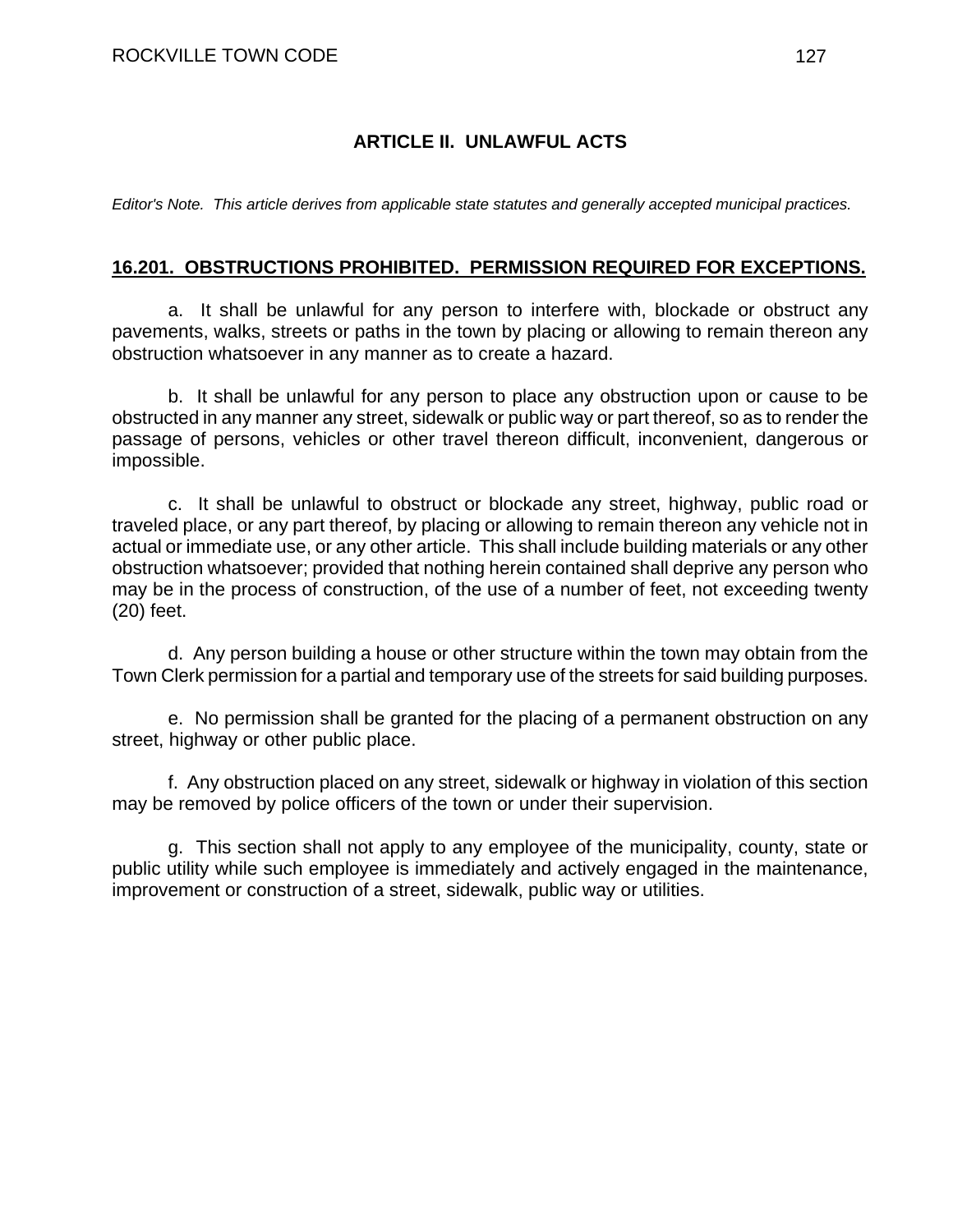## **16.202. SAME. PROTECTION BY BARRICADES, LIGHTS.**

While the obstructions provided for in this article remain on any street, sidewalk, highway or other public place, suitable safeguards by day and by night shall be maintained by the contractor, owner or person in charge of the work, for the protection of the public, by roping off, using lanterns and other proper means.

## **16.203. DAMAGING PUBLIC PROPERTY.**

a. It shall be unlawful for any person to damage, mutilate or deface any public property within the corporate limits.

b. This section shall prohibit the erection of anything on public property, without the written consent of the Town Clerk.

## **16.204. DEPOSITING ON STREETS, SIDEWALKS AND DRAINS PROHIBITED.**

a. It shall be unlawful for any person to deposit, discard, dump, sweep or place any trash, garbage or refuse matter of any kind onto streets or sidewalks.

b. This section shall apply to obstruction of storm drains and ditches.

### **16.205. BURNING ON STREETS PROHIBITED.**

It shall be unlawful for any person to burn any trash, garbage, leaves or refuse matter on the streets and sidewalks.

## **16.206. DANGEROUS SUBSTANCES ON STREETS OR SIDEWALKS.**

It shall be unlawful for any person to throw or place on any street or sidewalk any glass in any shape or form, tin cans, nails, brick, pieces of iron, sticks or any other substance likely to injure any person, animal or vehicle thereon.

(1976 SC Code §57-7-20)

### **16.207. STREET LIGHTS. BREAKING, REMOVING.**

It shall be unlawful for any person to break any lamp or electric light or to remove any electric light bulb or otherwise tamper with street lights.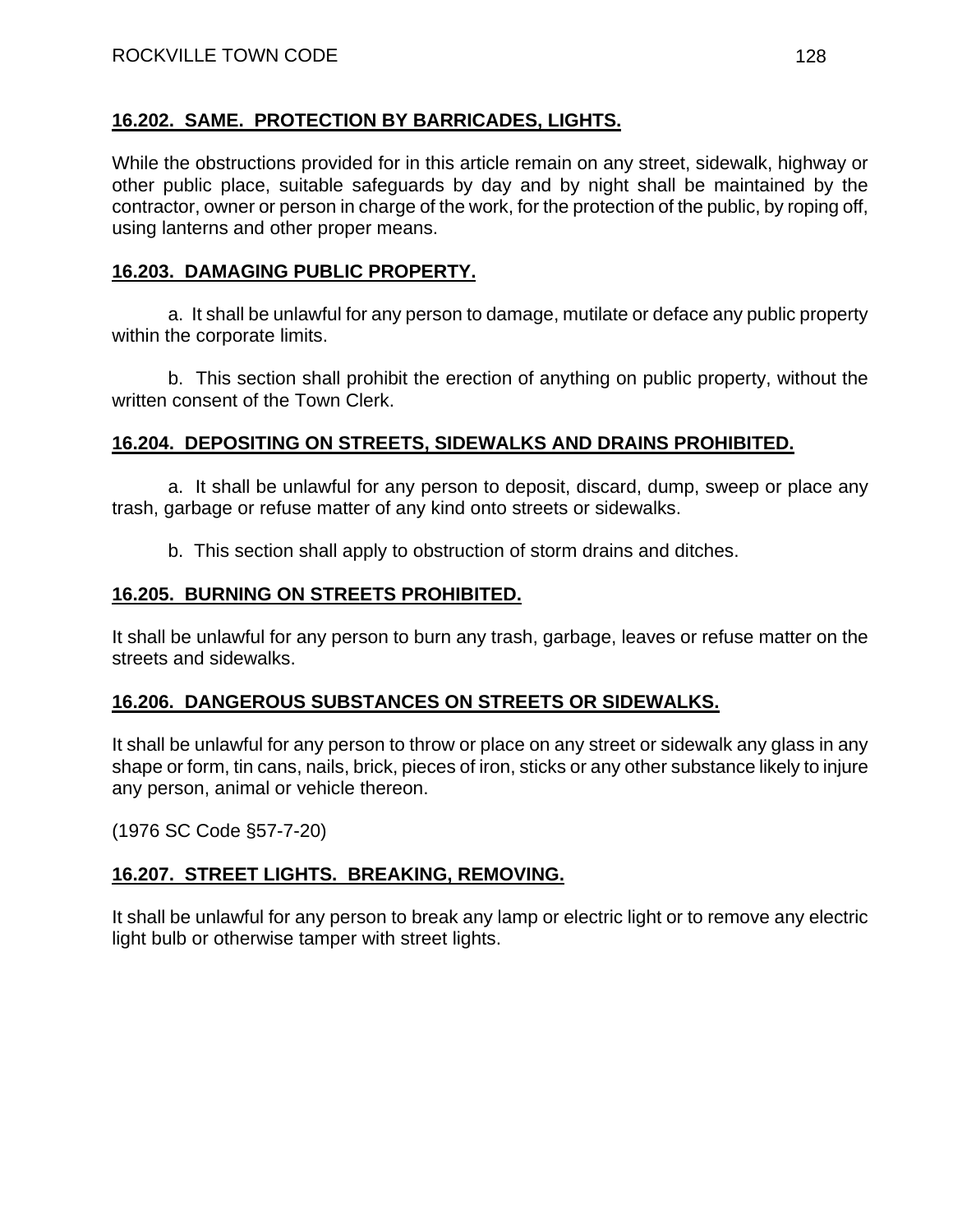### **16.208. OBSTRUCTIONS TO VISION AT STREET INTERSECTIONS.**

On corner lots there shall be no obstruction to vision between a height of two (2) feet and a height of ten (10) feet measured above the average elevation of the existing surfaces of the intersecting streets at their center lines, within the area formed by joining points on the property lines, measured as follows:

1. On property lines abutting streets fifty (50) feet or less in right-of-way width, the points on the property lines shall be not less than twenty-five (25) feet from the lot corner.

2. On property lines abutting streets more than fifty (50) feet in right-of-way width, the points on the property lines shall be fifty (50) feet from the lot corner.

3. This restriction shall not apply to buildings in business districts.

## **16.209. SAME. REMOVAL.**

Should there exist on any privately owned property located at any street intersection any tree, bush, shrubbery, plant, fence or other obstruction which obstructs the view of pedestrians or vehicular traffic that interferes with the safe and orderly movement of traffic or creates a dangerous condition, the owner or occupant of such property shall, within ten (10) days after official written notice, remove such obstruction.

(1976 SC Code §5-7-80)

## **16.210. SAME. FAILURE TO CLEAN DECLARED A MISDEMEANOR. PENALTY.**

a. Any person, firm or corporation who shall fail to comply with an order to remove said property shall be served an Ordinance Summons to appear in Magistrate's Court, as provided in §14.101, this code.

b. Upon conviction thereof, any person, firm or corporation shall be guilty of a misdemeanor.

### **16.211. MERCHANDISE ON SIDEWALK S.**

It shall be unlawful for any merchant to display merchandise on the streets or sidewalks without approval by the Town Clerk.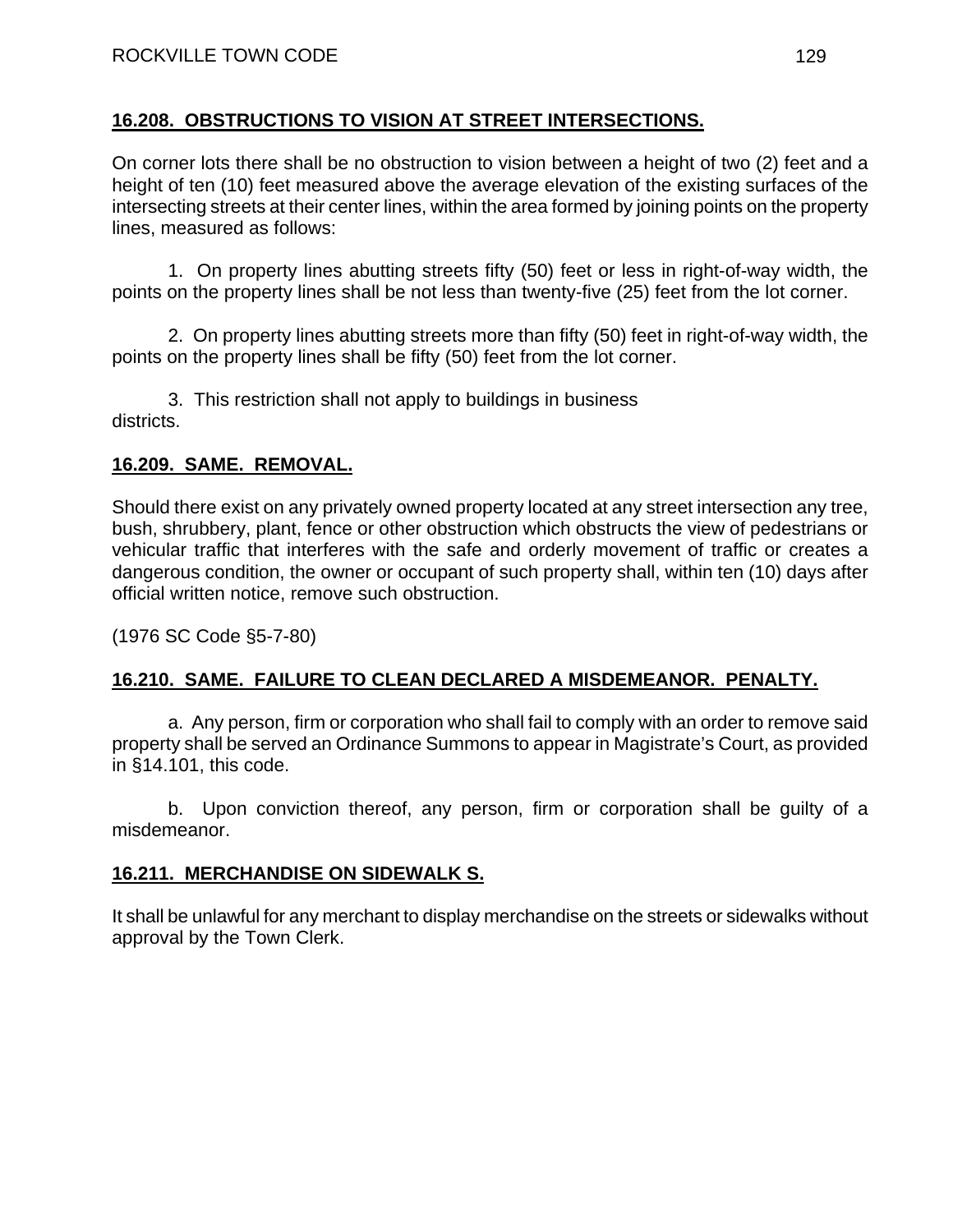### **16.212. DRAINING WATER, OTHER LIQUIDS ONTO STREETS OR SIDEWALKS PROHIBITED. SPRINKLING.**

a. It shall be unlawful for any person to place, or cause to be deposited any slops, or decayed matter of any kind, from any store or residence or other building so that the same shall fall or flow upon any part of any street or sidewalk. This section shall include dish or foul water from a pit, sink, pipe, gutter or drain leading to a public street.

b. It shall be unlawful for any person to build, construct, erect or maintain a house or building of any description in such manner that rain water may flow from the roof, eaves, cornices, gutters or other part thereof, down any sidewalk or street so as to cause holes, depressions, unevenness, gullies or other defect or damage to such sidewalk or street.

(1976 SC Code 5-7-30)

c. Sprinkling of a street to control dust is not forbidden.

## **16.213. DOORS AND GATES OPENING ONTO SIDEWALKS.**

It shall be unlawful for any person or corporation to maintain any door or gate upon his premises so as to swing across or into any sidewalk or street.

(1976 SC Code §5-7-30)

### **16.214. LOTS DRAINING TOWARD SIDEWALK. APPEALS.**

a. Every person owning any lot that drains toward a sidewalk shall provide suitable and proper drainage under such sidewalk as will deliver the gutter and drainage water from such lot to the drainage system of the adjoining streets.

b. Appeals shall be made to the Mayor and Council.

(1976 SC Code §5-7-30)

#### **16.215. CURBS. BREAKING, DESTROYING PROHIBITED; PERMISSION REQUIRED, ENTRANCE TO PROPERTY.**

It shall be unlawful for any person to break or destroy the curbing of any street, deface the same or to construct any entrance into property on any paved streets, unless such person shall have first obtained permission therefor from SCDOT.

## **16.216. SPEAKING, EXHIBITING, ENTERTAINING ON STREETS.**

Preaching, lecturing or speaking, exhibition or entertainment of any nature shall be permitted on the streets, sidewalks or public ways of the town, but the Town Clerk must be informed. Failure to do so shall constitute a misdemeanor.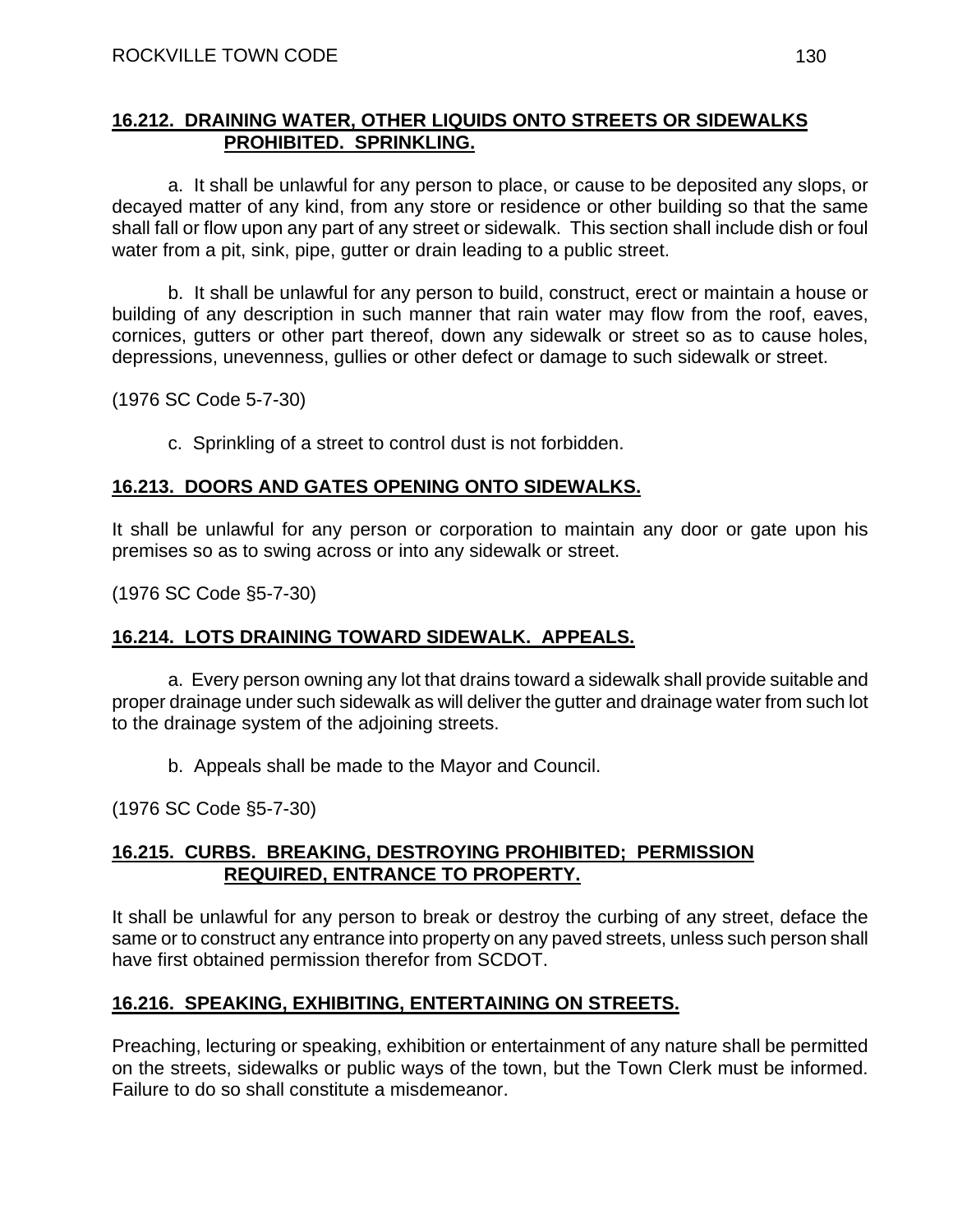## **16.217. OBSTRUCTION OF DRAINS, DITCHES, WATER COURSES, ETC.**

In the public interest, it shall be unlawful for any person or persons to obstruct, or cause to be obstructed, any drains, ditches or water courses within the corporate limits. Every person owning, controlling or in possession of land, through which or through part of which a stream, ditch, gully or any natural drain runs, shall keep the bed of same free from obstructions.

### **16.218. GARBAGE, OTHER SOLID WASTE, TRASH, OFFENSIVE MATTER.**

It shall be unlawful for any person or persons to throw or cause to be thrown any garbage, other solid waste, trash or other offensive matter onto any sidewalk, street, lot or public place.

### **16.219. TREE WASTE. REMOVAL.**

It shall be unlawful for any person trimming trees, on or over any street or sidewalk, to fail to remove promptly any branches, limbs or other waste.

### **16.220. FENCES. REPAIRS.**

It shall be unlawful for the owner or owners of lands, or lots of lands, within the corporate limits, to fail to keep in good repair the fences on same, which are adjacent to any street or alley. All dilapidated fences adjacent to streets or alleys are hereby declared a nuisance and may be removed by the town.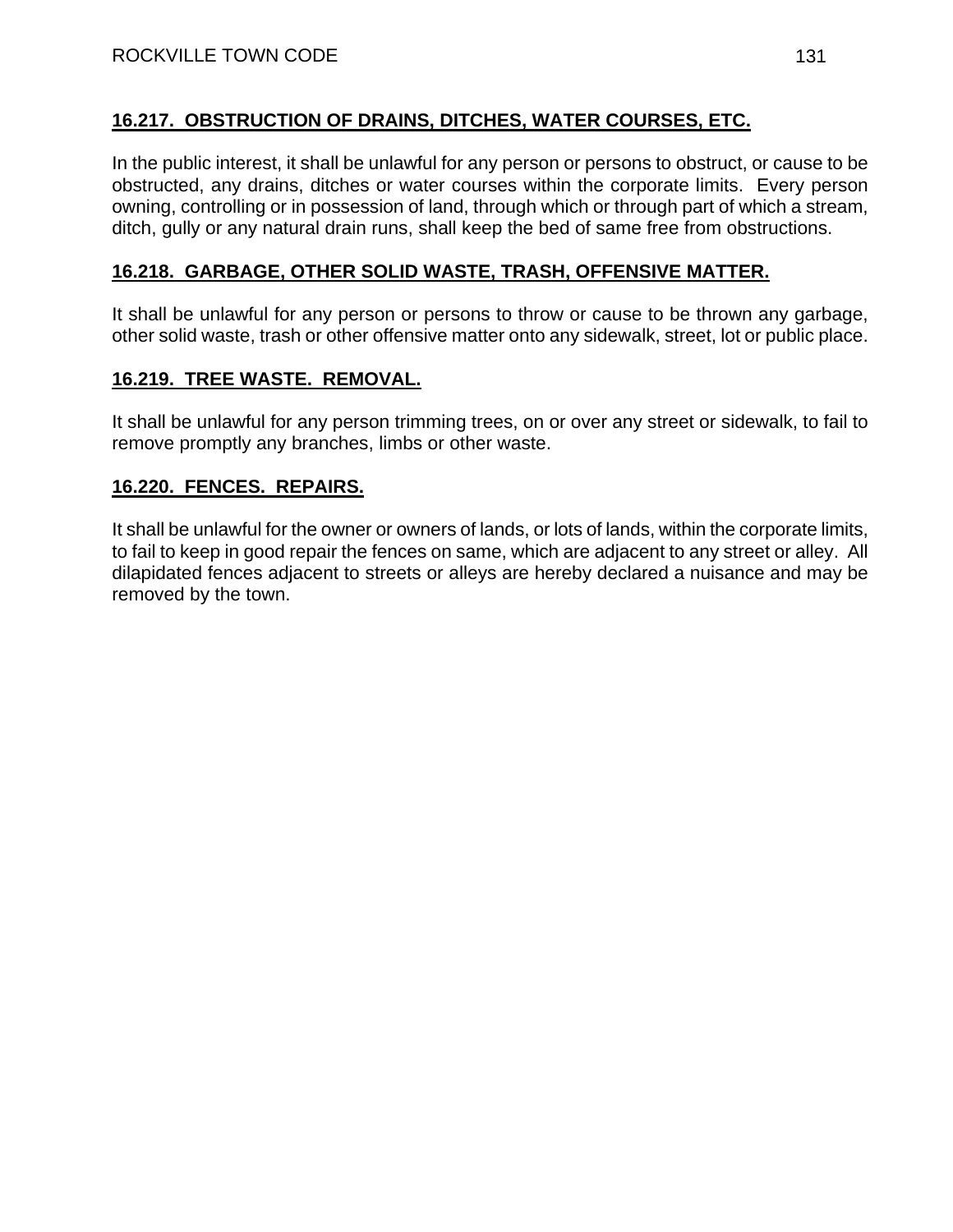## **ARTICLE III. EXCAVATIONS**

*Editor's Note. This article derives from appropriate state statutes and generally accepted municipal practices.* 

#### **16.301. PERMISSION REQUIRED. BOND REQUIRED.**

a. It shall be unlawful for any person, firm or corporation to cut or excavate a street or sidewalk in the corporate limits without having first obtained permission therefor from the town or SCDOT, except in a bona fide emergency situation.

(1976 SC Code §5-7-30)

b. Before permission shall be granted for the opening or cutting of any street or sidewalk in the town, the person making application may be required to deposit with the town, a cash bond in a sum as may be estimated by the Town Clerk, to ensure the maintenance of lights and barricades during the period of construction work, the refilling of the opening and the replacement thereof.

#### **16.302. DANGER SIGNALS REQUIRED. LIGHTS REQUIRED.**

a. It shall be unlawful for any person to allow any trench, ditch or excavation in any street, sidewalk or public place to remain open without a sufficient number of lights or other safety devices properly displayed around same as danger signals to prevent accidents to persons or property.

b. Adequate lights shall be displayed at night.

#### **16.303. REMOVAL OF DANGER SIGNALS.**

It shall be unlawful for any person to remove or extinguish any warning device or light which may be placed as a signal during daylight hours, or at night, to warn persons of danger from ditches, trenches, building materials, scaffolds, excavations, impediments or obstacles of any description whatsoever.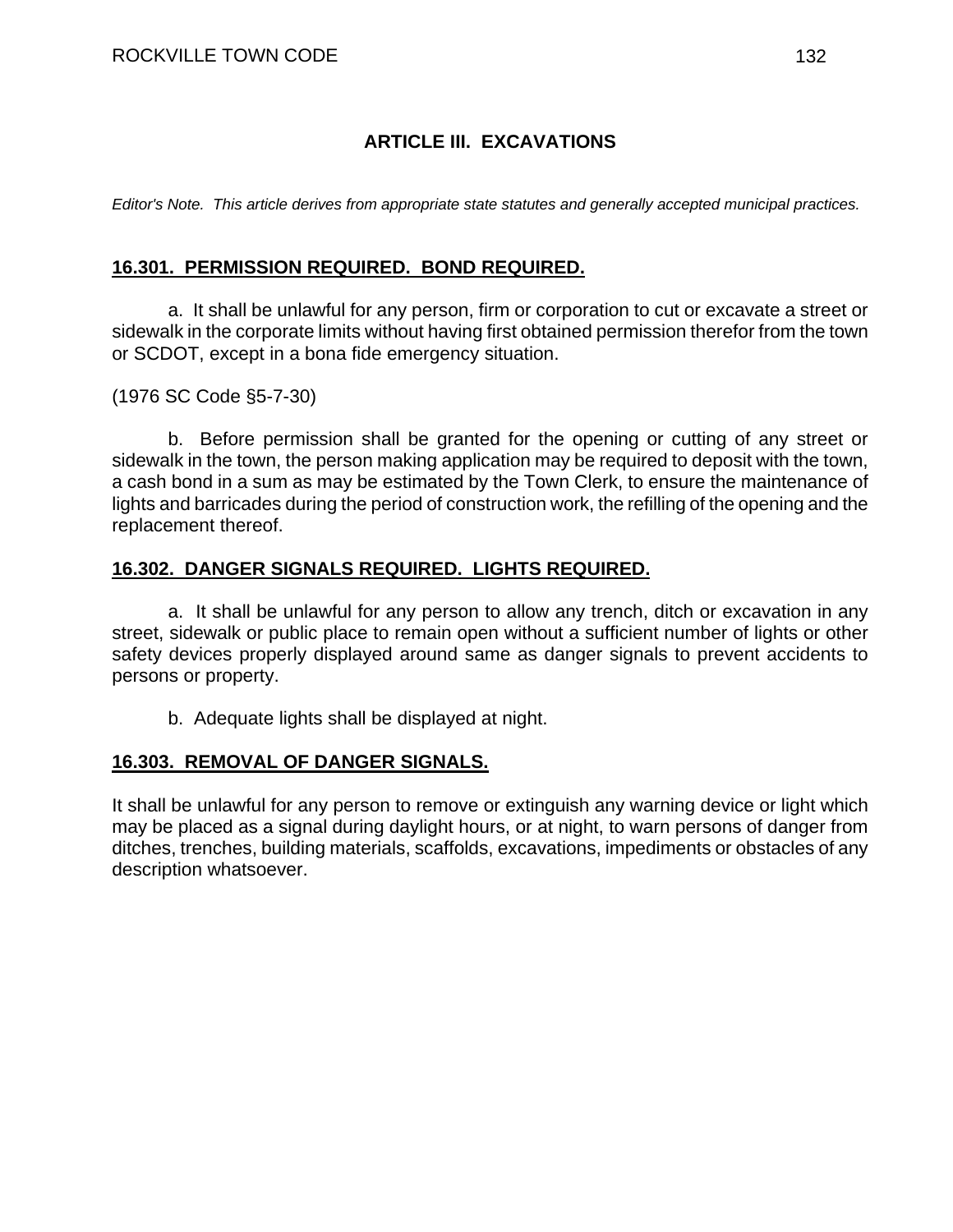## **16.304. CUTS, EXCAVATIONS TO BE RESTORED.**

Any such cut or excavation shall be restored according to the standards of SCDOT within a period of twenty-four (24) hours. Upon request, special consideration may be granted by the town or SCDOT due to extreme weather conditions.

## **16.305. FAILURE.**

In the event that said repair should sink or give away within one (1) year, it promptly shall be repaired by the person, firm, or corporation making the original cut or excavation within a reasonable time of being notified by the town and/or SCDOT.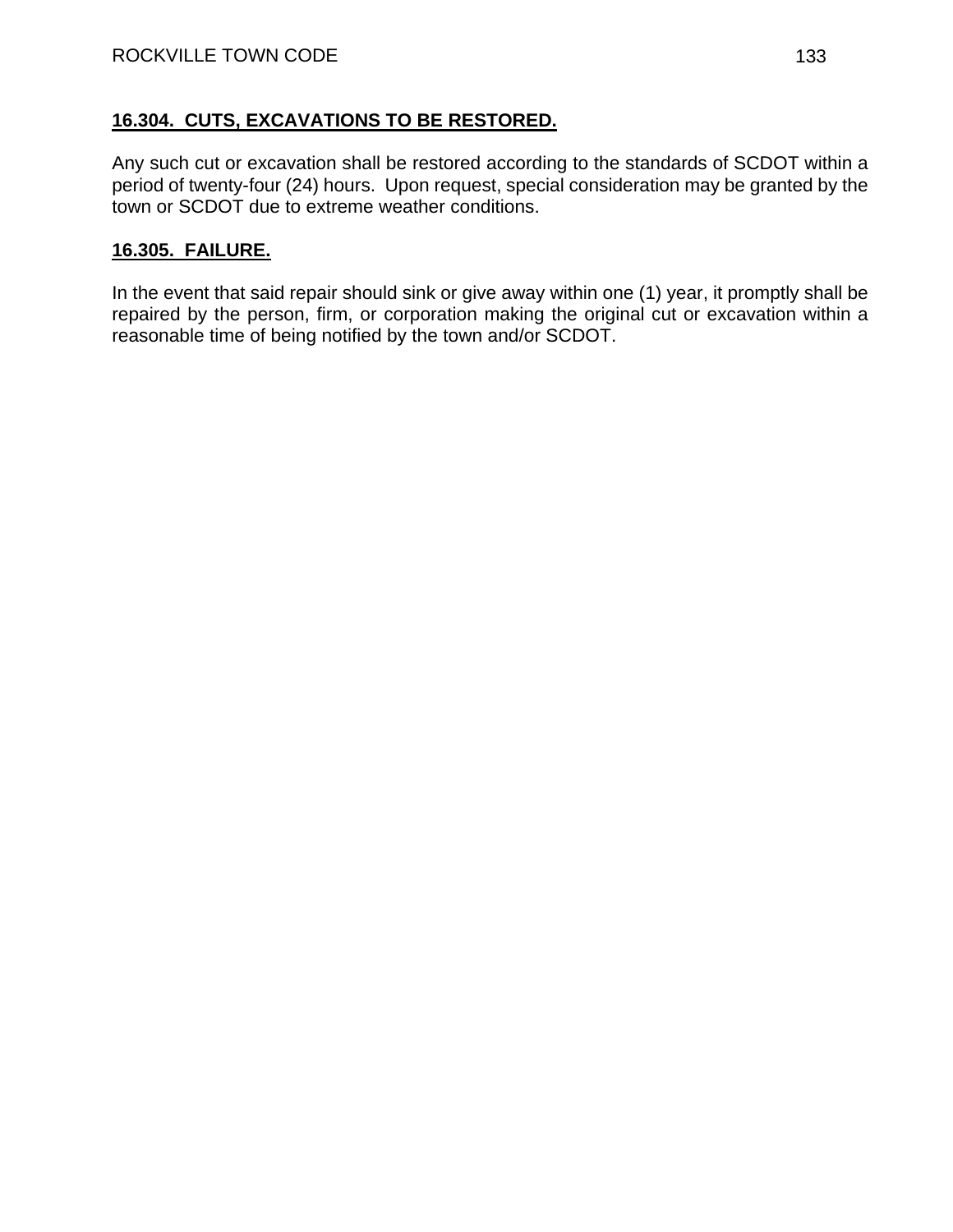## **ARTICLE IV. LITTERING**

*Editor's Note. This article derives from a resolution of February 29, 2000 and generally accepted municipal practices.* 

## **16.401. PROHIBITED.**

It shall be unlawful for any person to throw, drop, cast or deposit upon any street, alley, sidewalk or any yard or premises, public or private, any filth of any kind, or cans, paper, trash, paper containers, rubbish, bottles or any other form of litter or waste matter.

#### **16.402. DUTY OF BUSINESS OWNERS, OCCUPANTS.**

a. The owner or occupant of any store or other place of business situated within the town shall exercise reasonable diligence at all times to keep his premises clear of wastepaper, wrapping paper, paper napkins, cartons, package containers and other used or waste material thrown or left on said premises by his customers, and to take reasonable measures to prevent same from drifting or blowing to adjoining premises.

b. Receptacles of sufficient size and number shall be placed on the premises accessible to the customers of such business where the above referred to articles of waste may be disposed of.

c. Each and every business establishment shall place upon its premises in a conspicuous place or places in close proximity to the receptacle or receptacles above referred to, a sign or signs which shall, in essence, convey to its customers a request that they use such receptacles for the disposal of waste material.

#### **16.403. DUTY OF CUSTOMER.**

It shall be unlawful for any customer going upon the premises of another to, in any manner, dispose of wastepaper, wrapping paper, paper napkins, cartons, package containers and other used or waste materials except in receptacles provided for such purposes.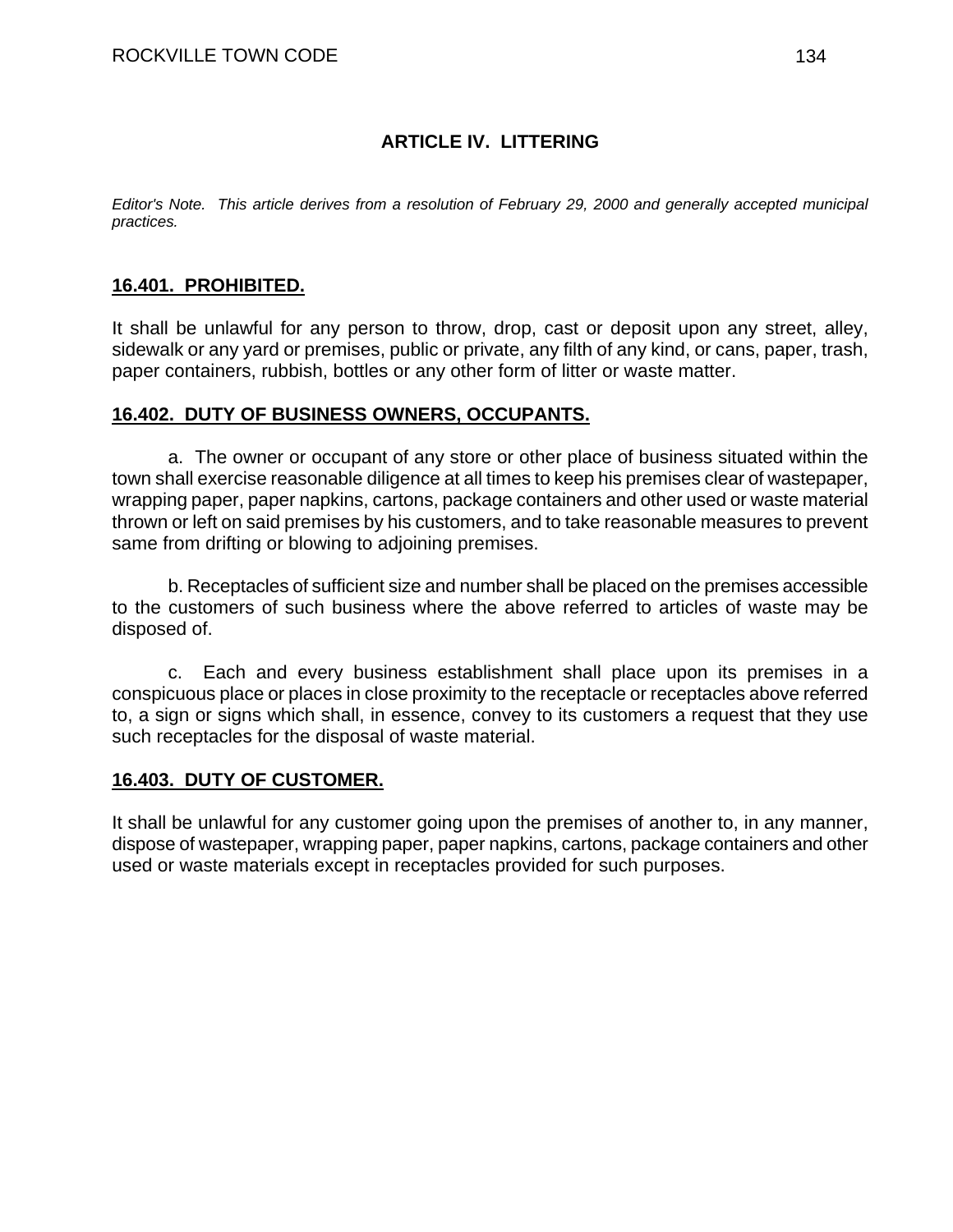## **ARTICLE V. PENALTIES**

#### **16.501. PENALTY.**

a. Unless otherwise provided, any person, persons, firm, company or representative of any firm or company violating the provisions of this chapter shall, upon conviction, be guilty of a misdemeanor.

b. Each day during which a violation of the provisions of this chapter occurs, or each separate instance, shall be considered a separate offense punishable by a fine not exceeding five hundred dollars (\$500.00) or imprisonment not exceeding thirty (30) days, or both.

(1976 SC Code §14-25-65)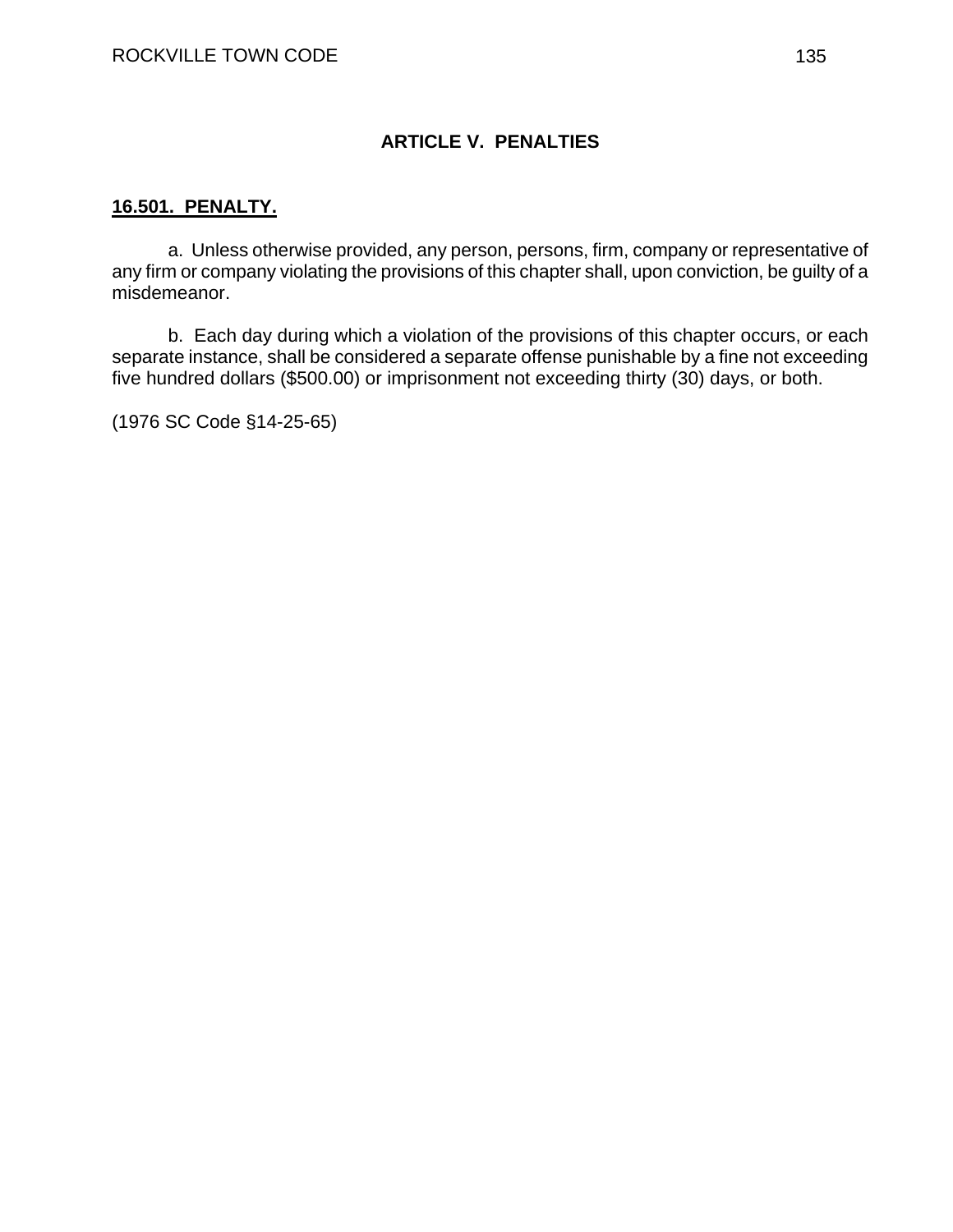# **CHAPTER 17. UTILITIES**

Editor's Note.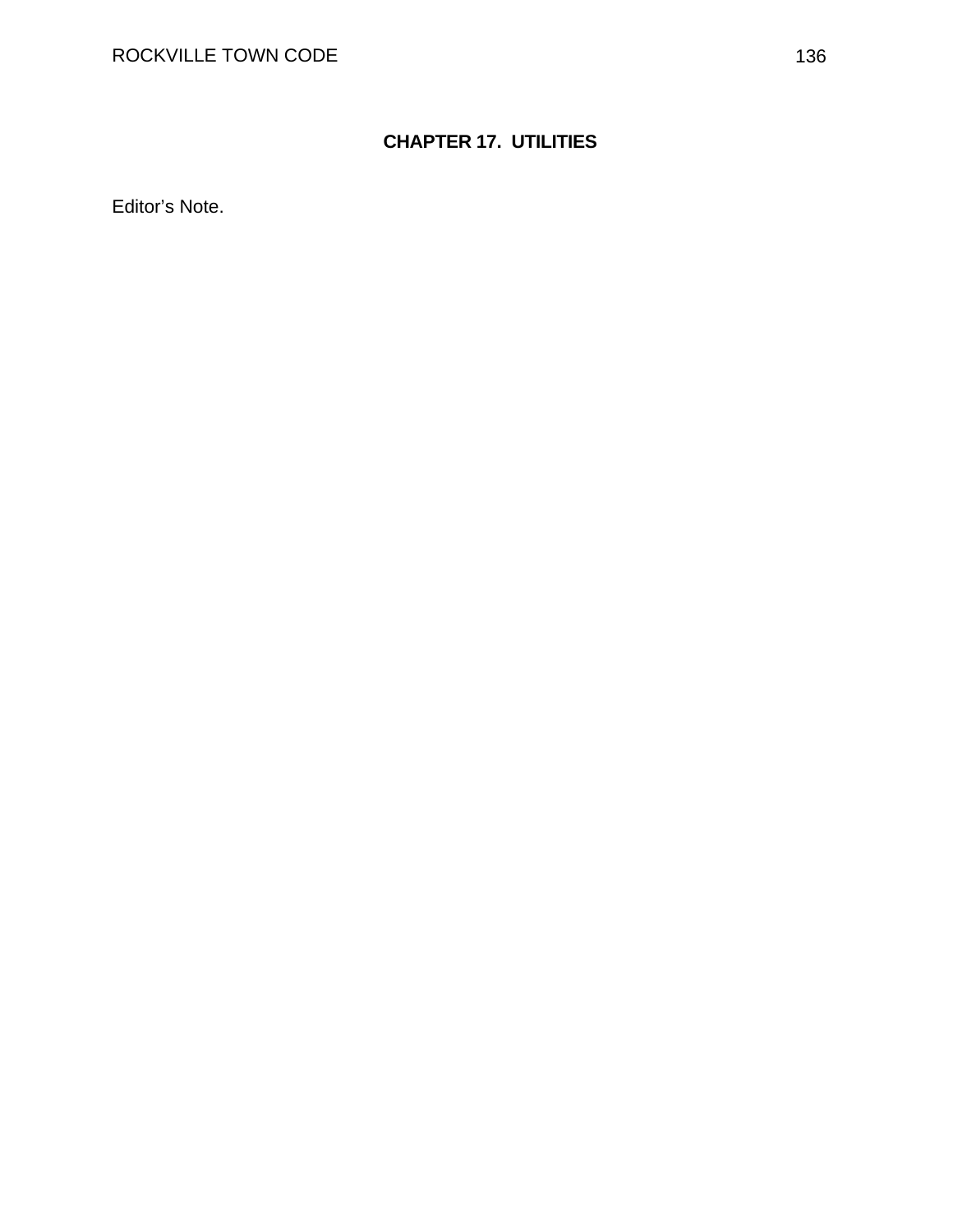## **CHAPTER 17. UTILITIES**

*Editor's Note. At the preparation of this Code of Ordinances, the Town of Rockville did not operate a water or sewerage system. This page has been added for the future when the town may provide the details for such provisions.*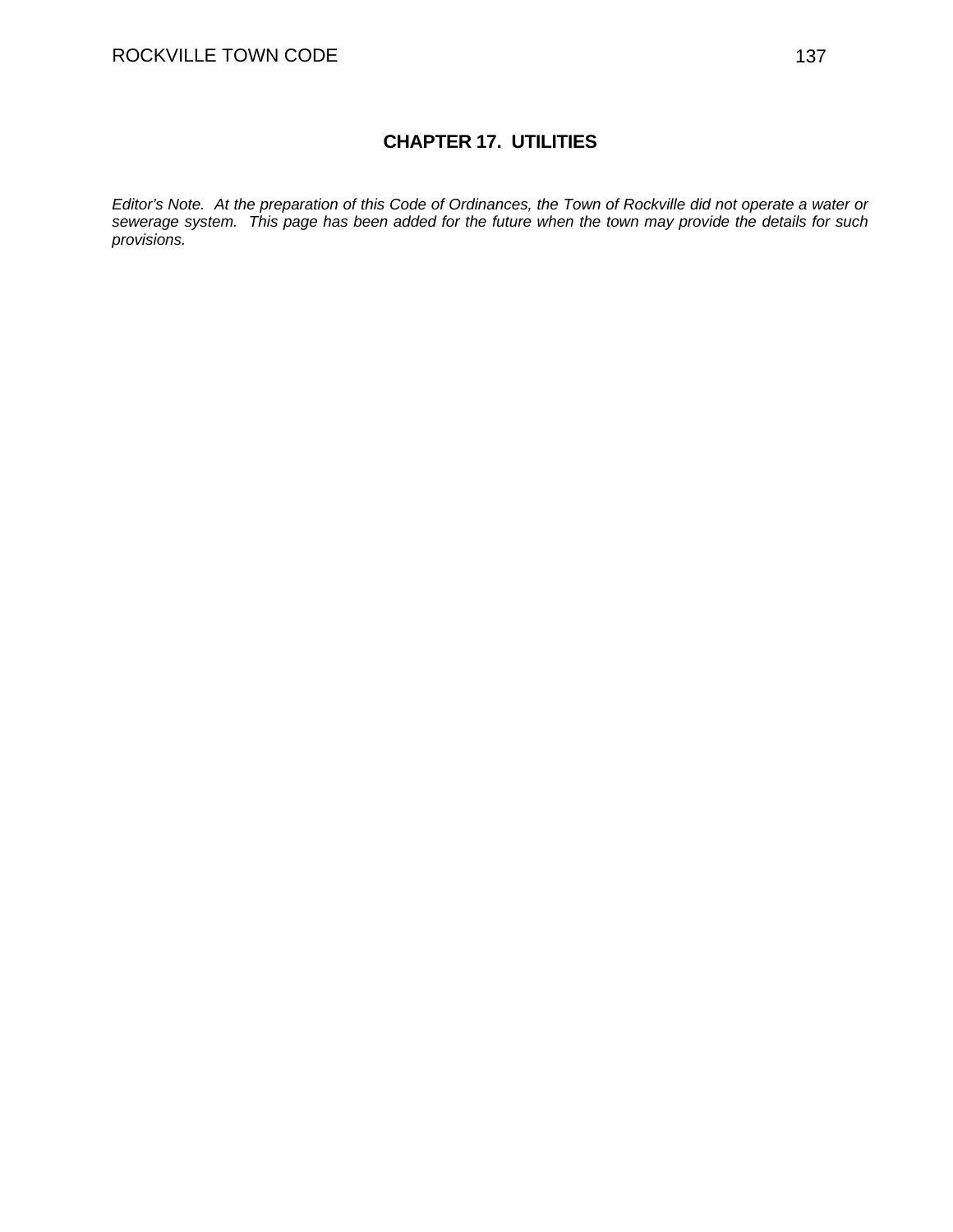#### **CHAPTER 18. VEHICLES. TRAFFIC**

#### **ARTICLE I. IN GENERAL**

- 18.101. Short Title.
- 18.102. Uniform Act. Definitions.
- 18.103. Jurisdiction of Magistrate's Court.
- 18.104. Authority.
- 18.105. Traffic Control Devices. Placement. Maintenance. Specifications. Obedience. Interference.
- 18.106. Speed Limit Variation by Town. SCDOT Approval. Signs.
- 18.107. Driver's and Vehicle Licenses Required. Exceptions.
- 18.108. Responsibility of Vehicle Owner.
- 18.109. Fixing Traffic Tickets Unlawful.

#### **ARTICLE II. MOVING TRAFFIC**

- 18.201. Adoption of State Laws.
- 18.202. Motor Vehicle Speed Limits.
- 18.203. Reckless Driving.
- 18.204. Driving Across Private Property to Make Turns.
- 18.205. Stop Signs.
- 18.206. Entering Intersection or Marked Crosswalks.
- 18.207. Vehicles. Boarding or Alighting From.
- 18.208. Same. Unlawful Riding.
- 18.209. Operation on Play Streets.
- 18.210. Leaking or Scattering Load Prohibited.
- 18.211. Damaging Paved Surfaces Prohibited.
- 18.212. Sidewalks. Prohibitions.
- 18.213. Other Prohibitions.
- 18.214. "U" Turns.
- 18.215. Streets Under Repair, Closed to Travel.
- 18.216. No-Passing Zones.
- 18.217. Passing Unlawfully.
- 18.218. Advertising Prohibited.
- 18.219. Following Too Closely.
- 18.220. Horn in Quiet Zones.
- 18.221. Doors Opening Into Traffic.
- 18.222. Loads to be Securely Chained.
- 18.223. Speed Restrictions.
- 18.224. Lower Speeds Required.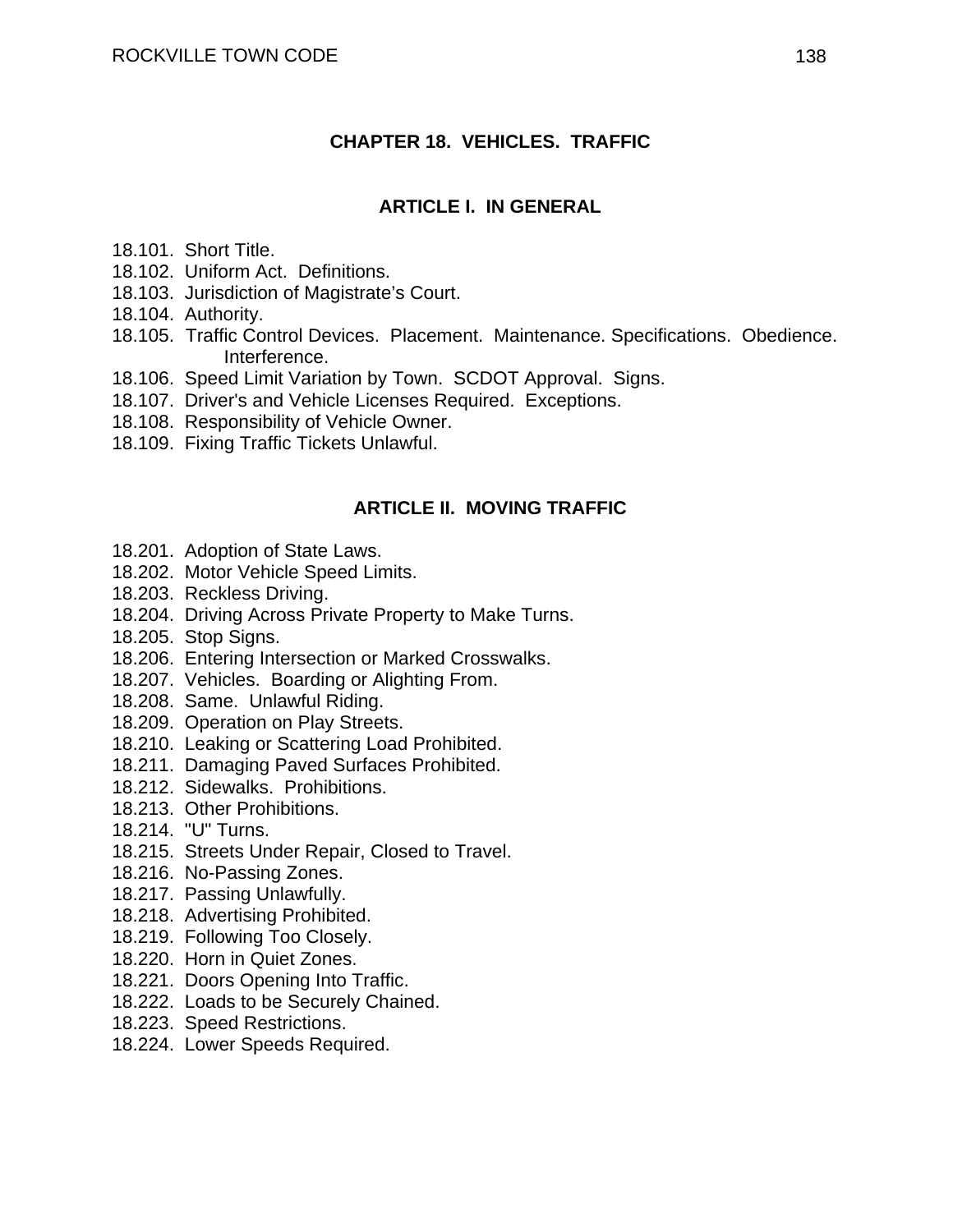- 18.225. Impeding Free Flow of Traffic Unlawful.
- 18.226. Special Hazards.
- 18.227. Racing or Drag Racing Prohibited.
- 18.228. Authorized Emergency Vehicles.
- 18.229. School Zones.
- 18.230. Failure to Dim Lights.
- 18.231. Shifting Lanes Without Safety Precaution.
- 18.232. Unattended Vehicles.
- 18.233. Driving While Intoxicated/Under Influence of Drugs.
- 18.234. Accidents. Assistance Required.
- 18.235. Riding In/On Municipal Vehicles Unlawful.
- 18.236. Motorcycles. Reckless Operation. Clinging to Vehicles.
- 18.237. Bicycles. Reckless Operation. Clinging to Vehicles.
- 18.238. Same. Lights Required.
- 18.239. Same. Penalty.

#### **ARTICLE III. PARKING. STANDING. STOPPING**

- 18.301. Parking. Authorized.
- 18.302. Sea Island Yacht Club Road.
- 18.303. Parking. Manner.
- 18.304. Parking Tickets Authorized.
- 18.305. Blocking Streets and Alleys. Exception.
- 18.306. Loading Zones.
- 18.307. Hazardous or Congested Places.
- 18.308. School Zones.
- 18.309. Handicapped Persons. Parking. Penalty.
- 18.310. Safety Hazards.
- 18.311. Vision Obstruction of Traffic Unlawful.
- 18.312. Disabled Vehicles.
- 18.313. Fire Lanes Designated. Parking Prohibited. Penalty.
- 18.314. Stopping, Standing or Parking Prohibited in Specified Places.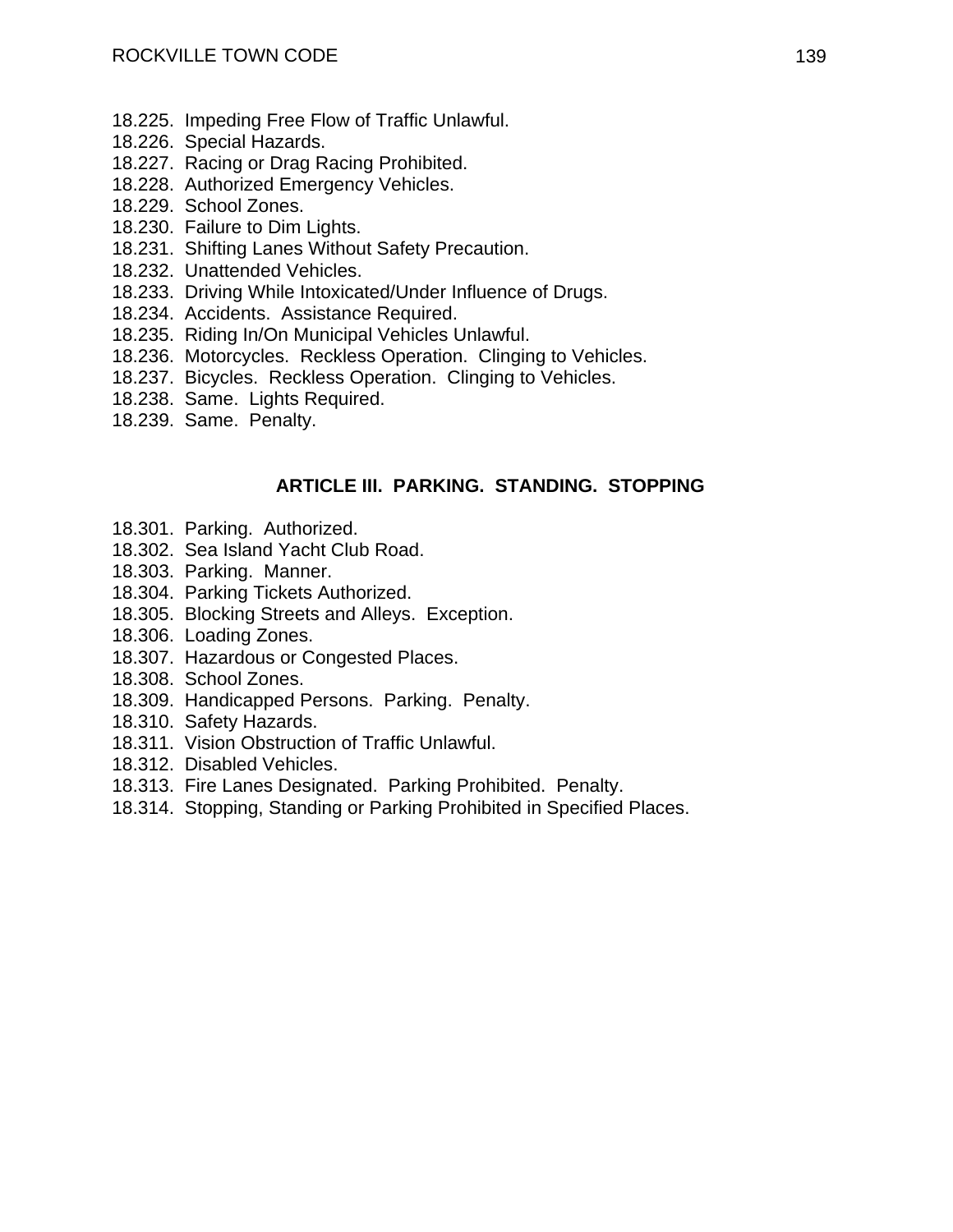### **ARTICLE IV. FUNERALS**

18.401. Driving Into Funeral Prohibited. Exceptions.

18.402. Identification.

18.403. Drivers In Processions to Follow Closely. Lights On.

#### **ARTICLE V. ABANDONED VEHICLES**

- 18.501. Inoperable Vehicles.
- 18.502. Unlicensed. Salvage, Repair on Private Property.
- 18.503. Impoundment. Disposition. Expenses. Forfeiture.
- 18.504. Records to be Maintained.

#### **ARTICLE VI. PEDESTRIANS**

- 18.601. Obedience to Traffic Control Signals Required.
- 18.602. Use of Right Half of Crosswalks.
- 18.603. Walking on Streets and Roadways.
- 18.604. Drivers to Exercise Due Care With Regard to Pedestrians.

### **ARTICLE VII. PENALTIES**

18.701. Penalty.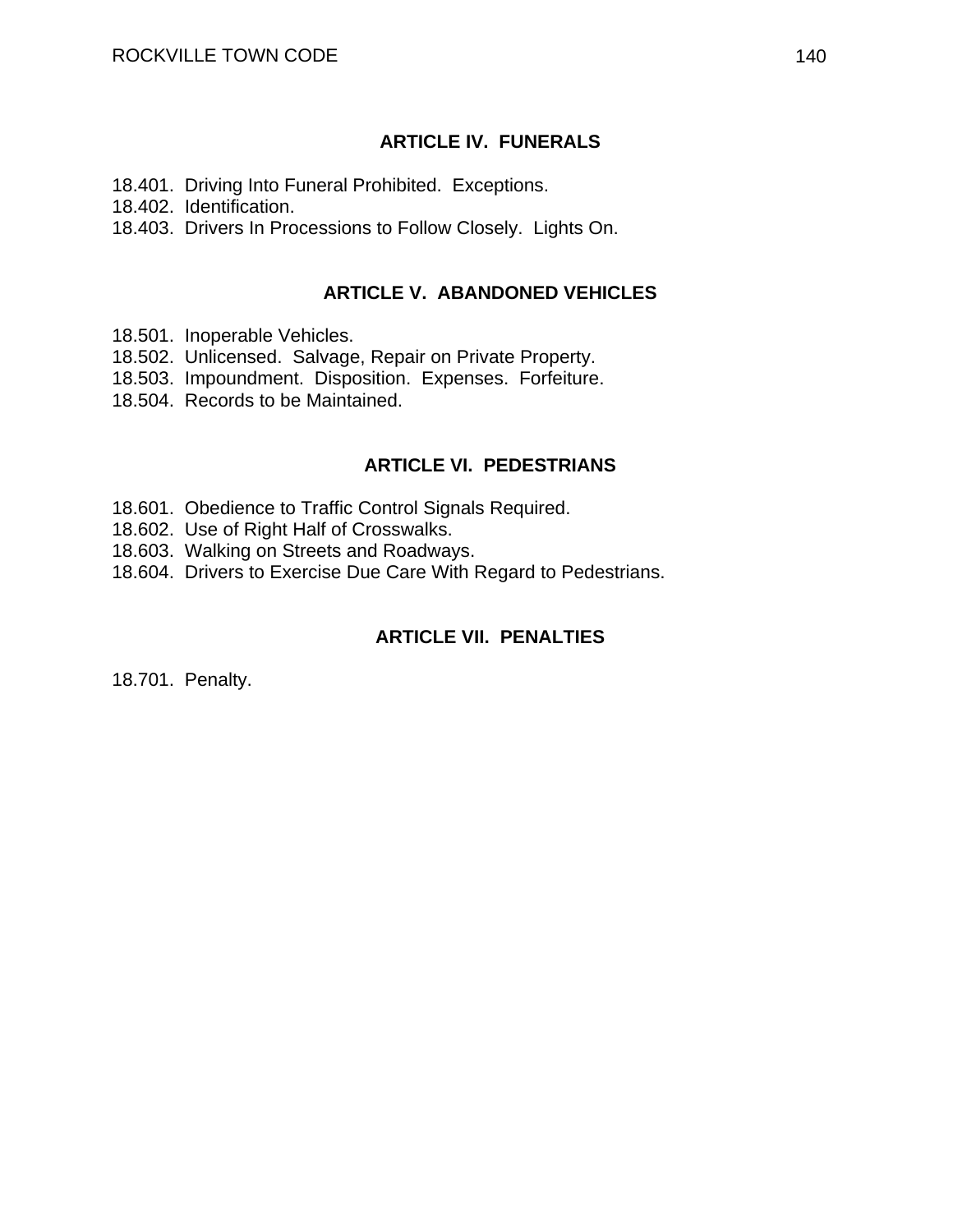### **CHAPTER 18. VEHICLES. TRAFFIC**

*Editor's Note. This chapter derives, generally, from Title 56 of the 1976 South Carolina Code of Laws and generally accepted municipal practices relating to traffic control.* 

## **ARTICLE I. IN GENERAL**

### **18.101. SHORT TITLE.**

This chapter may be cited as the "Traffic Ordinance."

#### **18.102 UNIFORM ACT. DEFINITIONS.**

For the purpose of this chapter, and local enforcement, applicable provisions of Title 56, Chapter 5 of the 1976 South Carolina Code of Laws, as amended, is hereby adopted and made a part of this code, including definitions set forth therein.

#### **18.103. JURISDICTION OF MAGISTRATE'S COURT.**

a. The Magistrate's Court may try and determine violations of the provisions of this chapter or provisions of the 1976 South Carolina Code of Laws, relating to motor vehicles and traffic occurring within the corporate limits, when the penalty prescribed by state law for such violations does not exceed thirty (30) days imprisonment or five hundred dollars (\$500.00) fine, or both.

b. The Court may have trial jurisdiction over such traffic cases the same as magistrates.

(1976 SC Code §56-5-6150)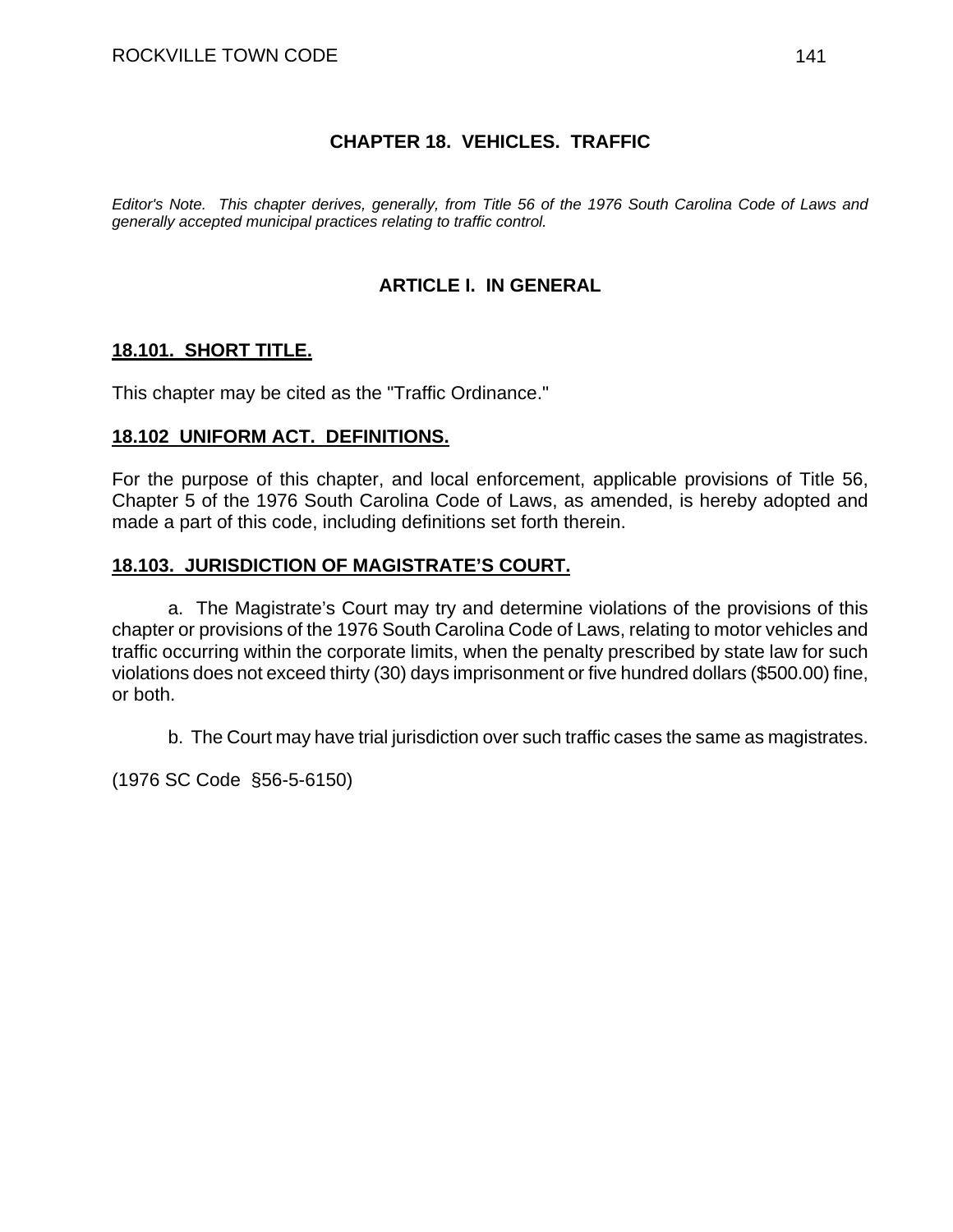## **18.104. AUTHORITY.**

Pursuant to §5-7-30 of the 1976 South Carolina Code of Laws, as amended, the Chief of Police is hereby authorized to:

1. Regulate the operation and parking of vehicles within the corporate limits by the erection or placing of proper signs or markers indicating prohibited or limited parking, restricted speed areas, one-way streets, play streets, through or arterial streets, "U" turns, school zones and other official traffic-control devices indicating the place or manner of operating or parking vehicles, including "loading zones."

2. Regulate the movement of pedestrians upon the streets and sidewalks by the erection or placement of proper signs or markers indicating the flow of pedestrian traffic.

3. Mark off traffic lanes on streets and parts of streets indicating and directing the flow of traffic.

4. Secure all necessary signs, markers or official traffic control devices to be erected or placed on any street or part of a street.

5. The existence of such signs, markers or official traffic control devices at any place shall be prima facie evidence that such signs, markers or official traffic control devices were erected or placed by and at the direction of the Town Council.

### **18.105. TRAFFIC CONTROL DEVICES. PLACEMENT. MAINTENANCE. SPECIFICATIONS. OBEDIENCE. INTERFERENCE.**

a. The Council may, from time to time, request SCDOT to place and maintain traffic control devices upon the streets of the town, as deemed necessary, to regulate, warn or guide traffic in the town.

b. All such traffic control devices shall conform to the specifications of SCDOT.

(1976 SC Code §56-5-930)

c. Drivers of all vehicles shall abide by signals of traffic officers and all automatic and stationary signals.

d. No person shall willfully, without lawful authority, attempt to or alter, deface, injure, knock down or remove any traffic control device or sign or street name sign or any part thereof. In addition, any unauthorized person found in possession of any street sign or traffic control device from the town shall be deemed in violation of this section.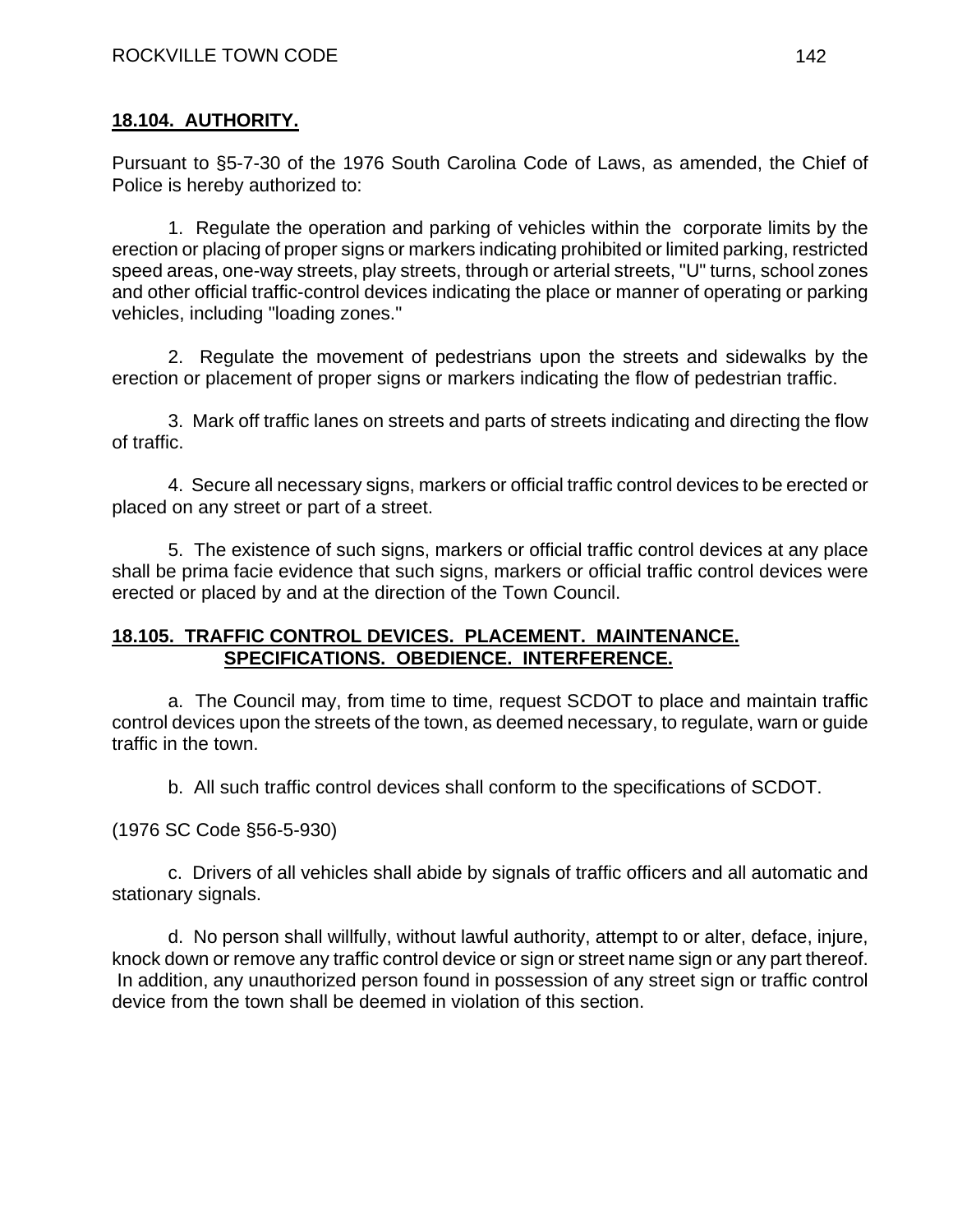### **18.106. SPEED LIMIT VARIATION BY TOWN. SCDOT APPROVAL. SIGNS.**

a. Whenever the Council shall have determined on the basis of an engineering and traffic investigation that the maximum speed imposed by this chapter is greater or less than is reasonable and safe under the conditions found to exist upon a highway or part of a highway, the Town Council may determine and declare a reasonable and safe maximum limit thereon which:

(1) Decreases the limit at intersections;

(2) Increases the limit within an urban district, but not to more than fifty-five (55) miles per hour; or

(3) Decreases the limit outside an urban district, but not to less than twenty-five (25) miles per hour.

b. Any alteration of maximum limits on state highways or extensions thereof in the town, under the provisions of this article, shall not be effective until such alteration has been approved by SCDOT.

(1976 SC Code §56-5-1540)

c. Any altered limit established, as authorized by this article, shall be effective at all times, when appropriate signs giving notice thereof have been erected.

## **18.107. DRIVER'S AND VEHICLE LICENSES REQUIRED. EXCEPTIONS.**

a. No person shall operate a motor vehicle on any street without , in his possession, a valid driver's license issued by this or another state to operate the vehicle, and said vehicle shall have current license tags.

(1976 SC Code §56-1-20, §56-3-110 et seq.)

b. This section shall not apply to persons expressly exempt by state law from the requirement of a driver's license nor shall this section be construed so as to interfere with reciprocity rights under state law as concerns the driver of a vehicle bearing an out-of-state license to driving with an out-of-state driver's license.

(1976 SC Code §56-1-30)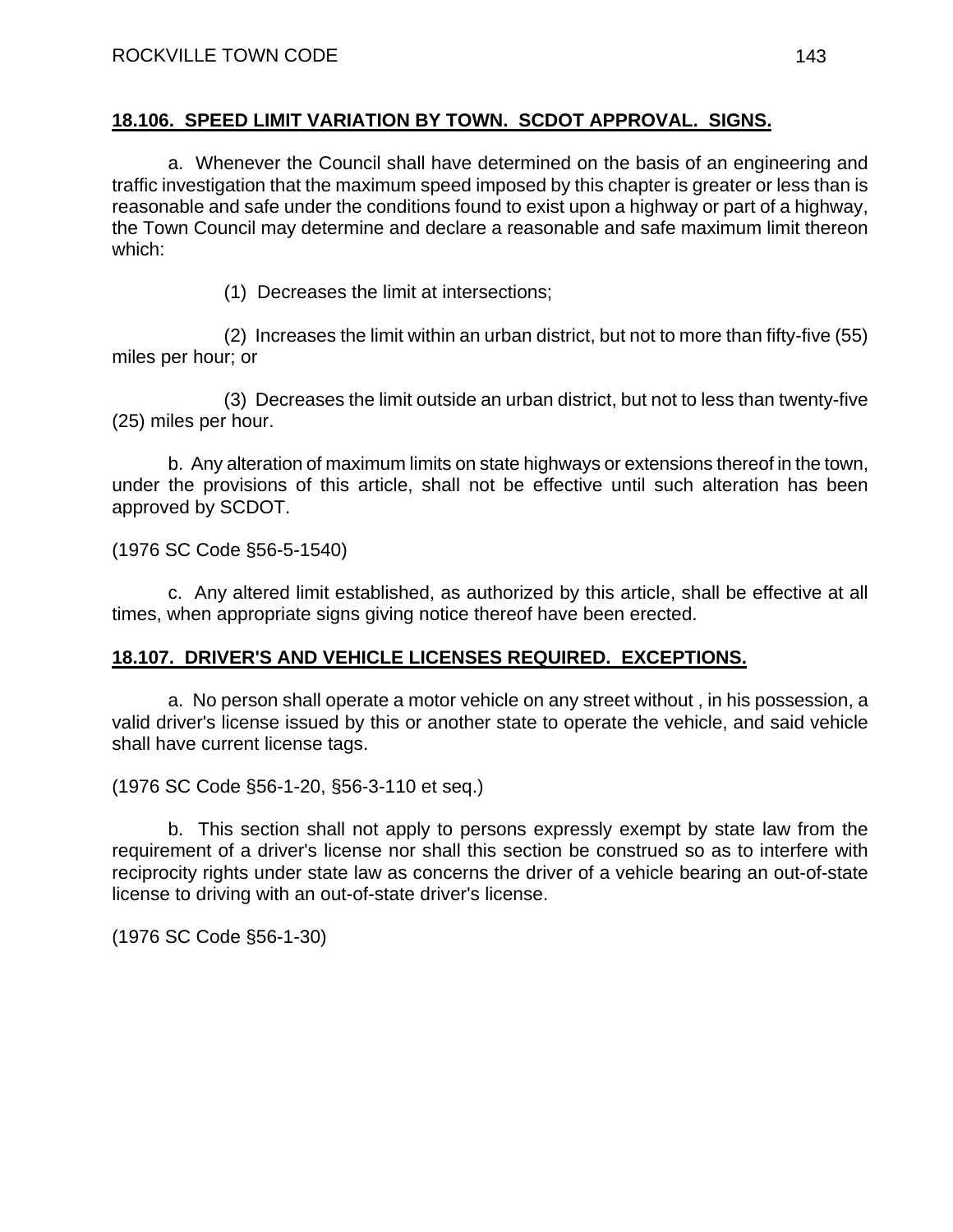### **18.108. RESPONSIBILITY OF VEHICLE OWNER.**

No person shall knowingly allow, permit or let any vehicle registered in his name to violate any of the ordinances of the town; provided, however, that all violations of parking ordinances shall be presumed to be with the knowledge of the owner of such vehicle.

## **18.109. FIXING TRAFFIC TICKETS UNLAWFUL.**

It shall be unlawful for any official or employee of the town to "fix" any ticket or summons issued by any law enforcement officer for a violation of any traffic ordinance.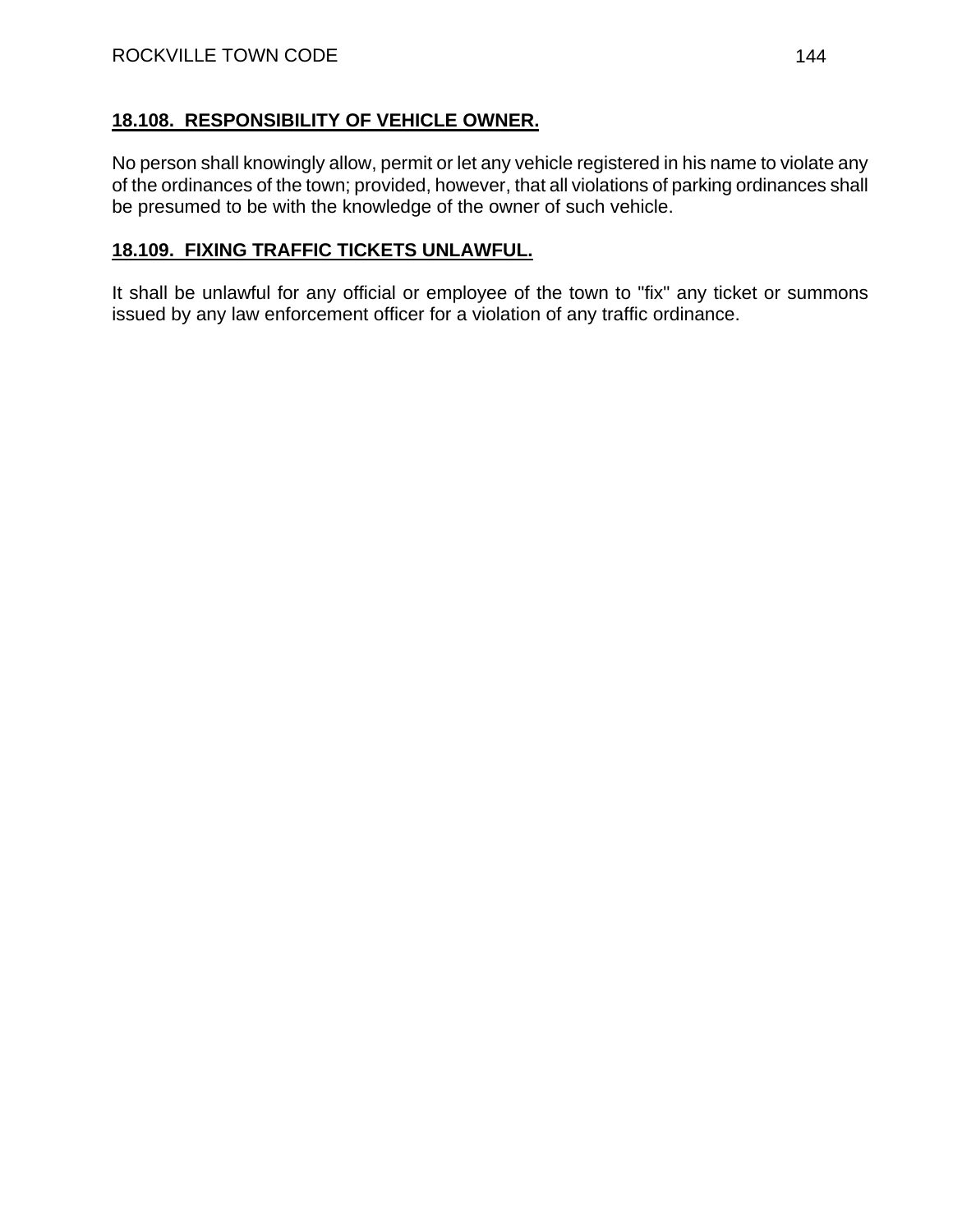#### **ARTICLE II. MOVING TRAFFIC**

*Editor's Note. This article derives from the 1976 South Carolina Code of Laws, Title 56, Chapter 5, §5-7-30 and generally accepted municipal practices.* 

#### **18.201. ADOPTION OF STATE LAWS.**

All vehicles shall be operated in accordance and conformity with all current state laws and this Code or amendments thereto, as such laws and amendments relate to the operation of vehicles. Such provisions are adopted by reference and made a part of this chapter as if fully set out herein, except those provisions relating solely to SCDOT and those provisions the penalty for which exceeds a fine of five hundred dollars (\$500.00) or imprisonment for more than thirty (30) days, or both.

#### **18.202. MOTOR VEHICLE SPEED LIMITS.**

 a. Motor vehicle speed limits on roads and streets within the Town of Rockville shall be as follows:

| 1. Grace Chapel Lane          | $13$ mph |
|-------------------------------|----------|
| 2. Sea Island Yacht Club Road | 20 mph   |
| 3. Rockland Road              | 20 mph   |
| 4. Marina Road                | 20 mph   |
| 5. Cherry Point Road          | 30 mph   |
| 6. Maybank Highway            | 35 mph   |
| (from Marina Road to its end) |          |
|                               |          |

(Ord. April 23, 1997)

*(Editor's Note. See also §18.223 as to other restrictions.)* 

#### **18.203. RECKLESS DRIVING.**

Any person who drives a vehicle in such manner as to indicate a willful or wanton disregard for the safety of persons or property, upon conviction, shall be guilty of reckless driving and of a violation of this section.

(1976 SC Code §56-5-2920)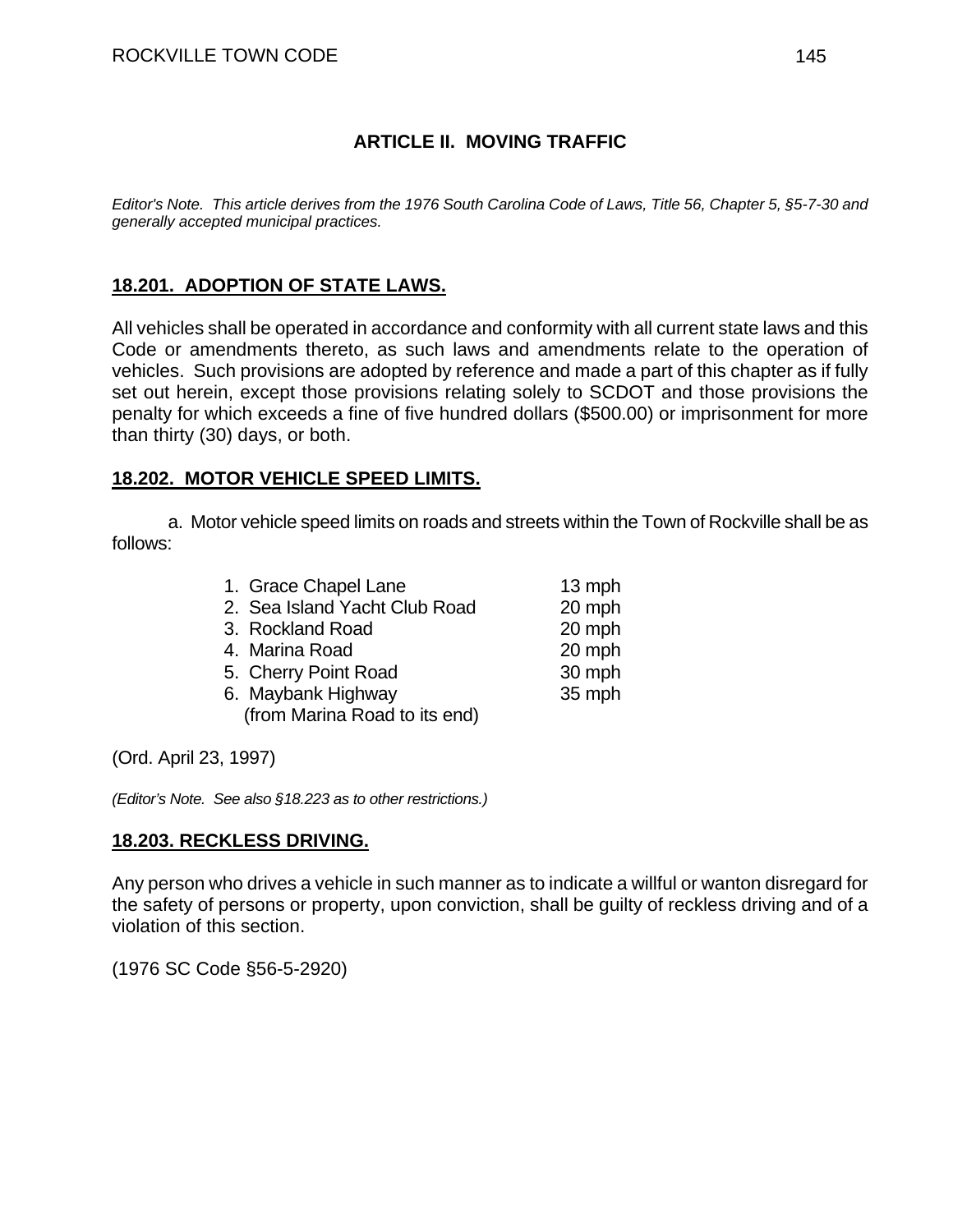#### **18.204. DRIVING ACROSS PRIVATE PROPERTY TO MAKE TURNS.**

a. It shall be unlawful for any person driving a vehicle to use a sidewalk area or any driveway, parking lot or business entrance at any intersection to "cut a corner" purposely.

b. It is the intention of this section to prohibit corner-cutting by driving a vehicle from one street onto another across any sidewalk and/or driveway.

#### **18.205. STOP SIGNS.**

When stop signs are erected at the entrance to any intersection, every driver of a vehicle shall stop, before entering the intersection, except when directed to proceed by lawful authority or traffic control signal.

#### **18.206. ENTERING INTERSECTION OR MARKED CROSSWALKS.**

No driver shall enter an intersection or a marked crosswalk unless there is sufficient space on the other side of the intersection or crosswalk to accommodate said vehicle without obstructing the passage of other vehicles or pedestrians, notwithstanding any traffic control signal indication to proceed.

#### **18.207. VEHICLES. BOARDING OR ALIGHTING FROM.**

No person shall board or alight from any vehicle while it is in motion.

#### **18.208. SAME. UNLAWFUL RIDING.**

No person shall ride on any vehicle nor upon any portion thereof which is neither designated nor intended for the use of passengers. This provision shall not apply to an employee engaged in the necessary discharge of a duty or to persons riding within truck bodies in a space intended for merchandise.

#### **18.209. OPERATION ON PLAY STREETS.**

Whenever authorized signs are erected indicating any street or any part thereof as a play street, no person shall drive a vehicle upon any portion thereof, except drivers of vehicles having business or whose residences are within such closed area.

### **18.210. LEAKING OR SCATTERING LOAD PROHIBITED.**

It shall be unlawful for any owner or operator of every vehicle employed in removing or carrying any dirt, sawdust, sand, coal or any other materials liable to be blown by the wind or fall by gravity, or any manure or filth or offensive matter of any kind or description, along or over any public street, to fail to keep the same in such tight and secure condition that such matter shall not be scattered or suffered to fall on any such streets.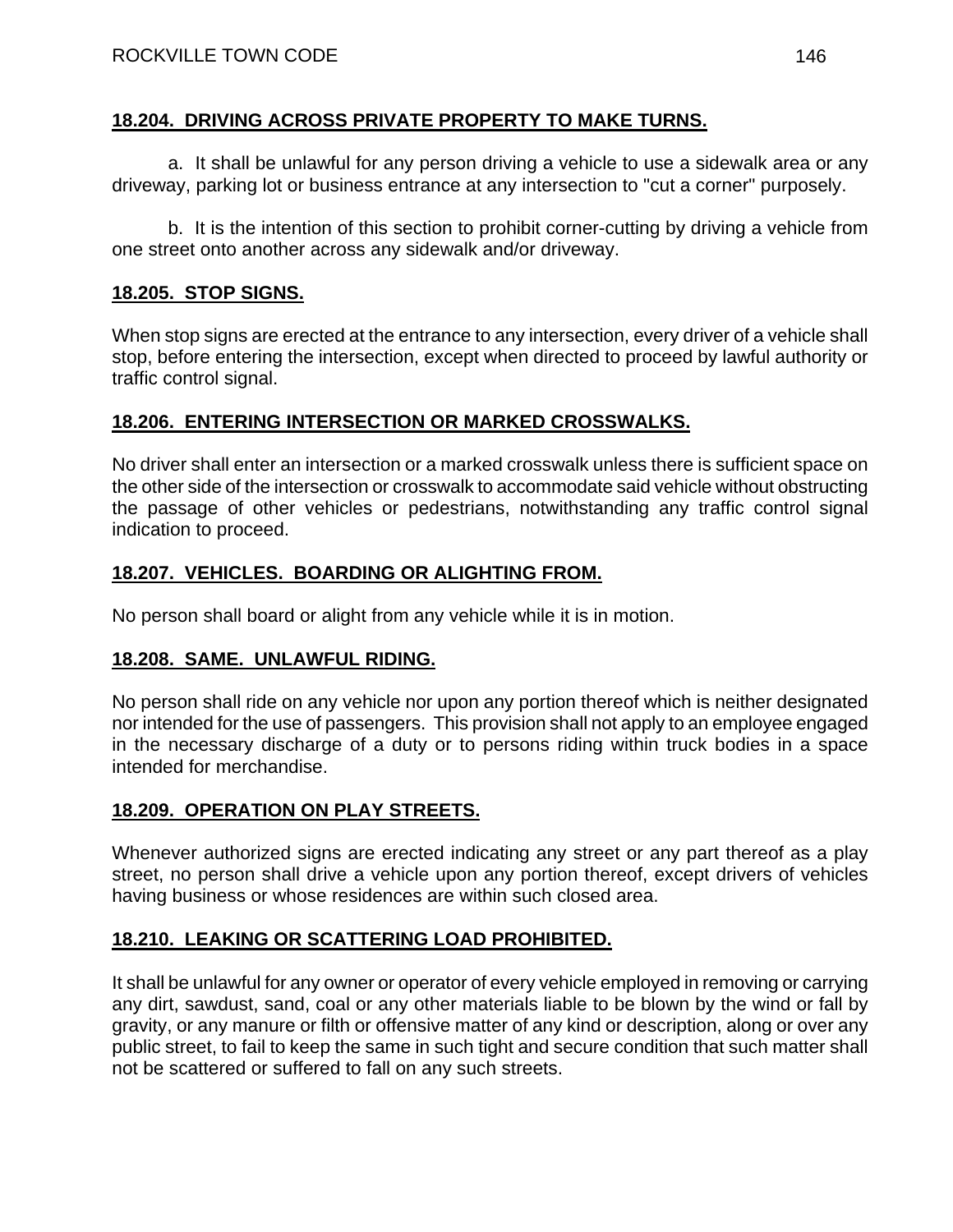#### **18.211. DAMAGING PAVED SURFACES PROHIBITED.**

It shall be unlawful for any person to operate, drive, or cause to be driven or operated, over, upon or across the paved streets or any thoroughfare, a vehicle having wheels with flanges, ribs, clamps, spikes or other devices attached to or a part of the wheel of such vehicle that would injure or damage the paved surface of said streets or thoroughfares.

#### **18.212. SIDEWALKS. PROHIBITIONS.**

It shall be unlawful for any person to ride, propel or park any automobile, motorcycle or other vehicle upon any sidewalk, except as may be necessary in entering or leaving the premises or buildings.

#### **18.213. OTHER PROHIBITIONS.**

a. The use of all unlicensed motor vehicles, including, but not limited to, three-wheelers, four-wheelers, mini-bikes, go-carts, trail-bikes and other unlicensed vehicles is hereby forbidden on the streets, roads or sidewalks, within the corporate limits.

b. The use of such vehicles is hereby declared to be a nuisance.

*(Editor's Note. These prohibitions are declared to be nuisances in that they (1) prevent the free circulation of traffic in, through and from the town; (2) the use thereof endangers the health, safety and welfare of the general public and (3) these conditions can be reduced by said prohibitions.)* 

### **18.214. "U" TURNS.**

It shall be unlawful for any person driving a vehicle to make a "U" turn or other prohibited turn at any point where such turn is prohibited by posted signs or to accomplish a "U" turn by deviously going into or through private property adjoining a street where such turn is prohibited.

### **18.215. STREETS UNDER REPAIR, CLOSED TO TRAVEL.**

No person shall drive or cause to be driven any vehicle over any street which is being repaired or paved or over any part of a street wholly closed to travel.

#### **18.216. NO-PASSING ZONES.**

The town may determine those portions of any street where overtaking and passing a vehicle proceeding in the same direction or driving to the left of the roadway would be especially hazardous and may, by appropriate signs or markings on the roadway, indicate the beginning and end of such zones. When such signs or markings are in place and clearly visible to an ordinarily observant person, every driver of a vehicle shall obey the directions thereof.

*(Editor's Note. In some instances this becomes the responsibility of SCDOT.)* 

### **18.217. PASSING UNLAWFULLY.**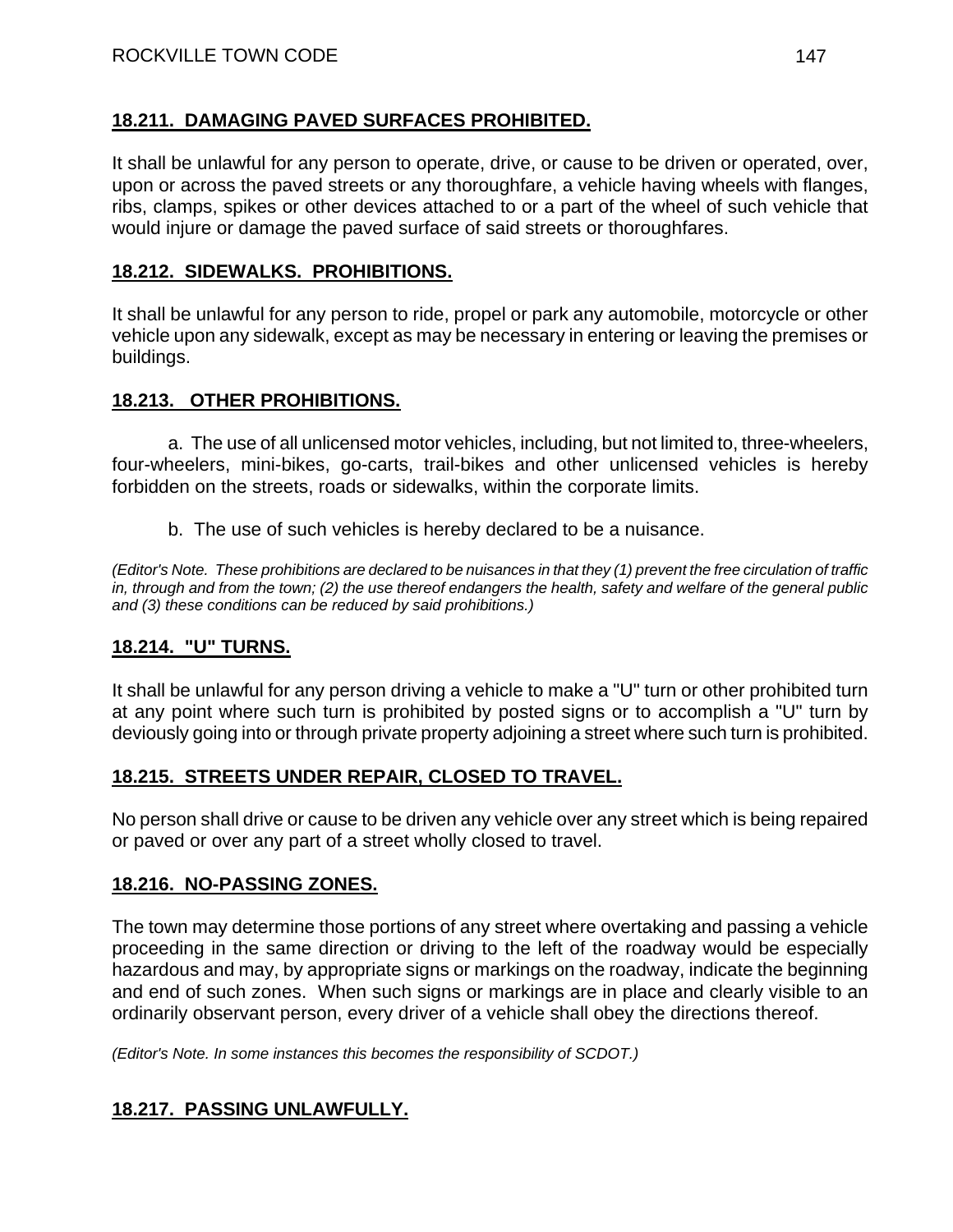It shall be unlawful for any vehicle to pass another vehicle proceeding in the same direction when the passing vehicle is within one hundred (100) feet of an intersection, approaching a curve, when a solid yellow line is located in the lane of the passing vehicle or upon a hill or grade.

### **18.218. ADVERTISING PROHIBITED.**

No person shall operate or park any vehicle on any street for the primary purpose of advertising, without the prior written approval of the Town Clerk.

*(Editor's Note. See also §14.710 of this code as to other advertising provisions.)* 

### **18.219. FOLLOWING TOO CLOSELY.**

The driver of a motor vehicle shall not follow another vehicle more closely than is reasonable and prudent, having due regard for the speed of such vehicle, the traffic and the conditions of the street.

#### **18.220. HORN IN QUIET ZONES.**

Whenever authorized signs are erected indicating a quiet zone, no person operating a motor vehicle within any such zone shall sound the horn or other warning device of the vehicle, except in an emergency.

#### **18.221. DOORS OPENING INTO TRAFFIC.**

No person shall open the door of a motor vehicle on the side available to moving traffic unless and until it is reasonably safe to do so, nor shall any person leave a door open on the side of a motor vehicle available to traffic for a period of time longer than necessary to load or unload passengers.

#### **18.222. LOADS TO BE SECURELY CHAINED.**

No person shall haul logs, pulpwood logs, lumber, crossties or barrels over or upon any street unless they shall be safely and securely fastened, with chains, on such vehicle. The links of such chain shall be made of material of a dimension not less than one-half (1/2) inch in diameter.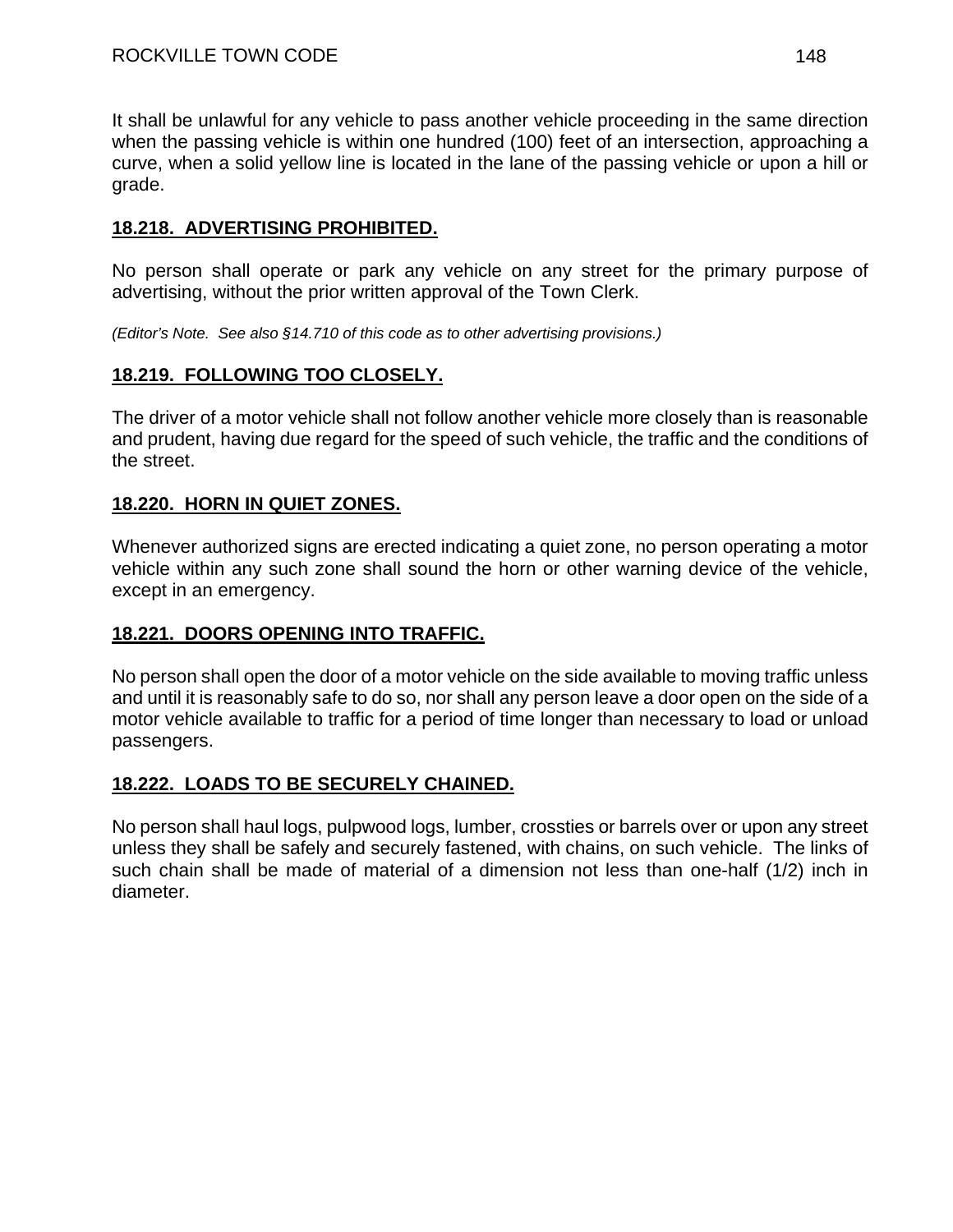#### **18.223. SPEED RESTRICTIONS.**

a. No person shall drive a vehicle on any street at a speed greater than is reasonable and prudent under the conditions and having regard to the actual and potential hazards then existing. In every event speed shall be so controlled as may be necessary to avoid colliding with any person, vehicle or other conveyance on or entering the street in compliance with legal requirements and the duty of all persons to use due care.

(1976 SC Code §56-5-1520 et seq.)

b. The speed limit within the town shall be as indicated by signs giving notice thereof that are erected upon the streets with approval of the Mayor and Council.

*(Editor's Note. See also §18.202 of this code as to speed limitations.)* 

#### **18.224. LOWER SPEEDS REQUIRED.**

The driver of every vehicle shall, consistent with the requirements of this article, drive at an appropriate speed when approaching and crossing an intersection, when approaching a hill crest, when traveling upon any narrow or winding roadway and when any special hazard exists with respect to other traffic or by reason of weather or street conditions.

#### **18.225. IMPEDING FREE FLOW OF TRAFFIC UNLAWFUL.**

It shall be unlawful for any person or group of persons to congregate upon the streets or sidewalks in such a manner as to impede the free flow of traffic.

#### **18.226. SPECIAL HAZARDS.**

Where special hazards exist, all motor vehicles shall obey posted signs giving notice of special conditions.

#### **18.227. RACING OR DRAG RACING PROHIBITED.**

It shall be unlawful for any person to engage in a motor vehicle race or contest for speed or acceleration on any public road, street or highway or to aid, abet or assist in any manner whatsoever in any such race contest. It shall be unlawful also for any owner of a motor vehicle to acquiesce in or permit his car to be used by another in any motor vehicle race or contest for speed.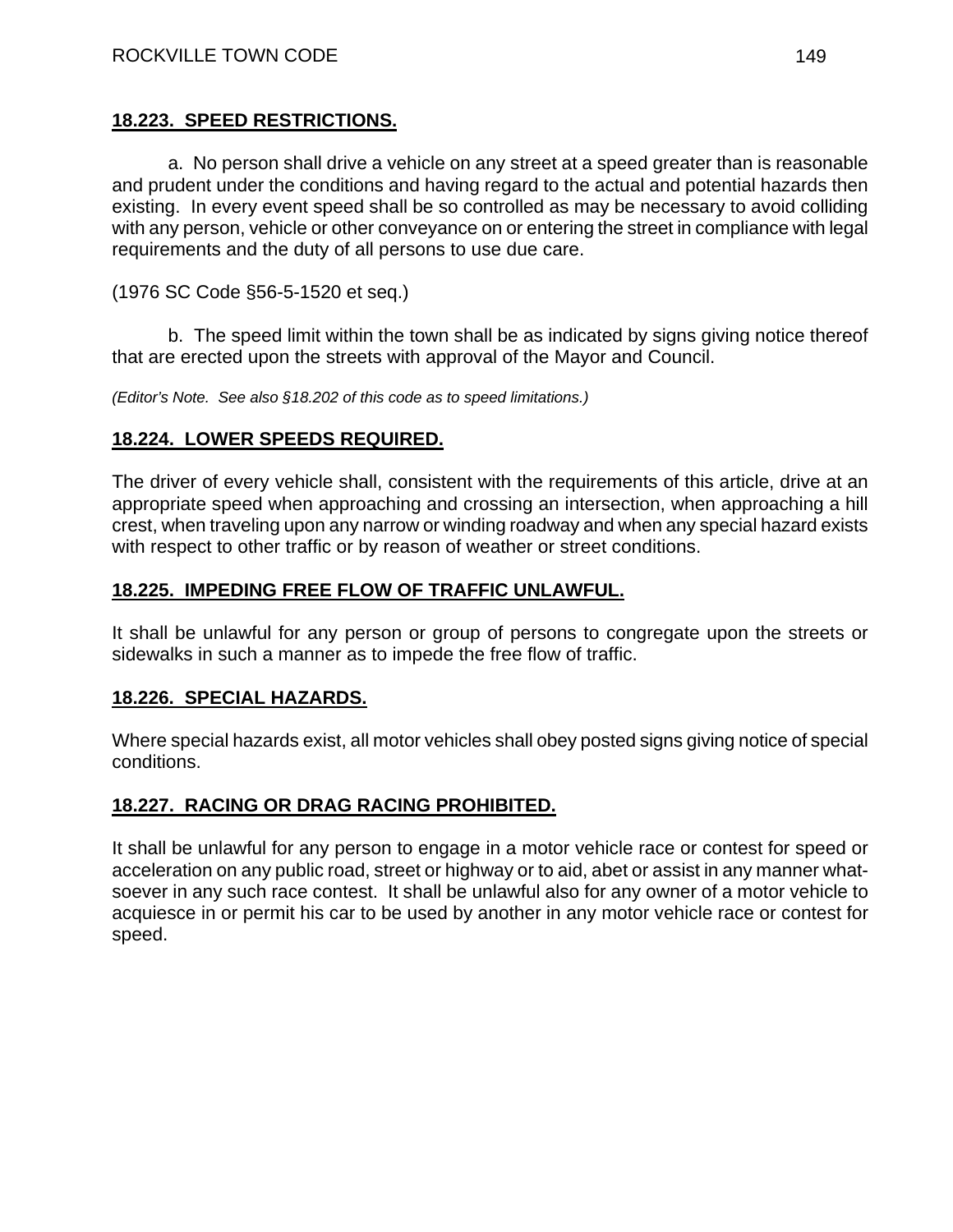#### **18.228. AUTHORIZED EMERGENCY VEHICLES.**

a. The speed limitations set forth herein shall not apply to authorized emergency vehicles when responding to emergency calls and the drivers thereof sound an audible signal by siren, bell or exhaust whistle capable of emitting sound audible under normal conditions from a distance of not less than five hundred (500) feet.

b. This provision shall not relieve the driver of an authorized emergency vehicle from the duty to drive with due regard for the safety of all persons using the street, nor shall it protect the driver of any vehicle from the consequence of a reckless disregard of the safety of others.

#### **18.229. SCHOOL ZONES.**

It shall be unlawful for any person driving a motor vehicle within a designated school zone to fail to observe unusual care and caution. Speed limits as posted shall be carefully observed.

#### **18.230. FAILURE TO DIM LIGHTS.**

It shall be unlawful for the driver of any vehicle, from dusk to dawn, when approaching another vehicle from an opposite direction, to fail to dim the lights of his vehicle when it is within three hundred (300) feet of the approaching vehicle.

#### **18.231. SHIFTING LANES WITHOUT SAFETY PRECAUTION.**

It shall be unlawful for the driver of any vehicle to shift lanes of traffic without first ascertaining that a shift in lanes of traffic by his vehicle will not impede or interfere with the movement of any other vehicle upon the public right-of-way.

#### **18.232. UNATTENDED VEHICLES.**

No person driving or in charge of a motor vehicle shall permit it to stand unattended without first stopping the engine, locking the ignition, removing the key and effectively setting the brake thereon and, when standing upon any grade, turning the front wheels to the curb or side of the highway or street.

#### **18.233. DRIVING WHILE INTOXICATED/UNDER INFLUENCE OF DRUGS.**

It shall be unlawful for any person under the influence of intoxicating liquors, narcotic drugs, barbiturates, paraldehydes or drugs, herbs or any substance of like character, whether synthetic or natural, to drive any vehicle within the town.

(1976 SC Code §56-5-2930)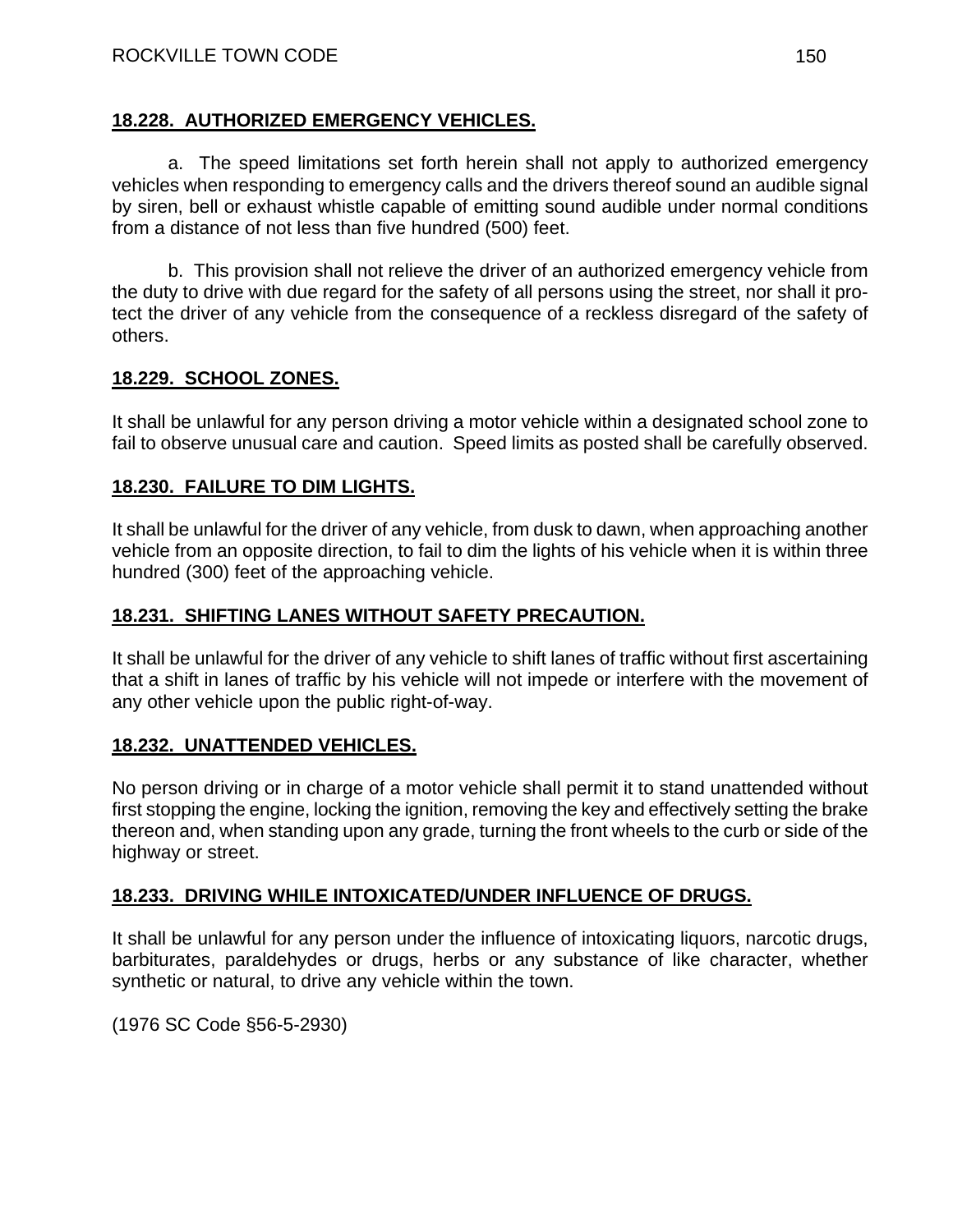#### **18.234. ACCIDENTS. ASSISTANCE REQUIRED.**

Every person driving a vehicle of any kind which strikes or hits any person or another vehicle shall stop such vehicle at once and render such assistance as he can, give his name, post office address, license number and serial number of his vehicle to the other person or driver. He shall assist in calling a police officer and remain at the scene until lawful authority arrives.

*(Editor's Note. As to state laws relating to accidents, please see §56-5-1210 et seq., of the 1976 South Carolina Code of Laws.)* 

#### **18.235. RIDING IN/ON MUNICIPAL VEHICLES UNLAWFUL.**

It shall be unlawful for any unauthorized person or persons to ride in or on any municipal vehicle, without official authority to do so.

#### **18.236. MOTORCYCLES. RECKLESS OPERATION. CLINGING TO VEHICLES.**

a. It shall be unlawful for any person to operate a motorcycle in a reckless or dangerous manner on any public right-of-way.

b. No person riding a motorcycle shall attach the same or himself to any moving vehicle upon any street.

#### **18.237. BICYCLES. RECKLESS OPERATION. CLINGING TO VEHICLES.**

a. It shall be unlawful for any person to operate a bicycle in a reckless or dangerous manner.

b. No person riding a bicycle shall attach the same or himself to any moving vehicle upon any street.

#### **18.238. SAME. LIGHTS REQUIRED.**

Every bicycle operated at night shall be equipped with a lamp on the front exhibiting a white light visible from a distance of five hundred (500) feet to the front and with a lamp on the rear exhibiting a red light visible from a distance of at least five hundred (500) feet to the rear except that a red reflector meeting the requirements of this section may be used in lieu of a red light.

#### **18.239. SAME. PENALTY.**

The penalty for a violation of §18.237 and §18.238 shall be confiscation of said bike until a fine which may be imposed by the Magistrate's Court is paid.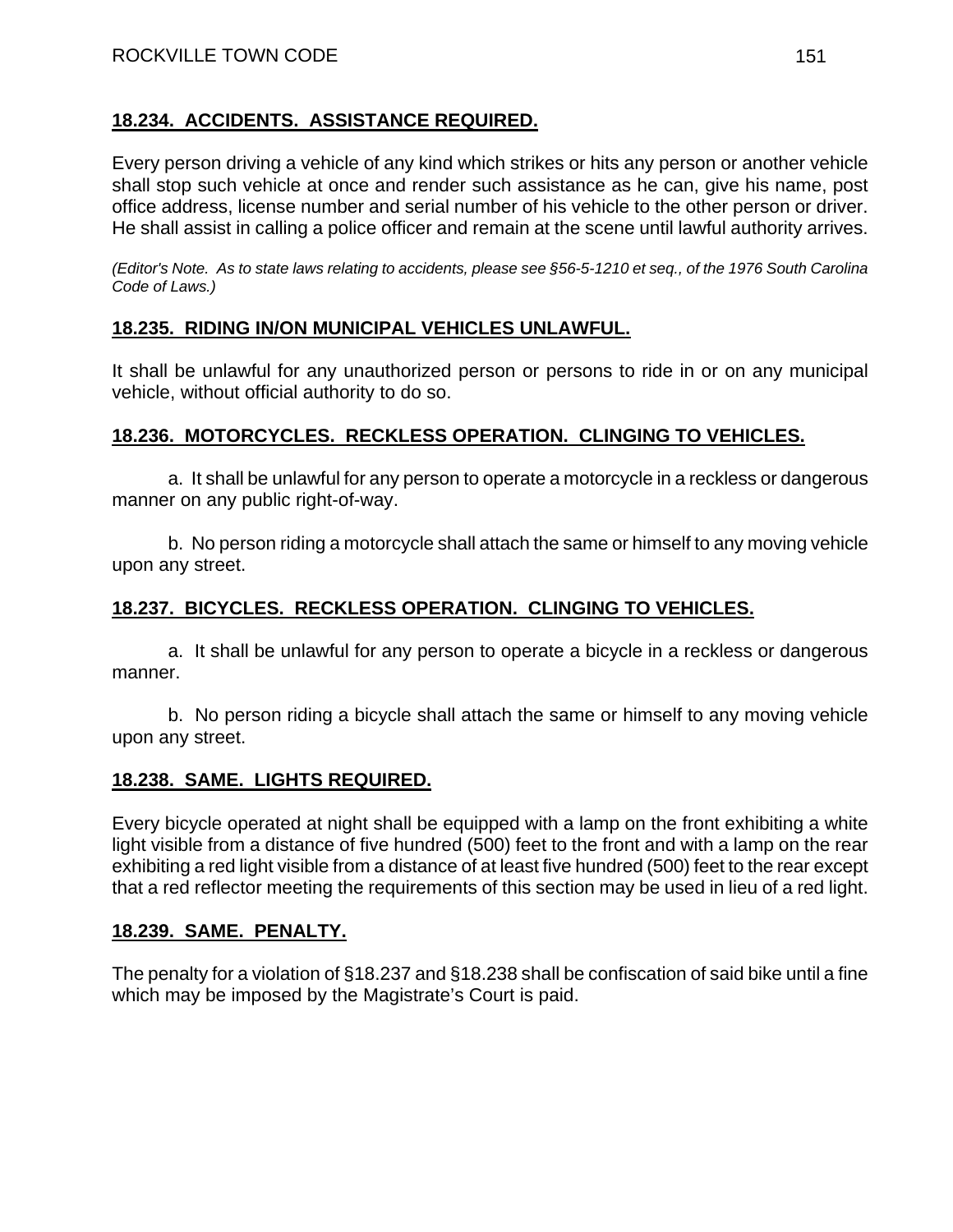#### **ARTICLE III. PARKING. STANDING. STOPPING**

*Editor's Note. This article is derived from parking standards used by other municipalities in this state.* 

#### **18.301. PARKING. AUTHORIZED.**

a. In addition to the other provisions of this article relative to parking, the Town Council may designate areas or spaces on town streets where the parking of vehicles is permitted, prohibited or limited to a specific time or otherwise restricted.

b. When signs are erected giving notice that parking is prohibited during certain hours, no person shall park a vehicle between the hours so designated on any day, except Sundays and public holidays.

c. When signs are erected giving notice that parking is limited to a certain period of time, no person shall park a vehicle for longer than the period and between the hours so designated, except on Sundays and public holidays.

#### **18.302. SEA ISLAND YACHT CLUB ROAD.**

The Mayor and Council of the Town of Rockville hereby reserves the right to prohibit and control parking on the Sea Island Yacht Club Road from Maybank Highway to the Sea Island Yacht Club Hall and on Grace Chapel Road from Maybank Highway to the town limits of the Town Of Rockville for safety purposes and, in particular, to allow reasonable access of emergency vehicles over and across Sea Island yacht Club Road and Grace Chapel Road in conjunction with events open to the public, including, but not limited to, the Rockville Regatta.

(Ord. June 16, 2003)

#### **18.303. PARKING. MANNER.**

Where parking is permitted on streets not marked off for parking, the operator of any vehicle shall park such vehicle with the right front and right rear wheels as near as possible to the curb or side of the road and parallel thereto. Vehicles parked within marked areas shall not occupy any part of more than one (1) space. The operator of a parked vehicle shall enter the roadway only when the roadway is clear.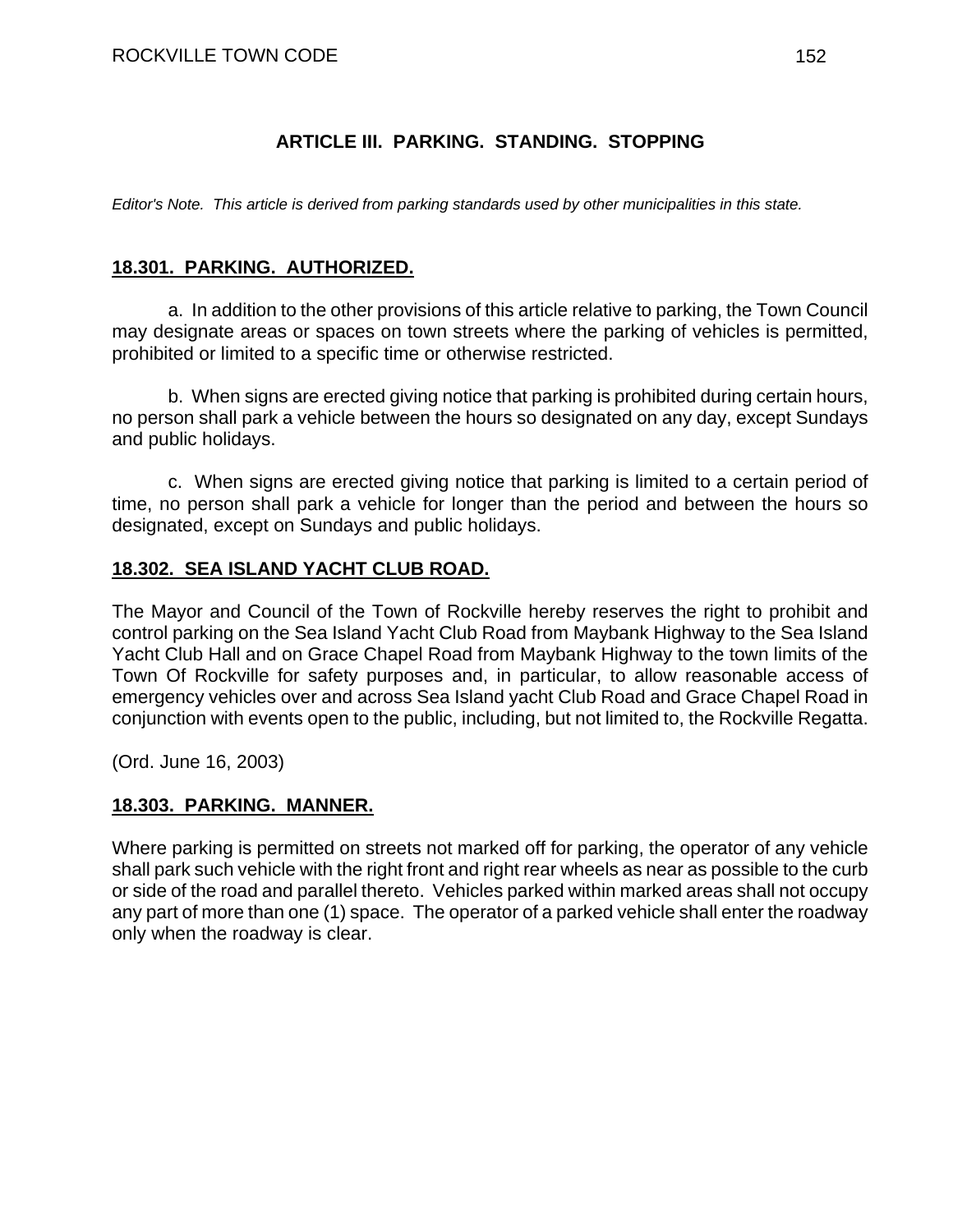#### **18.304. PARKING TICKETS AUTHORIZED.**

a. The town may post signs and devices relating to the limitations upon parking at particular places. Penalties shall be imposed by placing a ticket upon any offending vehicle.

b. The ticket amount shall be the only penalty imposed if such amount is paid within the time prescribed on the ticket.

c. Failure to pay such amount within the prescribed time, however, shall subject the owner thereof to be summoned to Magistrate's Court and punished within its discretion.

#### **18.305. BLOCKING STREETS AND ALLEYS. EXCEPTION.**

a. No person shall stop, stand or park any vehicle upon a street or an alley in such a manner or under such conditions as to obstruct the well-traveled portion of the roadway.

b. No person shall park a vehicle in an alley in such a manner or under such conditions as to leave available less than ten (10) feet of width of the roadway for the free movement of vehicular traffic.

c. A driver may stop temporarily during the actual loading or unloading of passengers or when necessary in obedience to traffic regulations or traffic signs or signals of lawful authority.

#### **18.306. LOADING ZONES.**

No person shall stop, stand or park a vehicle for any purpose or length of time other than for the expeditious unloading and delivery or pickup and loading of materials in any place marked as a loading zone are in effect. In no case shall the stop for loading and unloading of materials exceed sixty (60) minutes.

### **18.307. HAZARDOUS OR CONGESTED PLACES.**

When signs are erected at an approach to hazardous or congested places no person shall stop, stand or park a vehicle in any such designated place.

#### **18.308. SCHOOL ZONES.**

When signs are erected indicating no parking upon that side of the street adjacent to any school property, no person shall park a vehicle in any such designated place.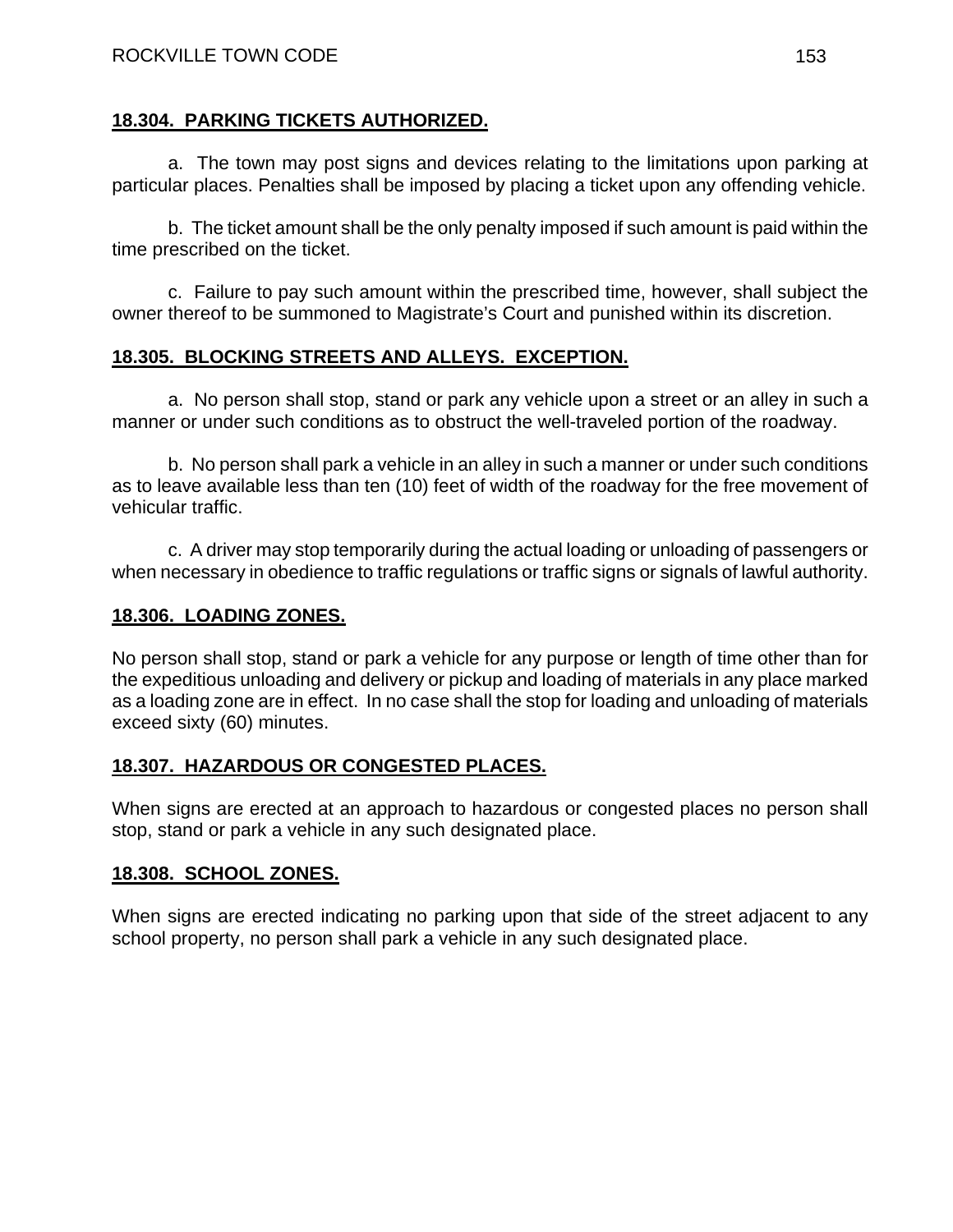#### **18.309. HANDICAPPED PERSONS. PARKING. PENALTY.**

a. It shall be unlawful to park at or in a space specifically designated for handicapped persons without proper authorization to do so.

b. A person violating the provisions of this subparagraph, upon conviction, is guilty of a misdemeanor and must be fined not less than one hundred dollars (\$100.00) nor more than two hundred dollars (\$200.00) or imprisoned for not more than thirty (30) days for each offense.

*(Editor's Note. Section 56-3-1950 of the 1976 South Carolina Code of Laws defines "handicapped."* 

*Section 56-3-1960 of the 1976 South Carolina Code of Laws authorizes a handicapped person to park in any metered or timed parking place without a fine, as long as the vehicle displays a current handicapped license plate.* 

*Section §56-3-1965 of the 1976 South Carolina Code of Laws authorizes municipalities to designate parking spaces for handicapped persons. §56-3-1970 requires a penalty of two hundred dollars (\$200.00) as set forth in said section for each offense. §56-3-1971 authorizes "All law enforcement officers..." to issue "a uniform parking violations ticket..." to vehicles violating designated spaces for handicapped persons.)* 

#### **18.310. SAFETY HAZARDS.**

No vehicle shall be parked in any place within the town in such a fashion that it creates a safety hazard.

#### **18.311. VISION OBSTRUCTION OF TRAFFIC UNLAWFUL.**

No vehicle shall be parked on any street if the vehicle obstructs the vision of traffic approaching the vehicle in any direction, or which causes vehicles approaching the parked vehicle to alter their normal course of movement.

#### **18.312. DISABLED VEHICLES.**

The operator of any vehicle that becomes disabled on any street within the town shall:

1. Move the disabled vehicle to the extreme right side of the road;

2. Notify lawful authority immediately that the vehicle is disabled;

3. Make arrangements to have the vehicle removed from the street and have the vehicle removed as quickly as possible;

4. Turn on warning flashers or place warning reflectors to advise other moving vehicles of the disabled vehicle; if no warning flashers and/or reflectors are available, remain with the vehicle to personally direct and warn other vehicles of the disabled vehicle.

*(Editor's Note. See Article V, this chapter, for Abandoned Vehicles.)* 

### **18.313. FIRE LANES DESIGNATED. PARKING PROHIBITED. PENALTY.**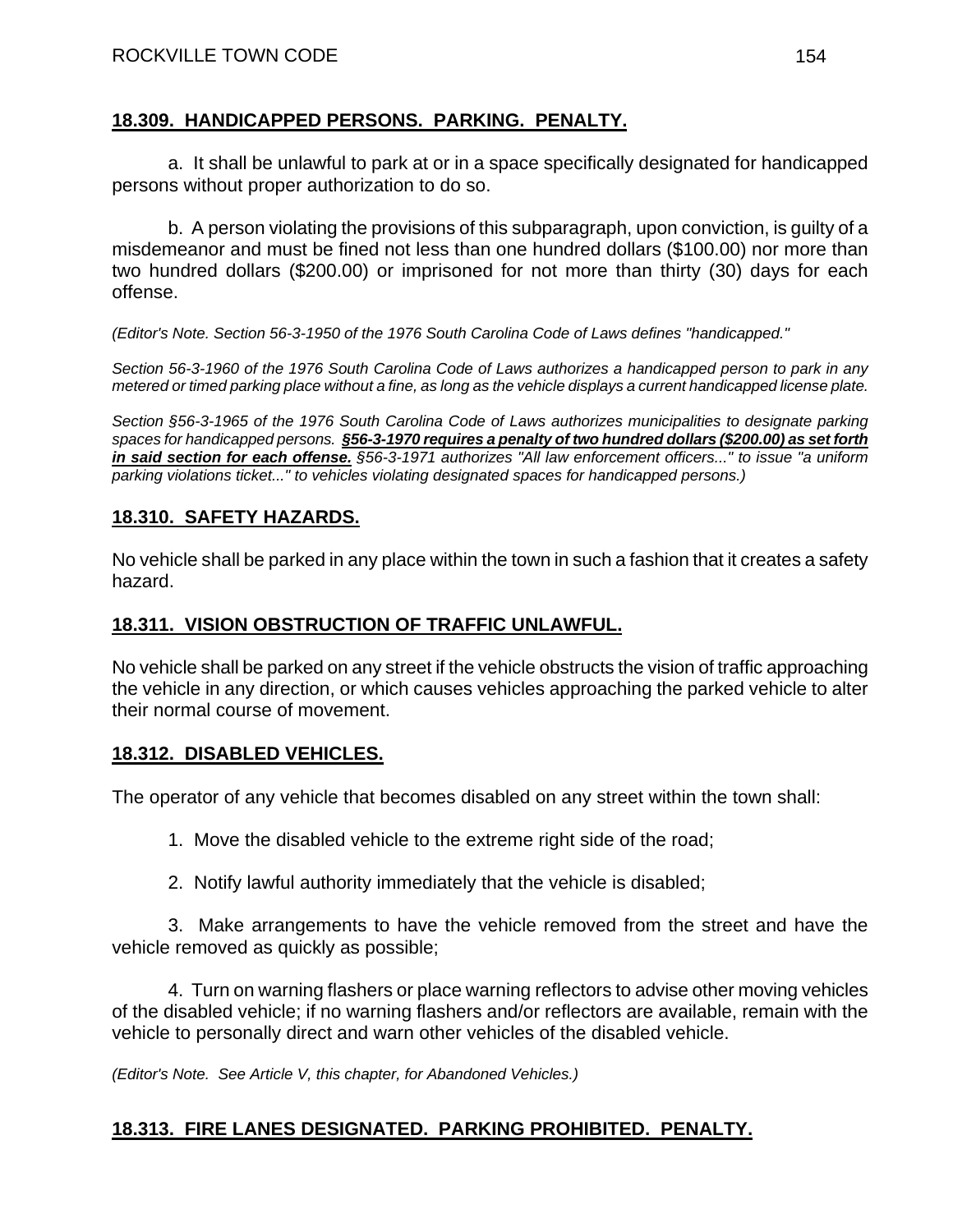a. To provide for the emergency access of fire department apparatus and rescue operations, fire lanes may be designated adjacent to buildings. The fire lanes may be designated by the use of no-parking signs, yellow curbing and/or pavement markings.

b. Any person who stops, stands or parks a vehicle in a designated fire lane, within the corporate limits of the town, shall be deemed to be in violation of this section.

c. Any violation of this article shall be deemed a misdemeanor, punishable by the Magistrate's Court.

(1976 SC Code §5-7-30)

#### **18.314. STOPPING, STANDING OR PARKING PROHIBITED IN SPECIFIED PLACES.**

a. Except at the direction of lawful authority, no person shall stop, stand or park a vehicle, whether occupied or not:

- (1) on a sidewalk;
- (2) within an intersection;
- (3) on a crosswalk;

(4) at any place where official traffic-control devices prohibit stopping, standing or parking.

b. Except to momentarily pick up or discharge passengers, no person shall stop, stand or park a vehicle, whether occupied or not:

- (1) in a traveled portion of the street or highway;
- (2) in front of a public or private driveway;
- (3) within fifteen (15) feet of a fire hydrant;

(4) at any place where official traffic-control devices prohibit stopping, standing or parking.

c. Any person who stops, stands or parks a vehicle in a prohibited area within the corporate limits of the town shall be deemed to be in violation of this article.

(1976 SC Code §5-7-30, §56-5-2530)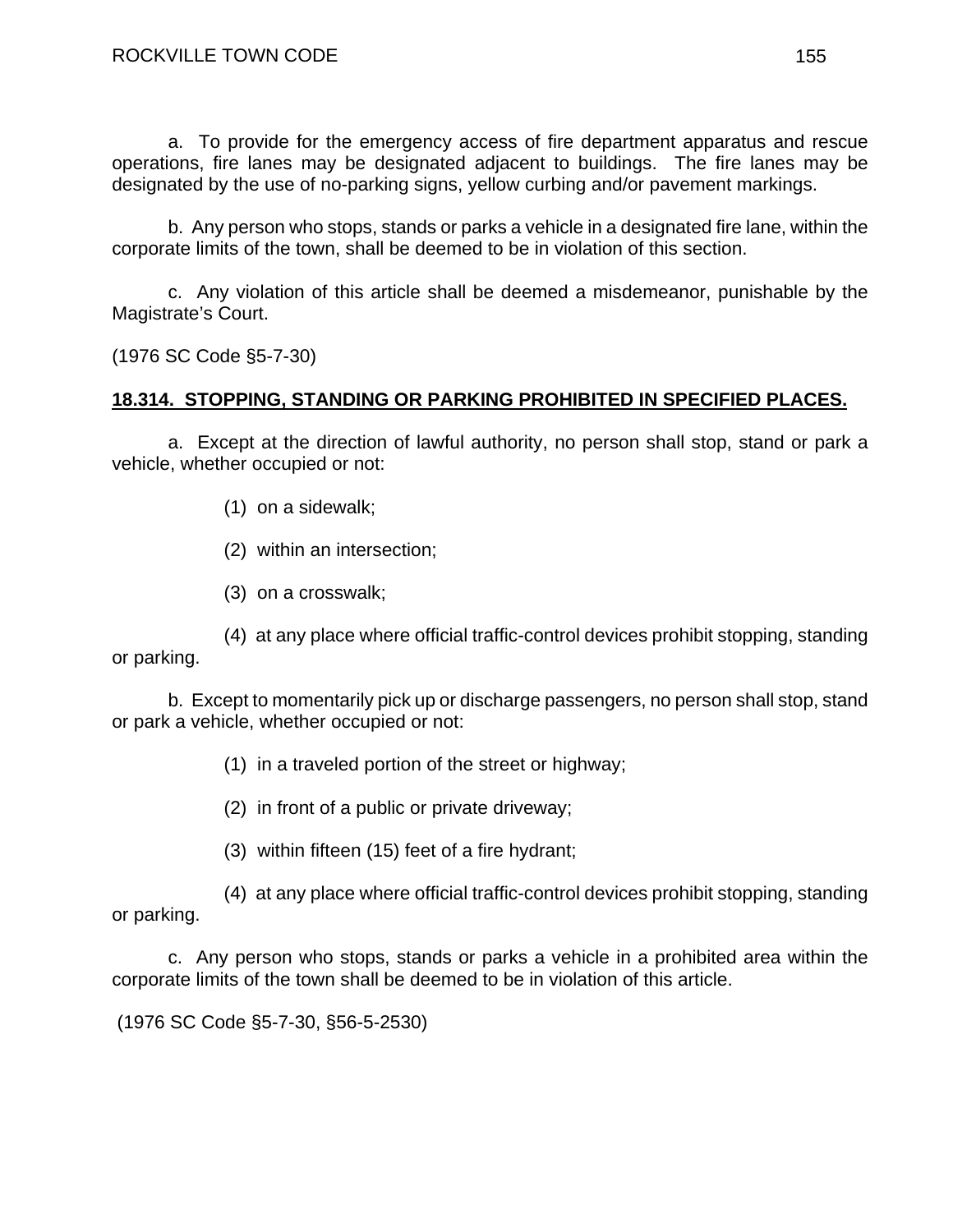#### **ARTICLE IV. FUNERALS**

*Editor's Note. See also §14.901.c, this code as to funerals.* 

#### **18.401. DRIVING INTO FUNERAL PROHIBITED. EXCEPTIONS.**

a. No driver of a vehicle shall drive between vehicles comprising a funeral while in motion and when such vehicles are conspicuously identified as required herein.

b. This provision shall not apply at intersections where traffic is controlled by traffic signals or lawful authorities.

#### **18.402. IDENTIFICATION.**

A funeral procession of vehicles may be identified as such by a display on the outside of each vehicle.

#### **18.403. DRIVERS IN PROCESSIONS TO FOLLOW CLOSELY. LIGHTS ON.**

Each driver in a funeral shall drive with headlights on as near to the right-hand edge of the roadway as practical and follow the vehicle ahead as closely as practical and safe.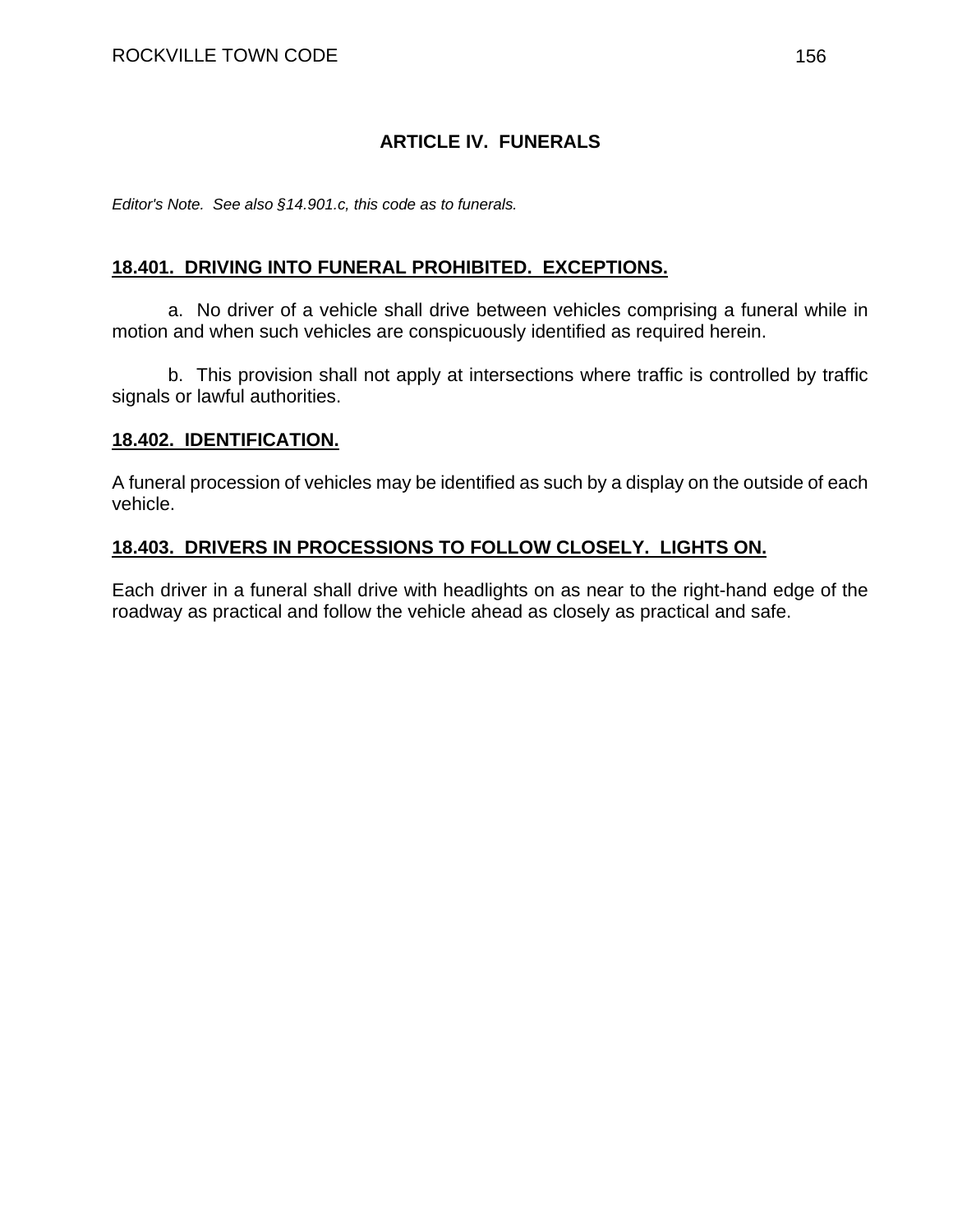#### **ARTICLE V. ABANDONED VEHICLES**

*Editor's Note. This article provides for the control of abandoned vehicles on public and private property under certain circumstances, as utilized by other municipalities. (See also §18.312, this chapter, for disabled vehicles.)* 

#### **18.501. INOPERABLE VEHICLES.**

For the purposes of this article, the following words and phrases shall have the following meanings:

Abandoned Vehicle shall mean any vehicle parked for forty-eight (48) hours in excess of the time allowed for such parking by any provision of this chapter.

Junk Automobile shall mean any automobile with such present value that it would not be economical to repair or store it.

Unoperational automobile shall mean an automobile incapable of moving under its own power without repair.

#### **18.502. UNLICENSED. SALVAGE, REPAIR ON PRIVATE PROPERTY.**

a. It shall be unlawful for the owner of any property in the town to permit a vehicle not having a current motor vehicle license and upon which property taxes have not been paid to be brought upon or remain upon his property unless it is in a completely enclosed building. This provision, however, shall not apply to a licensed car dealer, new or used, upon property operated for his business.

b. No person shall salvage or otherwise maintain upon his property any unoperational vehicle for the purpose of taking parts therefrom, or for the purpose of storage or repair, unless said vehicle has a current vehicle license and unless said vehicle is covered or sheltered in such a fashion as to adequately prevent moisture from accumulating therein and to prevent the infestation of such vehicle by mosquitoes, other insects, rats or other vermin.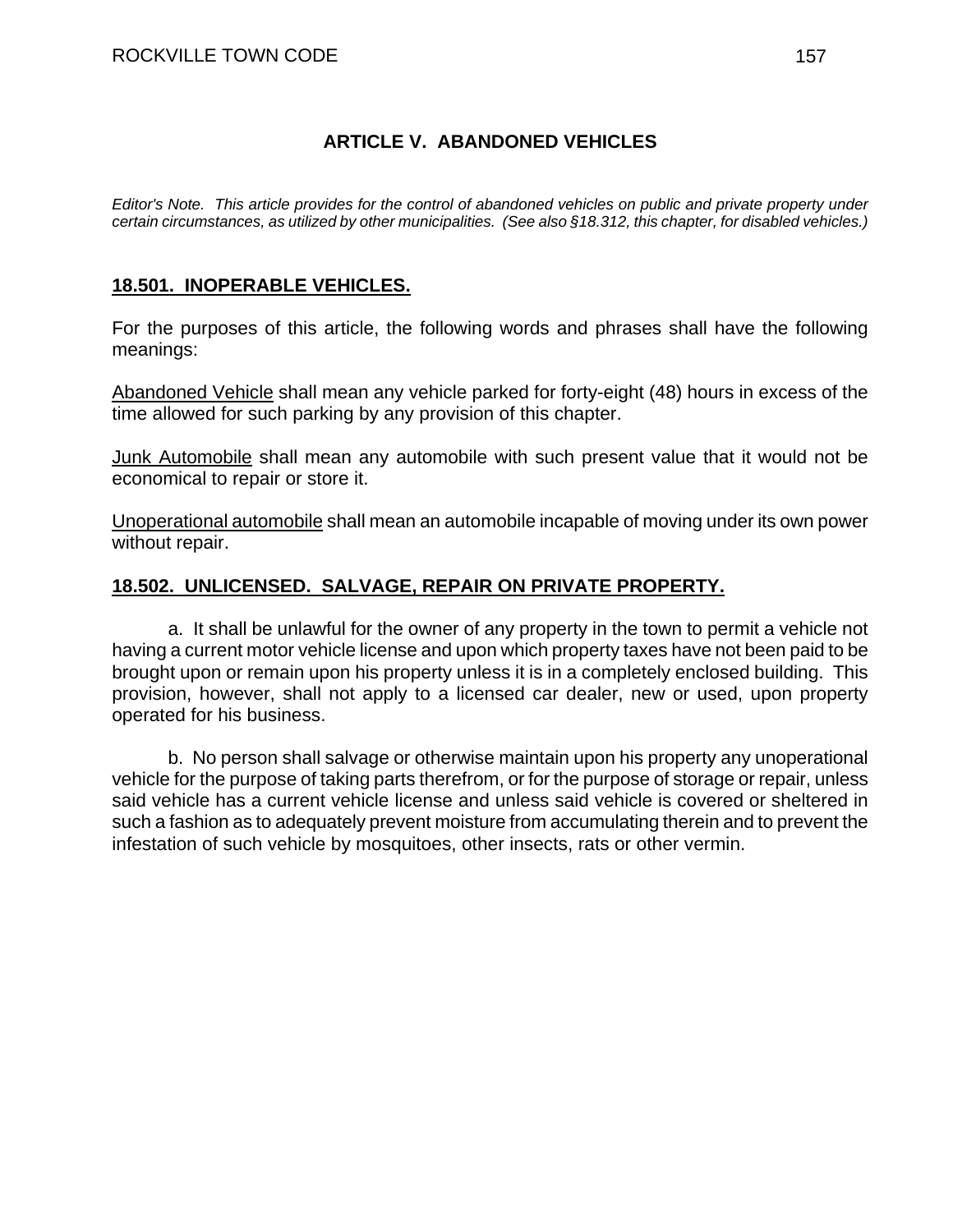#### **18.503. IMPOUNDMENT. DISPOSITION. EXPENSES. FORFEITURE.**

a. If any such vehicle is found parked in violation of this code, or abandoned on the streets of the town, the owner, or person in whose name such vehicle is registered, shall be given immediate personal notice, if he is a resident of the town. If he is a nonresident, he shall be given notice by Certified Mail, Return Receipt Requested, if his address can be ascertained.

b. If the address of such owner cannot be ascertained, the Town Clerk shall advertise that such vehicle has been abandoned and impounded, giving an accurate description thereof. He shall include the name of the person licensed to operate it, the circumstances under which the same was found and removed and calling upon the owner to reclaim the same within thirty (30) days. Such notice shall be published once a week for two (2) consecutive weeks in any newspaper published in the town. If such vehicle is not reclaimed after such advertisement, the same shall be sold for cash at public auction to the highest bidder at such place as may be designated therefor.

c. The expenses of removing, keeping, advertising and selling the vehicle shall be paid from the proceeds of such sale, and the balance, if any, deposited with the Town Clerk, subject to the claim of the owner which shall be filed and proved within twelve (12) months thereafter.

d. If no such claim is filed and proven within that time, such proceeds shall be forfeited to the town.

#### **18.504. RECORDS TO BE MAINTAINED.**

The Town Clerk shall keep a written record of such vehicle, the name of the registered owner, the license tag and the circumstances under which it was found, impounded, stored and sold, including the amount received at the sale and any amount deducted therefrom.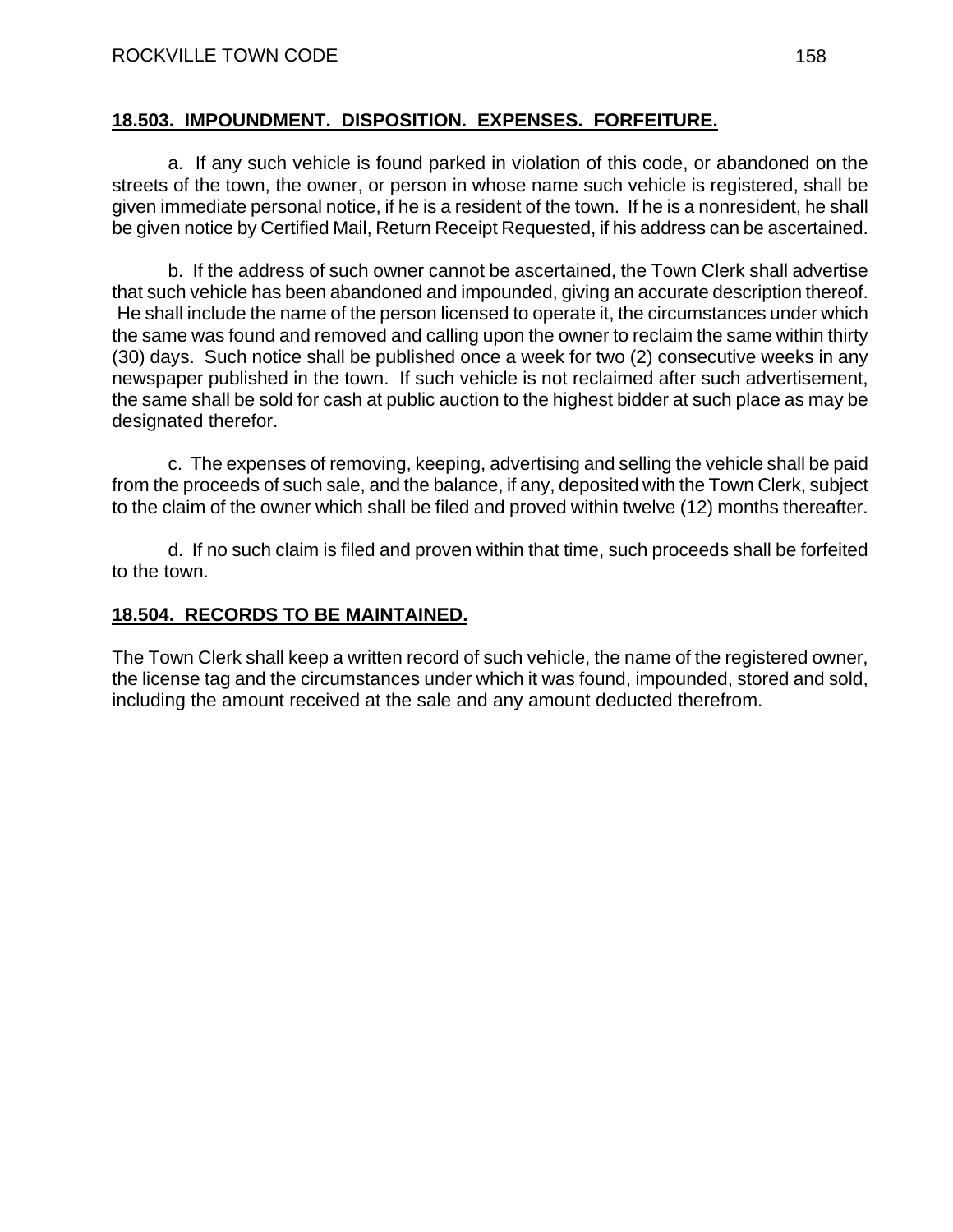#### **ARTICLE VI. PEDESTRIANS**

*Editor's Note. This article provides for the safety of pedestrians and derives from generally accepted municipal practices.* 

#### **18.601. OBEDIENCE TO TRAFFIC CONTROL SIGNALS REQUIRED.**

Pedestrians shall strictly comply with the direction of any official traffic control signal, such as stop signs, or other lawful authority.

#### **18.602. USE OF RIGHT HALF OF CROSSWALKS.**

Pedestrians shall move, whenever practicable, upon the right half of a crosswalk.

#### **18.603. WALKING ON STREETS AND ROADWAYS.**

Where sidewalks are not provided, any pedestrian walking along and upon a street shall, when practicable, walk only on the left side of the roadway or its shoulder facing traffic that may approach from the opposite direction.

#### **18.604. DRIVERS TO EXERCISE DUE CARE WITH REGARD TO PEDESTRIANS.**

Every driver of a vehicle shall exercise due care to avoid colliding with any pedestrian upon any street and shall give warning by sounding the horn, when necessary. He shall exercise proper precaution upon observing any child or any confused or incapacitated person upon a street.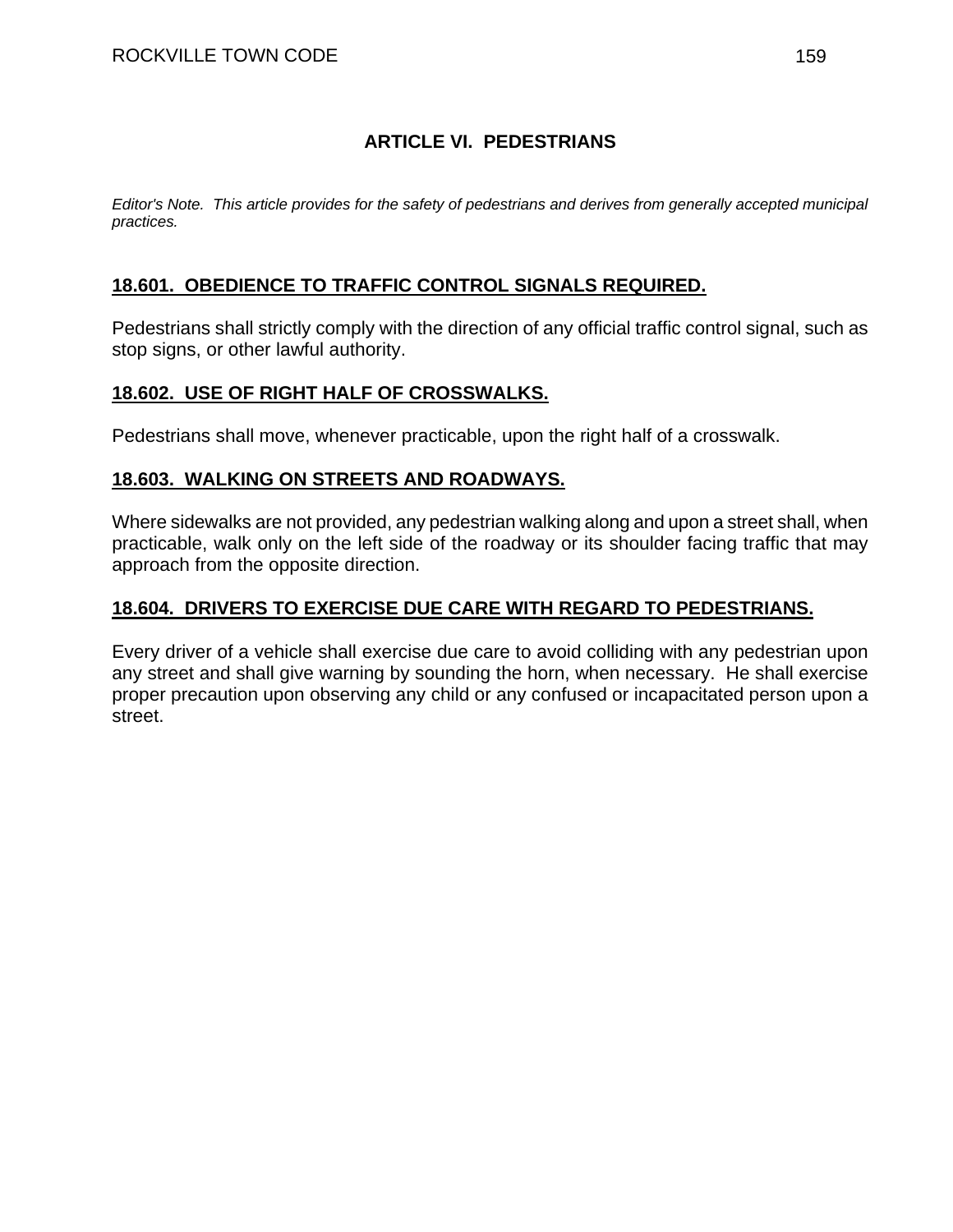#### **ARTICLE VII. PENALTIES**

#### **18.701. PENALTY.**

a. Unless otherwise provided, any person, persons, firm, company or representative of any firm or company violating the provisions of this chapter shall, upon conviction, be guilty of a misdemeanor.

b. Each day during which a violation of the provisions of this chapter occurs, or each separate instance, shall be considered a separate offense punishable by a fine not exceeding five hundred dollars (\$500.00) or imprisonment not exceeding thirty (30) days, or both.

(1976 SC Code §14-25-65)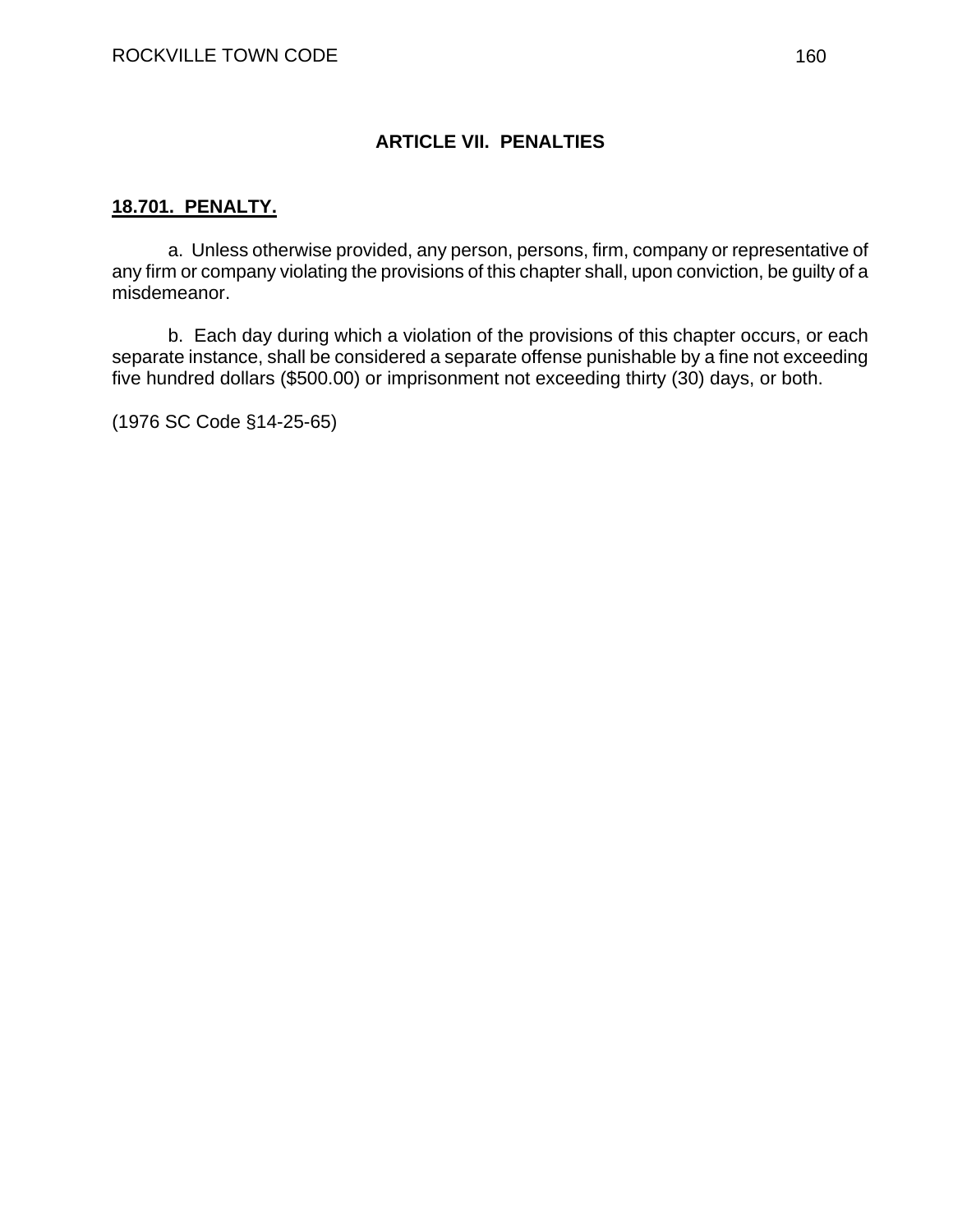#### **CHAPTER 19. FLOOD DAMAGE PREVENTION**

#### **ARTICLE I. IN GENERA**L

19.101. Flood Damage Prevention. Permit Required. 19.102. Ordinance Not Repealed.

#### **ARTICLE II. PENALTIES**

19.201. Penalty.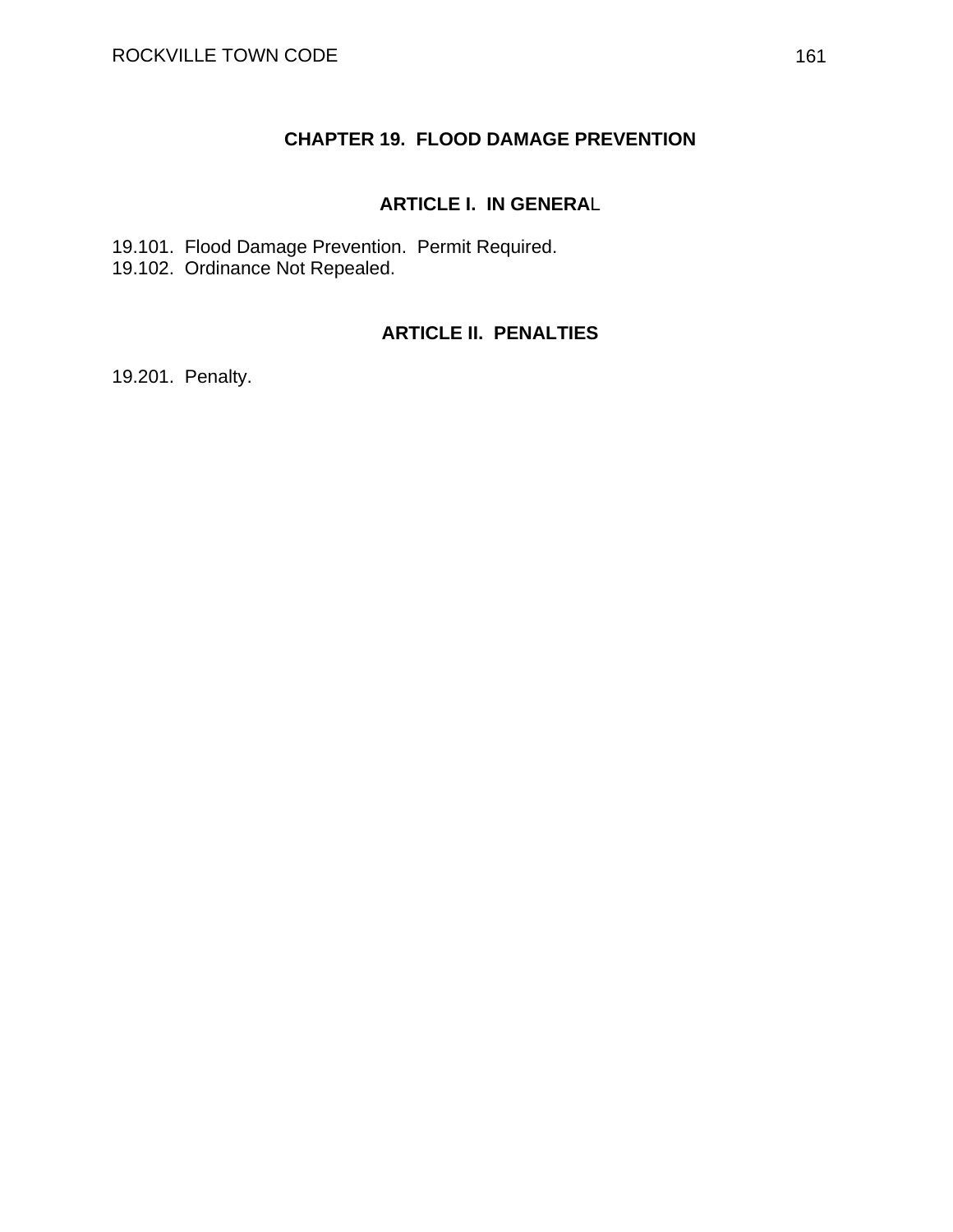#### **CHAPTER 19. FLOOD DAMAGE PREVENTION**

#### **ARTICLE I. IN GENERAL**

*Editor's Note. In order for the citizens of a municipality to obtain flood insurance, federal guidelines require the municipality or the county in which the municipality is situate to adopt an ordinance regulating construction in a flood plain. Ordinance No. 1245 was adopted by Charleston County on April 1, 2003 and amended on July 19, 2004.* 

*The Mayor and Council adopted the provisions of the county ordinance on November 14, 2004 to provide flood insurance for the citizens of Rockville. The county's ordinance provided for the residents of the town and, consequently, the ordinance has not been included in this code. Provisions have been added; however, setting forth permit requirements.* 

#### **19.101. FLOOD DAMAGE PREVENTION. PERMIT REQUIRED.**

a. Subject to the provisions of the Charleston County Flood Damage Prevention and Protection Ordinance, the citizens of the Town of Rockville are hereby authorized, when eligible, to obtain flood insurance, subject to federal and county guidelines.

 b. Within the flood plain areas of the Town of Rockville, as shown on maps maintained by the county, any person, firm or corporation shall obtain a permit for construction when desiring to construct a building of any kind within the corporate limits of the Town of Rockville.

 c. The Town Clerk is hereby directed to prepare the necessary details pertaining to such permit and the administration thereof.

#### **19.102. ORDINANCE NOT REPEALED.**

 a. The provisions of the Flood Damage Prevention and Protection Ordinance are not repealed.

 b. The provisions thereof shall remain in full force and effect as if fully set forth herein verbatim.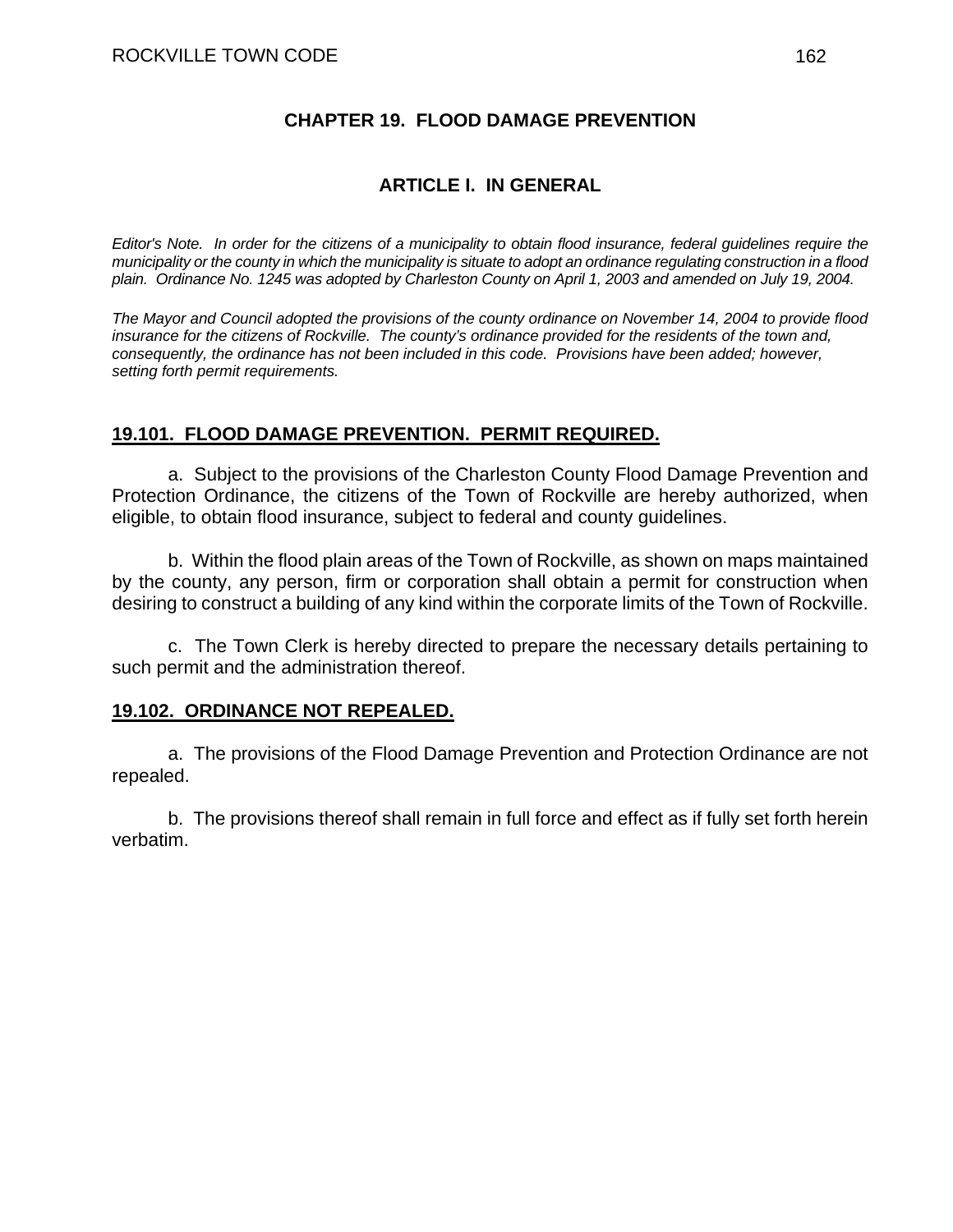#### **ARTICLE II. PENALTIES**

#### **19.201. PENALTY. EXCEPTIONS.**

a. Unless otherwise provided, any person, persons, firm, company or representative of any firm or company violating the provisions of this chapter shall, upon conviction, be guilty of a misdemeanor.

b. Each day during which a violation of the provisions of this chapter occurs, or each separate instance, shall be considered a separate offense punishable by a fine not exceeding five hundred dollars (\$500.00) or imprisonment not exceeding thirty (30) days, or both.

(1976 SC Code §14-25-65)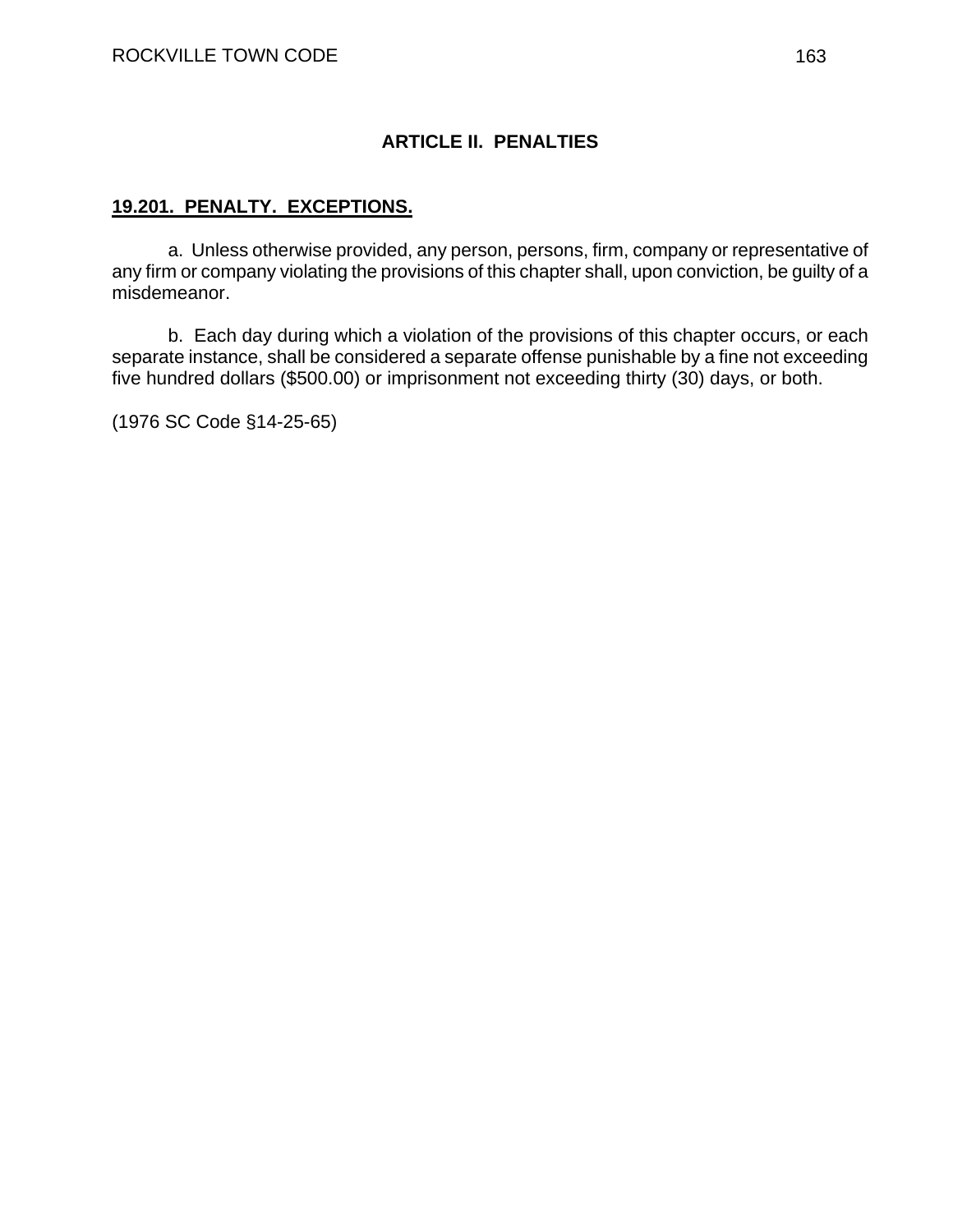### **CHAPTER 20. UNIFIED DEVELOPMENT**

### **ARTICLE I. AUTHORITY**

20.101. Unified Development 20.102. Zoning Compliance Officer.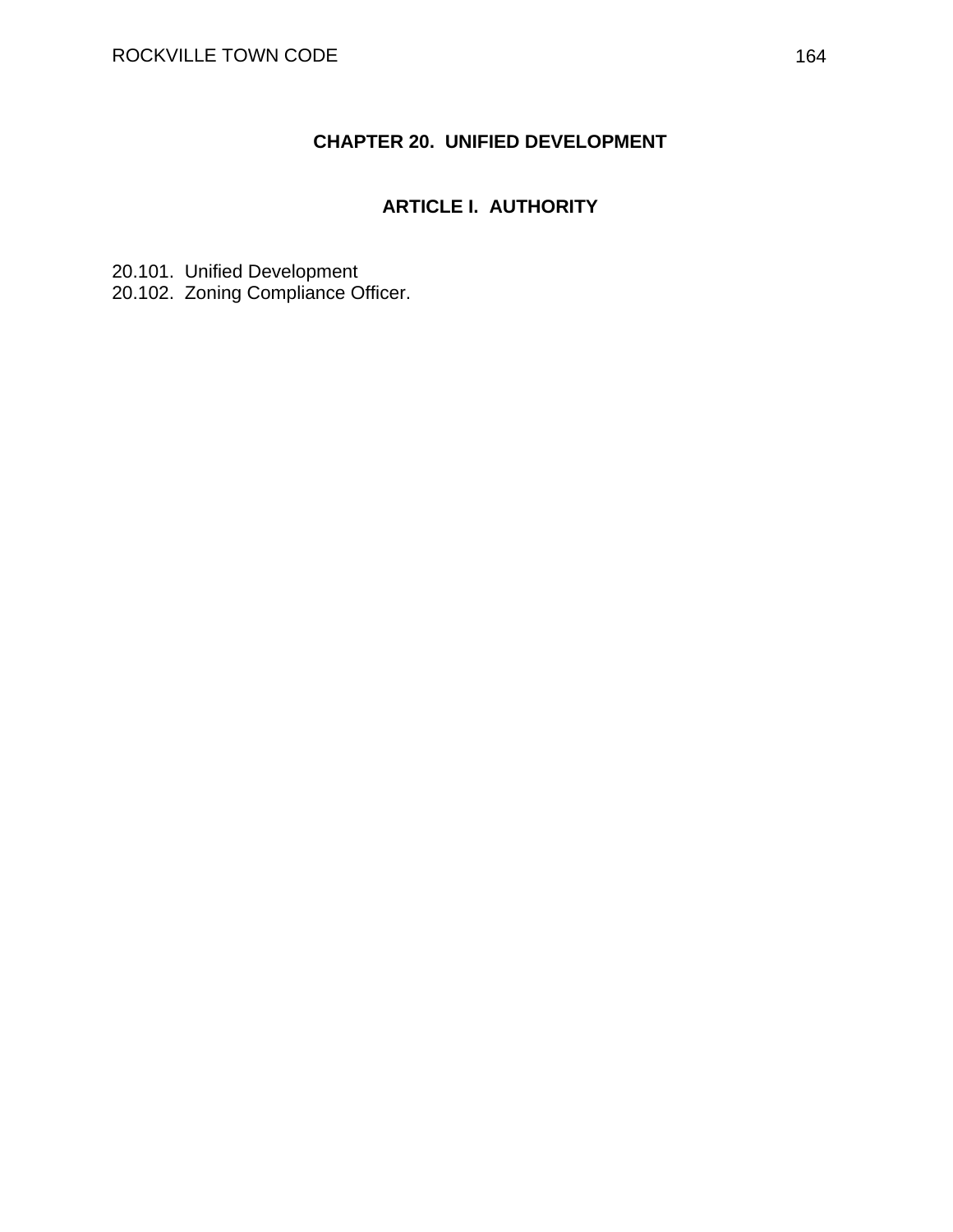#### **CHAPTER 20. UNIFIED DEVELOPMENT**

#### **ARTICLE I. AUTHORITY**

*Editor's Note. The Unified Development Ordinance for the Town of Rockville was adopted April 17, 2000 and takes the place of what is normally entitled Zoning Ordinance in other municipalities. The ordinance has been amended several times: January 22, 2001; August 19, 2002; October 2002; July 2004 and January 12, 2004. (No day of the month was found for the years 2002 and 2004.)* 

*Due to its length, its complexity and the technical information contained therein, the ordinance is unsuitable for inclusion in a Code of Ordinances. It has not, therefore, been included, per se, in this code; however, it has been included by reference in this chapter, and the provisions are not repealed and remain in full force and effect.* 

*An unnumbered ordinance adopted July 17, 1997, provided for the appointment of a Zoning Compliance Officer, and that ordinance has been included as a part of this chapter.*

#### **20.101. UNIFIED DEVELOPMENT.**

 a. The provisions of the Unified Development Ordinance, adopted April 17, 2002, and as subsequently amended, are not repealed by this code.

 b. The provisions thereof shall remain in full force and effect as if fully set forth herein verbatim.

#### **20.102. ZONING COMPLIANCE OFFICER.**

The position of Zoning Compliance Officer is hereby established and the holder of that position is authorized hereby to issue Uniform Ordinance Summonses as set forth in §14.101 of this code.

(Ord. 7-17-97)

*(Editor's Note. For establishment of the Planning Commission, see Chapter 5, Article V of this code.)*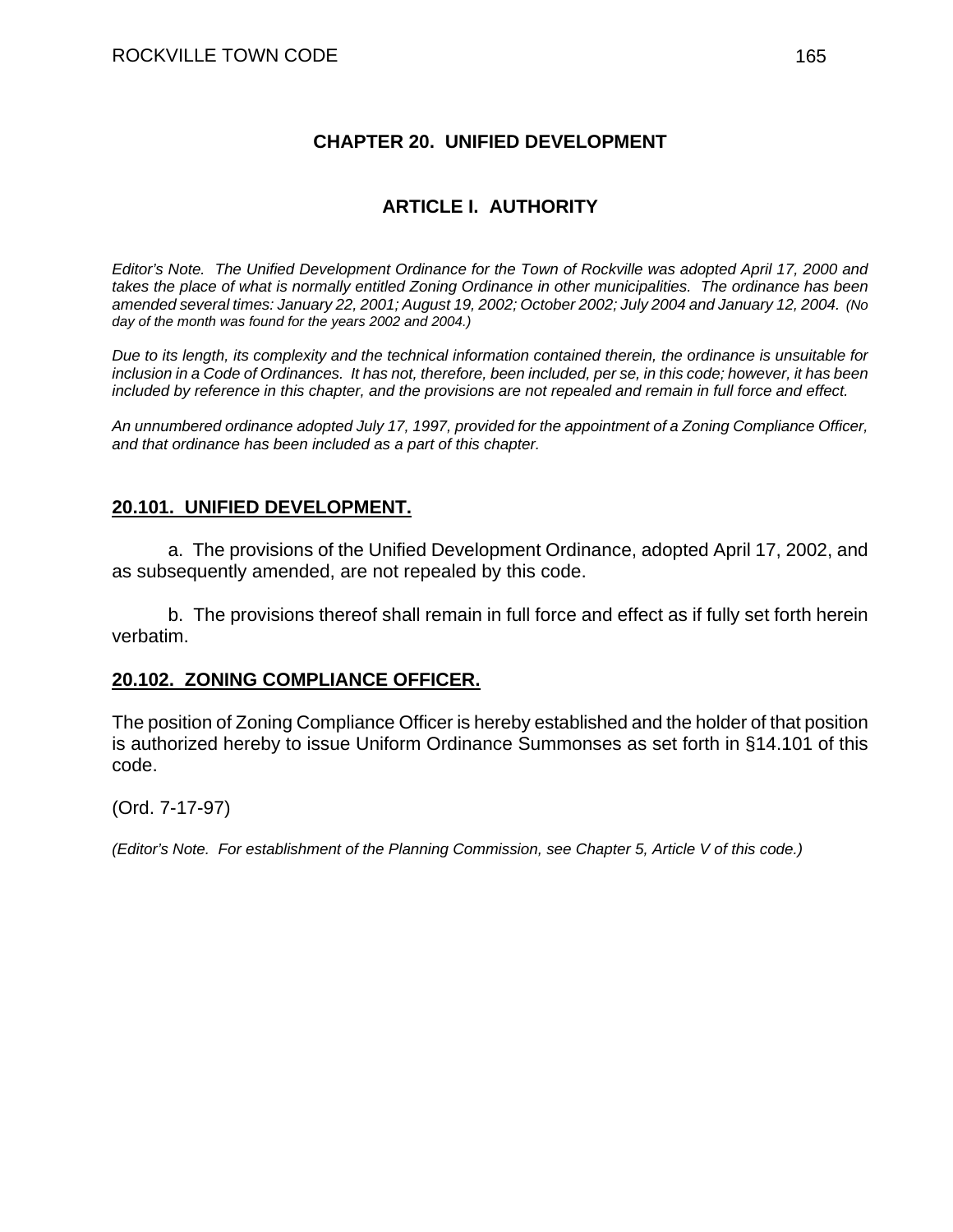#### $\mathbf A$

| Advertising         |  |
|---------------------|--|
|                     |  |
|                     |  |
|                     |  |
|                     |  |
|                     |  |
| Alcoholic beverages |  |
|                     |  |
|                     |  |
|                     |  |
|                     |  |
|                     |  |
|                     |  |
| Amusements          |  |
|                     |  |
|                     |  |
|                     |  |
| Animals             |  |
|                     |  |
|                     |  |
|                     |  |
|                     |  |
|                     |  |
|                     |  |
|                     |  |
|                     |  |
|                     |  |
| Attorney            |  |
|                     |  |
|                     |  |
|                     |  |
|                     |  |
|                     |  |
|                     |  |

## $\, {\bf B}$

| Beer                                        |  |
|---------------------------------------------|--|
|                                             |  |
| Purchase for transfer to persons under 2196 |  |
|                                             |  |
|                                             |  |
|                                             |  |
| Beer, Ale, Porter and Wine See Beer         |  |
| Bird sanctuary                              |  |
|                                             |  |
|                                             |  |
|                                             |  |
| <b>Budget</b>                               |  |
|                                             |  |
|                                             |  |
|                                             |  |
|                                             |  |
|                                             |  |
|                                             |  |
|                                             |  |
|                                             |  |

| Buildings                                            |  |
|------------------------------------------------------|--|
|                                                      |  |
|                                                      |  |
|                                                      |  |
|                                                      |  |
|                                                      |  |
|                                                      |  |
| Inspector review of notice to remove with manager 50 |  |
|                                                      |  |
|                                                      |  |
|                                                      |  |
|                                                      |  |
|                                                      |  |
|                                                      |  |
|                                                      |  |
|                                                      |  |
|                                                      |  |
| <b>Business licenses</b>                             |  |
|                                                      |  |
|                                                      |  |
|                                                      |  |

## $\mathbf C$

| Careless operation of a motor vehicle  145 |  |
|--------------------------------------------|--|
|                                            |  |
|                                            |  |
|                                            |  |
|                                            |  |
| Code                                       |  |
|                                            |  |
|                                            |  |
|                                            |  |
|                                            |  |
|                                            |  |
|                                            |  |
|                                            |  |
|                                            |  |
|                                            |  |
| Committees                                 |  |
|                                            |  |
|                                            |  |
|                                            |  |
| Compensation                               |  |
|                                            |  |
|                                            |  |
|                                            |  |
|                                            |  |
|                                            |  |
|                                            |  |
| Council                                    |  |
|                                            |  |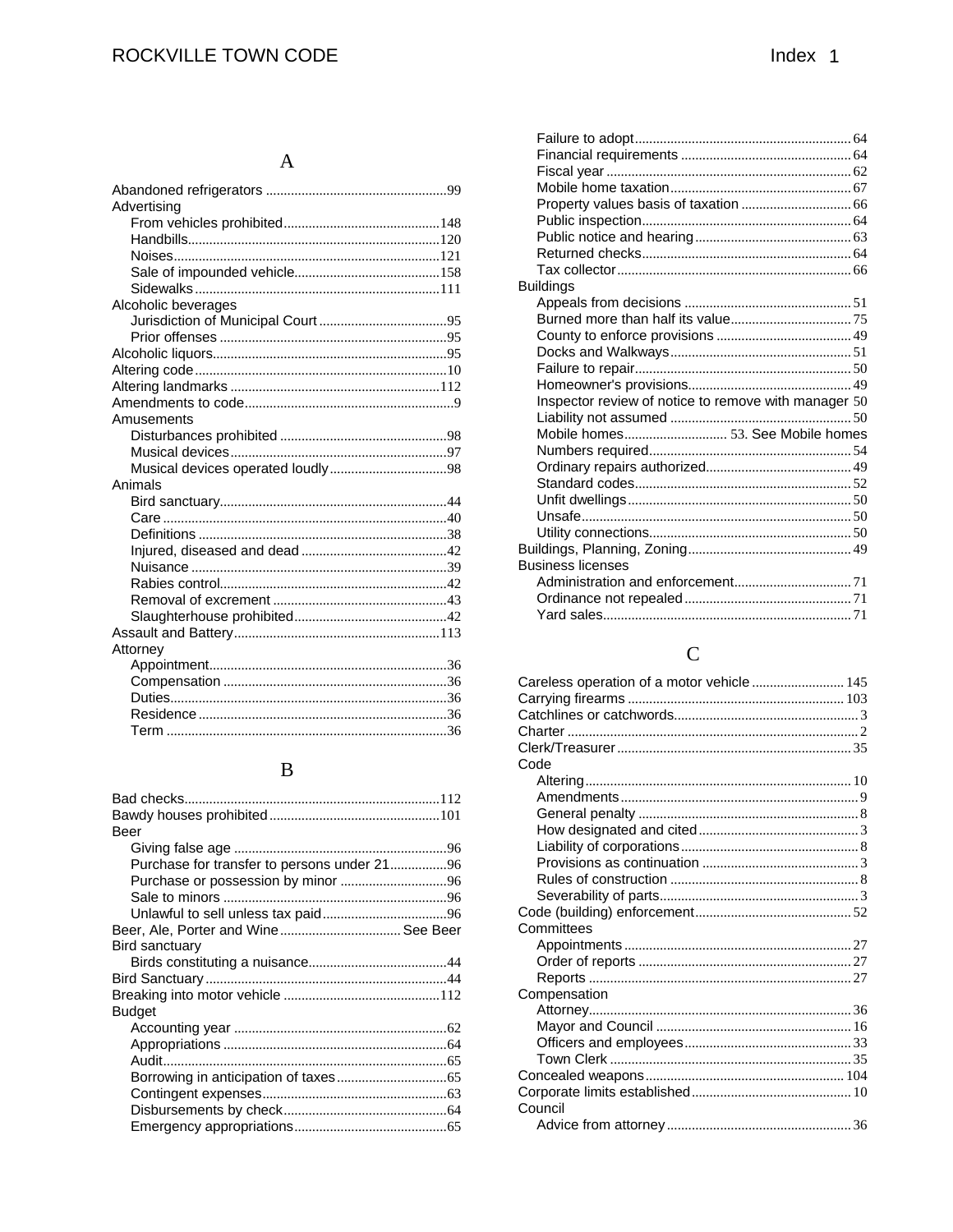| Voting where interested or involved 26 |  |
|----------------------------------------|--|
|                                        |  |
|                                        |  |
|                                        |  |
|                                        |  |
|                                        |  |
|                                        |  |

## $\begin{array}{c}\n\mathbf{D}\n\end{array}$

| Definitions                            |  |
|----------------------------------------|--|
|                                        |  |
|                                        |  |
|                                        |  |
|                                        |  |
|                                        |  |
|                                        |  |
|                                        |  |
|                                        |  |
|                                        |  |
|                                        |  |
|                                        |  |
| Display or sale of obscene material100 |  |
|                                        |  |
|                                        |  |
|                                        |  |
|                                        |  |
|                                        |  |

## ${\bf E}$

| Excavations                                      |  |
|--------------------------------------------------|--|
|                                                  |  |
|                                                  |  |
|                                                  |  |
|                                                  |  |
| Permission required for streets or sidewalks 132 |  |
|                                                  |  |
|                                                  |  |
|                                                  |  |

## $\overline{\mathrm{F}}$

| Failure to leave premises when ordered  109 |  |
|---------------------------------------------|--|
|                                             |  |
|                                             |  |
|                                             |  |
| Finance, Budget and Taxation See Budget     |  |
|                                             |  |
| Fire Chief                                  |  |
|                                             |  |
|                                             |  |
|                                             |  |
|                                             |  |
|                                             |  |
|                                             |  |
|                                             |  |
|                                             |  |
|                                             |  |
|                                             |  |
|                                             |  |
|                                             |  |
|                                             |  |
|                                             |  |
|                                             |  |
|                                             |  |
|                                             |  |
|                                             |  |
|                                             |  |
|                                             |  |
|                                             |  |
|                                             |  |
|                                             |  |
|                                             |  |
| Firearms                                    |  |
|                                             |  |
|                                             |  |
|                                             |  |
|                                             |  |
|                                             |  |
|                                             |  |
|                                             |  |
| <b>Funerals</b>                             |  |
|                                             |  |
|                                             |  |
|                                             |  |
|                                             |  |

# $\overline{G}$

| Gaining admission without payment  111 |  |
|----------------------------------------|--|
| Gambling                               |  |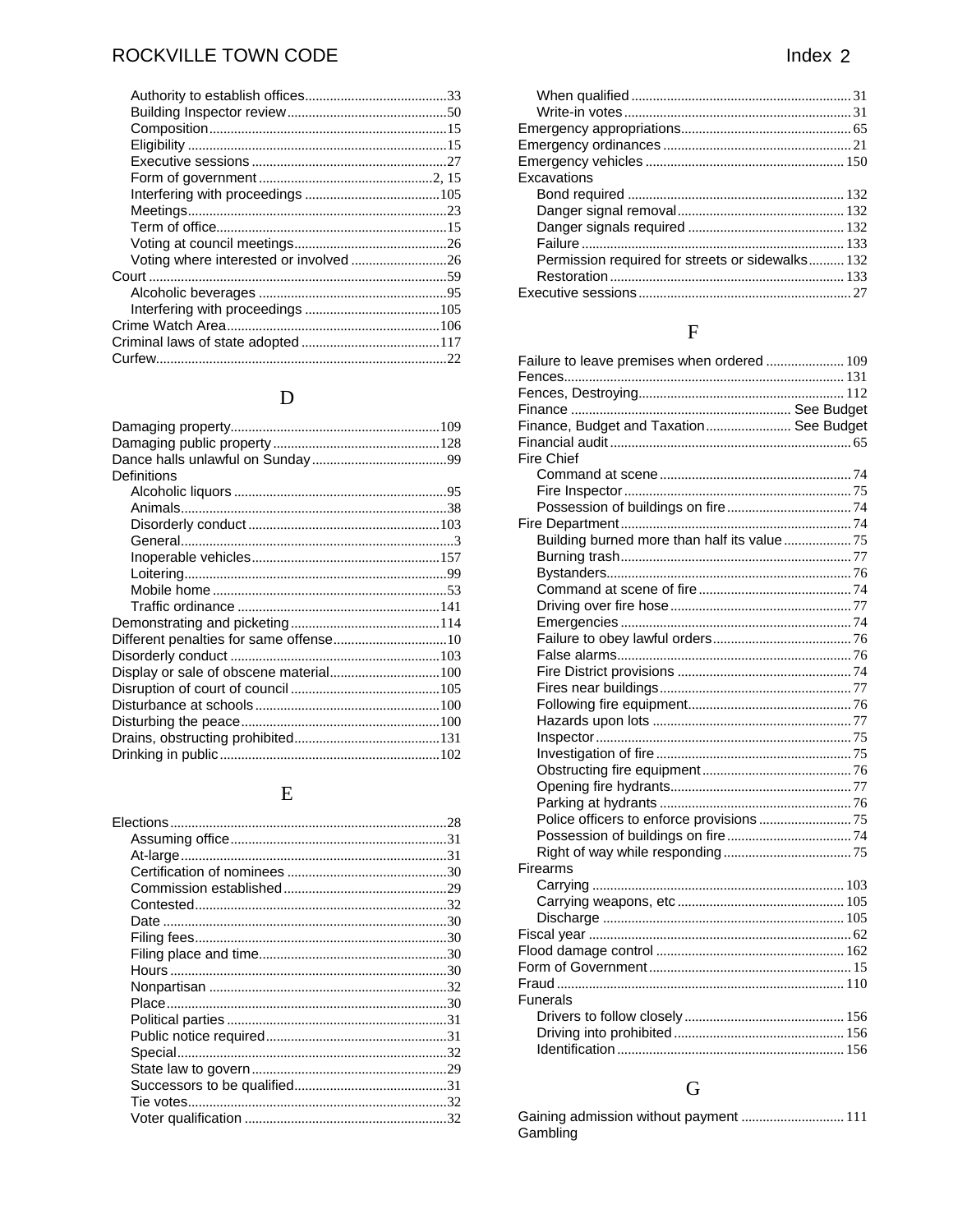## $\boldsymbol{\mathrm{H}}$

# $\overline{I}$

| Immoral purposes |  |
|------------------|--|
|                  |  |
|                  |  |
|                  |  |
|                  |  |
|                  |  |

## $\mathbf{J}$

## $\mathbf{L}$

| Littering |  |
|-----------|--|
|           |  |
|           |  |
|           |  |
|           |  |

# $\overline{M}$

| Mayor                                  |  |
|----------------------------------------|--|
|                                        |  |
|                                        |  |
|                                        |  |
|                                        |  |
|                                        |  |
|                                        |  |
|                                        |  |
|                                        |  |
|                                        |  |
| Voting where interested or involved 26 |  |
|                                        |  |
| Meetings                               |  |
|                                        |  |
|                                        |  |
|                                        |  |
|                                        |  |
|                                        |  |
|                                        |  |

| Unlawful to interrupt council meetings 25 |  |
|-------------------------------------------|--|
|                                           |  |
|                                           |  |
|                                           |  |
|                                           |  |
|                                           |  |
|                                           |  |
| Motels, Boarding houses, Restaurants 86   |  |
|                                           |  |
| Municipal ClerkSee Clerk/Treasurer        |  |
|                                           |  |
|                                           |  |
|                                           |  |
|                                           |  |
|                                           |  |

# $\overline{\mathbf{N}}$

| <b>Noise</b>                           |  |
|----------------------------------------|--|
|                                        |  |
|                                        |  |
|                                        |  |
| Loudspeakers, musical instruments  121 |  |
|                                        |  |
| <b>Nuisances</b>                       |  |
|                                        |  |
|                                        |  |

## $\overline{O}$

| Obtaining property by false pretenses 110 |  |
|-------------------------------------------|--|
|                                           |  |
| Officers                                  |  |
|                                           |  |
|                                           |  |
| Mayor is chief administrative officer 33  |  |
| Officers, Departments and Personnel 35    |  |
| Ordinances                                |  |
|                                           |  |
|                                           |  |
|                                           |  |
|                                           |  |
|                                           |  |
|                                           |  |
|                                           |  |
|                                           |  |
|                                           |  |
|                                           |  |
|                                           |  |
|                                           |  |
|                                           |  |
|                                           |  |
|                                           |  |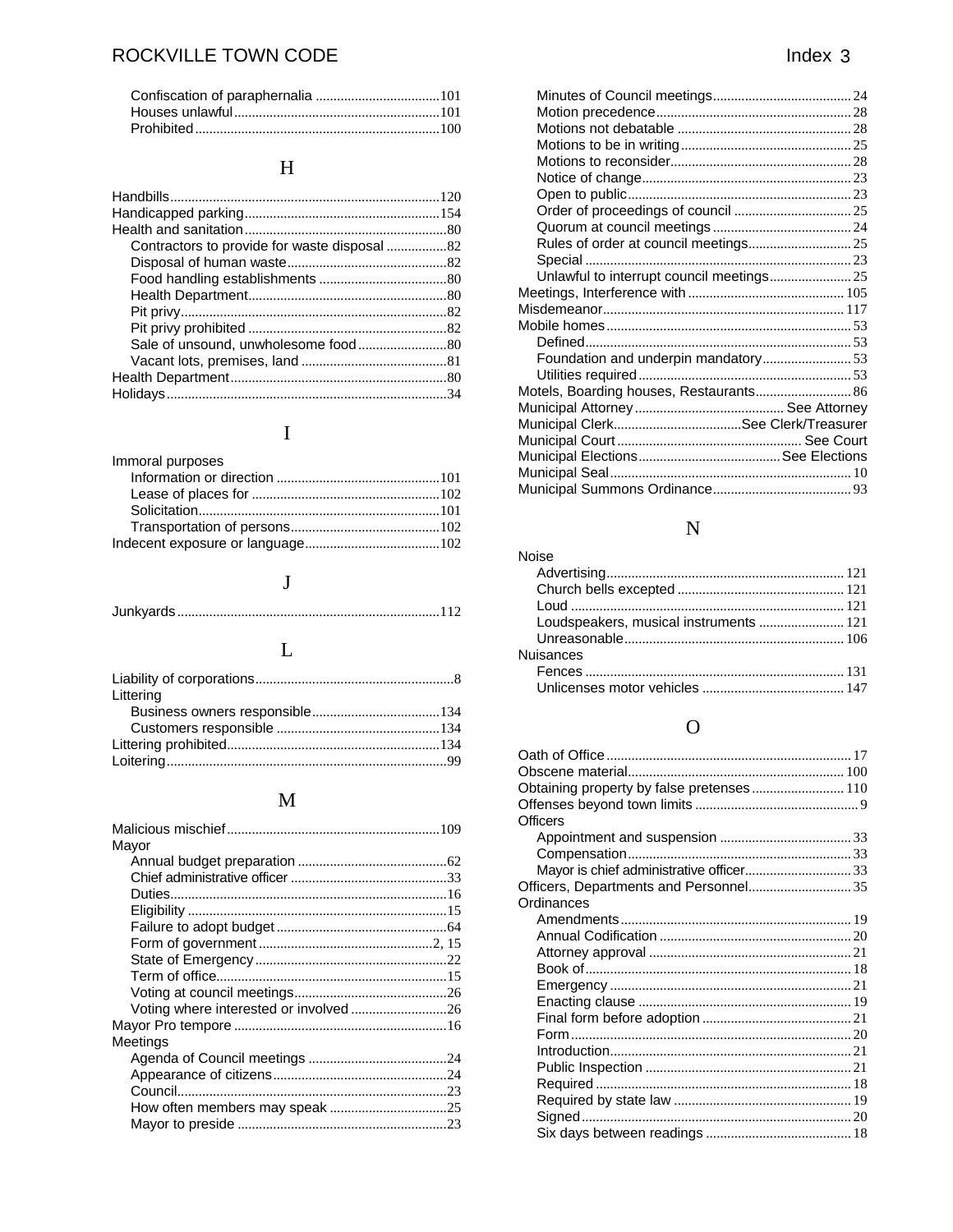## $\overline{P}$

| Parades                                                   |
|-----------------------------------------------------------|
|                                                           |
|                                                           |
|                                                           |
|                                                           |
| Parking                                                   |
|                                                           |
|                                                           |
|                                                           |
|                                                           |
|                                                           |
| Hazardous or congested places 153                         |
|                                                           |
|                                                           |
|                                                           |
|                                                           |
|                                                           |
|                                                           |
|                                                           |
|                                                           |
|                                                           |
|                                                           |
|                                                           |
| Penalties 45, 56, 72, 78, 83, 87, 117, 122, 135, 160, 163 |
|                                                           |
|                                                           |
|                                                           |
|                                                           |
|                                                           |
| <b>Planning Commission</b>                                |
|                                                           |
|                                                           |
|                                                           |
|                                                           |
|                                                           |
| Police                                                    |
|                                                           |
| Records of impounded vehicles158                          |
|                                                           |
|                                                           |
|                                                           |
|                                                           |
| Postings                                                  |
|                                                           |
|                                                           |
|                                                           |
|                                                           |
|                                                           |
|                                                           |
| Purchasing                                                |
|                                                           |
|                                                           |
|                                                           |
|                                                           |
| Financial interest of town officials prohibited69         |
|                                                           |
|                                                           |
|                                                           |

## $\overline{\mathbf{R}}$

|--|

| Refrigerators |  |
|---------------|--|
|               |  |
|               |  |
|               |  |
|               |  |
|               |  |
|               |  |
|               |  |
|               |  |
|               |  |
|               |  |

## ${\bf S}$

| Sidewalks                                |  |
|------------------------------------------|--|
|                                          |  |
|                                          |  |
|                                          |  |
| Dangerous substances prohibited 128      |  |
|                                          |  |
| Driving on sidewalk prohibited 147       |  |
|                                          |  |
|                                          |  |
| Excavations, danger signal removal 132   |  |
|                                          |  |
|                                          |  |
|                                          |  |
|                                          |  |
|                                          |  |
|                                          |  |
|                                          |  |
|                                          |  |
|                                          |  |
|                                          |  |
|                                          |  |
| Speaking, exhibiting or entertaining 130 |  |
|                                          |  |
|                                          |  |
|                                          |  |
| Soliciting                               |  |
|                                          |  |
|                                          |  |
|                                          |  |
|                                          |  |
|                                          |  |
|                                          |  |
| <b>Streets</b>                           |  |
|                                          |  |
|                                          |  |
|                                          |  |
| Curbing, breaking or destroying  130     |  |
|                                          |  |
| Dangerous substances prohibited 128      |  |
|                                          |  |
|                                          |  |
|                                          |  |
|                                          |  |
| Excavations, danger signal removal 132   |  |
|                                          |  |
|                                          |  |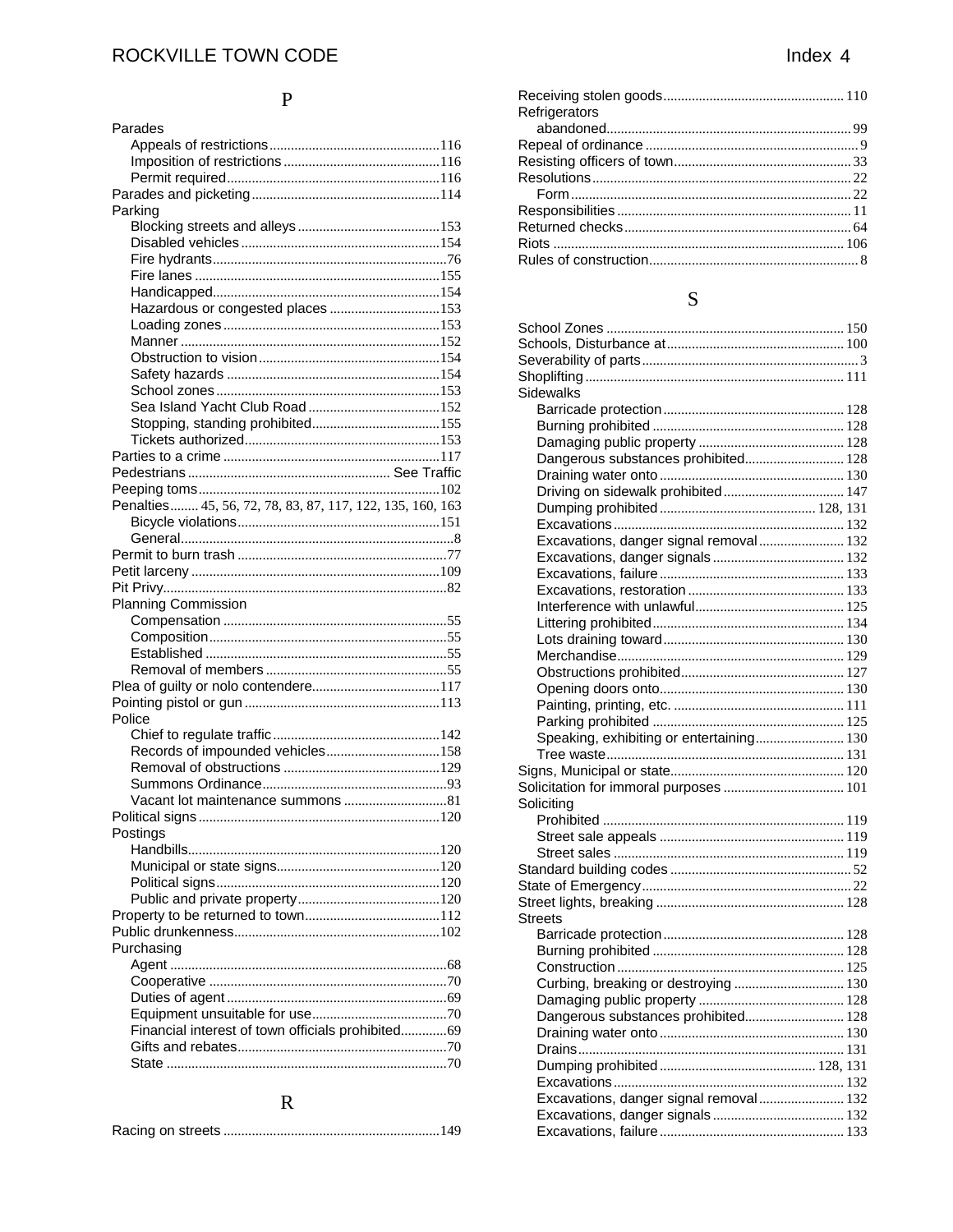# ROCKVILLE TOWN CODE and the state of the state of the state of the state of the state of the state of the state of the state of the state of the state of the state of the state of the state of the state of the state of the

# T

| <b>Town Clerk</b>                                     |  |
|-------------------------------------------------------|--|
|                                                       |  |
| Advice from Municipal Attorney 36                     |  |
|                                                       |  |
|                                                       |  |
| Applications to distribute advertising matter120      |  |
| Applications to parade, picket or demonstrate114      |  |
|                                                       |  |
|                                                       |  |
|                                                       |  |
|                                                       |  |
|                                                       |  |
|                                                       |  |
|                                                       |  |
|                                                       |  |
|                                                       |  |
|                                                       |  |
| Filing for candidates for public office30             |  |
| Imposition of parade restrictions116                  |  |
| Lots draining toward sidewalks130                     |  |
|                                                       |  |
|                                                       |  |
|                                                       |  |
|                                                       |  |
| Permission required for street or sidewalk excavation |  |
|                                                       |  |
| Permission to temporarily block street127             |  |
|                                                       |  |
| Proceeds from sale of impounded vehicles 158          |  |
|                                                       |  |
|                                                       |  |
|                                                       |  |
|                                                       |  |
|                                                       |  |
|                                                       |  |
|                                                       |  |
|                                                       |  |
|                                                       |  |
|                                                       |  |
|                                                       |  |
|                                                       |  |
|                                                       |  |
|                                                       |  |

| Boarding or alighting from vehicles 146             |  |
|-----------------------------------------------------|--|
| Careless operation of a motor vehicle 145           |  |
|                                                     |  |
|                                                     |  |
| Damaging paved surfaces prohibited 147              |  |
|                                                     |  |
| Drivers to exercise care with regard to pedestrians |  |
|                                                     |  |
| Driving across private property to turn 146         |  |
| Driving on sidewalk prohibited 147                  |  |
|                                                     |  |
|                                                     |  |
| Entering intersection or marked crosswalks 146      |  |
|                                                     |  |
|                                                     |  |
|                                                     |  |
|                                                     |  |
|                                                     |  |
|                                                     |  |
|                                                     |  |
|                                                     |  |
| Jurisdiction by Municipal Court 141                 |  |
|                                                     |  |
|                                                     |  |
| Loads to be securely chained 148                    |  |
| Lower speeds may be required  149                   |  |
|                                                     |  |
|                                                     |  |
|                                                     |  |
|                                                     |  |
|                                                     |  |
|                                                     |  |
| Pedestrians obey traffic signals 159                |  |
|                                                     |  |
| Pedestrians use right half of crosswalks 159        |  |
|                                                     |  |
|                                                     |  |
|                                                     |  |
|                                                     |  |
| Responsibility of vehicle owner 144                 |  |
|                                                     |  |
| Shifting lanes without precaution 150               |  |
|                                                     |  |
|                                                     |  |
|                                                     |  |
|                                                     |  |
|                                                     |  |
|                                                     |  |
|                                                     |  |
|                                                     |  |
|                                                     |  |
|                                                     |  |
| Walking on streets and roadways  159                |  |
|                                                     |  |
| Trespassing                                         |  |
|                                                     |  |
|                                                     |  |
|                                                     |  |

# U

|--|--|--|